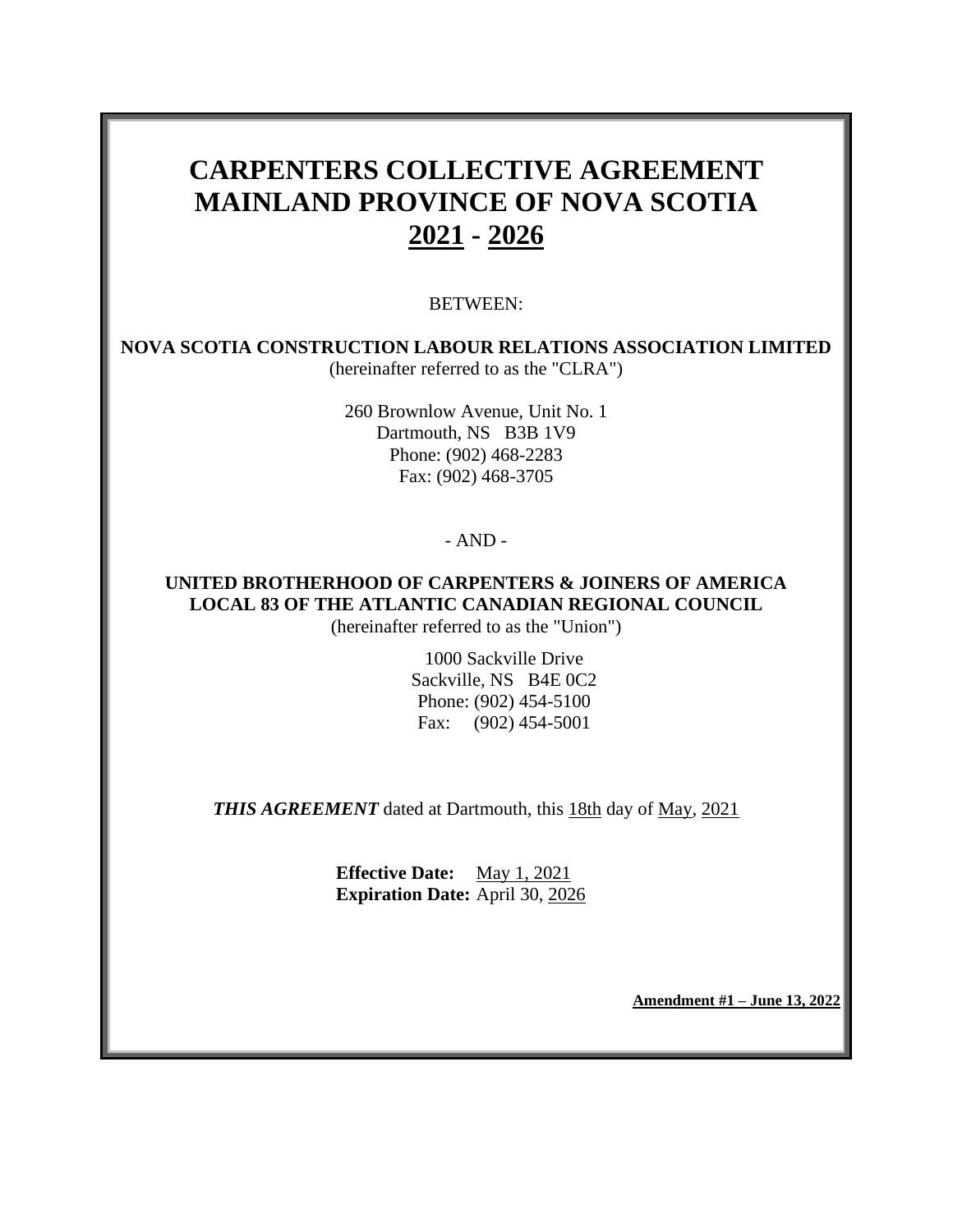# **OFFICE HOURS FOR:**

#### **NOVA SCOTIA CONSTRUCTION LABOUR RELATIONS ASSOCIATION LIMITED**

260 Brownlow Avenue, Unit No. 1 Dartmouth, NS B3B 1V9

> Phone: (902) 468-2283 Fax: (902) 468-3705

Office Hours: 8:30 a.m. – 4:30 p.m.

#### **CARPENTERS LOCAL UNION 83**

1000 Sackville Drive Sackville, NS B4E 0C2

Phone: (902) 454-5100 Fax: (902) 454-5001

Office Hours: 8:00 a.m. - 4:30 p.m.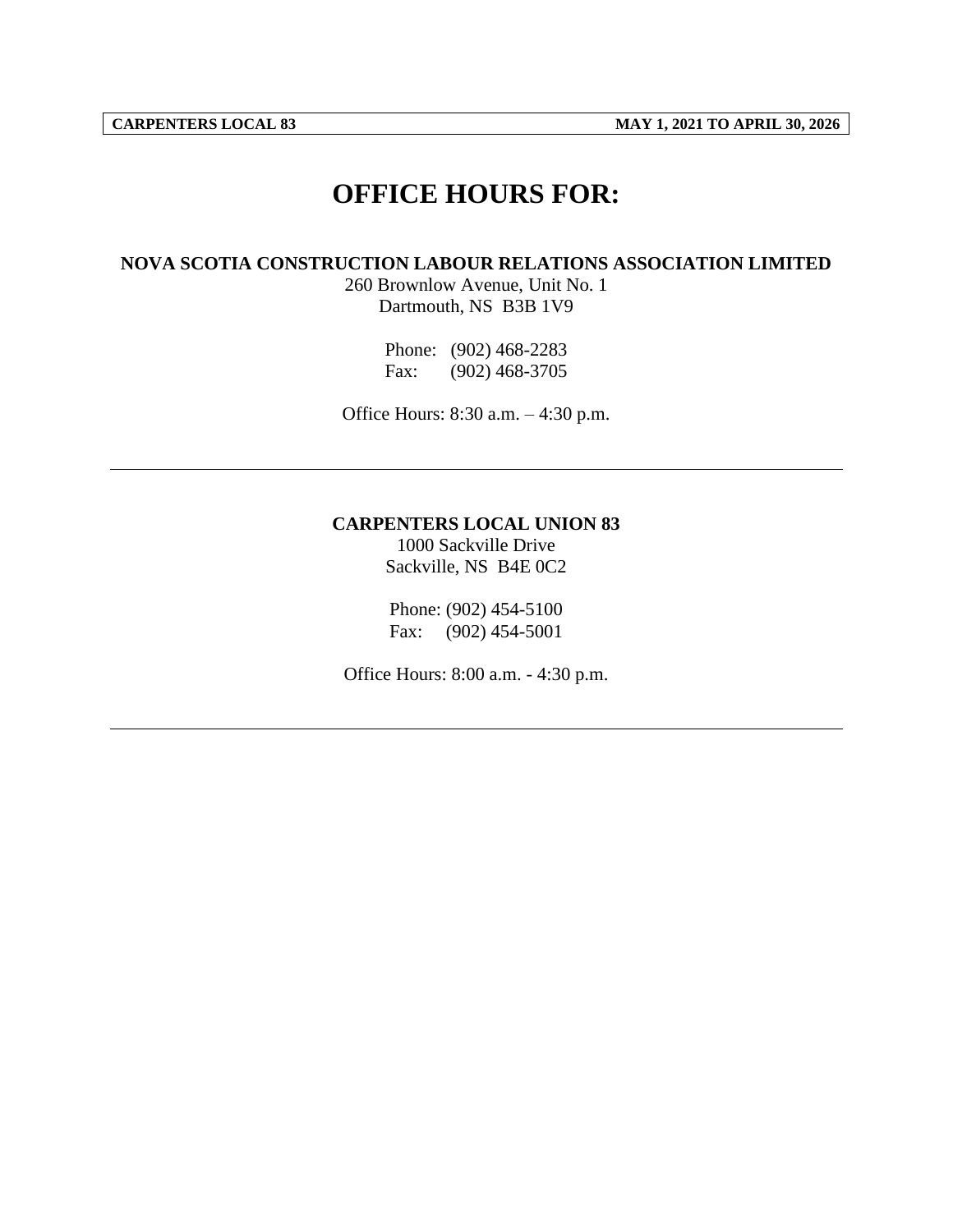**CARPENTERS LOCAL 83 MAY 1, 2021 TO APRIL 30, 2026**

| <b>ARTICLE NO.</b>                                                                                                                                         | PAGE NO.       |
|------------------------------------------------------------------------------------------------------------------------------------------------------------|----------------|
| <b>ARTICLE 1 - PURPOSE</b>                                                                                                                                 | 1              |
| <b>ARTICLE 2 - RECOGNITION</b>                                                                                                                             | 1              |
| ARTICLE 3 - NO STRIKE - NO LOCKOUT                                                                                                                         | $\overline{2}$ |
| <b>ARTICLE 4 - DISCRIMINATION</b>                                                                                                                          | $\overline{2}$ |
| <b>ARTICLE 5 - UNION SECURITY</b>                                                                                                                          | 3              |
| <b>ARTICLE 6 - MINIMUM TOOL LIST</b>                                                                                                                       | 9              |
| <b>ARTICLE 7 - APPRENTICESHIP</b>                                                                                                                          | 10             |
| <b>ARTICLE 7A - PROBATIONARY WORKERS</b>                                                                                                                   | 12             |
| <b>ARTICLE 7B – STUDENT WORKERS</b>                                                                                                                        | 13             |
| ARTICLE 7C - PRE-APPRENTICE CARPENTER                                                                                                                      | 13             |
| <b>ARTICLE 8 - STEWARDS</b>                                                                                                                                | 14             |
| <b>ARTICLE 9 - ACCESS TO THE JOB SITE</b>                                                                                                                  | 15             |
| <b>ARTICLE 10 - MANAGEMENT RIGHTS</b>                                                                                                                      | 15             |
| <b>ARTICLE 11 - DISCIPLINE</b>                                                                                                                             | 16             |
| <b>ARTICLE 12 - NORMAL HOURS OF WORK</b>                                                                                                                   | 18             |
| ARTICLE 12A - HOURS OF WORK FOR FORM WORK, E.I.F.S., AND WEATHER EFFECTED WORK<br>AND EMPLOYER MAJOR EQUIPMENT BREAKDOWN                                   | 19             |
| ARTICLE 12B - FOR MAJOR PROJECTS (ARTICLE 20) - HOURS OF WORK FOR FORM WORK, E.I.F.S.,<br>AND WEATHER EFFECTED WORK AND EMPLOYER MAJOR EQUIPMENT BREAKDOWN | 20             |
| <b>ARTICLE 13 - SHIFT WORK</b>                                                                                                                             | 20             |
| <b>ARTICLE 14 - REPORTING TIME</b>                                                                                                                         | 21             |
| <b>ARTICLE 15 - CALL BACK TIME</b>                                                                                                                         | 22             |
| <b>ARTICLE 16 - OVERTIME</b>                                                                                                                               | 22             |
| ARTICLE 17 - VACATION AND HOLIDAY ALLOWANCE                                                                                                                | 23             |
| ARTICLE 18 - DESIGNATED HOLIDAYS                                                                                                                           | 24             |
| <b>ARTICLE 19 - TRAVEL AND SUBSISTENCE</b>                                                                                                                 | 26             |
| ARTICLE 19A - TRAVEL AND SUBSISTENCE FOR MAJOR PROJECTS                                                                                                    | 27             |
| <b>ARTICLE 20 - MAJOR INDUSTRIAL PROJECTS</b>                                                                                                              | 29             |
| ARTICLE 21 - TERMINATION OF EMPLOYMENT OR LAYOFF - LAYOFFS AND SEVERANCE PAY                                                                               | 30             |
| <b>ARTICLE 22 - WAGES</b>                                                                                                                                  | 30             |
| <b>ARTICLE 23 - PAY PERIOD</b>                                                                                                                             | 31             |
| ARTICLE 24 - SAFETY AND HEALTH                                                                                                                             | 32             |
| <b>ARTICLE 25 - JURISDICTIONAL DISPUTES</b>                                                                                                                | 34             |
| ARTICLE 26 - GRIEVANCE AND ARBITRATION                                                                                                                     | 34             |
| ARTICLE 27 - EMPLOYER CONTRIBUTIONS                                                                                                                        | 35             |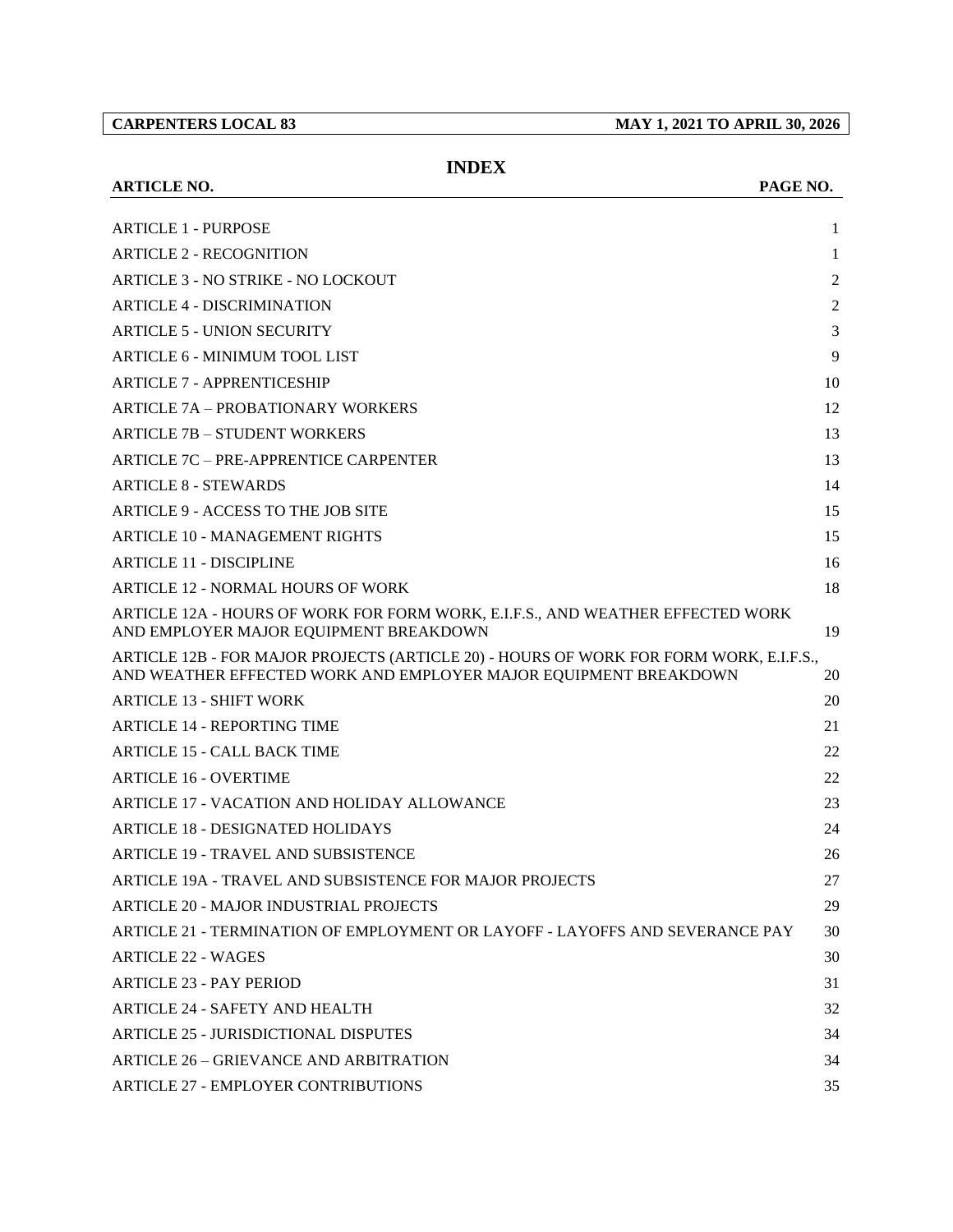**CARPENTERS LOCAL 83 MAY 1, 2021 TO APRIL 30, 2026**

**INDEX**

| <b>ARTICLE NO.</b>                                                        | PAGE NO. |
|---------------------------------------------------------------------------|----------|
|                                                                           |          |
| <b>ARTICLE 27A - EMPLOYER DEDUCTIONS</b>                                  | 37       |
| ARTICLE 28 - HEALTH & WELFARE PLAN                                        | 38       |
| ARTICLE 29 - PENSION PLAN                                                 | 39       |
| ARTICLE 30 – TRAINING FUND                                                | 40       |
| <b>ARTICLE 31– CARPENTER 83 PROMOTION FUND</b>                            | 41       |
| ARTICLE 32– CLRA INDUSTRY IMPROVEMENT FUND                                | 42       |
| ARTICLE 33 - SUB-CONTRACTING                                              | 42       |
| <b>ARTICLE 34 - PARTICIPATION AGREEMENT</b>                               | 43       |
| <b>ARTICLE 35 - BENEFIT BOND</b>                                          | 44       |
| <b>ARTICLE 36 - PRODUCTIVITY CLAUSE</b>                                   | 45       |
| ARTICLE 37 - JOINT CONFERENCE COMMITTEE                                   | 46       |
| ARTICLE 38 - EMPLOYMENT OUTSIDE THE COLLECTIVE AGREEMENT                  | 46       |
| <b>ARTICLE 39 - TERM OF AGREEMENT</b>                                     | 47       |
| <b>ARTICLE 40 - SIGNATORIES</b>                                           | 47       |
| CARPENTERS CRAFT SCHEDULE "A"                                             | 48       |
| CRAFT SCHEDULE "B" - LATHER, INTERIOR SYSTEMS MECHANICS (ISM)             | 52       |
| APPENDIX "MIP" MAJOR INDUSTRIAL PROJECTS                                  | 58       |
| CRAFT SCHEDULE "T" – CARPENTERS LOCAL 83 JOB TARGETING RULES & PROCEDURES | 63       |
| CARPENTERS LOCAL 83 JOB TARGETING APPLICATION FORM                        | 64       |
| CRAFT SCHEDULE "T" – CARPENTER 83 – JOB TARGETING RESPONSE FORM           | 65       |
| CRAFT SCHEDULE "P" – ISM PIECEWORK AGREEMENT                              | 66       |
| CRAFT SCHEDULE "S" – SCAFFOLDER                                           | 70       |
| CRAFT SCHEDULE "W" – WOOD FRAMING AGREEMENT                               | 77       |
| CARPENTER TRADE CLASSIFICATION                                            | 80       |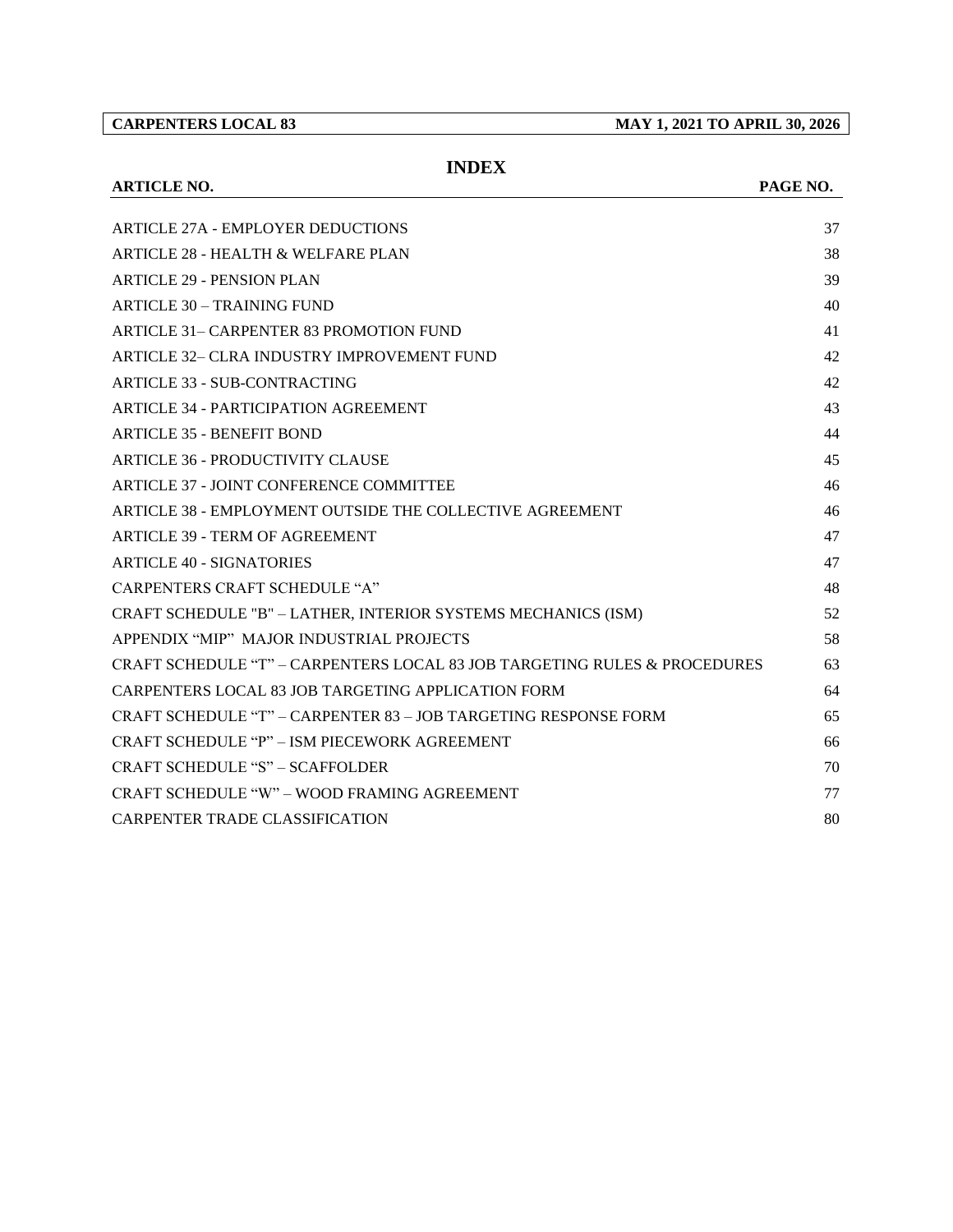## **ARTICLE 1 - PURPOSE**

- <span id="page-4-0"></span>1.01 The purpose of this Agreement is to establish terms and conditions of employment in any aspect of the Construction Industry other than pipeline construction, bridge building, road building, the construction of sewers, tunnels and watermains and house building as stated in L.R.B. No. 392C.
- 1.02 Recognizing that future developments may be such as to make changes in the terms and conditions of employment desirable, the Parties intend that every term and condition contained within this Collective Agreement may be amended upon the agreement of the Parties.

## **ARTICLE 2 - RECOGNITION**

- <span id="page-4-1"></span>2.01 The employer and the CLRA recognize Union Local 83 as the sole collective bargaining agent for all workers employed by the employer as Carpenters, Carpenter Apprentices, working Forepersons, Lather, Interior Systems Mechanics (ISM) and Acoustical Workers (including lathing and insulation in relation to said trade) and erection handling and dismantling of scaffolding on Mainland Nova Scotia.
- 2.02 The Union recognizes the CLRA as the sole collective bargaining agent for all unionized employers in the construction industry as covered by Accreditation Order L.R.B. No. 392C dated January 29, 1976 covering Mainland Nova Scotia.
- 2.03 The employer recognizes the craft jurisdiction of the Union and agrees to assign all work of the Carpentry Trade to the Carpenter's Union Local 83. The employer shall employ members of the Union for on-site Carpentry work included in, but not limited to:
	- Concrete Form Work
	- Wood Framing
	- Sheathing
	- Hoarding
	- Temporary Building
	- Mill Work
	- Scaffolding
	- Metal Stud and Drywall and Acoustical Work
	- Pile Driving
	- Metal Cladding
	- Flooring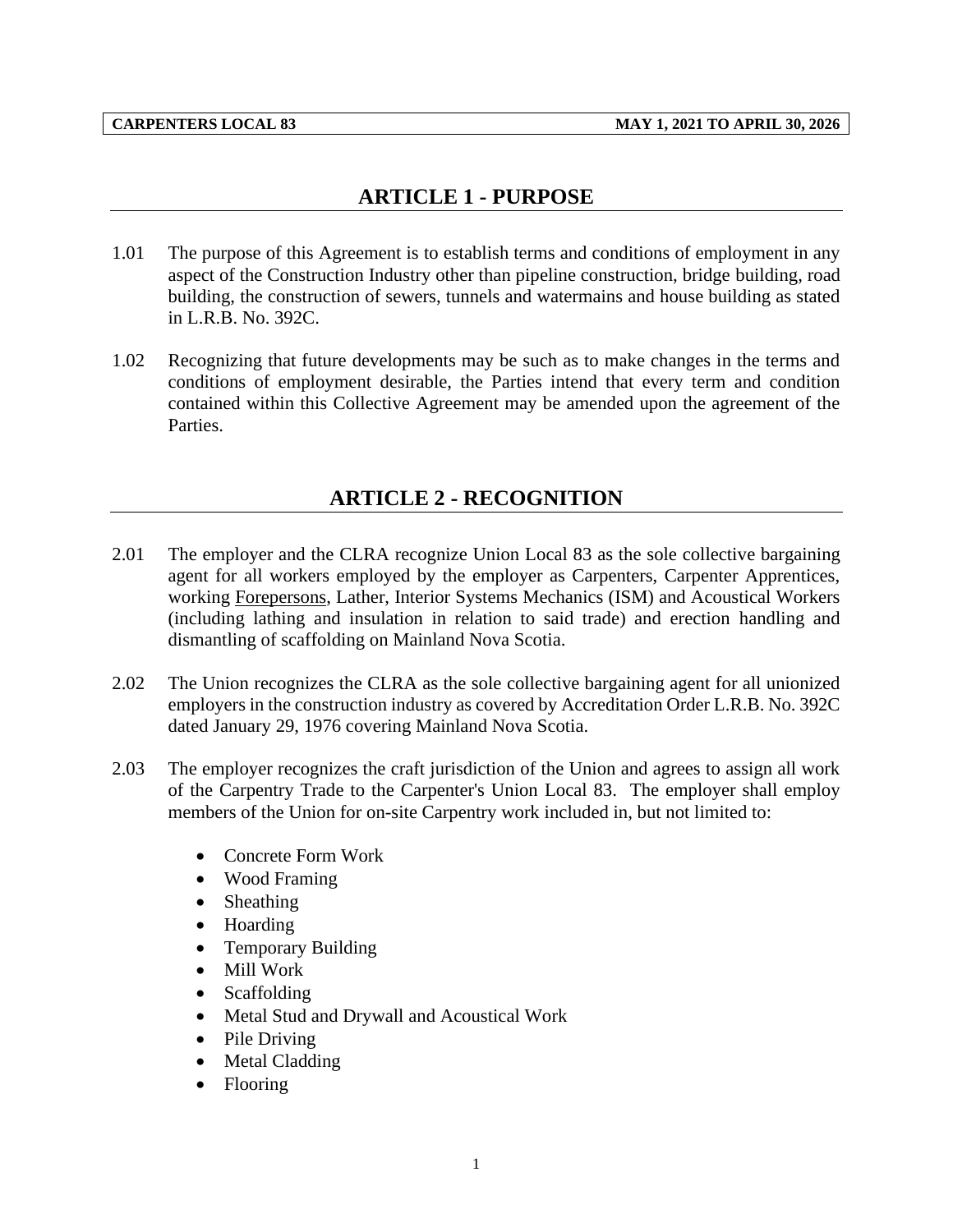<span id="page-5-0"></span>2.04 If workers on work over which the Union has jurisdiction are required, the recognition clause (Article 2.01) shall be amended to include said classification(s). The Parties shall negotiate an agreed upon wage rate for such additional classification(s).

## **ARTICLE 3 - NO STRIKE - NO LOCKOUT**

- 3.01 The Union agrees that there will be no strike or other collective action which will interfere with or stop the efficient operation of construction work of the employer or any of them for the duration of this Agreement.
- 3.02 Participation by an employee, or group of employees, in an act violating the above provision will be cause for disciplinary action.
- <span id="page-5-1"></span>3.03 The employer agrees that there will not be any lockout of the employees during the term of this Agreement.

## **ARTICLE 4 - DISCRIMINATION**

- 4.01 The Parties hereby recognize and acknowledge their obligations and responsibilities pursuant to the Human Rights Act of Nova Scotia.
- 4.02 The Union shall not discriminate against any employer by reason of its membership in the CLRA and/or its participation in its lawful activity.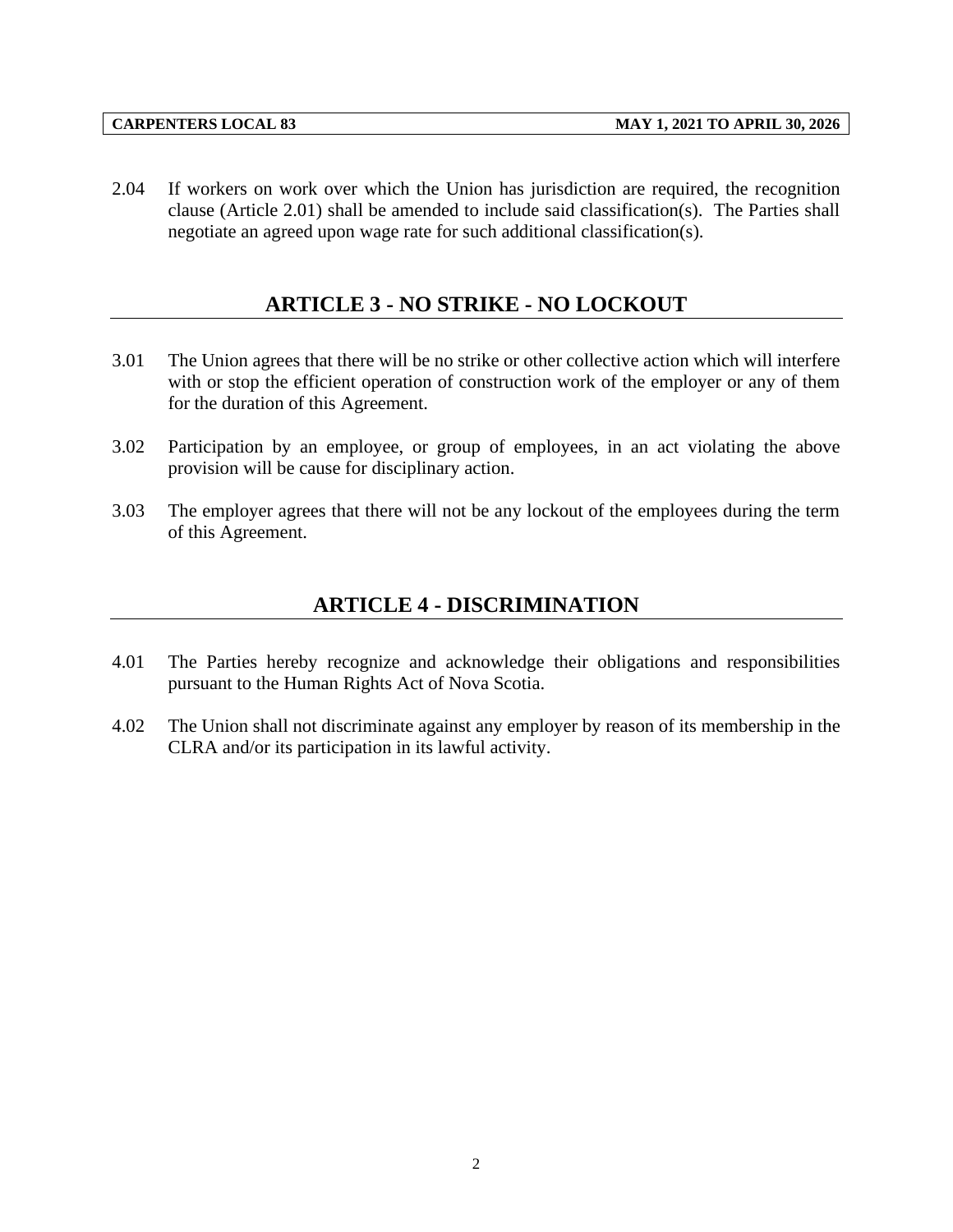## **ARTICLE 5 - UNION SECURITY**

- <span id="page-6-0"></span>5.01 (a) When workers are required, as described in Article 2, for all jobs other than Major Industrial Projects Article 20, the employer shall request the Local Union to furnish competent and qualified workers in good standing via the attached Dispatch Request Form and the Local Union shall supply, when available, competent and qualified workers in good standing as requested, however, the employer may request members by name from the out-of-work list via the attached Notification of Name Hire form, provided that the member is in good standing with the Local Union. The employer shall not hire Union members directly.
	- (b) The Union will give priority in hiring/dispatch to members living in the local area where a project is underway. Once all the Union members in the local geographic area have been dispatched or are not available for work, Union members shall be dispatched from the Union's Hiring List.
	- (c) All Union members who report to work must furnish a Union referral slip prior to starting work. The Union, when requested, may fax referral slips directly to the employer's offices. Any employer hiring a member without a referral slip shall be in violation of this Agreement. Members must have proof of safety training and certification available prior to commencement of work. This shall not affect the Union's liability for the training of members, nor shall it affect the Employer's right to dismiss members who do not have up-to-date safety training and certification.
	- (d) Commencement of work by a Union member without a referral slip shall result in the termination of the Union member from the job site. Furthermore, said Union member will be denied access to the provisions of Article 5 for the remainder of the employer's work on the particular job site at the discretion of the Union.
	- (e) Such workers name-hired shall have been a member of the Local Union for a minimum of six (6) months, are available for work and in good standing with the Local Union. The above criteria must be met before the Local Union is required to comply with the request of the employer. The Union may, in its sole discretion, waive the six (6) month requirement above after discussion between the Parties.
	- (f) When all available Carpenters 83 members are depleted in both the local geographic area of the job site and from the Union's Hiring List, the employer shall have the right to procure such workers elsewhere as provided under Article 5.03.
	- (g) When workers are requested, the Union may provide workers from any Local in the Council before the employer may exercise their rights under Article 5.03.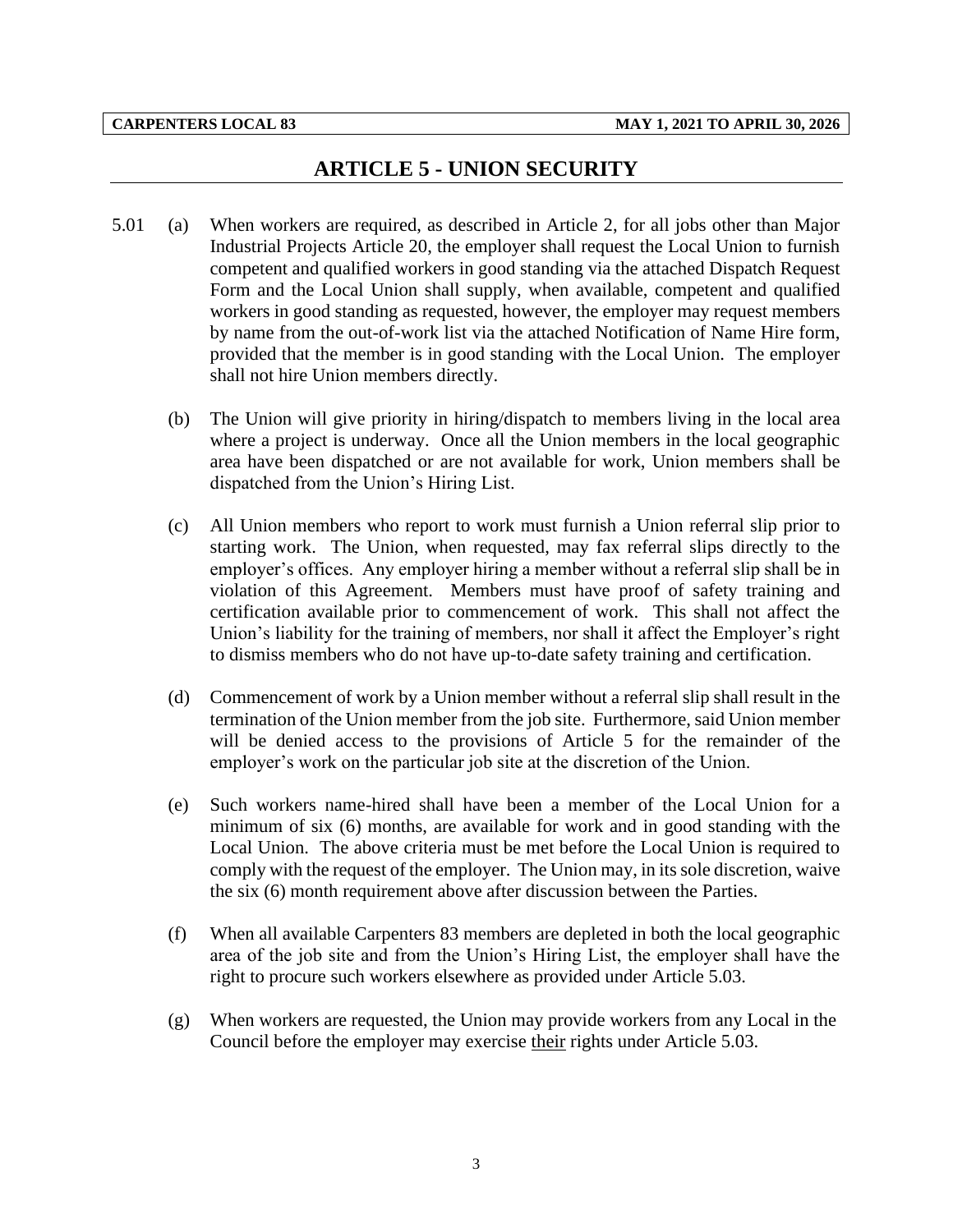- 5.02 For Major Industrial Projects (Article 20)
	- (a) When workers are required, as described in Article 2, the employer shall request the Local Union to furnish competent and qualified workers in good standing via the attached Notification of Name Hire and Dispatch Request Forms and the Local Union shall supply, when available, competent and qualified workers in good standing. Employees shall be recruited on a two to two (2:2) ratio. The ratio 2:2 shall operate as follows:
		- 2 workers name hire by the employer
		- 2 workers named by the Union
		- Formula to repeat until 20 workers are hired
	- (b) After twenty (20) workers have been hired on each project by the employer, all subsequent workers shall be hired from the Union hiring list.
	- (c) Workers who are name hired shall have been a member of the Local Union for a minimum of 6 months subject to Article 5.03.
	- (d) The employer may request members by name, subject to the two to two (2:2) ratio from the out of work list provided that the member is in good standing with the local Union. The employer shall not hire Union members directly. The following hiring/dispatch procedure shall apply:
		- (1) The Union will give priority in hiring/dispatch to members living in the local area where a project is underway. Once all the Union's members in the local geographic area have been dispatched or are not available for work, Unions' members shall be dispatched from the Union's Hiring List.
		- (2) When all available Carpenters 83 members are depleted in both the local geographic area of the job site and from the Union's Hiring List, the employer shall have the right to procure such workers elsewhere as provided under Article 5.03.
- 5.03 If after a period of forty-eight (48) hours, excluding Saturdays, Sundays, and Holidays as contained herein, the Union is unable to supply the quantity of competent, qualified workers as requested, the employer may procure such workers elsewhere.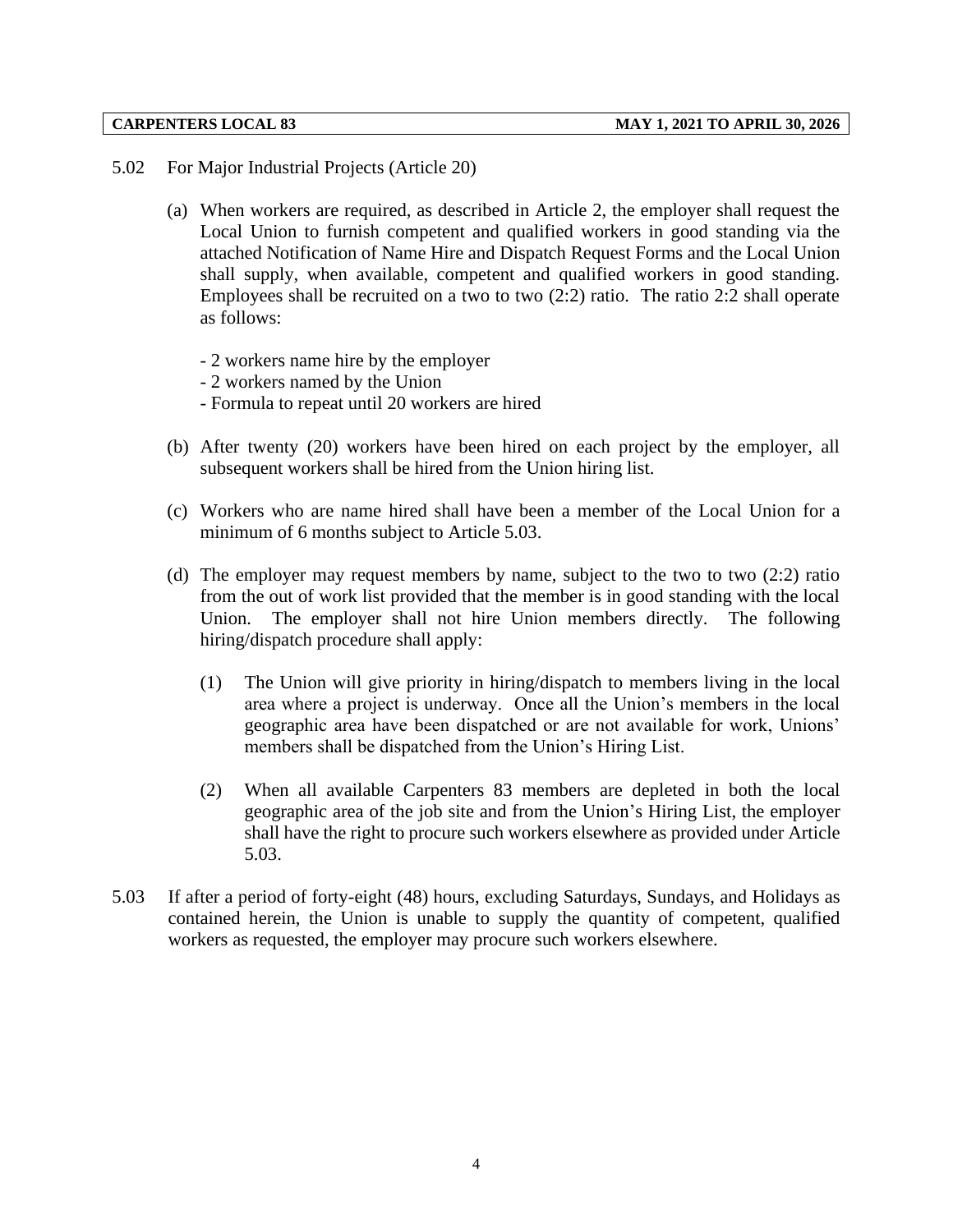- 5.04 If the Union is unable to supply the workforce requirements of 5.01, 5.02 and 5.03 above, the employer agrees that all workers hired from other sources and employed under the provisions of this Agreement shall be required, as condition of continued employment, to make application for membership to the Local Union having jurisdiction for the job or project within fifteen (15) days of commencement of employment. Membership in the Local Union will be granted to said employee(s) under the same terms and conditions that prevail in the Local Union.
- 5.05 If a lay-off occurs, the members of the Local Union of the United Brotherhood of Carpenters and Joiners of America, shall at all times be given job preference of employment over applicant employees. Membership in the Local Union for applicant employees as to acceptance or rejection will be dealt with not later than sixty (60) calendar days.

When lay-offs occur, workers from neighbouring Councils or Locals must be laid off first, starting with outside the Council, then outside the Local. This provision does not apply to supervision.

- 5.06 Any employee whose Union membership is rejected, or who refuses or neglects to sign the appropriate forms, or who revokes the authorization, or who resigns or has their membership revoked in the Local Union will be deemed to have voluntarily separated and their employment will be terminated within two (2) days of receipt of written notice from the Union.
- 5.07 The employer shall deduct monies from all employees covered by this Agreement (Union or non-Union applicant), in the manner established by the Union the amount of the Union's regular dues.

Before the implementation of any deduction or change under this Article the Union shall discuss and review any such change or deduction with the employers thirty (30) days prior to the implementation of such change or deduction by the Union.

5.08 The employer agrees to deduct Initiation Fees in the amount that has been certified as the then current fee in the Local Union having jurisdiction for all applicable employees, when such deduction is authorized by the signature of the employee on the proper form. If the Union agrees such Initiation Fee may be deducted in weekly instalments provided such deductions are made within a period of thirty (30) days from the date the Local Union advises the employer that any employee has submitted a written application to join the Local Union.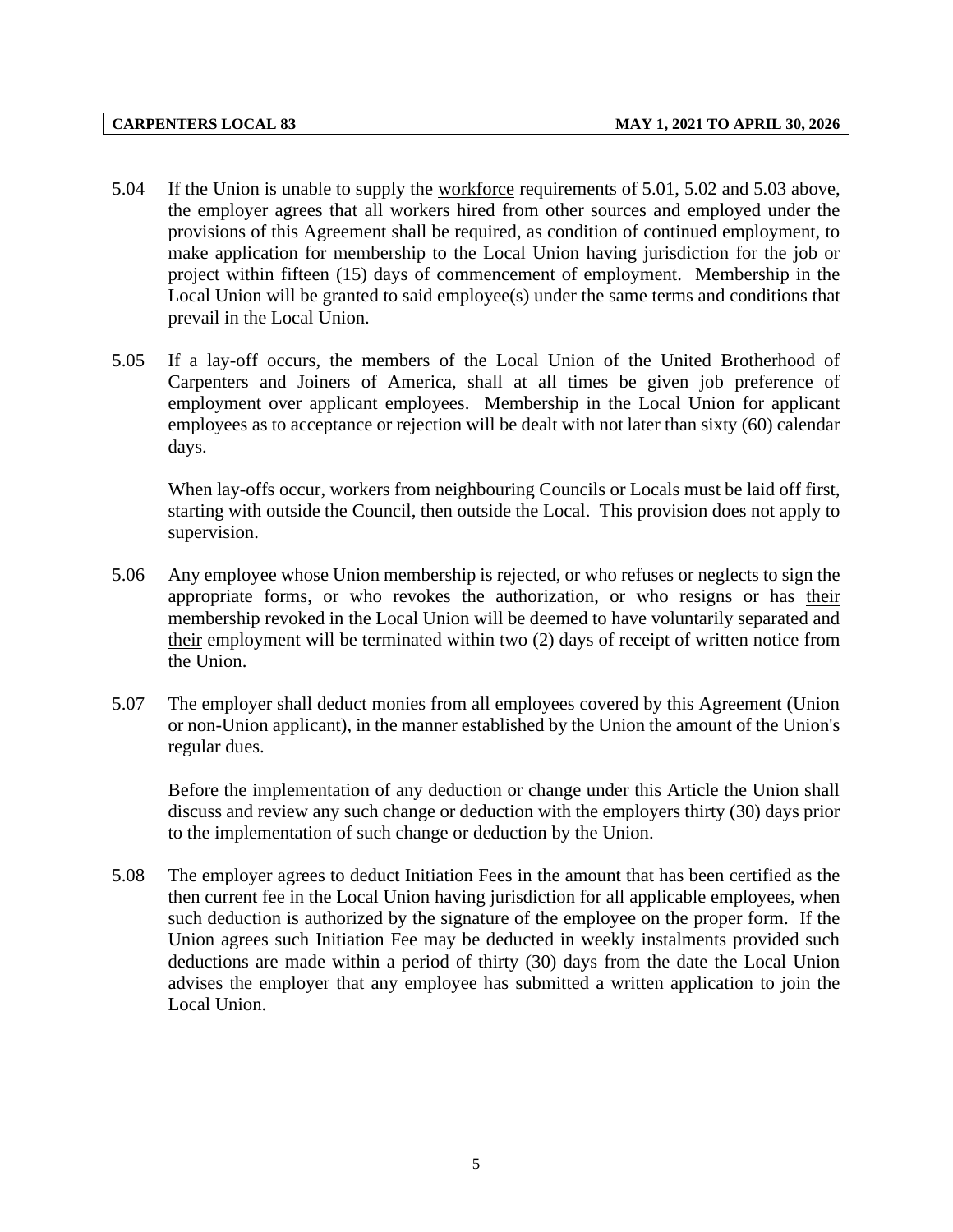- 5.09 All Union Dues and Initiation Fees deducted shall be forwarded to the Financial Secretary of the Local Union not later than the fifteenth (15th) day of the month following such deductions, together with a list of all employees and Social Insurance Numbers on whose behalf such deductions have been made.
- 5.10 The Local Union shall indemnify and save the employer harmless against any and all claims, demands, suits or other forms of liability that shall arise out of or by reason of action taken by the employer for the purpose of complying with the provisions of this Section i.e. deduction of monies.
- 5.11 To be considered qualified, the Carpenters sent from the Union must come equipped with the appropriate tools of the trade. The following lists as outlined in Article 6 is to be considered a minimum tool list.
- 5.12 Where it is permitted by the owner, the Union shall have the right to post "Built by Union Carpenters", signs on the project.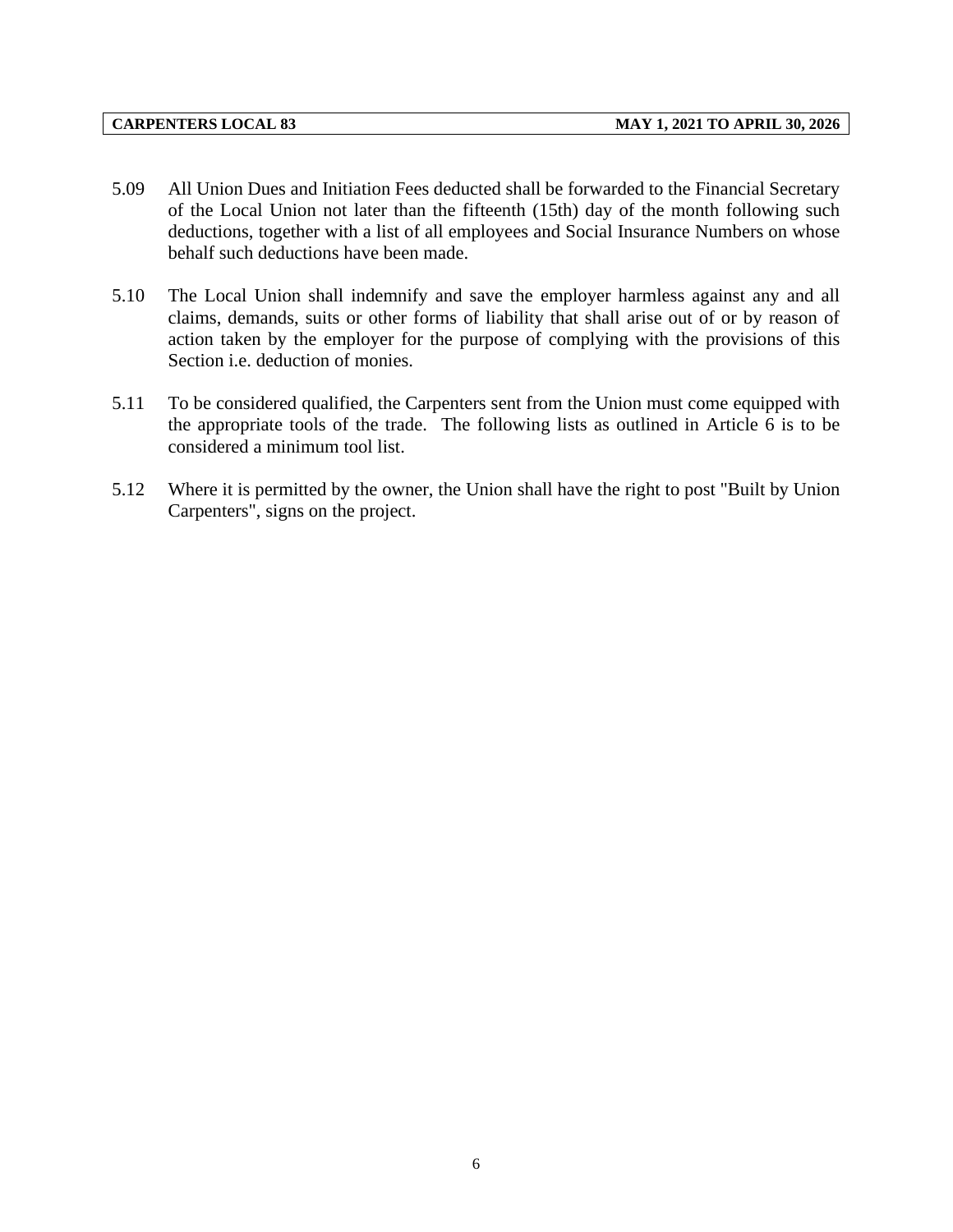### **NOTIFICATION OF NAME HIRE FORM**

*This form must be submitted to Local Union dispatcher by fax (902-454-5001) or email [\(dispatch83@acrc.ca\)](mailto:dispatch83@acrc.ca) prior to hiring member.*

## **MEMBER'S INFORMATION**

| NAME:                     |             |
|---------------------------|-------------|
| START DATE:               | START TIME: |
| JOBSITE:                  |             |
| JOBSITE ADDRESS:          |             |
| <b>FOREPERSON ONSITE:</b> | CONTACT #:  |

## **CONTRACTOR INFORMATION**

COMPANY NAME: <u> 1980 - Johann Barnett, fransk politik (d. 1980)</u> NAME HIRE REQUESTED BY: **REQUIRED SAFETY CERTIFICATIONS:** WHMIS End Frame/ Shoring Scaffolding Aerial Lift Safety Orientation | The Research Safety Orientation | The Communist Communist Communist Communist Communist Co Fall Protection | | Confined Space **HIRED AS:** Apprentice | | Carpenter | | Scaffolder Drywaller | | Journeyperson | | Scaffolder Helper CLASSIFICATION: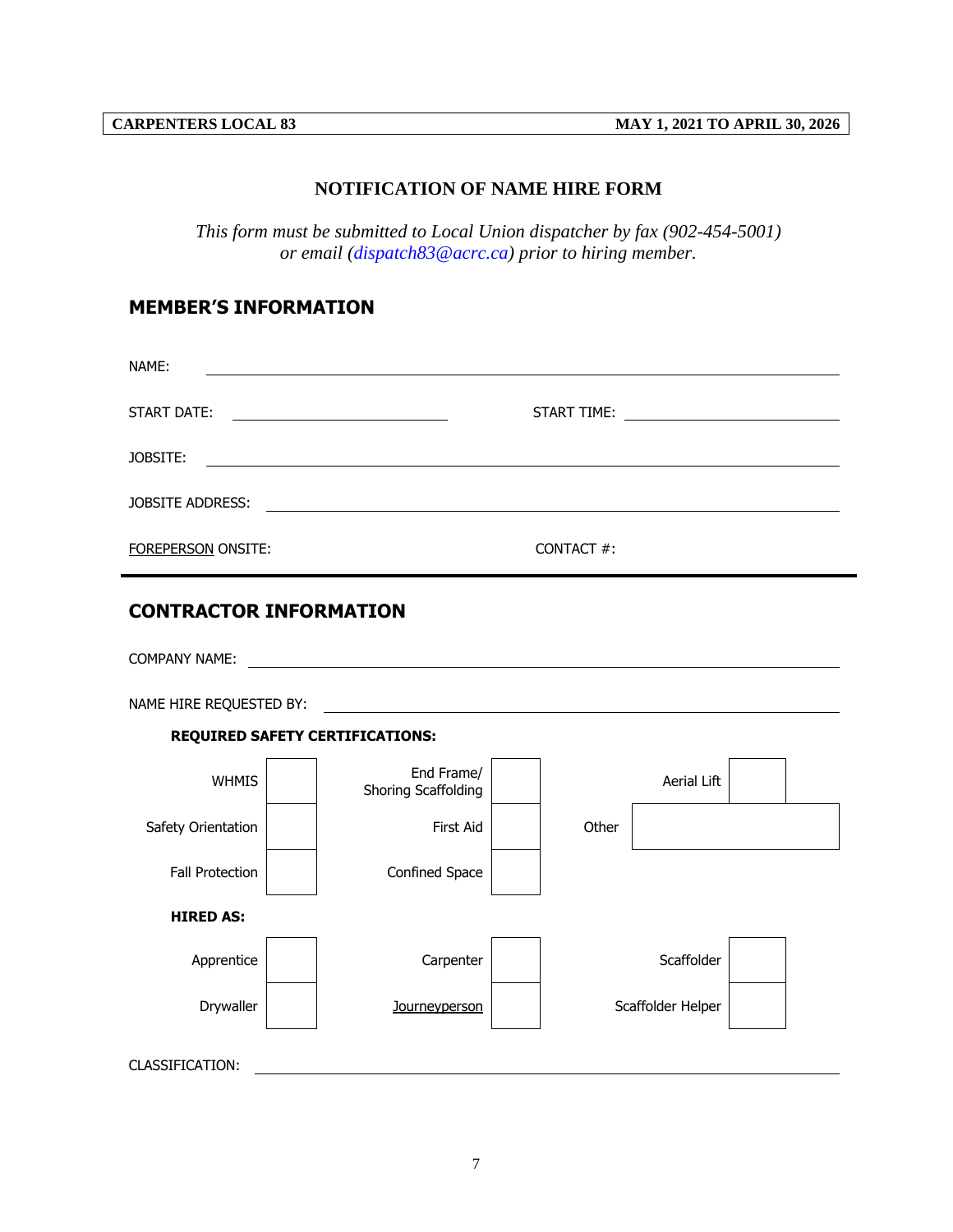**CARPENTERS LOCAL 83 MAY 1, 2021 TO APRIL 30, 2026**

|                                        | This form must be submitted to Local Union dispatcher by fax (902-454-5001)<br>or email (dispatch $83@arc.ca$ ) prior to hiring member. |                                  |                    |
|----------------------------------------|-----------------------------------------------------------------------------------------------------------------------------------------|----------------------------------|--------------------|
| <b>REQUEST DATE:</b>                   |                                                                                                                                         |                                  |                    |
| <b>CONTRACTOR NAME:</b>                | <u> 1989 - Johann Stoff, deutscher Stoffen und der Stoffen und der Stoffen und der Stoffen und der Stoffen und der</u>                  |                                  |                    |
| <b>CONTACT PERSON:</b>                 | and the control of the control of the control of the control of the control of the control of the control of the                        |                                  |                    |
| PHONE:                                 | FAX:                                                                                                                                    | EMAIL:                           |                    |
| <b>WORKFORCE REQUIRED:</b>             | <b>NUMBER OF</b><br>JOURNEYPERSONS:                                                                                                     | <b>NUMBER OF</b><br>APPRENTICES: |                    |
| Carpenter                              | Drywall                                                                                                                                 | Scaffolding                      | Scaffold Helper    |
|                                        | Probationary<br>Worker                                                                                                                  | Student<br>Worker                | Pre-Apprentice     |
| JOBSITE:                               | <u> 1980 - John Stein, Amerikaansk konstantiner (</u>                                                                                   |                                  |                    |
| JOBSITE ADDRESS:                       |                                                                                                                                         |                                  |                    |
|                                        | JOBSITE FOREPERSON: CONTACT:                                                                                                            |                                  |                    |
| START DATE:                            | <u> 1980 - Johann Barbara, martxa alemaniar a</u>                                                                                       |                                  |                    |
| START TIME:                            |                                                                                                                                         |                                  |                    |
| JOB REQUIREMENTS:                      |                                                                                                                                         |                                  |                    |
|                                        | EMPLOYER ADMINISTER ONSITE DRUG & ALCOHOL TESTING:                                                                                      | YES:                             | NO:                |
| <b>REQUIRED SAFETY CERTIFICATIONS:</b> |                                                                                                                                         |                                  |                    |
| <b>WHMIS</b>                           | End Frame/<br>Shoring Scaffolding                                                                                                       |                                  | <b>Aerial Lift</b> |
| Safety Orientation                     |                                                                                                                                         | Other<br>First Aid               |                    |
| Fall Protection                        | Confined Space                                                                                                                          |                                  |                    |
| COMPLETED BY:                          |                                                                                                                                         | DATE:                            |                    |
|                                        | (please print)                                                                                                                          |                                  |                    |

**DISPATCH REQUEST FORM**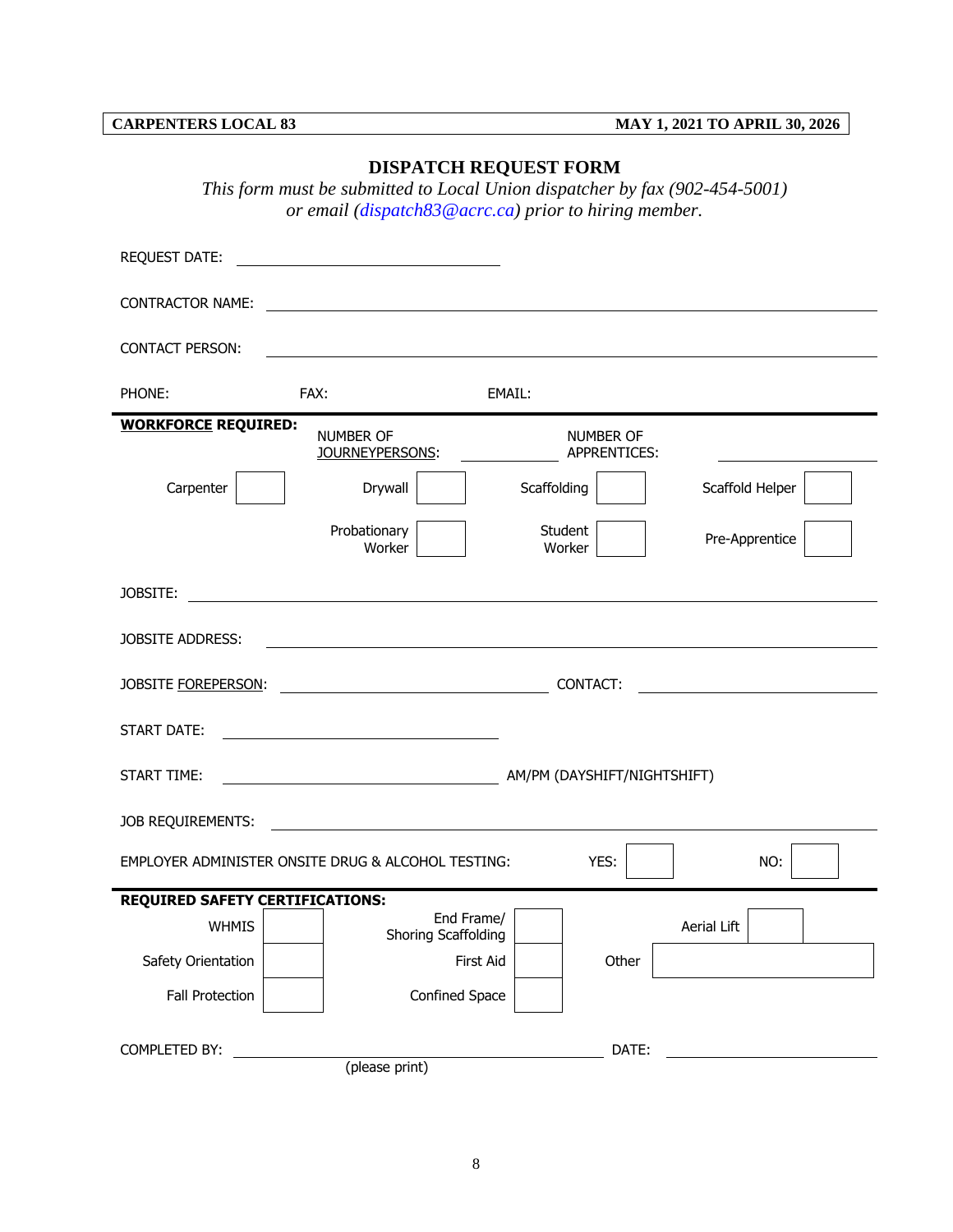## **ARTICLE 6 - MINIMUM TOOL LIST**

#### <span id="page-12-0"></span>6.01 **DRYWALL TOOLS:**

See Lather (ISM) Schedule "B"

### 6.02 **GENERAL CARPENTER TOOLS:**

- Claw Hammer Hand Saw
- 2' Level Framing Square Framing Square Framing Square Framing Square Framing Square Framing Square Framing Square Framing Square Framing Square Framing Square Framing Square Framing Square Frami
- Chisel Set Combination Square
- Chalk Line Pry Bar
- Dry Line Plumb Bob
- Carpenters Apron 24' or 8m Tape (as required)
- 
- Self-Retracting Utility Knife Hatchet
- 
- Pencil Block Plane
	-

### **TOOLS FOR CARPENTERS PERFORMING FORM WORK:**

- Claw Hammer Hand Saw
- 
- 
- 
- 
- 
- 
- 
- 2' Level Framing Square
- Chalk Line Plumb Bob 12 oz. or heavier
- Carpenters Apron 25' or 8m Tape (as required)
- Pencil Adjustable Wrench 12" or larger
- Self-Retracting Utility Knife Lineman Pliers or End Cutters
	-

## **TOOLS FOR CARPENTERS PERFORMING SCAFFOLDING:**

- Claw Hammer Magnetic Torpedo Level
- Side Pouch Wedge/Punch Wedge/Punch Wedge/Punch Wedge/Punch Wedge/Punch Wedge/Punch Wedge/Punch Wedge/Punch  $\blacksquare$
- Adjustable Wrench  $10^{\circ}$  or Larger 25' or 8m Tape
- Self-Retracting Utility Knife Handsaw
- Employee has option to buy their own safety harness.

The Employer has the responsibility to inspect the harness, shock absorber and lanyard as per the O.H. & S. Act. The Employer shall bear the cost of such inspection.

6.03 Carpenters may not commence or continue work until they are equipped with the above tools. An Employer may choose to supply an employee with a replacement tool at the Employer's cost if they consider the employee's tool unsatisfactory. This is not intended to apply to replacement of broken or non-functioning tools.

- 
- 
- Hatchet 4' Level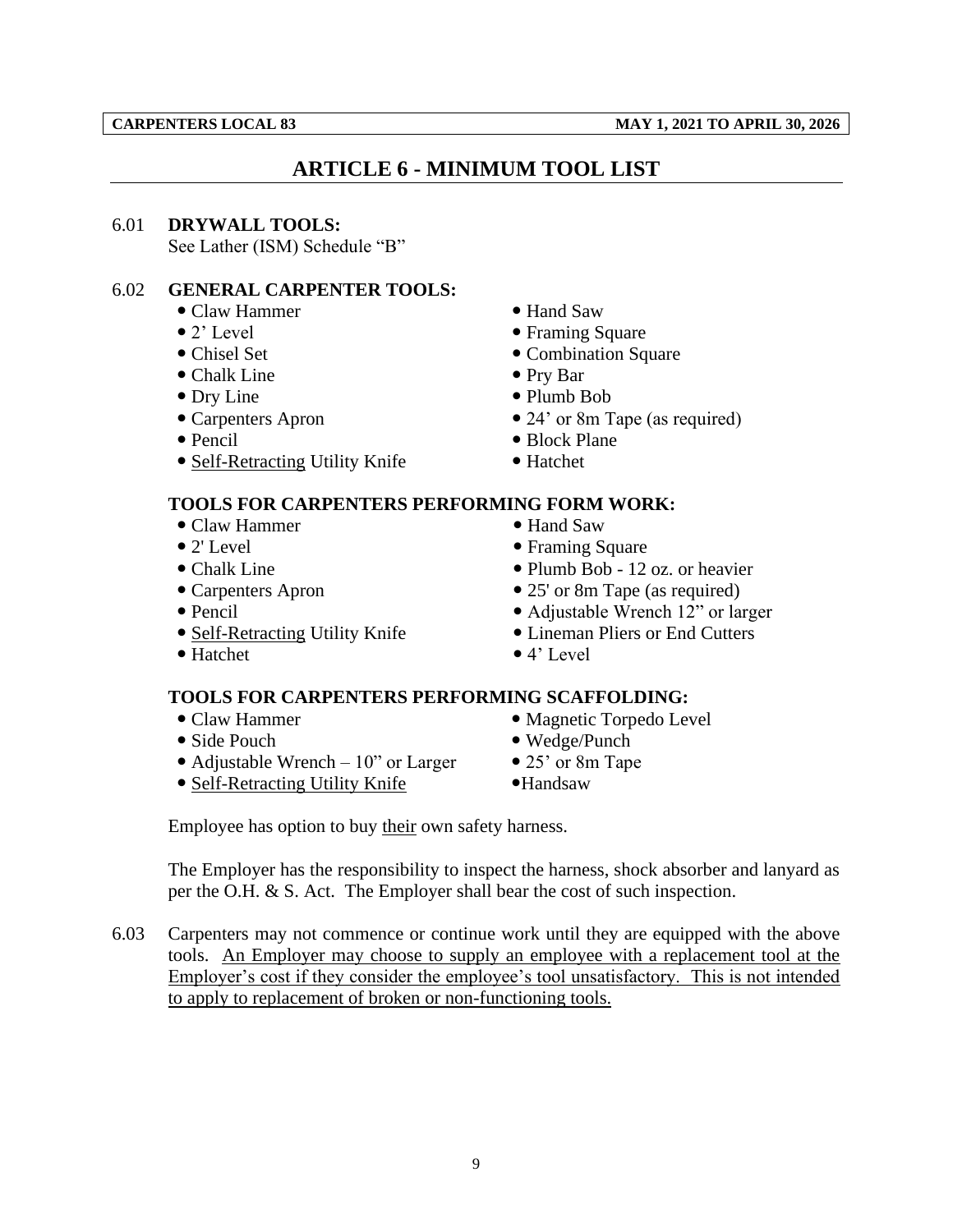- 6.04 Tools that are supplied to the employee by the employer and signed for on the appropriate form shall be returned to the employer on termination. The replacement cost, at the employer's cost price of said tools will be borne by the employee if not returned and deductions for same will be made off their next pay due. Loss of such tools signed for by employees due to fire or theft while under the employer's lock and key shall not be deemed replaceable by the employee. Tools supplied by the employer must be in good repair.
- 6.05 The employer agrees to replace lost tools due to fire or theft (by forcible entry) while such tools are under the employer's lock and key. In the event that the employer does not replace the employees' tools, the employer agrees to provide compensation for any employee's tools lost under this clause within thirty (30) days.

If the employee wishes to supply additional hand tools, the employer and the employee may mutually agree that, for a specific period, that the employee may supply additional hand tools. If such an Agreement is reached, the employee shall file, with the employer, a tool form documenting the employee's additional tool list upon the commencement of work by the employee with the employer.

<span id="page-13-0"></span>6.06 Before an employee is required to use power tools, adequate and appropriate electrical power outlets of sufficient voltage and amperage and meeting all applicable safety regulations shall be within one hundred (100) feet of the work area.

## **ARTICLE 7 - APPRENTICESHIP**

- 7.01 The minimum rate of wages for persons employed in the trade under an Apprenticeship Agreement in accordance with the Apprenticeship and Trades Qualification Act shall be based on the journeyperson's rate as in Schedules A, B, & R attached to this Agreement.
- 7.02 The employer shall hire and maintain Apprentices in a ratio of: One (1) Apprentice for every one (1) Journeyperson.
- 7.03 Preference of employment shall be granted to all indentured Apprentices in order to provide a reasonable opportunity for those indentured to complete their apprenticeship. Apprentices may be indentured to the Joint Labour Management Indentureship Committee or their employers.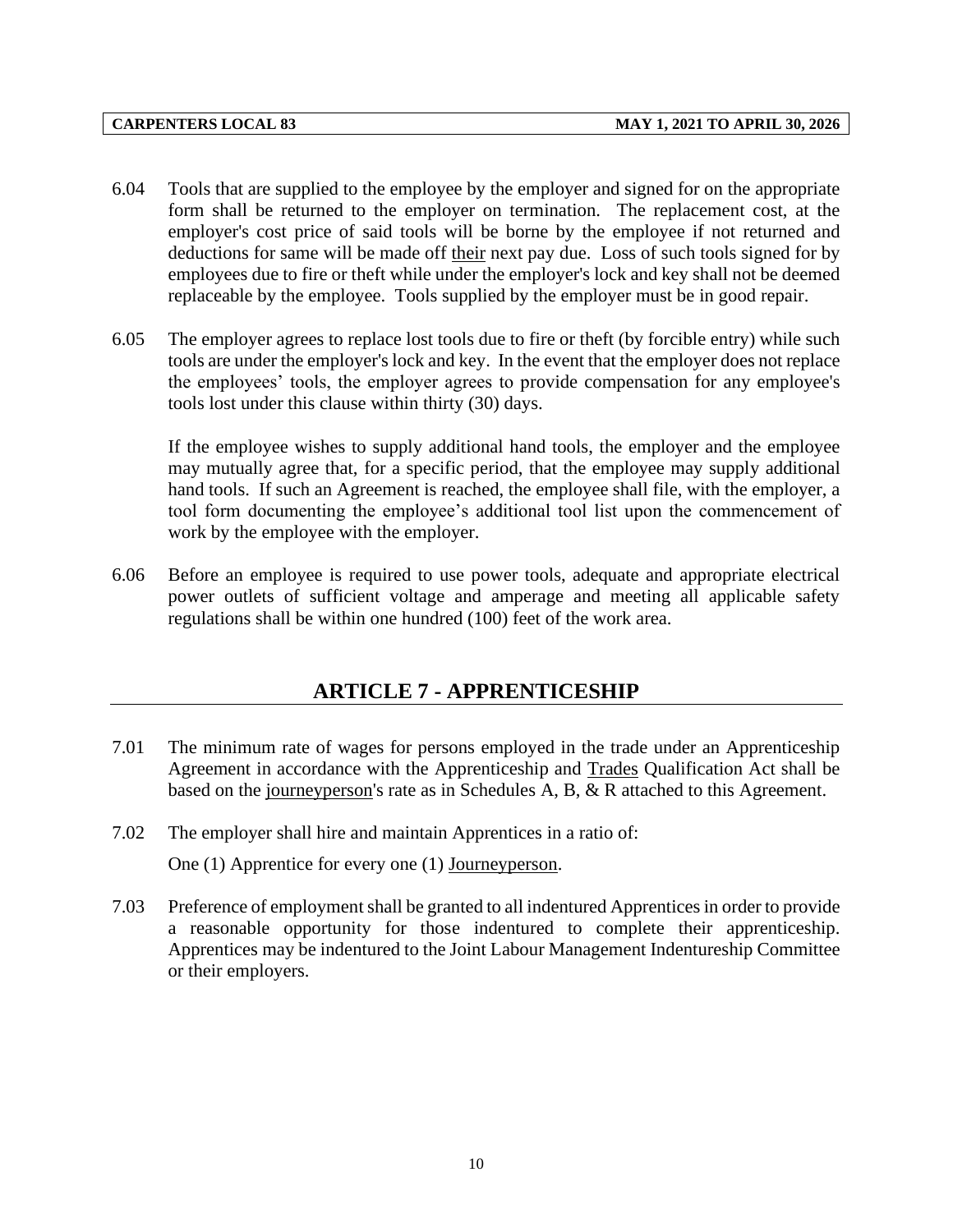- 7.04 The employer agrees to the following incentive measures:
	- (1) Each employer will present to each indentured apprentice with a satisfactory record of work and attendance at apprenticeship classes, one (1) quality brand carpenter tool for each six (6) month period.
	- (2) It is understood that the Apprentice must return to the employ of the employer if employment is available by said employer at that time. It is mutually agreed that all Apprentices attending classes shall, to qualify for the foregoing, attend not less than ninety-five percent (95%) of the classes held, except in the case of sickness.
- 7.05 In the event that there is an agreement of the Parties to establish a Joint Indentureship Committee under this Agreement, or such a Committee is required by way of legislative change, the Parties agree to make the necessary amendments to this Agreement.
- 7.06 All Apprentices should be registered within the Province and indentured to either an employer or the Joint Indentureship Committee. Apprentice responsibilities are set forth in the Apprenticeship and Trades Qualifications Act. All Apprentices shall be required to complete legally prescribed education and courses and ensure that the individual's logbook is kept up-to-date including the Apprentice's total hours completed to date. The Union shall have the authority to remove, upon adequate notice to the employer, any Carpenter Apprentice from a job site for failure to fulfil legal contractual obligations under this Article. Employers shall verify all work hours completed. Employers shall give all Apprentices the opportunity to work at as many aspects of the Apprentice trade, which are normally performed by the employer and within acceptable levels of production.

Employers shall ensure that the Apprentices logbook is signed by a qualified employer's representative upon the request of the qualifying Apprentice. Employers shall verify all work hours completed. Employers shall give all Apprentices the opportunity to work at as many aspects of the Apprentice's trade which are normally performed by the employer and within acceptable levels of production.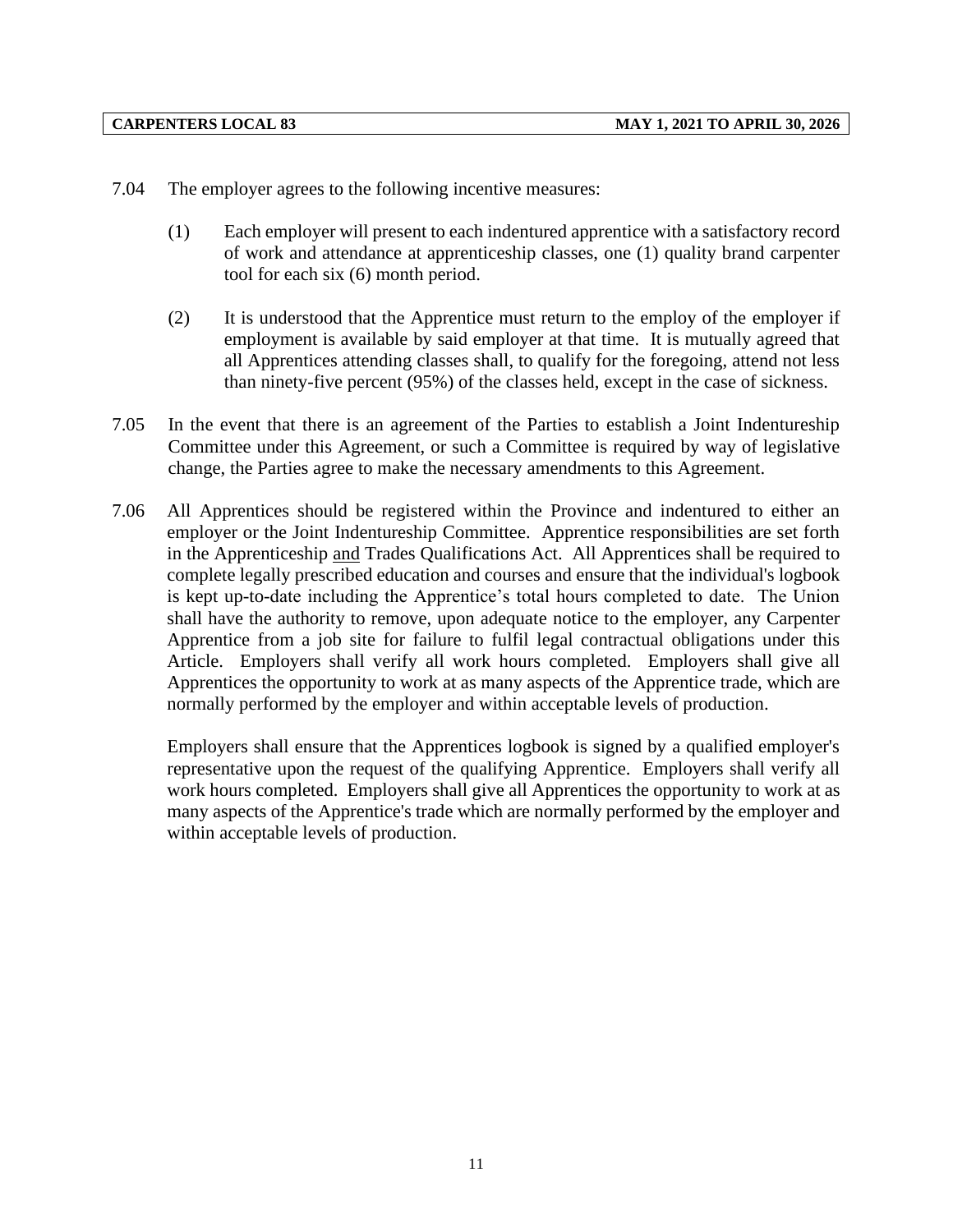## **ARTICLE 7A – PROBATIONARY WORKERS**

<span id="page-15-0"></span>7A.01 Employers may, at the discretion of the union, hire probationary workers.

- a) The category of probationary worker shall apply to new entrants of the trade and also to persons recruited from the non-union sector and whose skill level is yet to be determined. A probationary worker must have worked a minimum of one thousand (1000) hours in the Carpentry trade.
- b) In order to be competitive the parties agree that a probationary worker under this agreement shall not be paid either the health & welfare payments or pension fund payments normally established for work under this collective agreement. In addition, no contributions as mandated to a variety of Industry Improvement Funds or Training Funds or Union Funds under this agreement shall be paid on behalf of hours worked for probationary workers.
- c) The minimum rate for a probationary worker shall be the applicable minimum hourly rate as paid to an apprentice working under Schedule B of this agreement. In addition, the probationary employee shall be entitled to a four percent (4%) vacation allowance. Alternatively, if a higher hourly rate can be agreed between the employer and the employee, than that rate shall apply.
- d) A probationary employee must be assessed by an employer four weeks after the date of initial hiring or after a maximum of one hundred and sixty (160) hours worked, whichever comes later. Such employee must then make application for union membership or be dismissed from employment immediately following the assessment.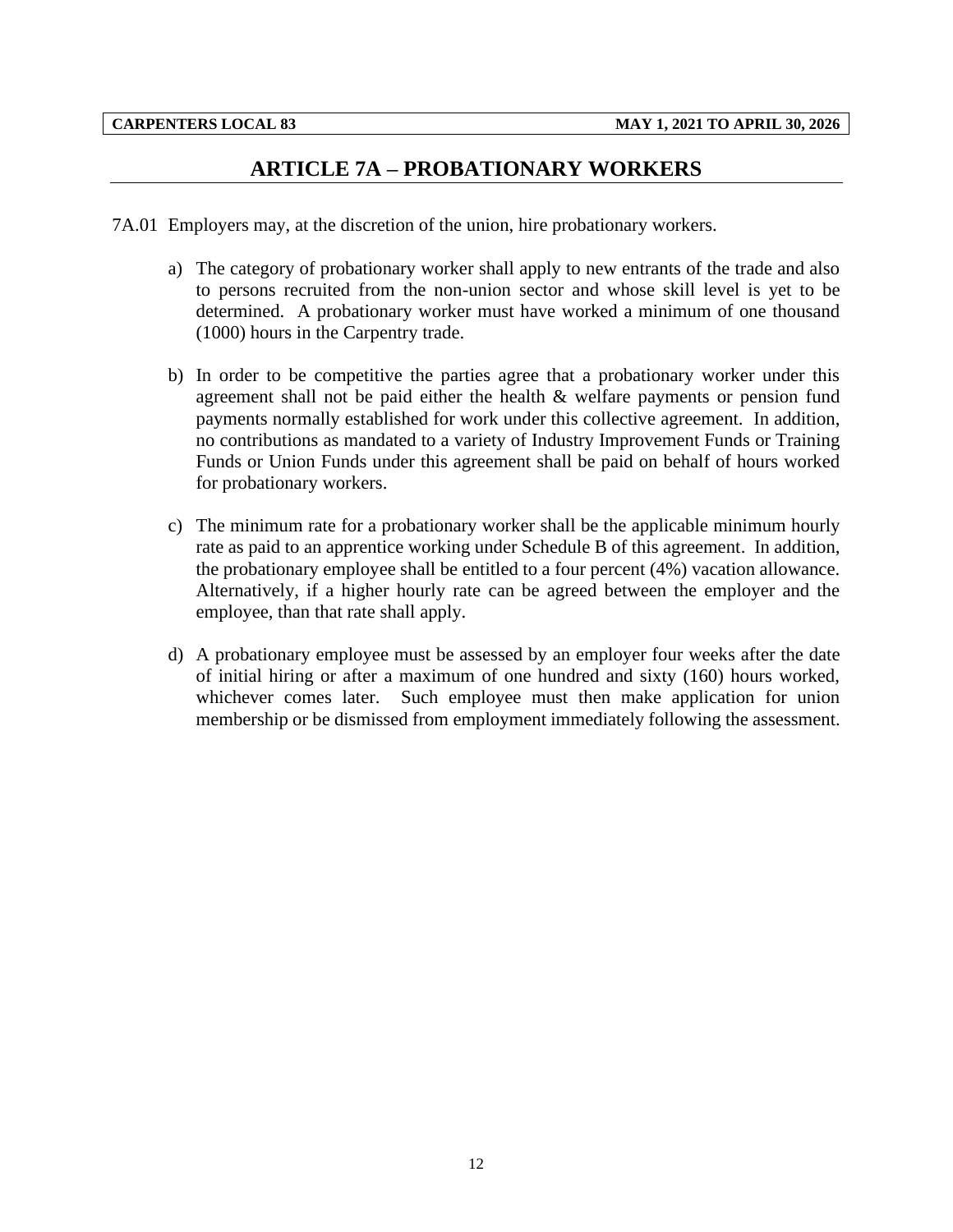## **ARTICLE 7B – STUDENT WORKERS**

<span id="page-16-0"></span>7B.01 Employers may hire student workers at the discretion of the Union. The category of student worker shall apply to students who are currently active in an educational program towards a career in a construction-related field. A copy of any agreement between the Employer and the educational organization must be sent to the Union prior to the student starting work.

## **ARTICLE 7C – PRE-APPRENTICE CARPENTER**

- <span id="page-16-1"></span>7C.01 All new entrants into the Union with minimal or no Carpentry experience shall be considered Pre-Apprentice Carpenters. The Employer must ensure that the Pre-Apprentice Carpenter is supervised while performing work. The duration of a Pre-Apprentice Carpenter's term is for a maximum of one thousand (1000) hours worked.
- 7C.02 The rate for a Pre-Apprentice Carpenter shall be per the Pre-Apprentice Carpenter wage table found in Craft Schedule "A".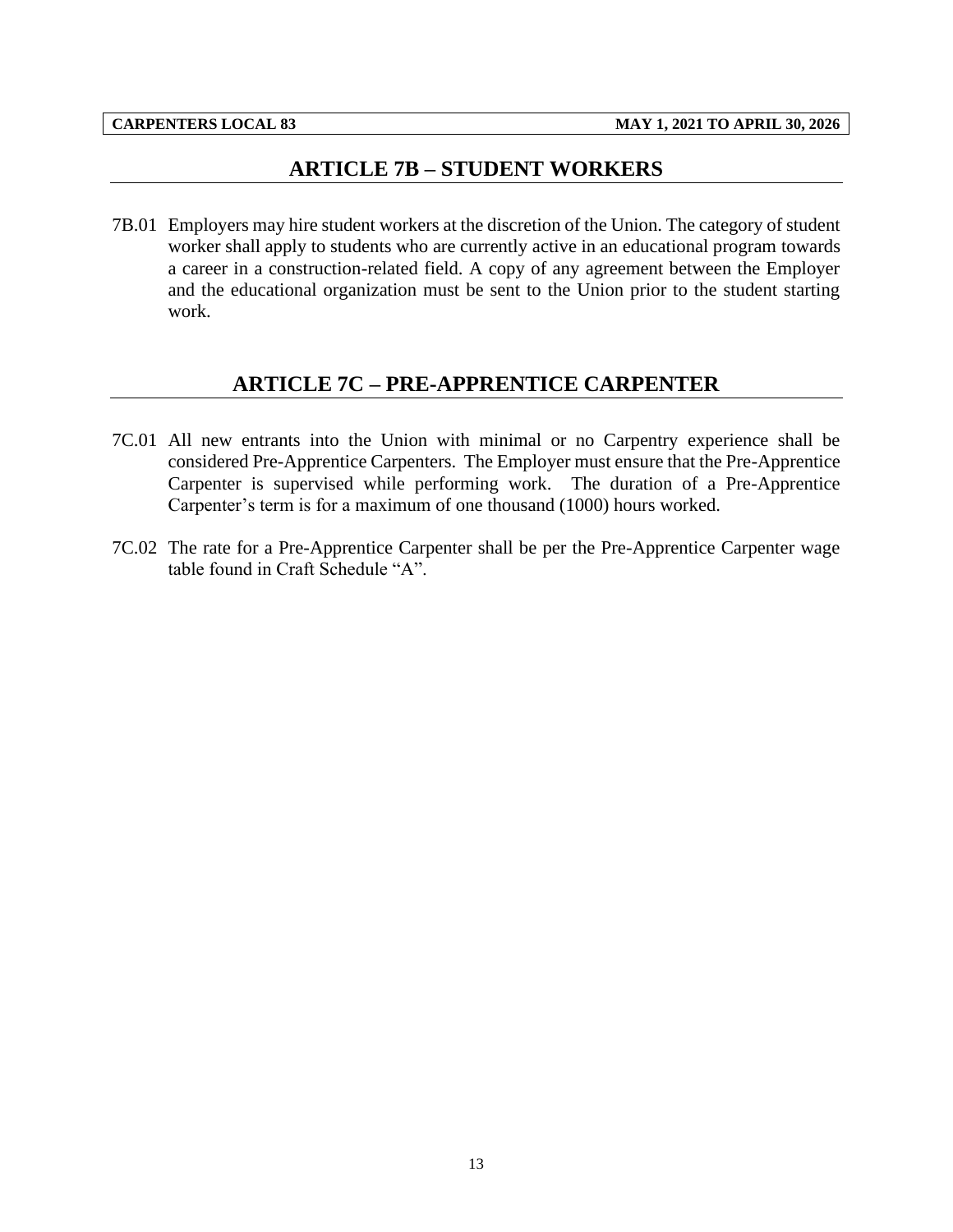## **ARTICLE 8 - STEWARDS**

<span id="page-17-0"></span>8.01 When an employer has three (3) or more Union members employed on a job site, the Business Manager or Business Representative shall have the exclusive right to dispatch or appoint a Job Steward when a fourth (4th) Union member is required.

The Union Business Manager or Business Representative has the right to replace the Job Steward at any time by either appointing another Union member from the existing on-site employees or by dispatching a replacement who shall replace the terminated Union Steward.

- 8.02 The Steward will be a qualified Journeyperson and will perform the work of a Journeyperson at the Journeyperson's rate of pay. In addition to their duties as a Journeyperson they shall be permitted reasonable time to perform such of their Union duties as cannot be performed off the job. If it is necessary for the Steward to leave their work they must first obtain permission from the employer's representative on the job whenever possible. Such permission would not be unreasonably withheld. They shall assist the employer and the Union members in carrying out the provisions of this Agreement. A Working Foreperson cannot hold the Steward's position.
- 8.03 The employment of the Steward and/or alternate shall not be terminated until the employer has discussed the matter with the Business Manager or Business Representative.
- 8.04 It is agreed that only one (1) Steward and one (1) alternate on each shift shall be recognized by each employer and the Union shall notify the employer in writing of the name of the Steward and their alternate.
- 8.05 The Job Steward shall not suffer discrimination or punitive measures for representing employees under this Agreement and shall be asked to work all overtime where practicable and when qualified to perform the work.
- 8.06 When there are less than three (3) employees on the job site, the employment of the Job Steward may be retained, transferred or terminated. The Business Manager or Business Representative will be notified when the Steward is laid-off or transferred.
- 8.07 Under no circumstances shall the Steward make any arrangements with the General Foreperson, Foreperson or Management that will change or conflict in any way with any section or terms of this Collective Agreement.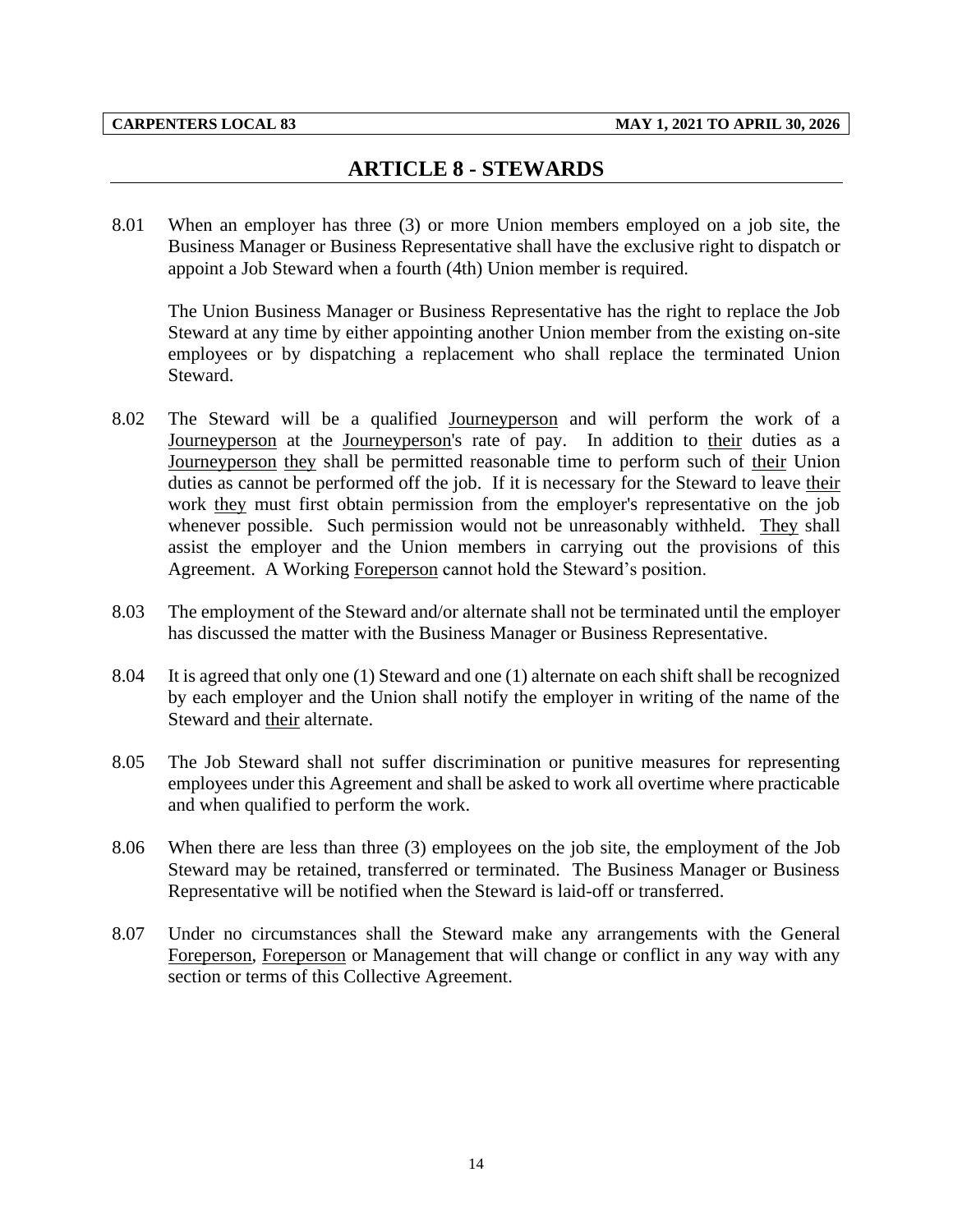## **ARTICLE 9 - ACCESS TO THE JOB SITE**

- <span id="page-18-0"></span>9.01 Business Representatives of the Union and International Representatives shall have access to the job site during working hours but in no case shall their visits interfere with the progress of the work.
- 9.02 Notification for access will be made with the employer's representative on the job whenever practicable.
- 9.03 Conduct on the job site will be subject to the general regulations of the Employer which shall be posted. The Business Representative must provide their own personal protective equipment as required on the job site and is responsible for complying with any safety requirements specific to the job site.
- <span id="page-18-1"></span>9.04 Sub-contractors will not be held responsible if access to the project is withheld by a nonunion general and/or owner.

## **ARTICLE 10 - MANAGEMENT RIGHTS**

10.01 Subject to the limitations and specific terms of this Agreement, the Management of the job site and the direction of the working force, including but not limited to the right to plan, direct and control operations, hire, lay off, maintain discipline and efficiency of employees, establish and enforce rules of conduct, discipline and discharge employees for proper and sufficient cause, increase or decrease the working force, determine methods and schedules of construction operation, material and equipment to be used, are vested solely in the employer.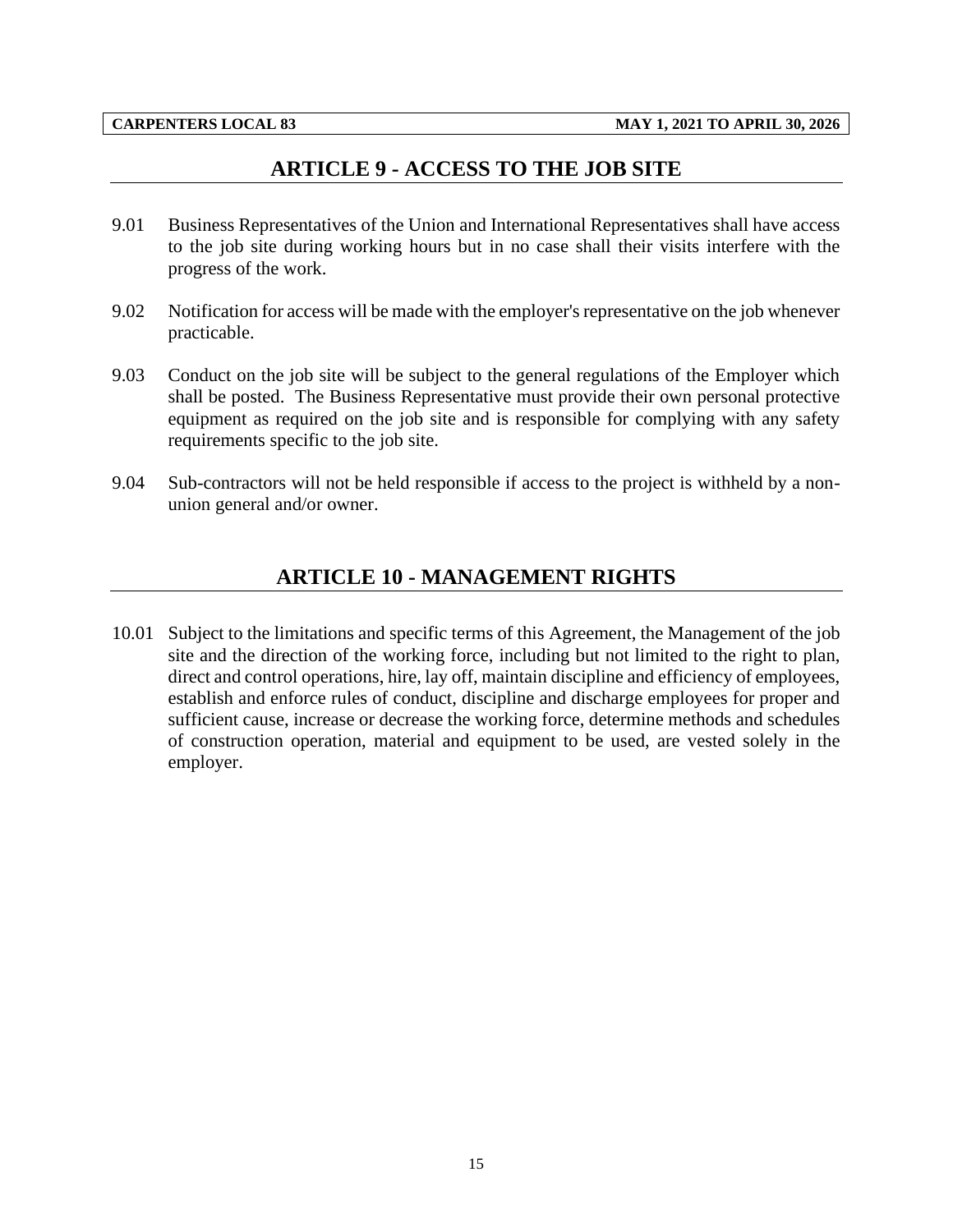## **ARTICLE 11 - DISCIPLINE**

- <span id="page-19-0"></span>11.01 The procedure by the Employer in disciplining an employee regardless of the amount of time on the project shall be:
	- (1) Warn the employee verbally of the offence. Warning notice is to be signed by the employee's Supervisor and Steward (where appointed). Copy of warning notice mailed to the Union office.
	- (2) Second offence: Warn the employee in writing of the offence. Warning notice is to be signed by the employee's Supervisor and Steward (where appointed). Copy of warning notice mailed to the Union office.
	- (3) Any further offence calls for a suspension. The length of the suspension to be at Management's discretion but not to exceed one (1) week.
	- (4) Any offence after suspension: employee to be dismissed.
	- (5) The above is not applicable to the following: intoxication, insubordination, theft, altercation on site and illegal work stoppages which may be subject to dismissal.
	- (6) Site or company specific safety violations or violations of owner-stipulated rules may be grounds for dismissal. All employees shall be treated equally under this Article.
	- (7) Notice shall be sent to the Union whenever an employee is dismissed under Article 11.
- 11.02 Use of cell phones/Blackberries/smartphones/etc. will not be permitted by employees onsite during working hours, except as explicitly authorized by the employer. Violations of Article 11.02 shall be subject to the above disciplinary scheme. This Article shall not apply to Stewards and Forepersons using cell phones in the course of their duties.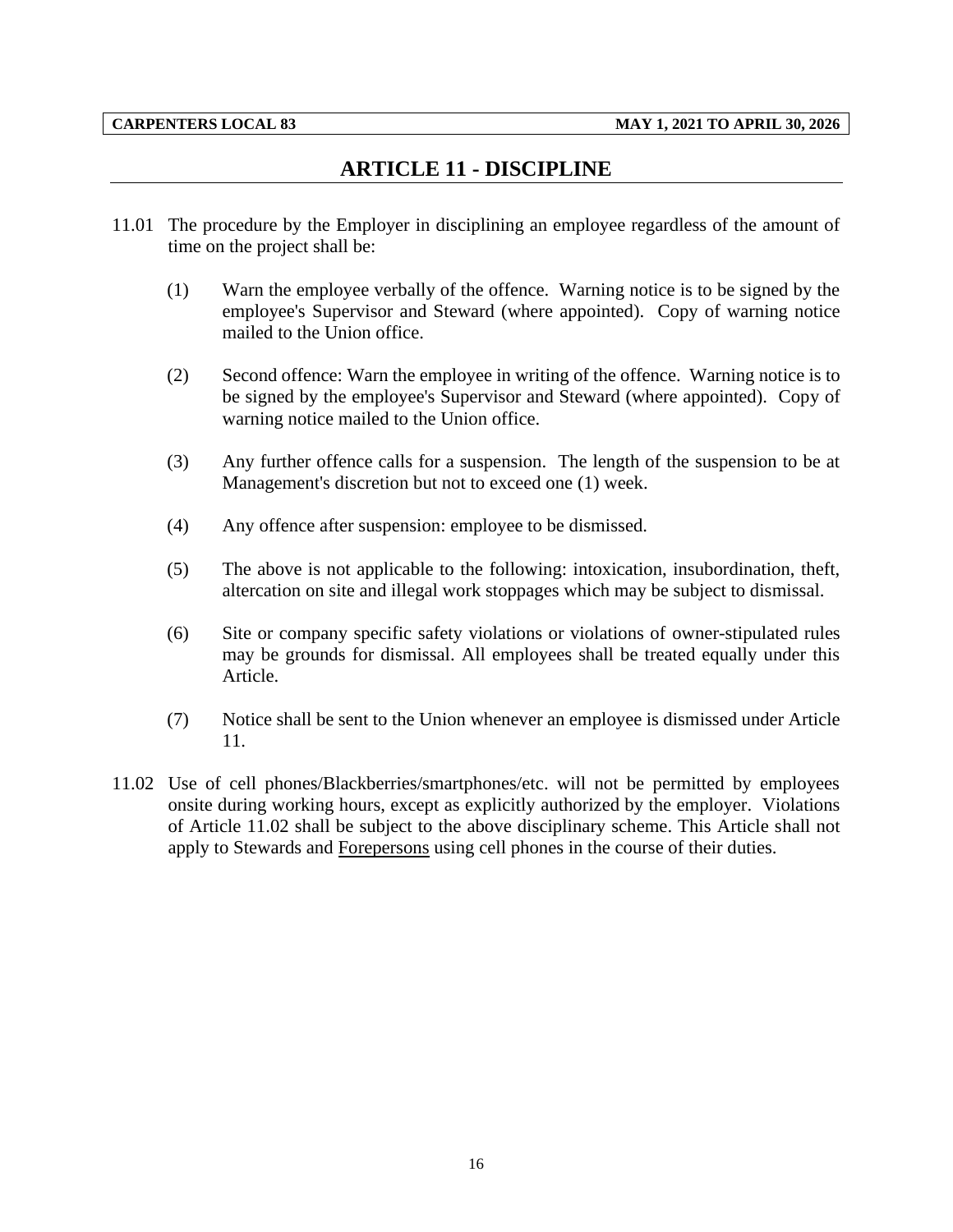### **CARPENTERS LOCAL 83 MAY 1, 2021 TO APRIL 30, 2026**

#### **EMPLOYEE DISCIPLINE NOTICE**

| Name:     |              | Payroll #:                 |  |
|-----------|--------------|----------------------------|--|
| Company:  |              |                            |  |
| Job $#$ : | Date & Time: | # of Previous<br>Warnings: |  |

| <b>INFRACTION</b> |                       | <b>DETAILS</b> |
|-------------------|-----------------------|----------------|
|                   | Insubordination       |                |
|                   | Safety Infraction     |                |
|                   | Failure to Report Off |                |
|                   | Poor Work             |                |
|                   | Absenteeism           |                |
|                   | Lateness              |                |
|                   | Conduct               |                |
|                   | Unfit to Work         |                |
|                   | Other (specify)       |                |

Name of Union Steward/Suitable Witness present during the discussion of this incident:

| Verbal Warning  | Date:     |  |
|-----------------|-----------|--|
|                 |           |  |
| Written Warning | Date:     |  |
| Suspension      | Duration: |  |
| Dismissal       | Date:     |  |

\_\_\_\_\_\_\_\_\_\_\_\_\_\_\_\_\_\_\_\_\_\_\_\_\_\_\_\_\_\_\_\_\_\_\_\_\_\_\_\_\_\_\_\_\_\_\_\_\_\_\_\_\_\_\_\_\_\_\_\_\_\_\_\_\_\_\_\_\_\_\_\_\_\_\_\_\_\_\_\_\_\_\_\_\_\_\_\_\_\_

#### **SIGNATURES**

I have read and understand this Discipline Notice.

| Employee's Signature         | Date | Supervisor's Signature          | Date |
|------------------------------|------|---------------------------------|------|
| Steward's/Witness' Signature | Date | Project Manager or HR Signature | Date |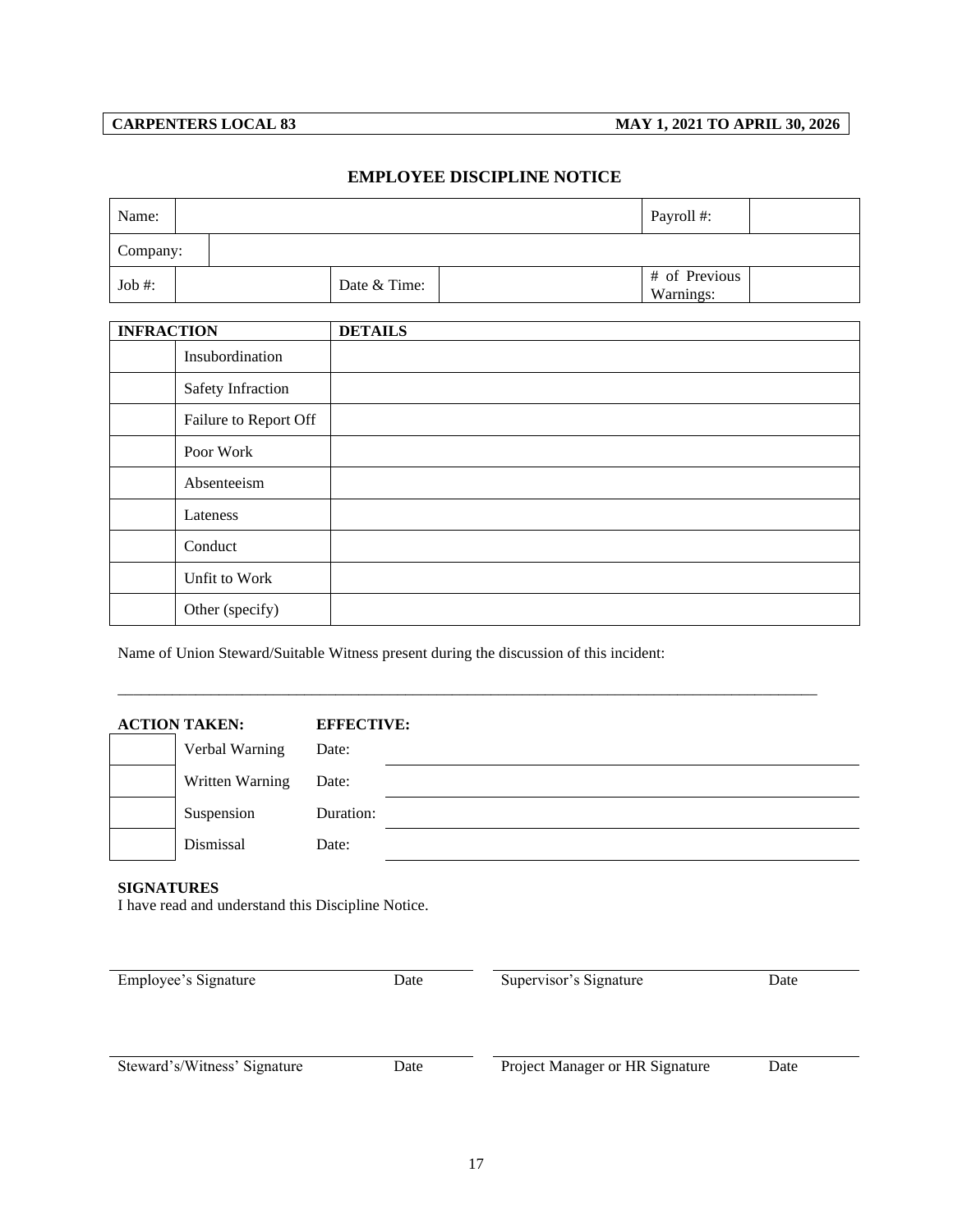## **ARTICLE 12 - NORMAL HOURS OF WORK**

- <span id="page-21-0"></span>12.01 The normal work day is defined as the twenty-four (24) hour period beginning at 12:00 Midnight.
- 12.02 The normal hours of work shall consist of eight (8) hours per normal work day, Monday through Friday, between the hours of 7:00 a.m. and 5:00 p.m.

Compressed Work Week:

12.03 A compressed work week may be established at specific work sites if deemed necessary by the employer. The employer shall notify the Union upon establishing a compressed work week on a site. The employer may schedule the regular work week in four (4) consecutive ten (10) hour days, at straight time rates, provided only that the four (4) ten (10) hour days are scheduled during the Monday through Friday unless varied by mutual consent by the employer and the Union. Such consent will not be unreasonably withheld.

In a week where fewer than forty (40) hours are worked, employees will be paid the appropriate overtime rates and pensions for hours worked in excess of eight (8) hours per day. This provision will not apply when an employee takes sick time, holiday time or otherwise elects not to work when work is available.

- 12.04 The lunch period shall be one-half (1/2) hour duration midway through the shift.
- 12.05 Should expediency require, the normal starting and quitting times, rest periods and/or lunch period may be changed by mutual agreement between the employer and the employees on the job site and a written copy of the change in normal starting and quitting times, rest periods and/or lunch period will be sent by the employer to the Union's office, if such normal and quitting time extends beyond three (3) days duration.
- 12.06 The employer shall allow a rest period of ten (10) minutes once in the midway point of the morning and once in the midway point of the afternoon. The ten (10) minute rest period and thirty (30) minute lunch period shall be measured from the time the employee ceases their labour to commencement of labour and shall be at a time determined by the employer. This provision applies to all shifts worked.
- 12.07 The employee shall be given a ten (10) minute rest period before the commencement of overtime provided that the overtime scheduled is two (2) hours or less in duration.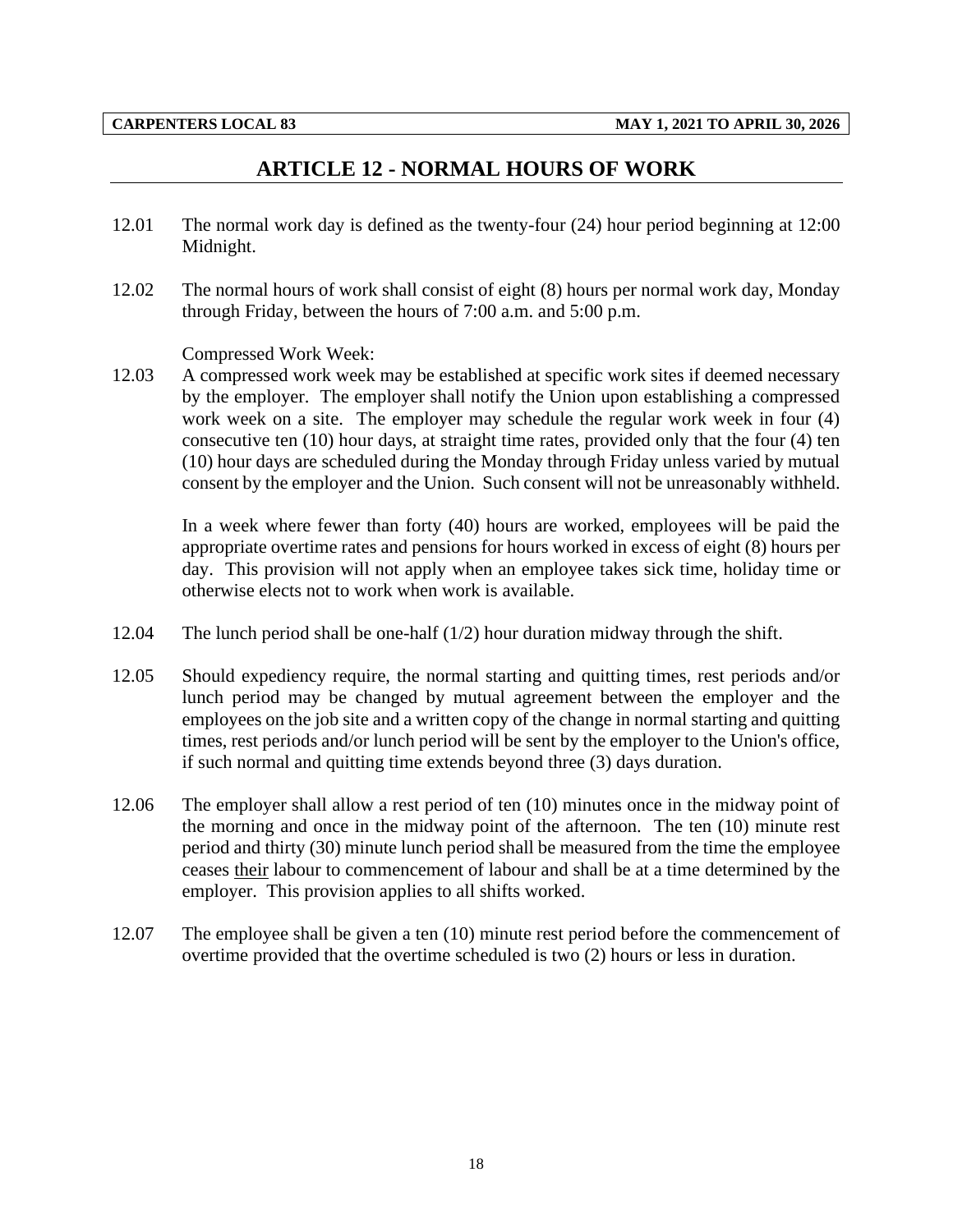12.08 When work cannot be performed during normal working hours due to the owners' stipulations, employees may perform the work required outside of the normal working hours according to job requirements and specifications at the regular hourly rates of pay. Overtime as described in Article 16.01A will apply to work performed on Saturday, Sunday, holidays or in excess of eight (8) hours in a twenty-four (24) hour period. Should an employer feel that they are facing non-Union competition on short-term weekend work, they may request targeting under Schedule "T" to deal with these situations.

## <span id="page-22-0"></span>**ARTICLE 12A - HOURS OF WORK FOR FORM WORK, E.I.F.S., AND WEATHER EFFECTED WORK AND EMPLOYER MAJOR EQUIPMENT BREAKDOWN**

- 12A.01 The hours of work for weather-effected work shall be as follows:
	- (A) Daily to ten (10) hours maximum
	- (B) In an effort to maximize available hours of employment on Commercial jobs for Carpenters engaged in weather affected work the following provisions shall apply:

When employees are unable to accumulate forty (40) hours of employment during a week because of inclement weather or major equipment breakdown, they may volunteer to work make-up hours at straight time rate to a maximum of forty-five (45) hours per week, before overtime premiums will be payable. The employer shall not use this provision to discriminate against employees who are unavailable to work the additional make-up hours.

- 12A.02 Overtime shall be paid at time and one half  $(1 \frac{1}{2} x)$  the straight time rate of pay for hours above the maximum daily (A) and or weekly maximum (B).
- 12A.03 If an employee works more than forty eight (48) hours per week, each additional hour shall be paid at double time (2 x) the straight time rate of pay.

Hours worked by an employee on Sunday or Holidays as set out in Article 16 shall be paid for at double time (2 x) the straight time rate of pay.

12A.04 Make up time shall be voluntary. When practicable, make-up time shall be distributed equally among all employees on the job site.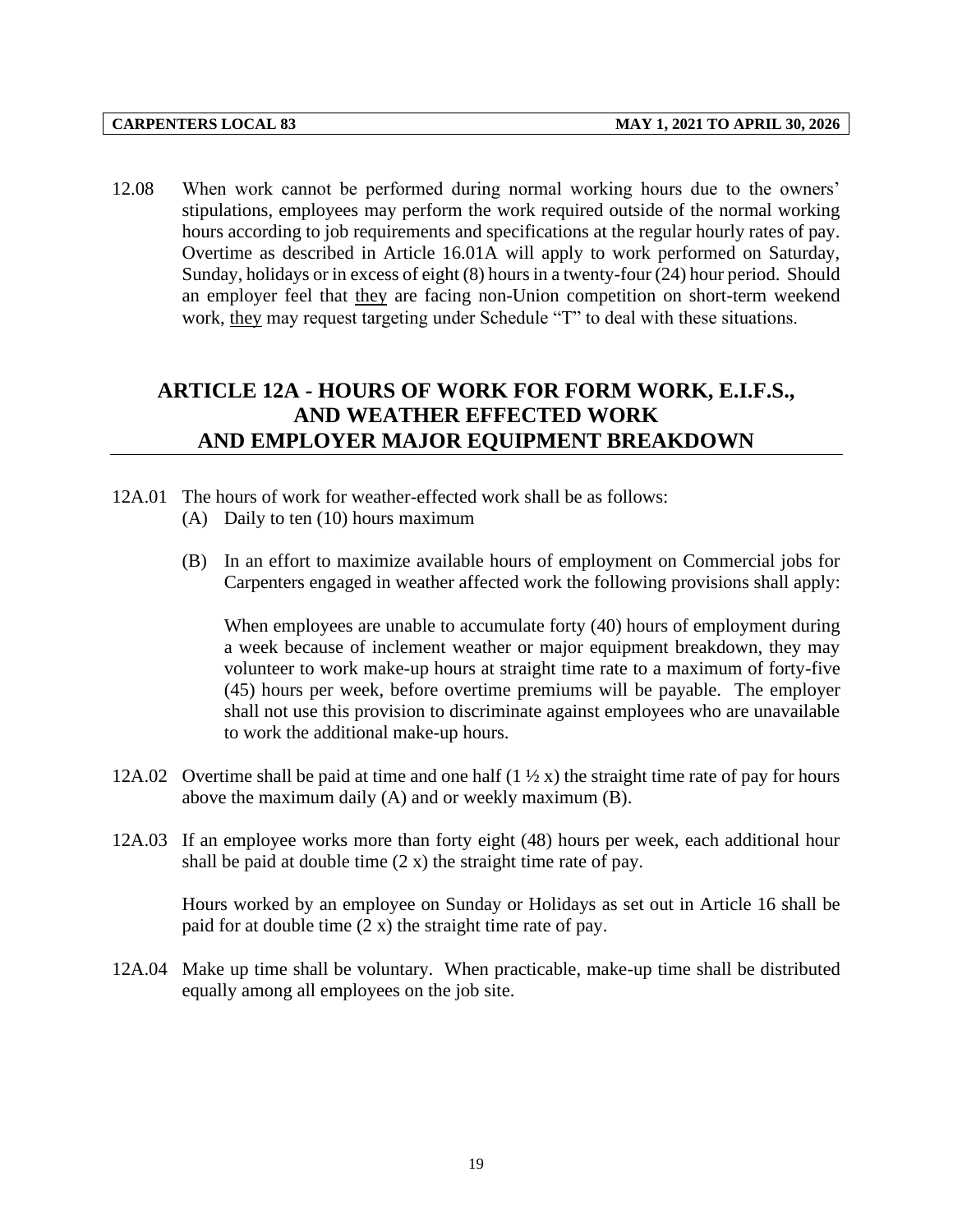## <span id="page-23-0"></span>**ARTICLE 12B - FOR MAJOR PROJECTS (ARTICLE 20) - HOURS OF WORK FOR FORM WORK, E.I.F.S., AND WEATHER EFFECTED WORK AND EMPLOYER MAJOR EQUIPMENT BREAKDOWN**

- 12B.01 The hours of work for weather affected work shall be as follows:
	- a. Daily to ten (10) hours maximum

b. Weekly to forty (40) hours maximum (45 hours for drywall employees on EIFS and exterior weather affected work)

- 12B.02 Overtime shall be paid at double (2x) rates of pay for hours above the maximum daily (a) and/or weekly maximum (b).
- 12B.03 Hours worked by an employee on Sunday or holiday as set out in Article 16 shall be paid at double time  $(2x)$  the straight time rate of pay.
- <span id="page-23-1"></span>12B.04 Make up time shall be voluntary. When practicable, make up time shall be distributed equally among all employees on the job site.

## **ARTICLE 13 - SHIFT WORK**

- 13.01 In the event that shift work is instituted, such shift work shall be scheduled between Sunday Midnight and Friday Midnight. The above shall not apply to concrete pours that are scheduled for more than sixteen (16) hours.
- 13.02 When it is necessary to work two (2) or more shifts of work within twenty-four (24) hours, work performed between the hours of 5:00 p.m. and 7:00 a.m. shall be paid for at the rate of straight time plus fifteen percent (15%). The fifteen percent (15%) premium will only be paid on the hourly rate for hours worked. No remittances shall be affected by or paid with this premium.
- 13.03 Cross Over Shift For Use With Exterior Work Only Both Shifts Shall Have a Minimum Length of Eight (8) Hours Unless Weather Effected

Notwithstanding the clauses of Articles 13.01 and 13.02 above it is agreed that work may be scheduled between the hours of 6:00 a.m. and 9:00 p.m., so as to maximize the daylight hours. To utilize these hours the intention will be to provide for a cross over shift with the first shift working eight (8) hours; or more during make-up situations and the second shift starting work during the second half, again with eight (8) hours as being the shift length except under make-up conditions. No premium normally due to shift work shall apply under this cross over shift situation.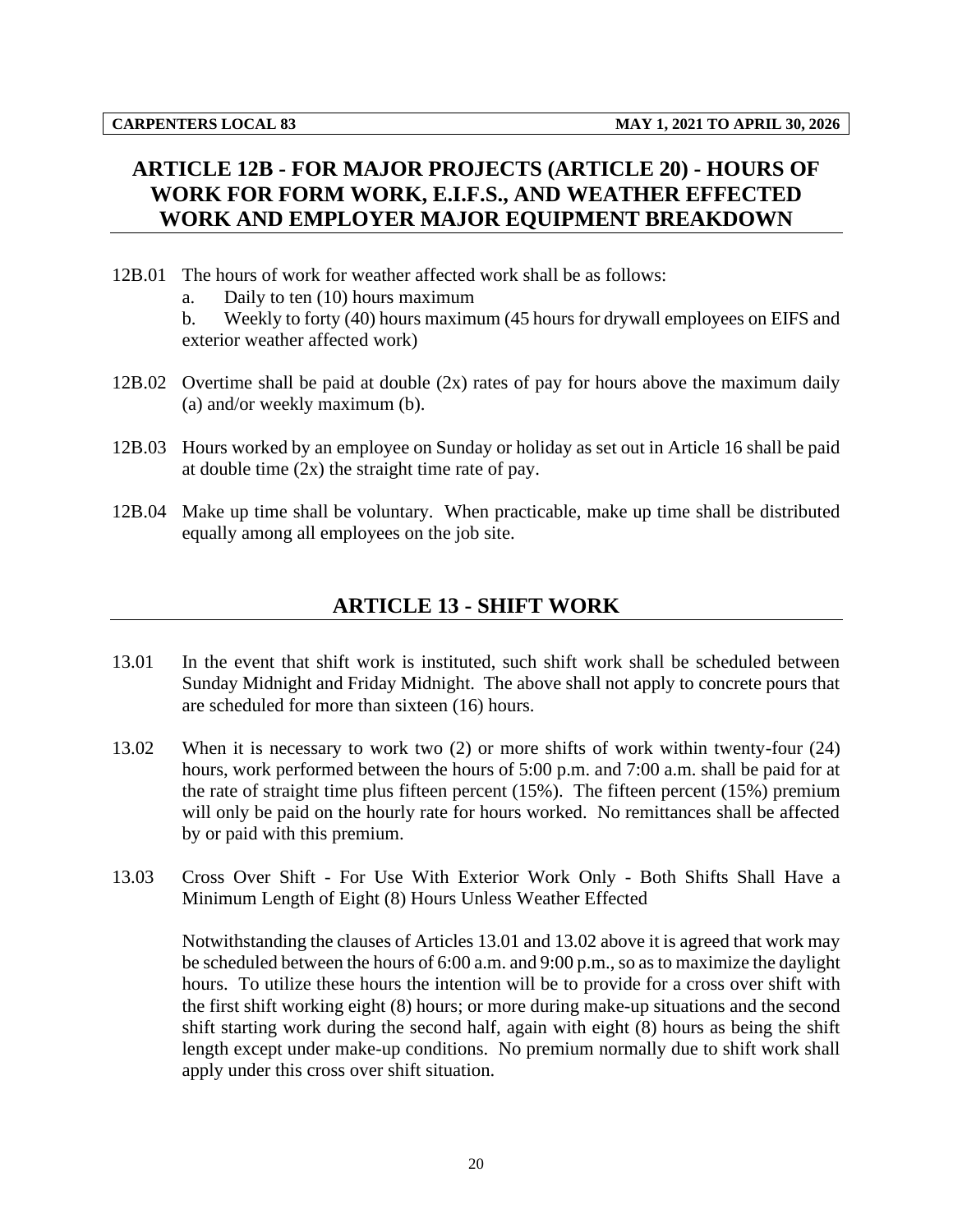## **ARTICLE 14 - REPORTING TIME**

<span id="page-24-0"></span>The employer has a general duty to provide work for employees who report for work, and to notify employees not to report for work if their services are not required. Where an employee is requested to report for work and reports in accordance with that request and no work is provided, the employee shall be entitled to receive pay for four (4) hours at the regular rate of pay, provided that the employee in question remains on site and is available for work or receives permission or instruction to leave the job site from the employer. However, where strike conditions, weather conditions or other factors beyond the control of the employer make it impossible, impractical or unsafe to put an employee to work, the following provisions are to apply:

- 14.01 If a bargaining unit employee reports to the site and is requested to remain on site by on site supervision, and they subsequently work, they shall be paid for all their time on the site, not just the hours they have worked.
- 14.02 If a bargaining unit employee is on site and is requested by on site supervision to stay up to a maximum of two (2) hours, and thereafter they are not put to work, they shall not receive any pay.
- 14.03 If a bargaining unit employee is on site and is requested by on site supervision to stay beyond a two (2) hour period, they shall be paid for any time that they remain on site in accordance with the request beyond the initial two (2) hours, whether they work or not.
- 14.04 If a bargaining unit employee is on site and remains on site by their own volition, they shall be paid only for hours worked that day.
- 14.05 These provisions are not to be used in a discriminatory manner against any bargaining unit employee.
- 14.06 The foregoing provisions shall apply to Saturday, Sunday, and Holidays and shift work at the applicable rate of pay.
- 14.07 The employer shall determine when weather conditions on the job are such that the worker shall or shall not work.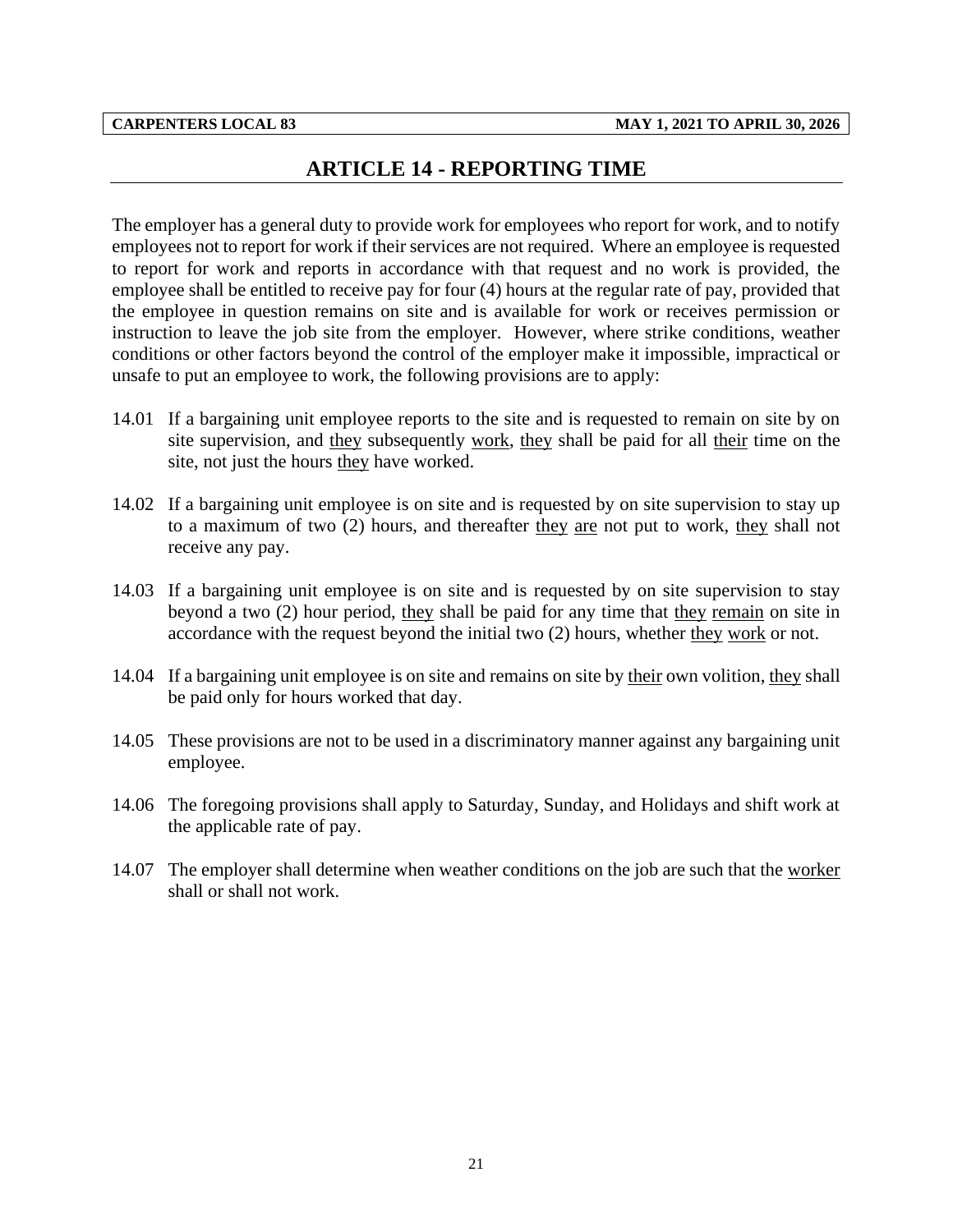## **ARTICLE 15 - CALL BACK TIME**

- <span id="page-25-0"></span>15.01 Every employee who after completion of their regular working hours (Monday through Friday) and who has left the job and is called back and is required to work outside their regular working hours shall be paid at their double time  $(2x)$  rate but not less than two (2) hours.
- 15.02 When employees are called out to work by Management on Saturdays, Sundays and statutory holidays and commenced work regardless when called, Article 14 shall apply.
- <span id="page-25-1"></span>15.03 Travel time will apply if applicable.

## **ARTICLE 16 - OVERTIME**

- 16.01A All overtime hours shall be paid for at time and one-half  $(1 \frac{1}{2} x)$  the straight time rate except for those hours worked in excess of eight (8) hours on Saturdays and all hours worked on Sundays and holidays which shall be paid for at double (2x) the straight time rate of pay.
- 16.01B **FOR MAJOR PROJECTS UNDER ARTICLE 20 - EXCEPT FOR THOSE PROJECTS UNDER ARTICLE 12B** Overtime hours shall be paid for at double time  $(2x)$  the straight time rate of pay worked in excess of forty (40) hours per week.
- 16.01C Overtime on projects as listed in Article 20.01(A) 1 to 10 inclusive, shall be at double (2x) the straight time rate for work not covered by 16.01B and travel and subsistence shall be as per Article 19A. This provision shall not apply to Commercial work performed on such a site.
- 16.02 When a work day exceeds ten (10) hours and when employers are required to work in excess of ten (10) hours in one (1) day, the employees shall be provided with a meal allowance. Where this is impractical, a meal allowance shall be included in the pay for the next regular pay period as follows: Meal Allowance ..............................twenty-two dollars and fifty cents (\$22.50)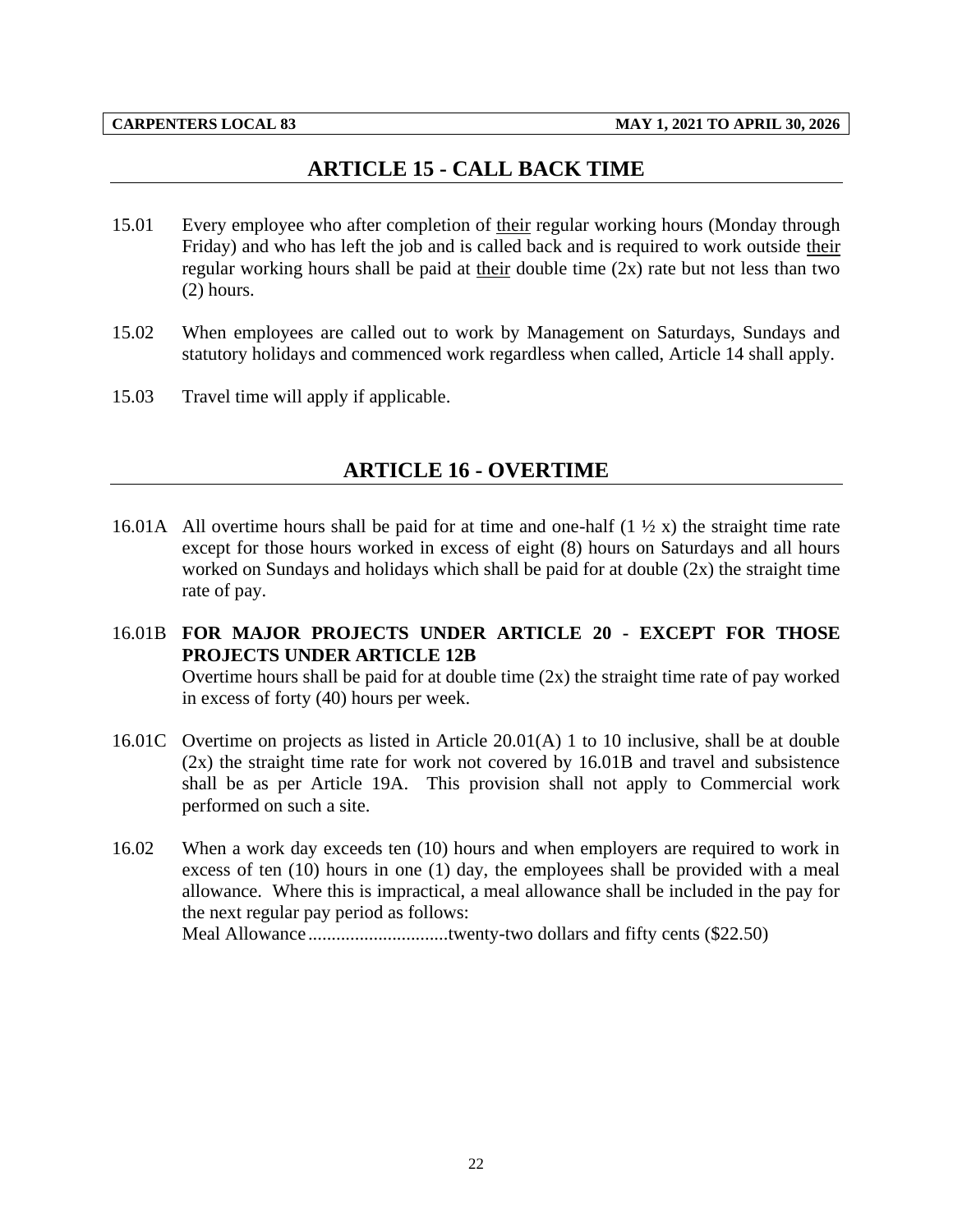- 16.03 All overtime work shall be on a voluntary basis. If practical, overtime shall be divided equally among the employees doing the work.
- <span id="page-26-0"></span>16.04 The overtime provisions outlined above shall be adjusted for market conditions as set forth in CRAFT SCHEDULE "T" and as agreed by the Parties.

## **ARTICLE 17 - VACATION AND HOLIDAY ALLOWANCE**

- 17.01 A vacation and holiday allowance shall be paid to each employee in lieu of paid vacation and holidays.
- 17.02 Payment of the allowance shall be calculated and paid weekly as eight percent (8%) of gross earnings during the pay period.
- 17.03 If an employee elects to take an annual vacation, the employer and employee shall mutually agree on the time of such annual vacation. An employee must give reasonable notice to the employer when requesting vacation time. One (1) month's notice is required when requesting vacation of five (5) or more consecutive regular working days.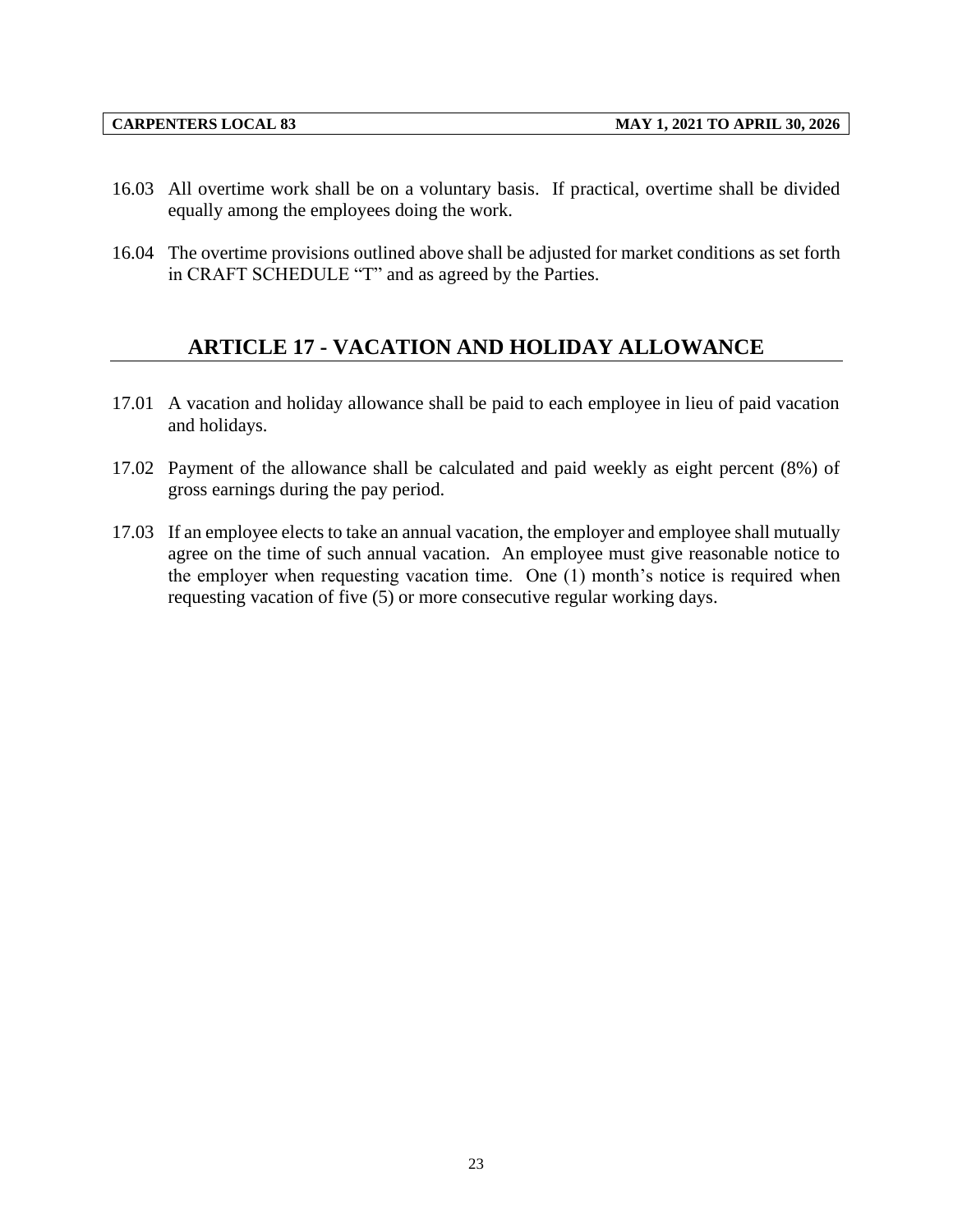## **ARTICLE 18 - DESIGNATED HOLIDAYS**

<span id="page-27-0"></span>18.01 During the period that this Agreement is in force, the following days shall be observed as Designated Holidays:

| <b>CALENDAR YEAR 2021</b>                        | <b>HOLIDAY FALLS ON</b> |                    |               | <b>HOLIDAY OBSERVED ON</b> |
|--------------------------------------------------|-------------------------|--------------------|---------------|----------------------------|
| Victoria Day                                     | Monday                  | May 24, 2021       | Same          |                            |
| Canada Day                                       | Thursday                | July 1, 2021       | Same          |                            |
| Labour Day                                       | Monday                  | September 6, 2021  | Same          |                            |
| Thanksgiving Day                                 | Monday                  | October 11, 2021   | Same          |                            |
| Remembrance Day                                  | Thursday                | November 11, 2021  | Same          |                            |
| Christmas Day                                    | Saturday                | December 25, 2021  | Monday        | December 27, 2021          |
| <b>Boxing Day</b>                                | Sunday                  | December 26, 2021  | Tuesday       | December 28, 2021          |
| <b>CALENDAR YEAR 2022</b>                        | <b>HOLIDAY FALLS ON</b> |                    |               | <b>HOLIDAY OBSERVED ON</b> |
| New Years Day                                    | Saturday                | January 1, 2022    | Monday        | January 3, 2022            |
| Heritage Day                                     | Monday                  | February 21, 2022  | Same          |                            |
| Good Friday                                      | Friday                  | April 15, 2022     | Same          |                            |
| Victoria Day                                     | Monday                  | May 23, 2022       | Same          |                            |
| Canada Day                                       | Friday                  | July 1, 2022       | Same          |                            |
| Labour Day                                       | Monday                  | September 5, 2022  | Same          |                            |
| <b>National Day for Truth and Reconciliation</b> | Friday                  | September 30, 2022 | <b>Same</b>   |                            |
| Thanksgiving Day                                 | Monday                  | October 10, 2022   | Same          |                            |
| Remembrance Day                                  | Friday                  | November 11, 2022  | Same          |                            |
| Christmas Day                                    | Sunday                  | December 25, 2022  | Monday        | December 26, 2022          |
| <b>Boxing Day</b>                                | Monday                  | December 26, 2022  | Tuesday       | December 27, 2022          |
| <b>CALENDAR YEAR 2023</b>                        | <b>HOLIDAY FALLS ON</b> |                    |               | <b>HOLIDAY OBSERVED ON</b> |
| New Years Day                                    | Sunday                  | January 1, 2023    | Monday        | January 2, 2023            |
| Heritage Day                                     | Monday                  | February 20, 2023  | Same          |                            |
| Good Friday                                      | Friday                  | April 7, 2023      | Same          |                            |
| Victoria Day                                     | Monday                  | May 22, 2023       | Same          |                            |
| Canada Day                                       | Saturday                | July 1, 2023       | Monday        | July 3, 2023               |
| Labour Day                                       | Monday                  | September 4, 2023  | Same          |                            |
| <b>National Day for Truth and Reconciliation</b> | <b>Saturday</b>         | September 30, 3023 | <b>Monday</b> | <b>October 2, 2023</b>     |
| Thanksgiving Day                                 | Monday                  | October 9, 2023    | Same          |                            |
| Remembrance Day                                  | Saturday                | November 11, 2023  | Monday        | November 13, 2023          |
| Christmas Day                                    | Monday                  | December 25, 2023  | Same          |                            |
| <b>Boxing Day</b>                                | Tuesday                 | December 26, 2023  | Same          |                            |

### **Amendment #1 – June 13, 2022**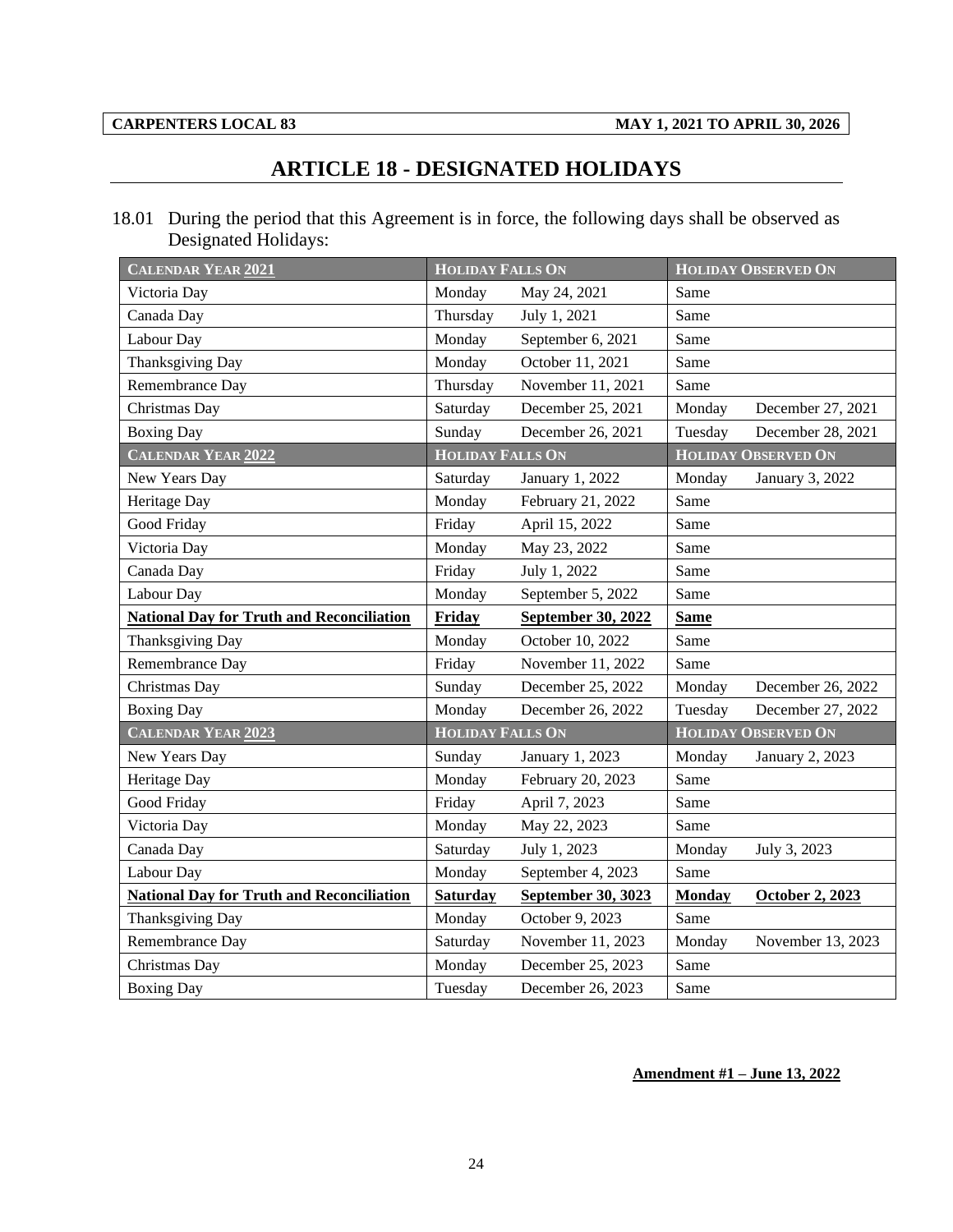#### **CARPENTERS LOCAL 83 MAY 1, 2021 TO APRIL 30, 2026**

| <b>CALENDAR YEAR 2024</b>                        | <b>HOLIDAY FALLS ON</b> |                    | <b>HOLIDAY OBSERVED ON</b> |
|--------------------------------------------------|-------------------------|--------------------|----------------------------|
| New Years Day                                    | Monday                  | January 1, 2024    | Same                       |
| Heritage Day                                     | Monday                  | February 19, 2024  | Same                       |
| Good Friday                                      | Friday                  | March 29, 2024     | Same                       |
| Victoria Day                                     | Monday                  | May 20, 2024       | Same                       |
| Canada Day                                       | Monday                  | July 1, 2024       | Same                       |
| Labour Day                                       | Monday                  | September 2, 2024  | Same                       |
| <b>National Day for Truth and Reconciliation</b> | <b>Monday</b>           | September 30, 2024 | <b>Same</b>                |
| Thanksgiving Day                                 | Monday                  | October 14, 2024   | Same                       |
| Remembrance Day                                  | Monday                  | November 11, 2024  | Same                       |
| Christmas Day                                    | Wednesday               | December 25, 2024  | Same                       |
| <b>Boxing Day</b>                                | Thursday                | December 26, 2024  | Same                       |
| CALENDAR YEAR 2025                               | <b>HOLIDAY FALLS ON</b> |                    | <b>HOLIDAY OBSERVED ON</b> |
| New Years Day                                    | Wednesday               | January 1, 2025    | Same                       |
| Heritage Day                                     | Monday                  | February 17, 2025  | Same                       |
| Good Friday                                      | Friday                  | April 18, 2025     | Same                       |
| Victoria Day                                     | Monday                  | May 19, 2025       | Same                       |
| Canada Day                                       | Tuesday                 | July 1, 2025       | Same                       |
| Labour Day                                       | Monday                  | September 1, 2025  | Same                       |
| <b>National Day for Truth and Reconciliation</b> | <b>Tuesday</b>          | September 30, 2025 | <b>Same</b>                |
| Thanksgiving Day                                 | Monday                  | October 13, 2025   | Same                       |
| Remembrance Day                                  | Tuesday                 | November 11, 2025  | Same                       |
| Christmas Day                                    | Thursday                | December 25, 2025  | Same                       |
| <b>Boxing Day</b>                                | Friday                  | December 26, 2025  | Same                       |
| <b>CALENDAR YEAR 2026</b>                        | <b>HOLIDAY FALLS ON</b> |                    | <b>HOLIDAY OBSERVED ON</b> |
| New Years Day                                    | Thursday                | January 1, 2026    | Same                       |
| Heritage Day                                     | Monday                  | February 16, 2026  | Same                       |
| Good Friday                                      | Friday                  | April 3, 2026      | Same                       |

In those jurisdictions and municipalities where the first Monday in August is declared to be a Civic Holiday, it shall be observed as such under the terms of this Agreement.

Should new **provincial** statutory holidays be declared during the term of this agreement, these new holidays shall be incorporated into this agreement where applicable.

**Amendment #1 – June 13, 2022**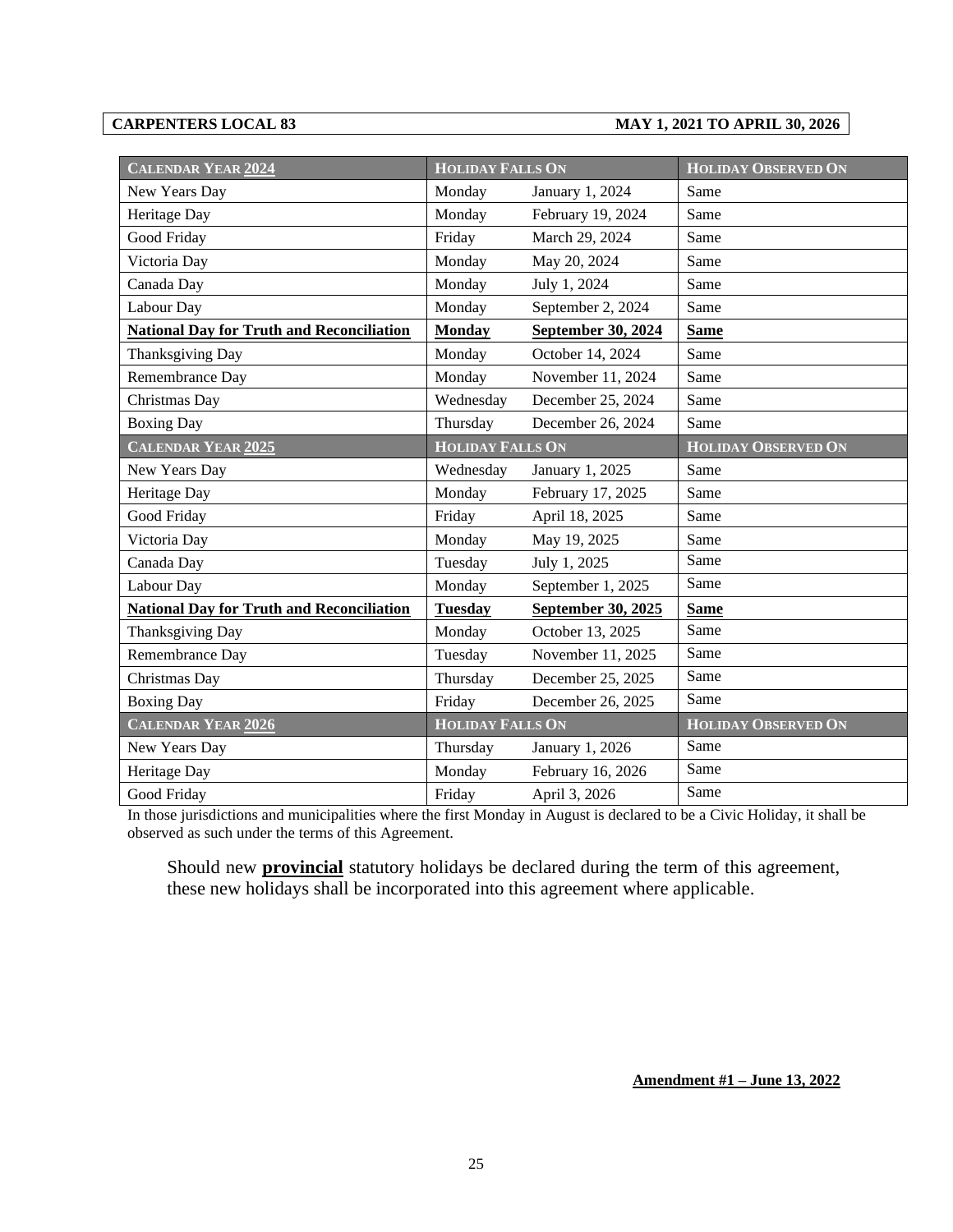## **ARTICLE 19 - TRAVEL AND SUBSISTENCE**

- <span id="page-29-0"></span>19.01 (A) There shall be a free zone for employees working within a forty-five (45) kilometre radius of the Halifax County intersection of Provincial Highways, 101 and 102. Travel and subsistence allowance will not apply when travelling to and working within this free zone (19.01).
	- (B) There shall be a second free zone for employees working within a fifty (50) kilometre radius of Exit 19 on Highway 104.
- 19.02 No travel will be paid until an employee has travelled a distance of over seventy-five (75) kilometres from the employee's principal place of residence to the job site by the shortest available Department of Transportation maintained normally travelled route. All travel by the employee beyond a distance of seventy-five (75) kilometres each way shall be paid as set out in Article 19.03.
- 19.03 **Mileage Allowance:**

............................................................fifty-nine cents (\$0.59) per kilometre

It is agreed this figure shall be adjusted as per CRA figures for the life of this agreement.

19.04 (A) Employees who are required to travel a distance of 115 kilometres or more from their principal residence shall be paid subsistence allowance as follows:

| May 1, 2021 \$131.00 per day worked |
|-------------------------------------|
| May 1, 2022 \$133.00 per day worked |
| May 1, 2023 \$135.00 per day worked |
| May 1, 2024 \$137.00 per day worked |
| May 1, 2025 \$139.00 per day worked |

Employees must complete their scheduled work day as per signatory contractor's request to receive paid subsistence allowance, unless a scheduled work day is cut short for reasons outside the employee's control.

- (B) The employer may, at the employer's discretion, provide room and board in lieu of subsistence allowance as long as the accommodations are adequate. The Employer may alternatively provide accommodations and board allowance of sixty-nine dollars (\$69) per day. This figure shall be adjusted as per the current Canada Revenue Agency guidelines.
- (C) Under no circumstances shall travel by an employee, outside the jurisdictional area of Local 83 be used to calculate benefits under Articles 19.02 and 19.04 herein.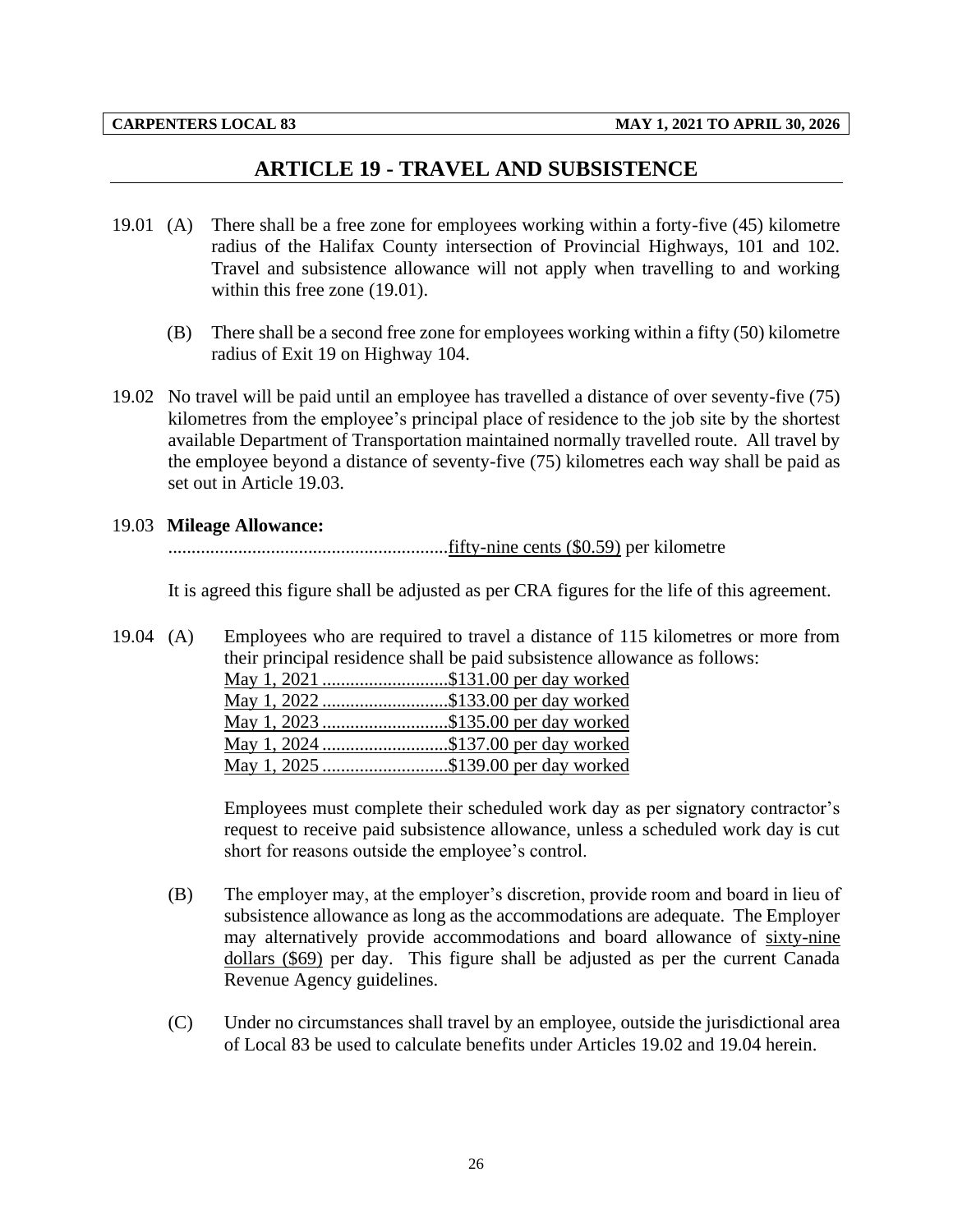- (D) If either the Union or the Employer determine that travel and subsistence under Article 19 is not feasible on a specific project, then an amendment to Article 19 may be jointly agreed to by the parties on a project-by-project basis.
- (E) Daily mileage allowance shall not exceed daily living allowance as set forth in Article 19.04 (A).
- 19.05 When an Employee is required to travel from one site to another site during working hours and the Employee is required to use the Employee's own vehicle, such Employee shall be paid the hourly rate and any parking costs incurred by the Employee.
- 19.06 All payments made to Union employees under Article 19 shall be made on the basis of a completed TD-4 Form when applicable being appropriately completed and signed and the payments being made on a non-income taxable basis. It shall be the responsibility of Employees to make any income tax payments that may be found to be due now or in the future. In the absence of appropriately completed TD-4 Forms, all payments shall be added to gross pay and taxed. The Employer shall make the forms available to each Employee at the beginning of the project. Should the Federal Government or it's agencies change the requirements for TD-4 Forms, the parties agree to meet and make necessary amendments to this Article 19.06 upon reasonable written notice by either party to the other.

## <span id="page-30-0"></span>**ARTICLE 19A - TRAVEL AND SUBSISTENCE FOR MAJOR PROJECTS**

- 19A.01 There shall be a free zone for employees working within a forty-five (45) kilometre radius of the Halifax County intersection of Provincial Highways, 101 and 102. Travel allowance will not apply when travelling to and working within this free zone.
- 19A.02 No mileage allowance shall be paid until an employee has travelled a distance of over sixty (60) kilometres from the employee's principal residence to the job site by the shortest available Department of Transportation maintained normally travelled route. All travel by the employee beyond a distance of sixty (60) kilometres each way shall be paid as set out in Article 19A.03.
- 19A.03 **Mileage Allowance:** .........................................................fifty-nine cents (\$0.59) per kilometre

It is agreed this figure shall be adjusted as per CRA figures for the life of this agreement.

19A.04 (i) Employees who are required to travel a distance of 100 kilometres or more from the employee's principal place of residence will be paid a subsistence allowance.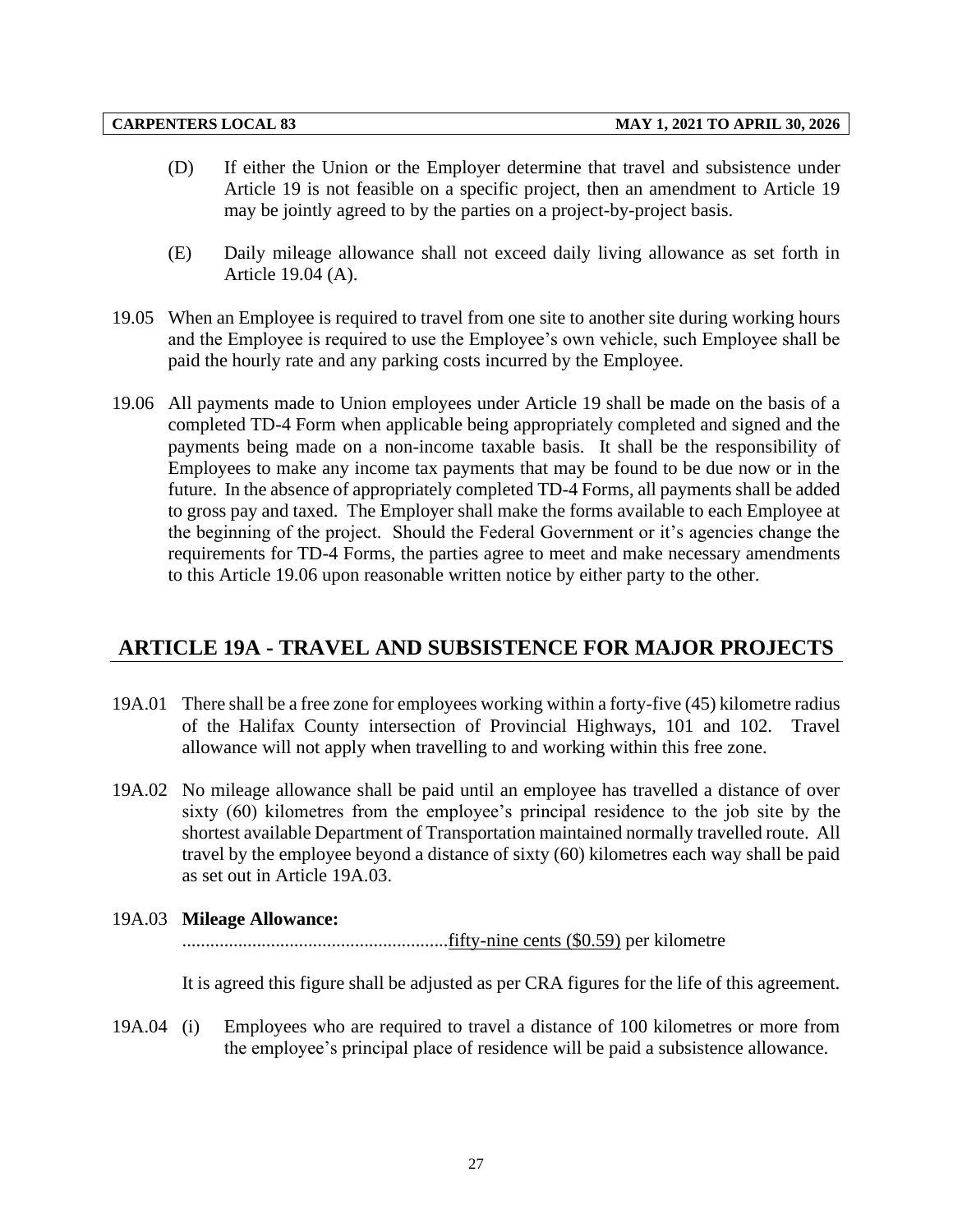These employees shall not be paid mileage. The subsistence allowance shall be as follows:

| May 1, 2021 \$131.00 per day worked |
|-------------------------------------|
| May 1, 2022 \$133.00 per day worked |
| May 1, 2023 \$135.00 per day worked |
| May 1, 2024 \$137.00 per day worked |
| May 1, 2025 \$139.00 per day worked |

- (ii) Subsistence allowance Article 19A.05 (i) shall be paid to all employees who travel a distance of over one hundred (100) kilometres from the employee's principal residence to the jobsite by the shortest available Department of Transportation maintained normal travel route.
- (iii) The employer, may at the Employer's discretion, provide room and board in lieu of subsistence allowance as long as the accommodations are adequate.
- (iv) Under no circumstances will travel outside of the jurisdictional area covered by Carpenters 83 be used to calculate benefits under Article 19A.02 and 19A.04.
- 19A.05 All payments made to Union employees under Article 19 shall be made on the basis of a completed TD-4 Form when applicable being appropriately completed and signed and the payments being made on a non-income taxable basis. It shall be the responsibility of Employees to make any income tax payments that may be found to be due now or in the future. In the absence of appropriately completed TD-4 Forms, all payments shall be added to gross pay and taxed. The Employer shall make the forms available to each Employee at the beginning of the project. Should the Federal Government or it's agencies change the requirements for TD-4 Forms, the parties agree to meet and make necessary amendments to this Article 19.05 upon reasonable written notice by either party to the other.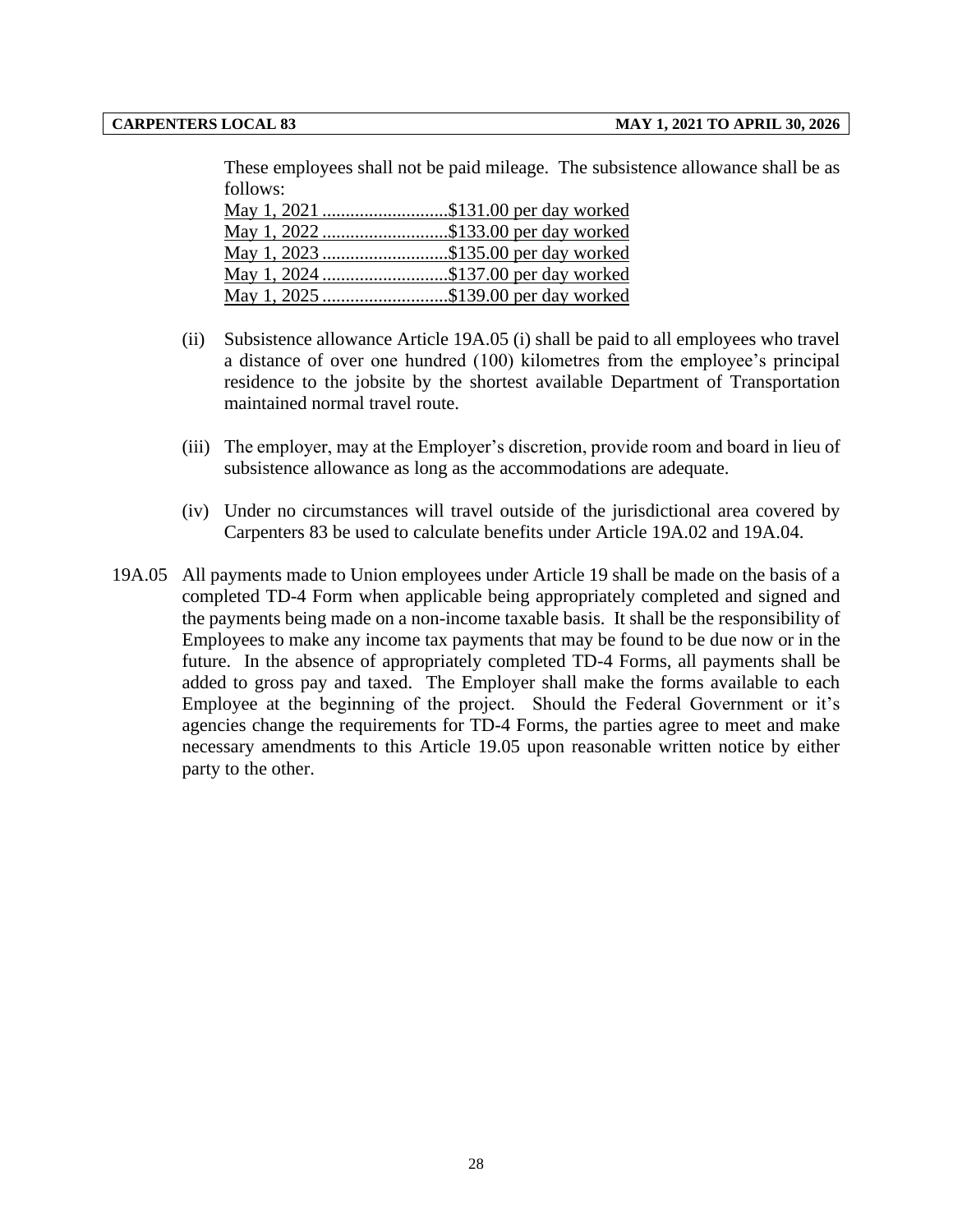## **ARTICLE 20 - MAJOR INDUSTRIAL PROJECTS**

- <span id="page-32-0"></span>20.01 (A) Major Industrial Projects shall be defined as the initial construction, or major expansion or renovation of the facilities listed below, where the initial construction or the major expansion or renovation has a total construction value (labour-hours, materials and equipment) in excess of Fifty Million Dollars (\$50,000,000.00).
	- 1. Heavy water plants
	- 2. Oil and gas refineries
	- 3. Pulp mills
	- 4. Petro-chemical plants
	- 5. Automobile manufacturing plants
	- 6. Rubber plants (such as Michelin)
	- 7. Steel mills
	- 8. Metal producing facilities
	- 9. Power generating projects
	- 10. Ore reduction plants and Smelters
	- 11. Deep Water Ports or unloading docks, bridges, water and sewer treatment plants, provided all are within the definition of Accreditation Order 392 C.

Either party may request a joint meeting prior to the close of tendering to clarify the status of the project under the definition of 20.01.

### 20.01 (B) **SHUTDOWN**

### **IS**

- Complete unit outages scheduled well in advance of the actual downtime (typically greater that 1 year) for the purpose of significant unit mechanical repair.
- Major unit outages taken before the scheduled interval if the majority of the scheduled turnaround work is completed and the date of the next turnaround is reset.

### **IS NOT**

- Scheduled unit outages for cyclical or regulatory purposes.
- Downtime of only part of a unit for maintenance work.
- Downtime to place a unit back in service following an outage.
- 20.02 The parties may meet and agree to different terms and conditions to apply on a given project falling under Article 20 should special conditions so require.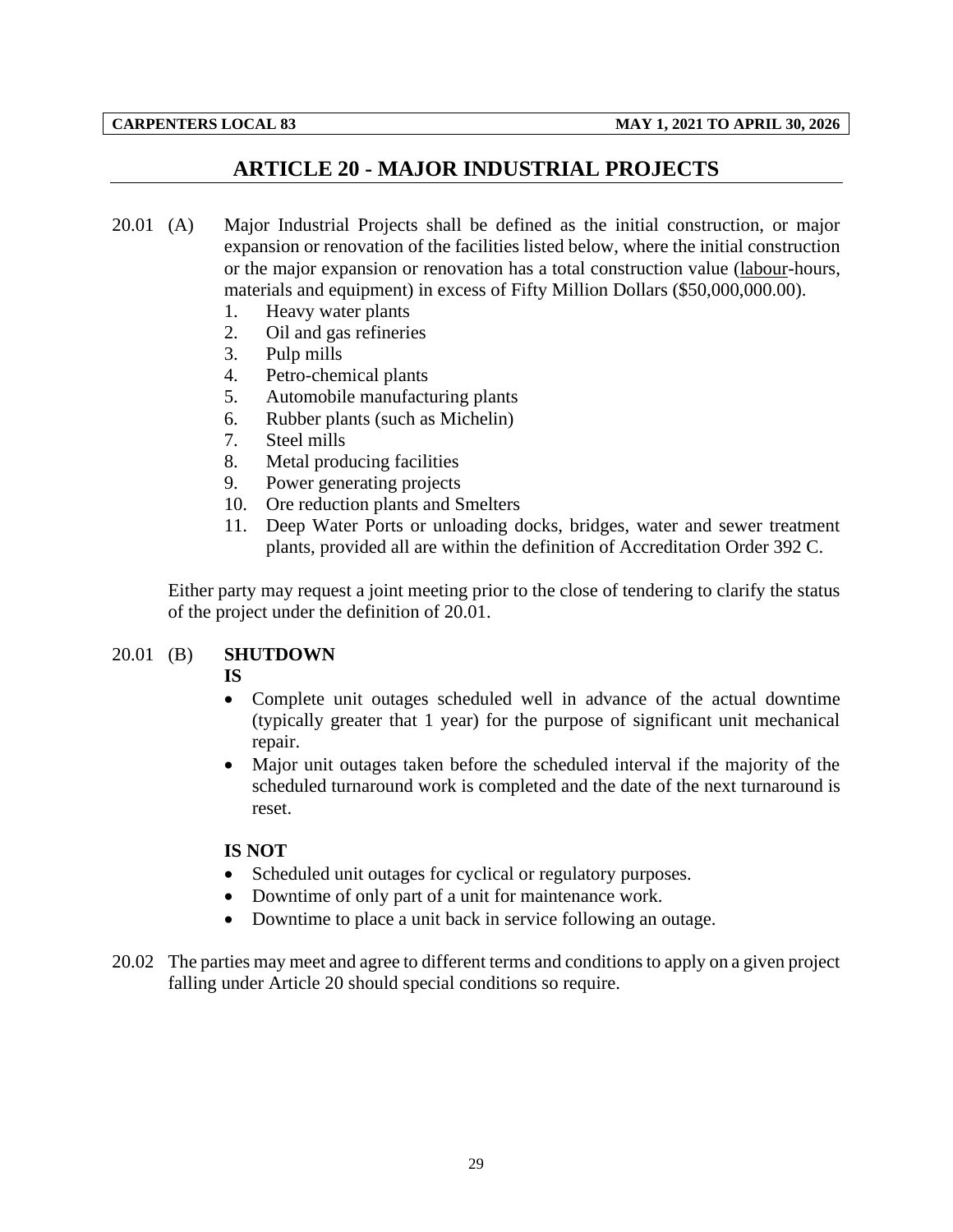## <span id="page-33-0"></span>**ARTICLE 21 - TERMINATION OF EMPLOYMENT OR LAYOFF - LAYOFFS AND SEVERANCE PAY**

- 21.01 Layoffs shall occur only at 12:00 noon and normal quitting time. Each employee shall receive one (1) hours notice of layoff or one (1) hours pay in lieu of such notice at their regular rate of pay. Upon receiving notice of layoff an employee has the option to leave the site as soon as they have picked up and/or returned their tools and equipment, and if the employee does so leave the site they shall be entitled to be paid until 12:00 Noon or 4:30 p.m. (whichever is applicable).
- 21.02 Employees who are laid off, quit or are discharged from the service of the employer shall receive their wages and employment record of earnings on termination if the payroll is made up on the project (job site); otherwise, the employer shall mail the employment record of earnings and wages on or before the regular pay day of the week following. Should the employer fail to comply with this provision, the employee shall receive an additional sum equivalent to eight (8) hours pay at straight time rates, and an additional sum equivalent to eight (8) hours pay at straight time rates, for every two (2) additional days delinquency. An employee may be dismissed for just cause on the authority of the employer or their authorized representative on the job. Such employee shall be advised promptly by the employer of the cause for dismissal.

## **ARTICLE 22 - WAGES**

- <span id="page-33-1"></span>22.01 The regular hourly rates of pay for each classification of worker shall be in accordance with the rates contained in Craft Schedule "A" and the Lather, Interior Systems Mechanics (ISM) Schedule "B", Appendix "MIP" and Schedule "S". Schedules "A" and "B", Appendix "MIP" and Schedule "S" are attached hereto and are hereby made part of this Collective Agreement.
- 22.02 In the event the Pension or Welfare Plan is discontinued for any reason whatsoever, any employer contribution shall be added to the hourly rate and become part of the wages paid.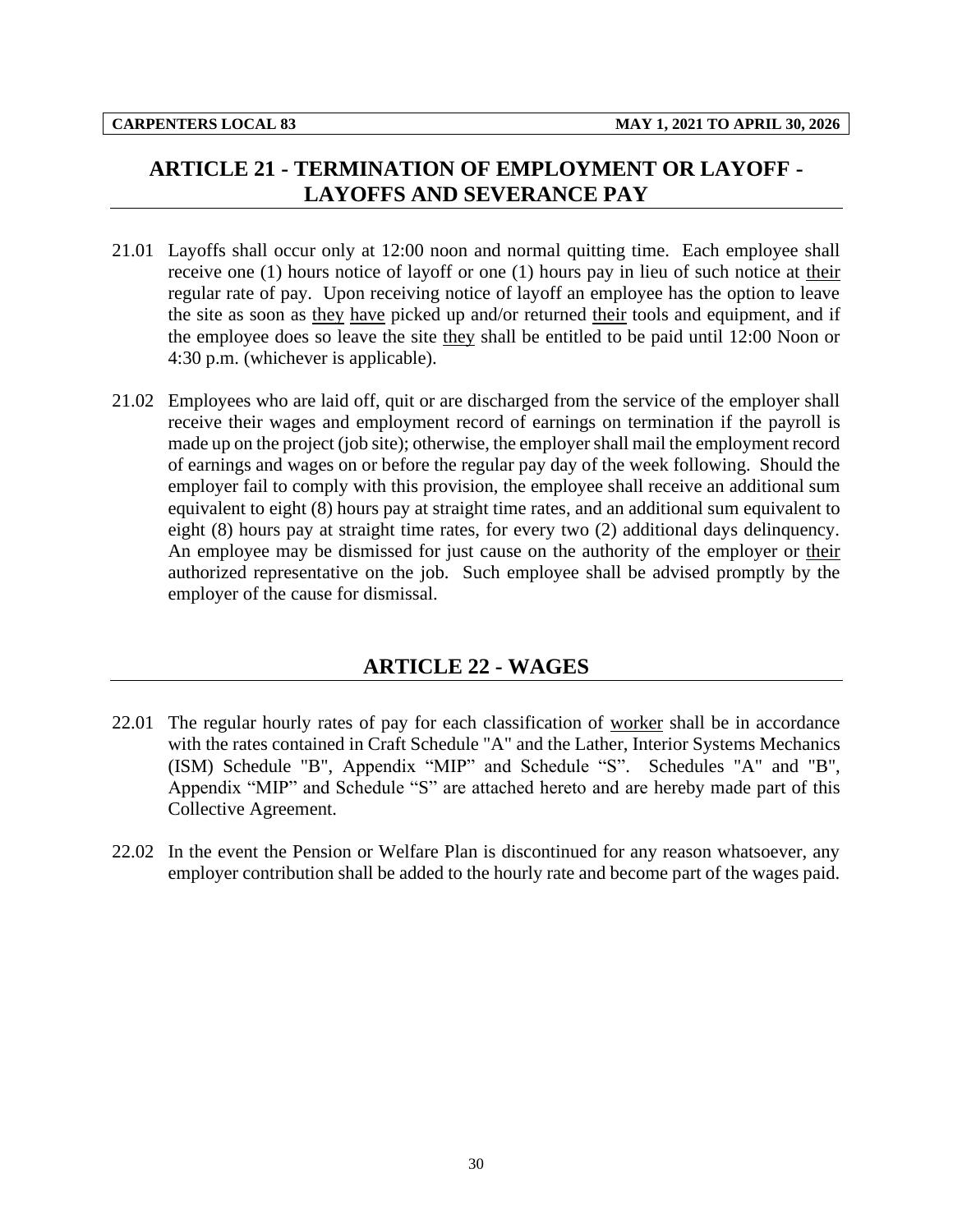## **ARTICLE 23 - PAY PERIOD**

- <span id="page-34-0"></span>23.01 Wages shall be paid weekly, by cash, cheque or electronic deposit. If payment is by cheque/electronic deposit it must be distributed/deposited before quitting time on Thursday. If payment is by cash, payment shall be made no later than quitting time on Friday. If Thursday or Friday is a holiday and payment is by cheque, pay will be distributed on Wednesday.
- 23.02 A clear statement of hours worked, earnings and deductions shall be attached to each weekly pay envelope or cheque or otherwise received by the employee within ten (10) days. At Employer's discretion, the statement may be provided electronically. Statements shall be made available for any employees who are not able to receive them electronically.
- 23.03 Should the cheques not be distributed as set out herein, the employee shall immediately notify the employer.
- 23.04 When cheques are not distributed on Thursday in accordance with this Article and the employee is not paid until after Monday of the following week, the employee shall receive one (1) day's pay at the basic hourly rate for each working day until the day the cheque is paid, commencing Tuesday through to Friday.
- 23.05 The Union may require, at its sole discretion, out of province employers to establish a payroll account in a local, recognized and established financial institution.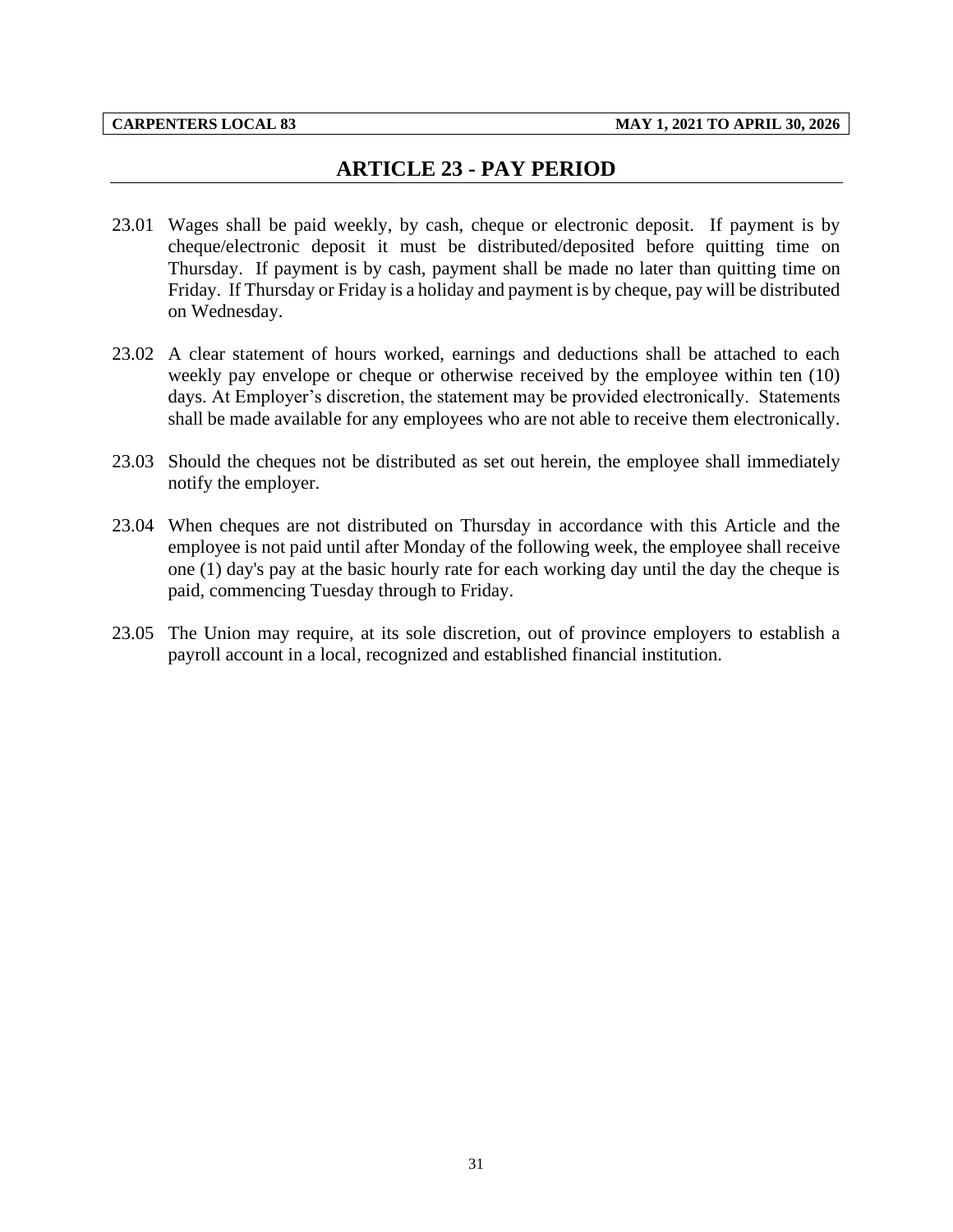## **ARTICLE 24 - SAFETY AND HEALTH**

- <span id="page-35-0"></span>24.01 Employer and employee shall comply with all applicable provisions of provincial health, sanitation and safety laws and regulations, in addition to those rules established by the employer. Failure to comply with safety regulations or directions may be grounds for instant dismissal.
- 24.02 Employees shall not be required to work with unsafe equipment and conditions as specified by the Nova Scotia Occupational Health & Safety Act.
- 24.03 Safety hats, C.S.A. approved footwear, and other safety equipment as the job requires must be worn by all employees on the job site at all times. Chin straps shall be worn when wind and other working conditions require wearing the straps.
- 24.04 Adequate toilet facilities, potable drinking water (year round) and paper cups will be provided by the employer.
- 24.05 Potable drinking water, tool sheds and lunch rooms shall normally be maintained by the Craft using same, except where other general arrangements have been made for on site.
- 24.06 Where required, adequate quarters complete with heating, lighting, ventilation shall be provided for employees to change clothes and eat lunch. Such quarters shall have benches, tables, be lockable, be kept clean and include a locked tool storage area. One (1) lunchroom shall be provided and it shall be smoke free.
- 24.07 The employer shall provide the following items of equipment and/or clothing when weather and working conditions require their use:
	- (a) rain suits (in clean condition)
	- (b) safety goggles
	- (c) safety harnesses with proper safety lines
	- (d) all power tools and power equipment, except as provided for in Schedule "B".
	- (e) the employer must supply hard hats if employers wish their employees to wear a particular colour hard hat.
- 24.08 As per Article 6.02, employee has option to buy their own safety harness.
- 24.09 When a crane operator's view is obstructed, the employer will supply a person who understands proper signals to direct the crane operator.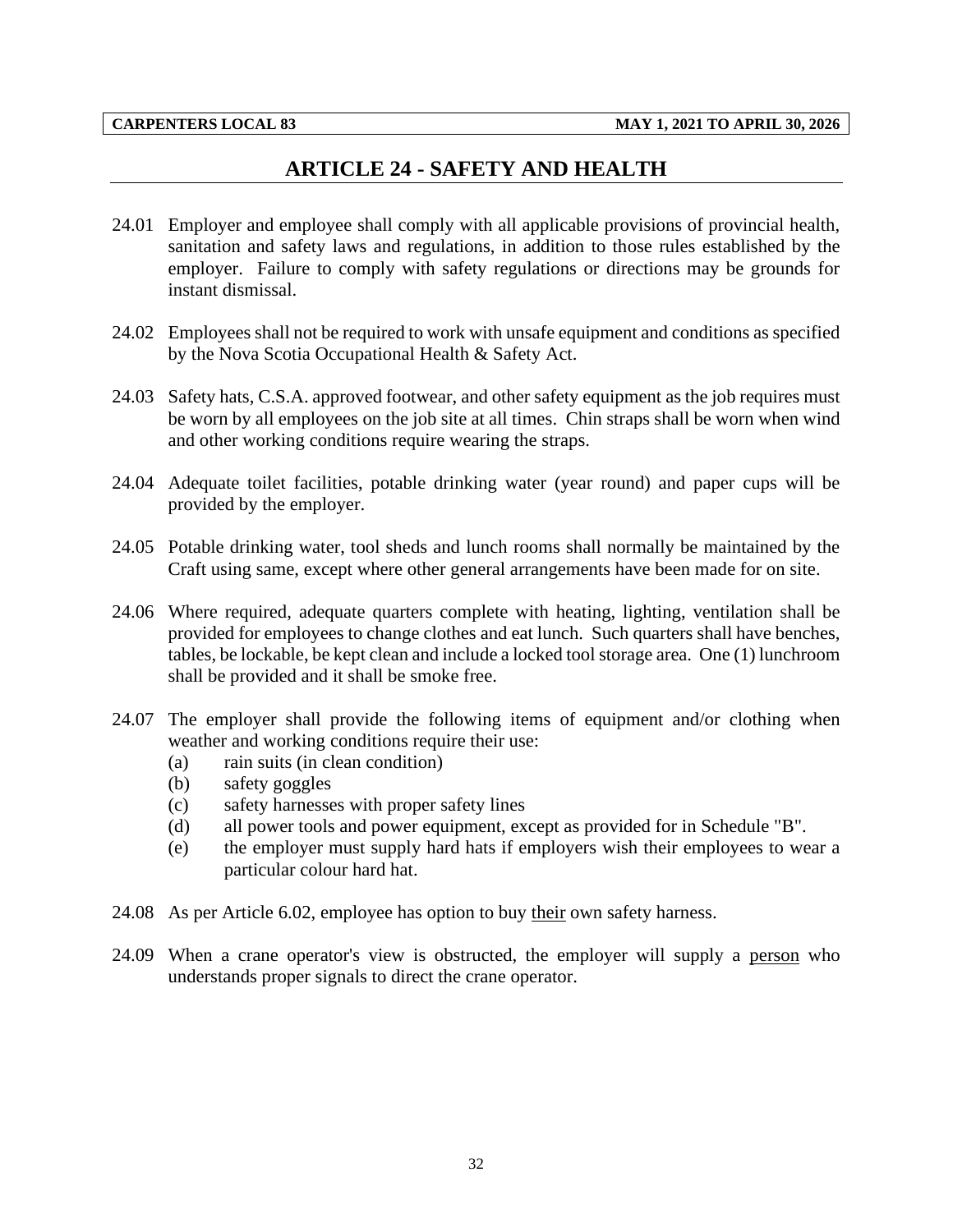- 24.10 If an employee sustains an accidental injury during working hours and has to receive offsite medical attention, the employee will receive four (4) hours pay if the injury occurs during the first half of the shift, or eight (8) hours pay if the injury occurs in the second half of the shift.
- 24.11 Safety items and climatic protective clothing issued to the employee must be returned to the employer on termination.
- 24.12 Piecework of any nature shall be a violation of this Agreement except as stipulated by the J.C.C. under Article 37.02, or as expressly permitted herein.
- 24.13 All Union members supplied to an Employer shall have up-to-date certification in the following safety training courses:

WHMIS Safety Orientation Fall Protection End Frame and Shoring Scaffolding (as required) First Aid (as required) Confined Space (as required) Aerial Lift (as required) Fit Testing (as required)

If a Union member without up-to-date certification in one or more of the above courses is supplied, the Employer may refuse to employ the Union member.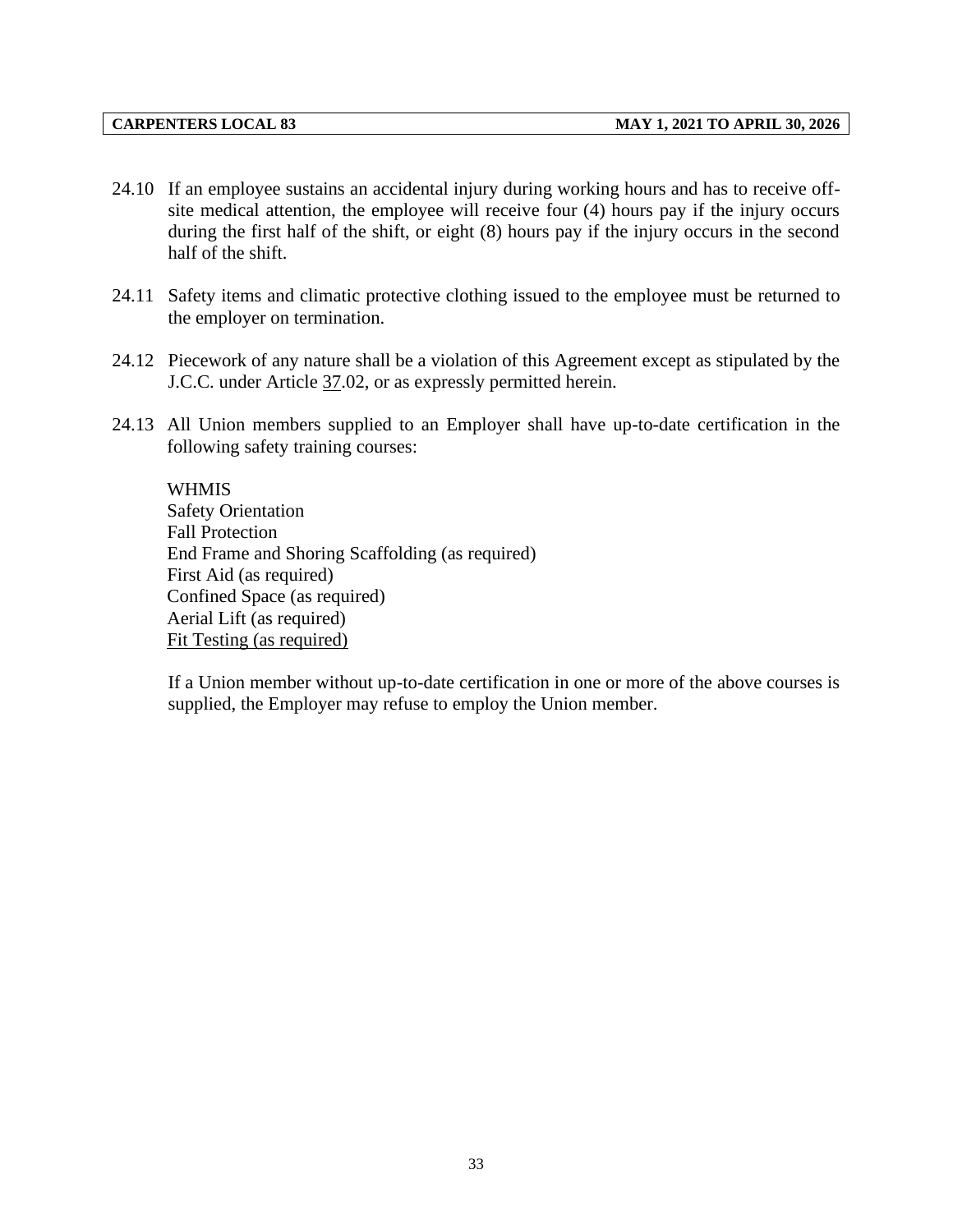# **ARTICLE 25 - JURISDICTIONAL DISPUTES**

25.01 A jurisdictional mark-up meeting will be held when requested in writing at any time on a project basis by either the Union or the contractor. The contractor shall be required to provide a full and detailed description of the scope of work at such mark-up meeting. In the event any such work assignments are disputed, at such mark-up meetings, the Union shall be permitted ten (10) days in which to present documented argument and evidence as to its claim to the disputed work jurisdiction prior to any final assignments being made by the contractor.

Jurisdictional disputes arising following the mark-up meeting will be made in accordance with the Procedures, Rules and Regulations of the National Joint Board Building Trades Department, AFL/CIO or its successor.

- 25.02 In the event such jurisdictional dispute cannot be settled on a Local basis by the Unions involved, such dispute shall be submitted to the International Unions involved for settlement without permitting it to interfere in any way with the progress of the work at any time. In the event the dispute is not settled by the International Unions involved, it shall then be submitted to the National Joint Board for resolution. It is understood and agreed, however, that if the dispute causes any delay in the progress of the work or gives rise to an apprehended delay, any of the Parties hereto may apply to the Labour Relations Board (Nova Scotia) Construction Panel for an Interim Order under Section 50 of the Trade Union Act, Chapter 475, R.S.N.S. 1989, as amended.
- 25.03 All work assignments given to Carpenters Local 83 by way of mark-up meetings to be copied and faxed to the Nova Scotia Construction Labour Relations Association Limited.

# **ARTICLE 26 – GRIEVANCE AND ARBITRATION**

- 26.01 The Parties being aware of the high cost of Arbitration agree that they may wish to utilize professional Alternative Dispute Resolution Procedures as are available through the Province of Nova Scotia or from other sources. Both Parties agree to use their best efforts to implement Alternative Dispute Resolution Procedures as appropriate in the resolution of disputes.
- 26.02 Failing settlement, the grievance shall be settled by Arbitration. The Arbitrator shall be as agreed between the Parties. Failing agreement either Party may utilize the provisions of Section 107 of the Trade Union Act.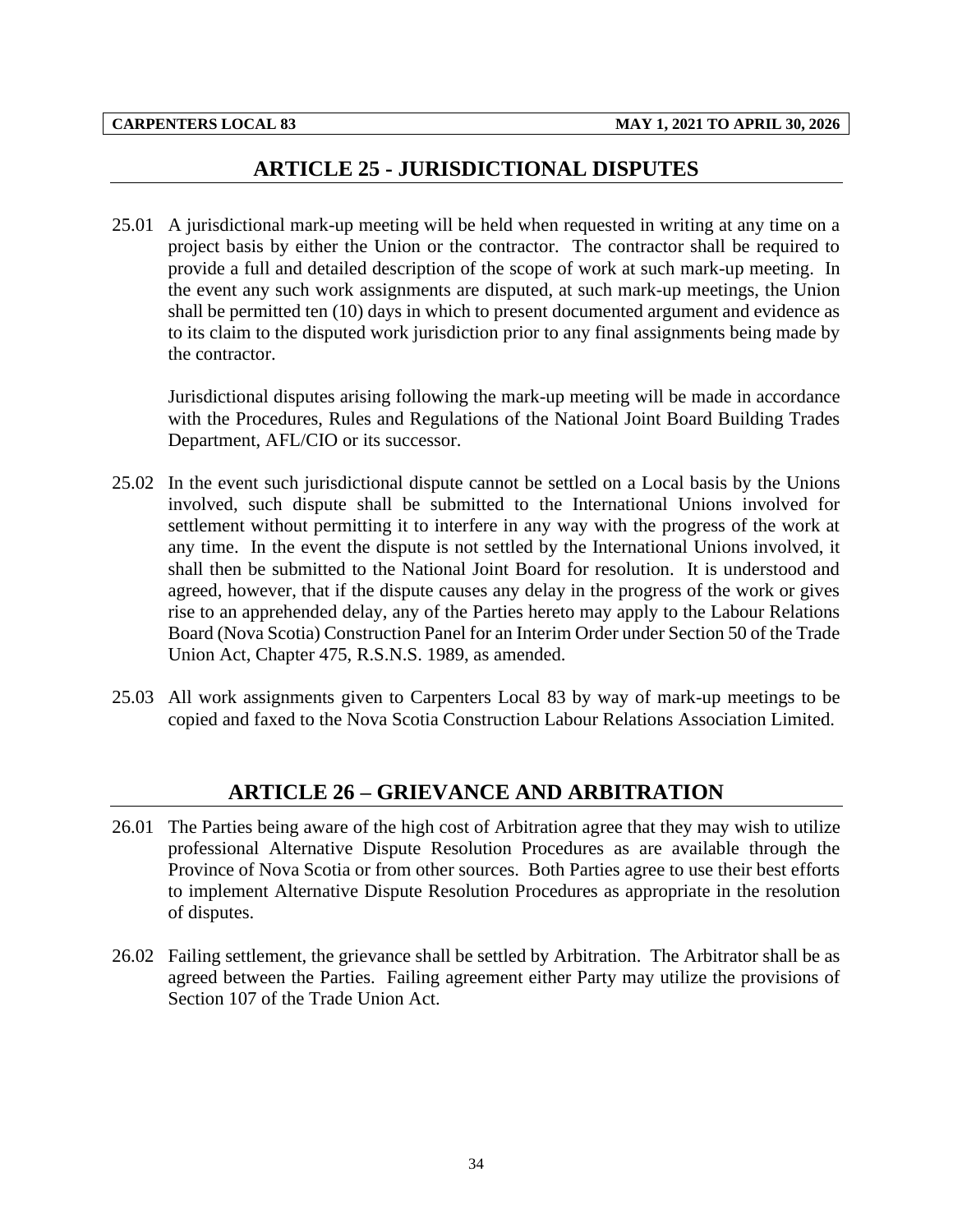# **ARTICLE 27 - EMPLOYER CONTRIBUTIONS**

27.01 Employers bound, or subject to this Agreement, shall remit monthly to the Administrator of Records before the fifteenth (15th) day of the month, the following amounts as listed herein for all journeypersons referred to in Article 2.01 of this Agreement. For apprentices, consult the appropriate tables in the attached Schedules "A", "B" and Appendix "MIP".

| <b>Effective Date</b>   | Health $\&$ | <b>Pension</b> | <b>Training</b> | <b>Promotion</b> | <b>CLRA</b> Industry    | <b>Total</b>      |
|-------------------------|-------------|----------------|-----------------|------------------|-------------------------|-------------------|
|                         | Welfare     | Plan           | Fund            | <b>Fund</b>      | <b>Improvement Fund</b> | <b>Remittance</b> |
| <b>MAJOR INDUSTRIAL</b> |             |                |                 |                  |                         |                   |
| May 1, 2021             | \$2.25      | \$6.00         | \$0.87          | \$0.10           | \$0.16                  | \$9.38            |
| May 1, 2022             | \$2.25      | \$6.00         | \$0.87          | \$0.10           | \$0.16                  | \$9.38            |
| May 1, 2023             | \$2.25      | \$6.00         | \$0.87          | \$0.10           | \$0.16                  | \$9.38            |
| May 1, 2024             | \$2.25      | \$6.00         | \$0.87          | \$0.10           | \$0.16                  | \$9.38            |
| May 1, 2025             | \$2.25      | \$6.00         | \$0.87          | \$0.10           | \$0.16                  | \$9.38            |
| <b>COMMERICAL</b>       |             |                |                 |                  |                         |                   |
| May 1, 2021             | \$2.25      | \$5.62         | \$0.87          | \$0.10           | \$0.16                  | \$9.00            |
| May 1, 2022             | \$2.25      | \$5.62         | \$0.87          | \$0.10           | \$0.16                  | \$9.00            |
| May 1, 2023             | \$2.25      | \$5.62         | \$0.87          | \$0.10           | \$0.16                  | \$9.00            |
| May 1, 2024             | \$2.25      | \$5.62         | \$0.87          | \$0.10           | \$0.16                  | \$9.00            |
| May 1, 2025             | \$2.25      | \$5.62         | \$0.87          | \$0.10           | \$0.16                  | \$9.00            |

27.02 Employer remittances to the Health & Welfare & Pension Plans will be made on forms provided by the Administrator which will indicate the specific fund breakdown and sent to:

### **ACRC JOINT CONTRIBUTION FUND**

c/o Coughlin & Associates Ltd. PO Box 764 Winnipeg, MB R3C 2L4 Toll Free: 1-888-204-1234 Phone: 204-942-4438 Fax: 204-943-5998

Employers should include on the Remittance Form(s) the employee's name, S.I.N. and the number of hours worked by the employee for each week. The employer is also required to submit a nil report(s) for any period of time where no employees are employed.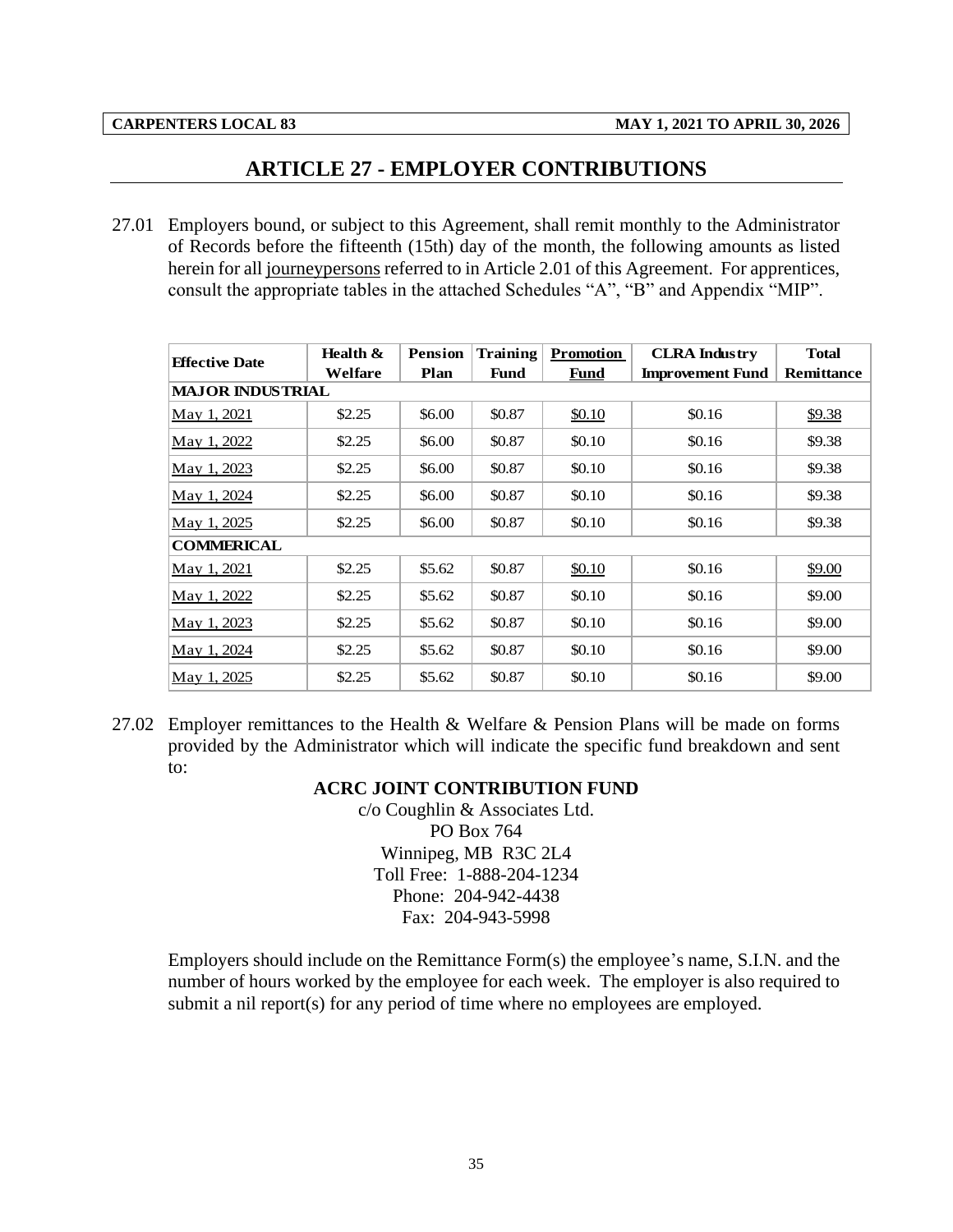27.03 Remittances to Carpenters Training Fund in the amount of eighty-seven cents (\$0.87) will be sent to:

# **Local 83 Training Administrator**

82 Timothy Avenue South Hanwell, NB E3C 2B8

27.04 It is agreed that the Parties shall institute a Promotion Fund to be governed and controlled by the Union and that the employer shall remit ten cents (\$0.10) per hour paid to:

> **The Administrator** Carpenter 83 Promotion Fund 82 Timothy Avenue South Hanwell, NB E3C 2B8

- 27.05 It is agreed that Carpenters 83 retain the exclusive right to allocate and/or reallocate annual wage increase to the various benefit trust funds and any other union funds designated in the current Collective Agreement. Carpenters 83 shall give at least sixty (60) days notice to the Nova Scotia Construction Labour Relations Association, on any impending changes regarding distribution of wage increase between designated union funds.
- 27.06 Remittances to the CLRA Industry Improvement Fund in the amount of sixteen cents (\$0.16) will be on the forms provided, indicating the specific fund breakdown and sent to:

#### **The Administrator**

260 Brownlow Avenue, Unit No. 1 Dartmouth, NS B3B 1V9

- $27.07$  It is agreed that the CLRA has the right to allocate increases to the CLRA's Industry Improvement Fund (Article 27.06), provided that the union receives sixty (60) days notice of such change.
- 27.08 Any scheduled change in employer contributions under this Agreement shall go into effect on the Sunday closest to the stated date of the change, so as to line up with Employer's payroll.
- 27.09 The Parties to this Collective Agreement agree that, in the interest of transparency, either Party may request of the other Party a report detailing the number of labour hours remitted per contractor under Article 27 during the prior six (6) months, in order to ensure consistent reporting. Such a request shall be made a maximum of two (2) times per year and requests shall be fulfilled within six (6) weeks. Reports provided shall not be shared with individual contractors.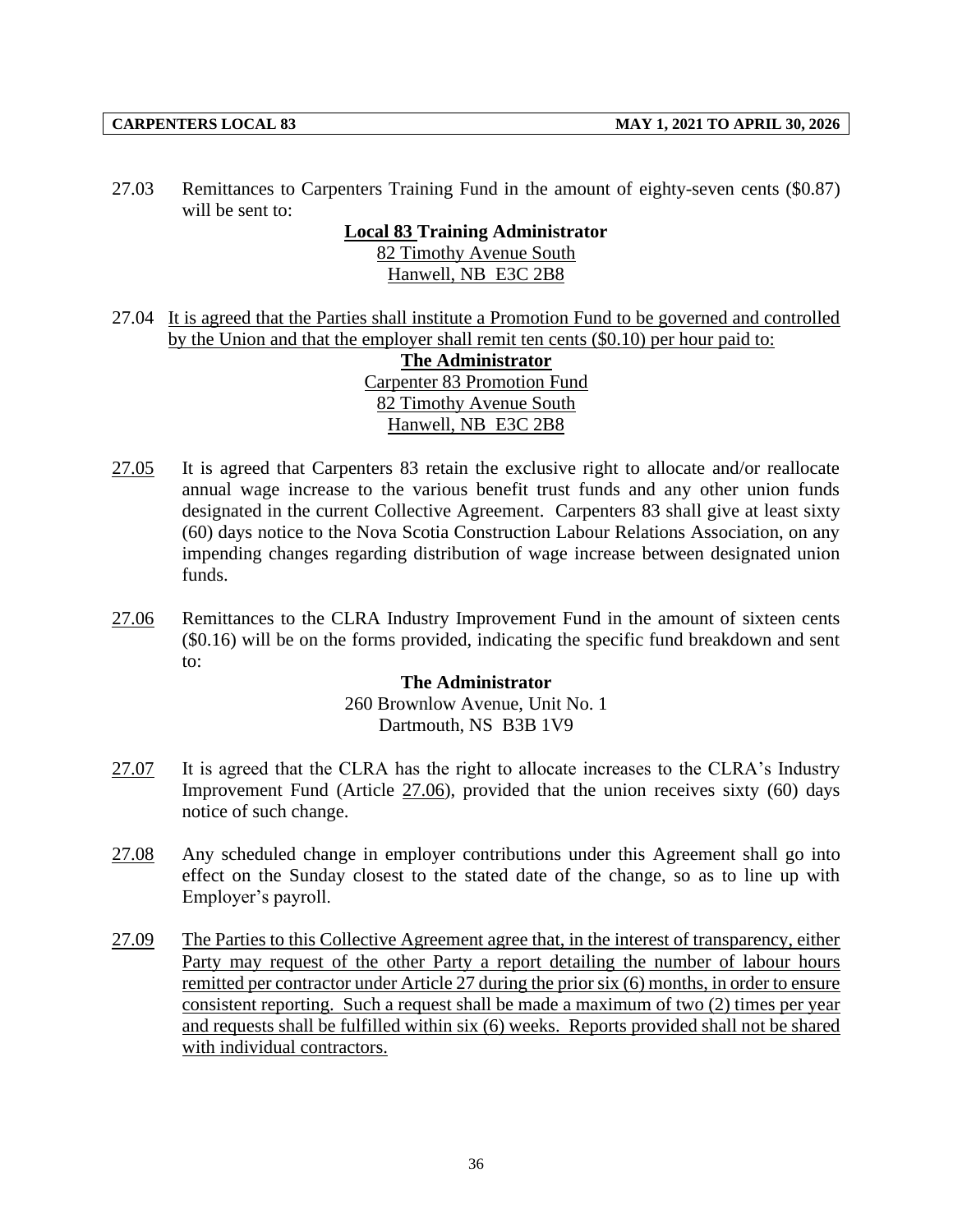# **ARTICLE 27A - EMPLOYER DEDUCTIONS**

27A.01 Employers bound by this Agreement shall deduct and remit monthly to the Union office before the fifteenth (15th) day of the month, the following amounts, as set out below:

#### **For each employee in the employer's workforce the employer SHALL DEDUCT the following:**

- Carpenters 83 Organizing Fund the amount of twenty-two cents (\$0.22) per hour worked.
- Union Dues as per Article  $5 -$ Union Security
- Working Dues 3.5% of gross pay

**These remittances, Organizing Fund, Initiation Fees, Union Dues and Working Dues, shall be made on forms provided to the employer by the Union indicating the specific fund breakdown.**

27A.02 Organizing Fund remittances shall be forwarded to:

CARPENTERS 83 ORGANIZING FUND Twenty-two cents (\$0.22) per hour worked.

> Remit to: **Carpenters 83 Organizing Fund** 82 Timothy Avenue South Hanwell, NB E3C 2B8

27A.03 This Organizing Fund shall be used solely and exclusively in the organizing of non-Union workers in the construction industry. This Fund is to be used exclusively for organizing and NOT to support grievances/arbitrations or as a Strike Fund.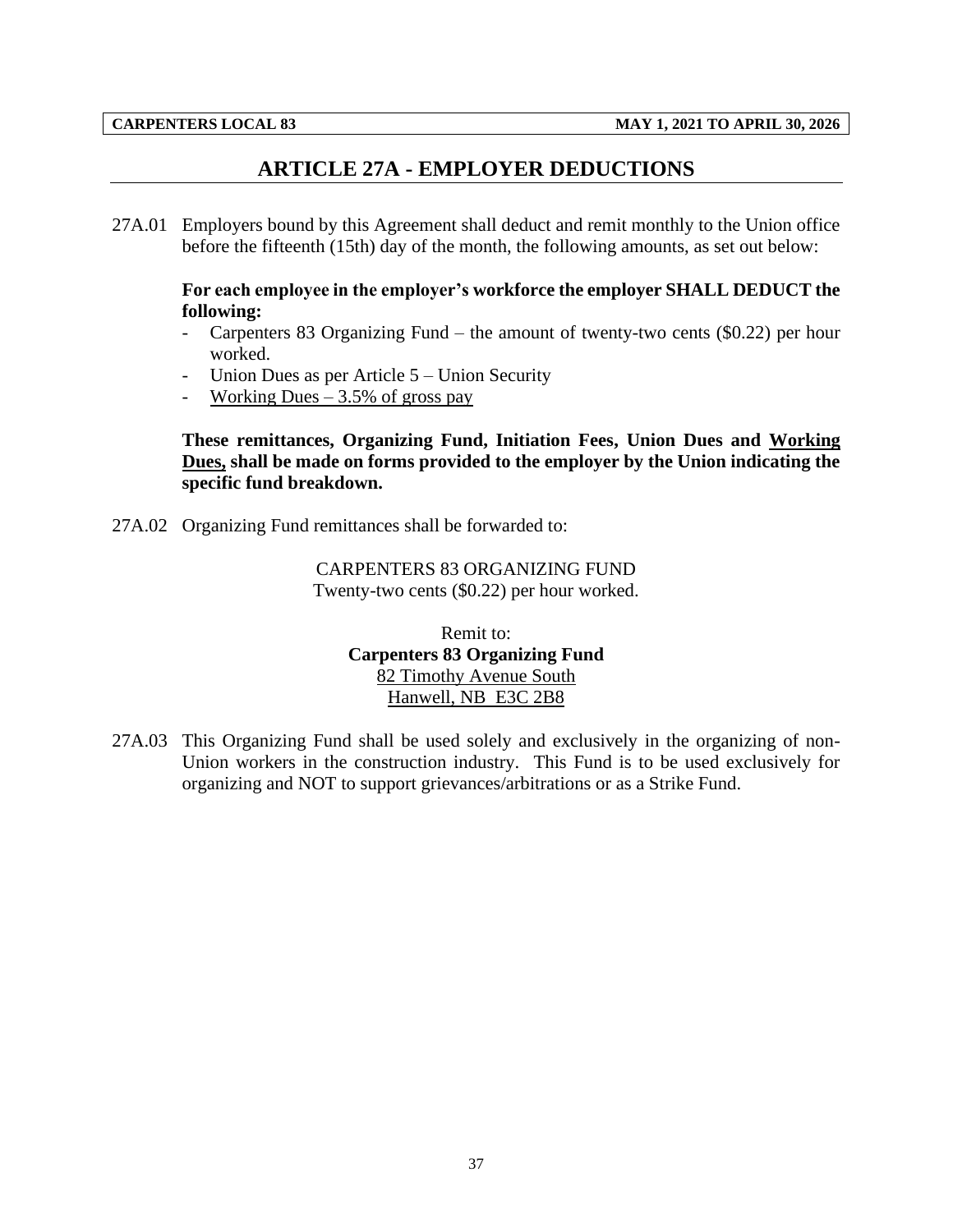# **ARTICLE 28 - HEALTH & WELFARE PLAN**

Employers and/or individuals who manage, operate, assist or own, either partially or wholly, a company or companies working non-union in the construction industry on Mainland Nova Scotia within the craft jurisdiction of the Carpenters Local 83 shall not be eligible to be appointed to serve, or to continue to serve, as trustees on any trust fund referred to within this Collective Agreement. This provision shall apply to management trustees and union trustees alike.

The parties hereto agree on a Health and Welfare Fund as follows:

- 28.01 The Trust Document under which the fund is controlled shall provide for Trustees equal in number and in power appointed by each of the Parties hereto.
- 28.02 The employer shall make contributions at the rate of two dollars twenty-five cents (\$2.25).
- 28.03 The Health and Welfare Plan shall be professionally administered.
- 28.04 Neither the United Brotherhood of Carpenters and Joiners of America, Local 83 nor the Nova Scotia Construction Labour Relations Association shall incur any legal liability with regard to claims arising from the Health and Welfare Fund.
- 28.05 The Parties hereto agree that the Board of Trustees appointed pursuant to this Agreement and Declaration of Trust establishing the Health and Welfare Trust Fund shall have the authority to utilize the arbitration procedures set forth herein for the collection of delinquent accounts for contributions required to be made pursuant to this Article as agent for the Parties. Any arbitrator appointed pursuant to this Clause is hereby expressly conferred jurisdiction to deal with the awarding of contributions, damages and all related costs.

Employers bound by, or subject to the Agreement, shall be required to maintain for a two (2) year period, a complete set of employment records including:

- employee's name, address, and S.I.N.
- number of hours worked by the employee in each week
- employee's wage rate and gross earnings, amount(s) and description of deductions from the employee's wages
- particulars of pay allowances or other payments or benefits to which the employee is entitled.
- 28.06 No grievance instituted by the Board of Trustees as agent to the Parties pursuant to this Article shall be defeated on the basis of any technical or procedural objection as to arbitrability, including any objection based on provisions pertaining to timeliness.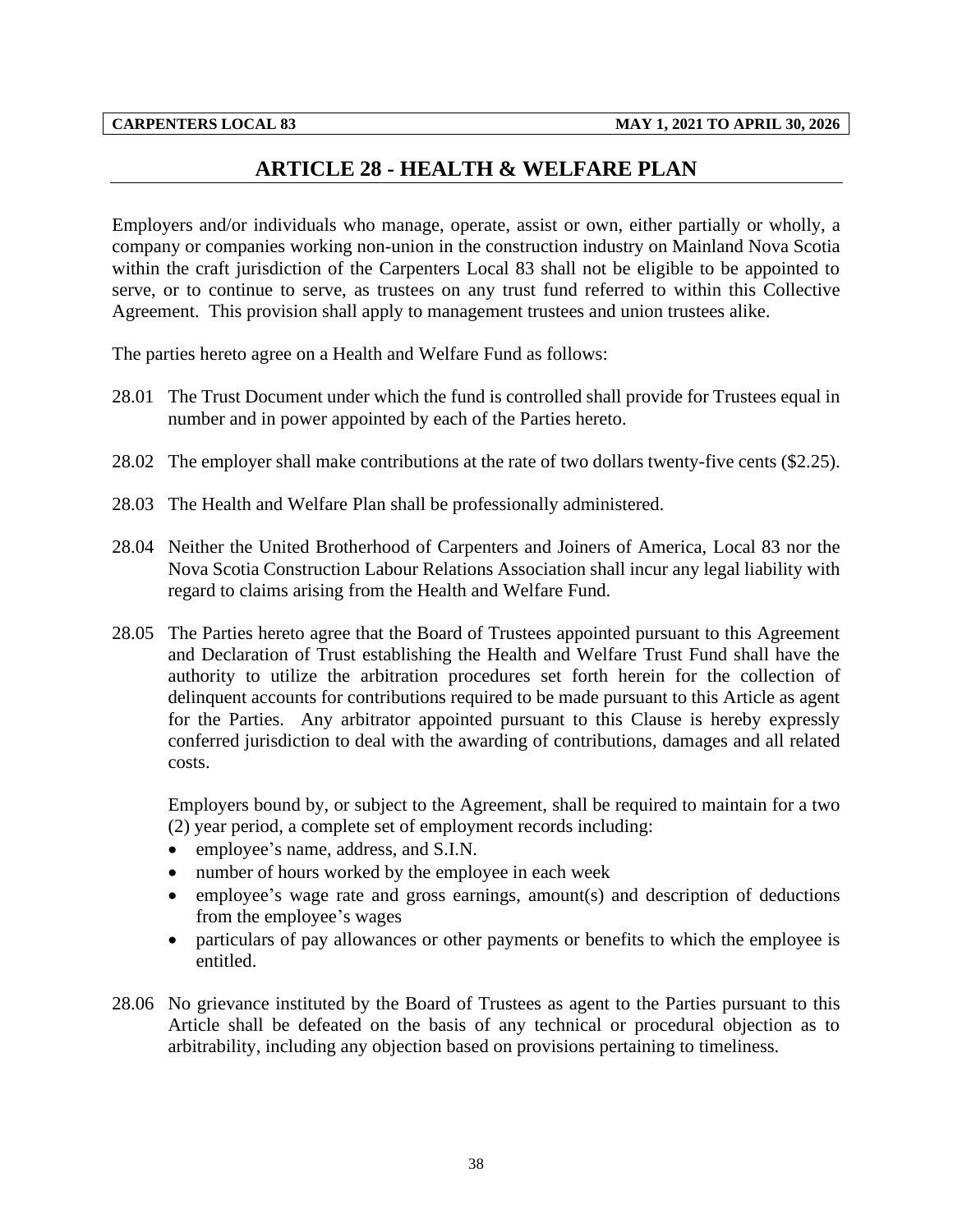- 28.07 Notwithstanding the availability of grievance and arbitration procedures, it is further agreed between the Parties that the existence of this provision does not constitute a waiver of the rights of either of the Parties to this Collective Agreement or the Board of Trustees to proceed directly by way of civil action in the Supreme Court of Nova Scotia with respect to the collection of any outstanding contributions, damages, and costs.
- 28.08 A list of employees, their trade union and social insurance number, along with remittance forms required by the Administrator, shall be included with the remittances.

# **ARTICLE 29 - PENSION PLAN**

Employers and/or individuals who manage, operate, assist or own, either partially or wholly, a company or companies working non-union in the construction industry on Mainland Nova Scotia within the craft jurisdiction of the Carpenters Local 83 shall not be eligible to be appointed to serve, or to continue to serve, as trustees on any trust fund referred to within this Collective Agreement. This provision shall apply to management trustees and union trustees alike.

29.01 It is agreed that the employer shall pay into the established Pension Fund an amount per hour for each hour paid as per the wage tables in Craft Schedule "A", "B", "S" and Appendix "MIP". Pension contributions shall be calculated based on the base hourly rate and vacation pay, and no premium shall affect this. For the purposes of this Article, overtime rates payable in accordance with Article 16 are not premiums.

Such contributions shall be paid to the Trustees of the Pension Fund on or before the fifteenth (15th) day of the month following the month such hours were worked and shall be accompanied by a remittance report form for each employee on a form prescribed by the Trustees of the Fund. Each monthly report and contributions shall include all obligations arising from hours worked up to the preceding calendar month.

- 29.02 It is agreed that provisions for an increase in the Pension Plan (other than those increases listed above) will be implemented if so desired by the Local, with the employer contribution to be deducted from the wages rates contained herein, provided the employer receives sixty (60) days notice of such change.
- 29.03 The Pension Plan shall be professionally administered.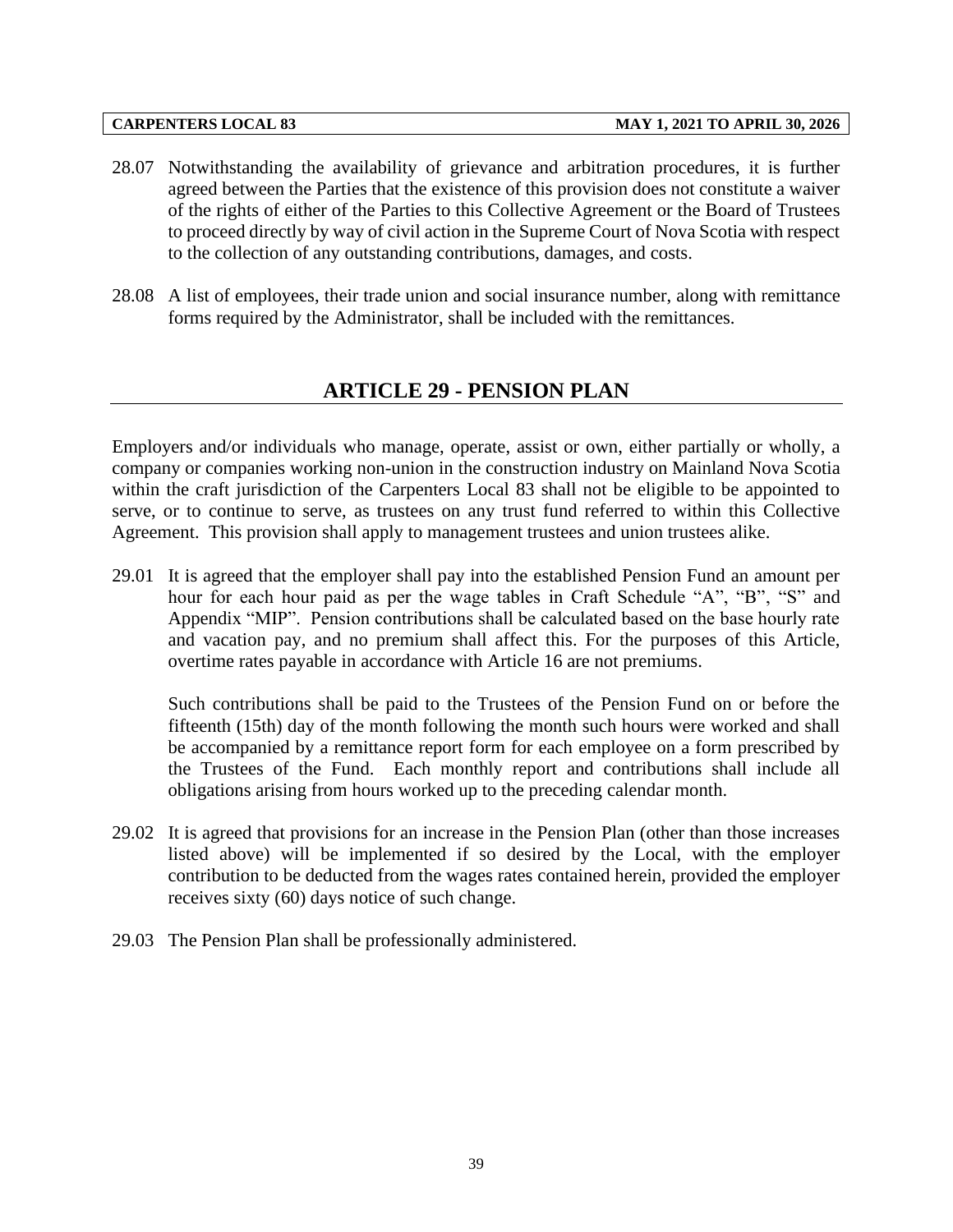- 29.04 Neither the United Brotherhood of Carpenters and Joiners of America, Local 83, nor the Nova Scotia Construction Labour Relations Association shall incur any legal liability with regard to claims arising from the Pension Plan.
- 29.05 Employers bound by, or subject to the Agreement, shall be required to maintain for a two (2) year period, a complete set of employment records including:
	- employee's name, address, and S.I.N.
	- number of hours worked by the employee in each week
	- employee's wage rate and gross earnings, amount(s) and description of deductions from the employee's wages
	- particulars of pay allowances or other payments or benefits to which the employee is entitled.

# **ARTICLE 30 – TRAINING FUND**

Employers and/or individuals who manage, operate, assist or own, either partially or wholly, a company or companies working non-union in the construction industry on Mainland Nova Scotia within the craft jurisdiction of the Carpenters Local 83 shall not be eligible to be appointed to serve, or to continue to serve, as trustees on any trust fund referred to within this Collective Agreement. This provision shall apply to management trustees and union trustees alike.

- 30.01 Subject to the approval of the Carpenters Joint Training Fund Trustees, direct costs for upgrading the safety training of Union members described in Article 2.01 of this Agreement in Occupational Health and Safety courses required by Nova Scotia law, shall be paid by the fund.
- 30.01A The employers agree to cooperate in the provision of data to assist the Carpenters union to establish and maintain a database of employees' completed training courses, over the life of this agreement. The Carpenters agree to make their best efforts to establish the above database.
- 30.02 All employers must contribute each month, by the fifteenth (15th) day of the following month to the Carpenters Training Fund in the amount of eighty-seven cents (\$0.87) for each hour worked in that month by that employee covered by this Agreement.

REMIT TO: **Local 83 Training Administrator** 82 Timothy Avenue South Hanwell, NB E3C 2B8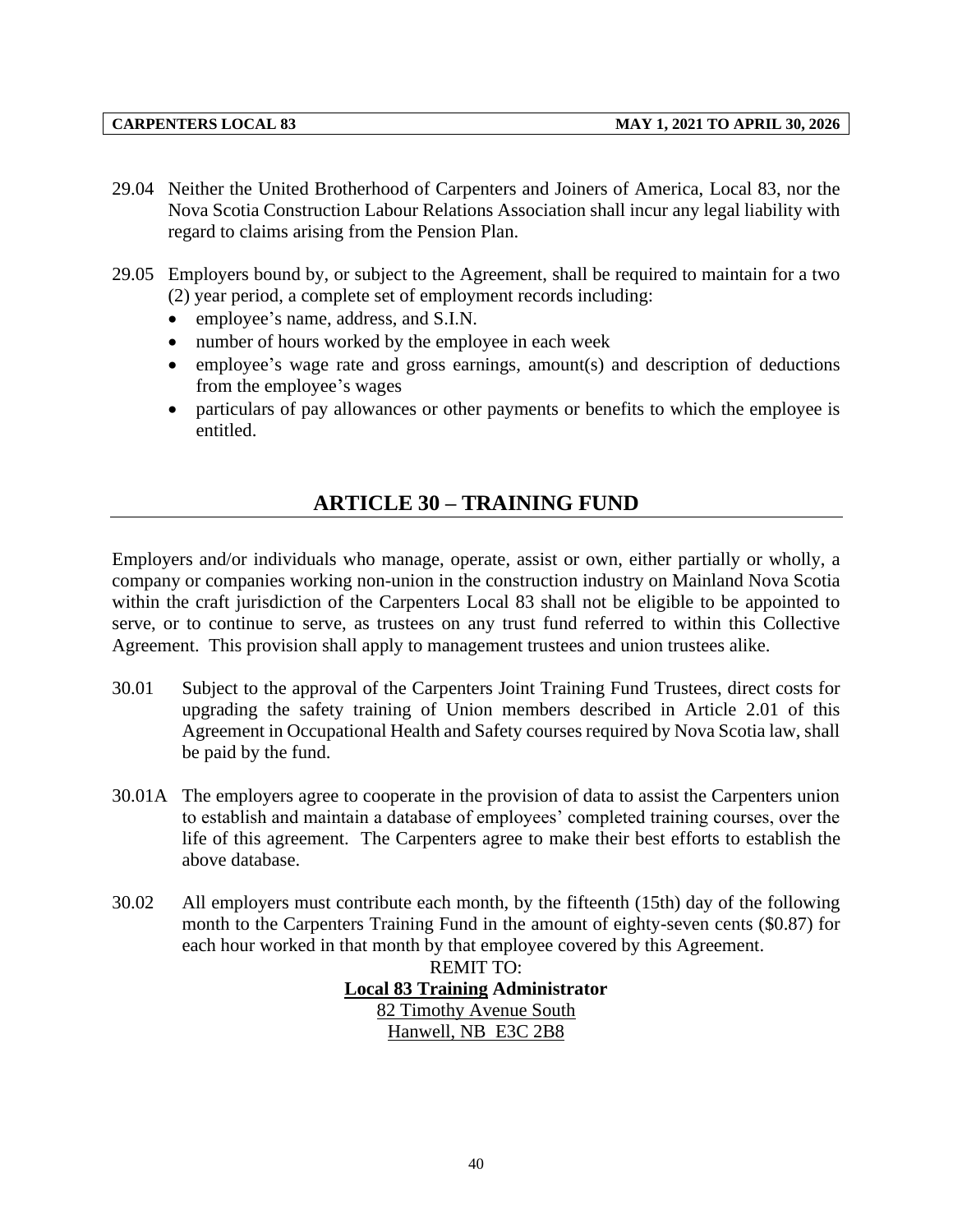- 30.03 The Carpenters Training Fund will be jointly Trusteed with equal representatives from both Parties to this Agreement.
- 30.04 If the Carpenters Training Program ceases to function the remaining funds shall be applied to the Health and Welfare Plan.
- 30.05 The parties hereto agree that either Party, pursuant to the Agreement establishing the Training Fund shall have the authority to utilize the arbitration procedures set forth herein for the collection of delinquent accounts with respect to contributions required pursuant to Articles 30.03 and 30.07. Any arbitrator appointed pursuant to this Clause, is hereby expressly conferred jurisdiction to deal with the awarding of contributions, damages and all related costs.
- 30.06 Responsibilities and liabilities of collection shall be outlined in the Agreement and Declaration of Trust Document establishing the Carpenters Local Union 83 and Joint Apprenticeship Training Trust Fund.

# **ARTICLE 31– CARPENTER 83 PROMOTION FUND**

31.01 The Employer shall remit ten cents (\$0.10) per hour paid for each Carpenter employee covered by this agreement to the Carpenter 83 Promotion Fund ("Carpenter Fund").

Please note, the ten cents (\$0.10) has been deducted from the employee's wage package, therefore if the fund should cease to exist, the ten cents (\$0.10) would revert back to the employee wage package.

Payment shall be made to the Carpenter 83 Promotion Fund or to such collection agent as is designated by the Carpenter Fund on or before the  $20<sup>th</sup>$  day of the month following the month of the work performed.

Remittance address:

Carpenter 83 Promotion Fund 82 Timothy Avenue South Hanwell, NB E3C 2B8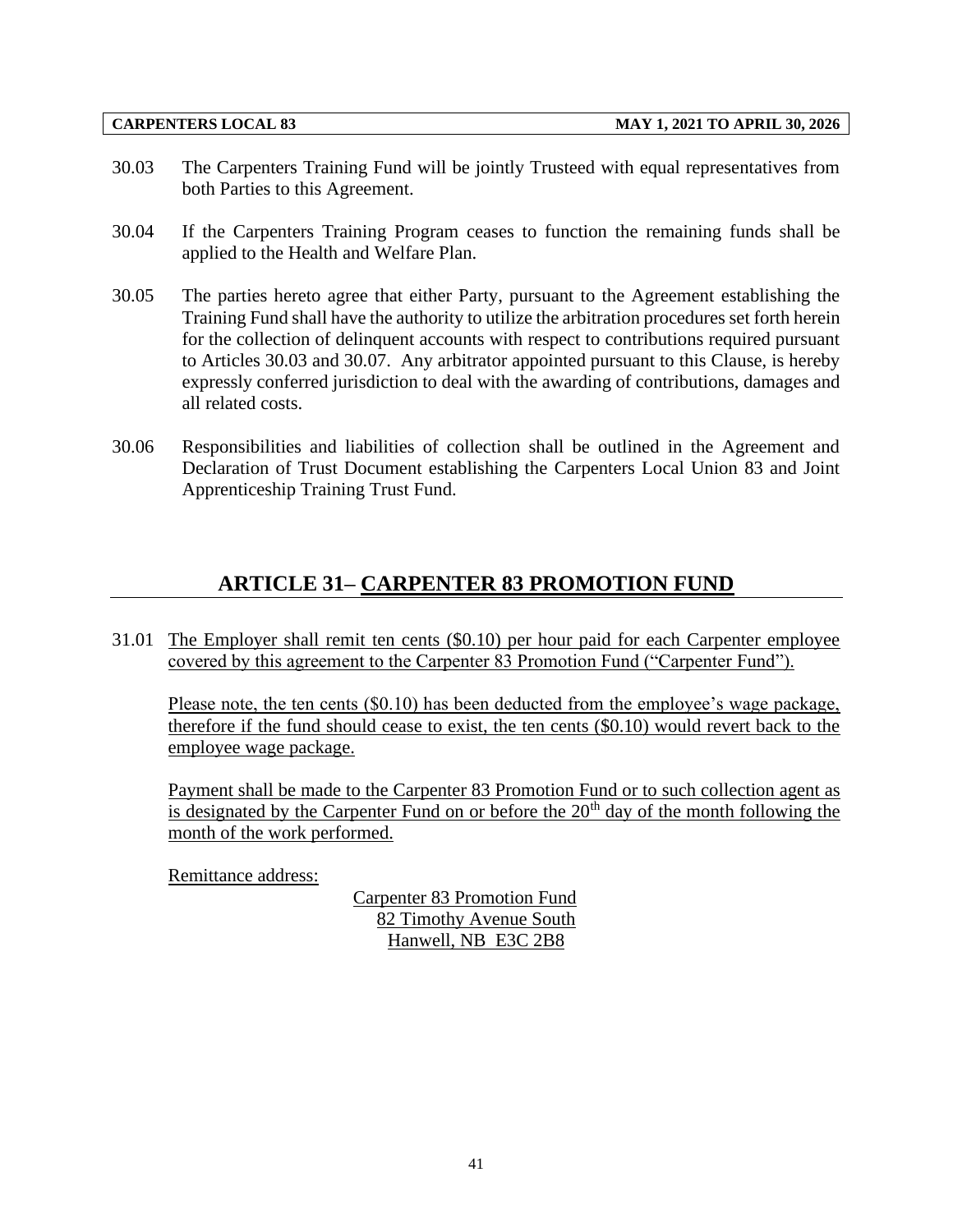# **ARTICLE 32– CLRA INDUSTRY IMPROVEMENT FUND**

32.01 All employers must contribute each month to the CLRA Industry Improvement Fund a total sum equal to sixteen cents (\$0.16) for each hour worked in that month to any employee covered by this Agreement.

This will be paid by cheque made out in favour of the CLRA Industry Improvement Fund and forwarded to the Administrator at the following address on or before the fifteenth  $(15<sup>th</sup>)$  day of the following month:

> **The Administrator** 260 Brownlow Avenue, Unit #1 Dartmouth, NS B3B 1V9

Remittance forms for this fund are available at www.nsclra.ca or by phone at 902-468-2283.

# **ARTICLE 33 - SUB-CONTRACTING**

- 33.01 The employer/contractor agrees:
	- (a) That it will stipulate as a term or condition for letting any contract for work on the project (job site) during its construction that the proposed sub-contractor shall abide by the provisions of this Collective Agreement as if the same were duly executed by such sub-contractor.
	- (b) To have any such sub-contractor acknowledge in writing that it has notice of this Agreement and that it will abide by the Agreement and Craft Schedule. For the purposes of this clause "sub-contractor" shall mean any contractor who performs work for the employer on the project (job site).
- 33.02 Sub-contractors working under this Agreement who are not signatory to this Agreement shall notify the Union, before commencing work on the job. The employer/contractor agrees to advise the sub-contractor of this requirement prior to the commencement of their work.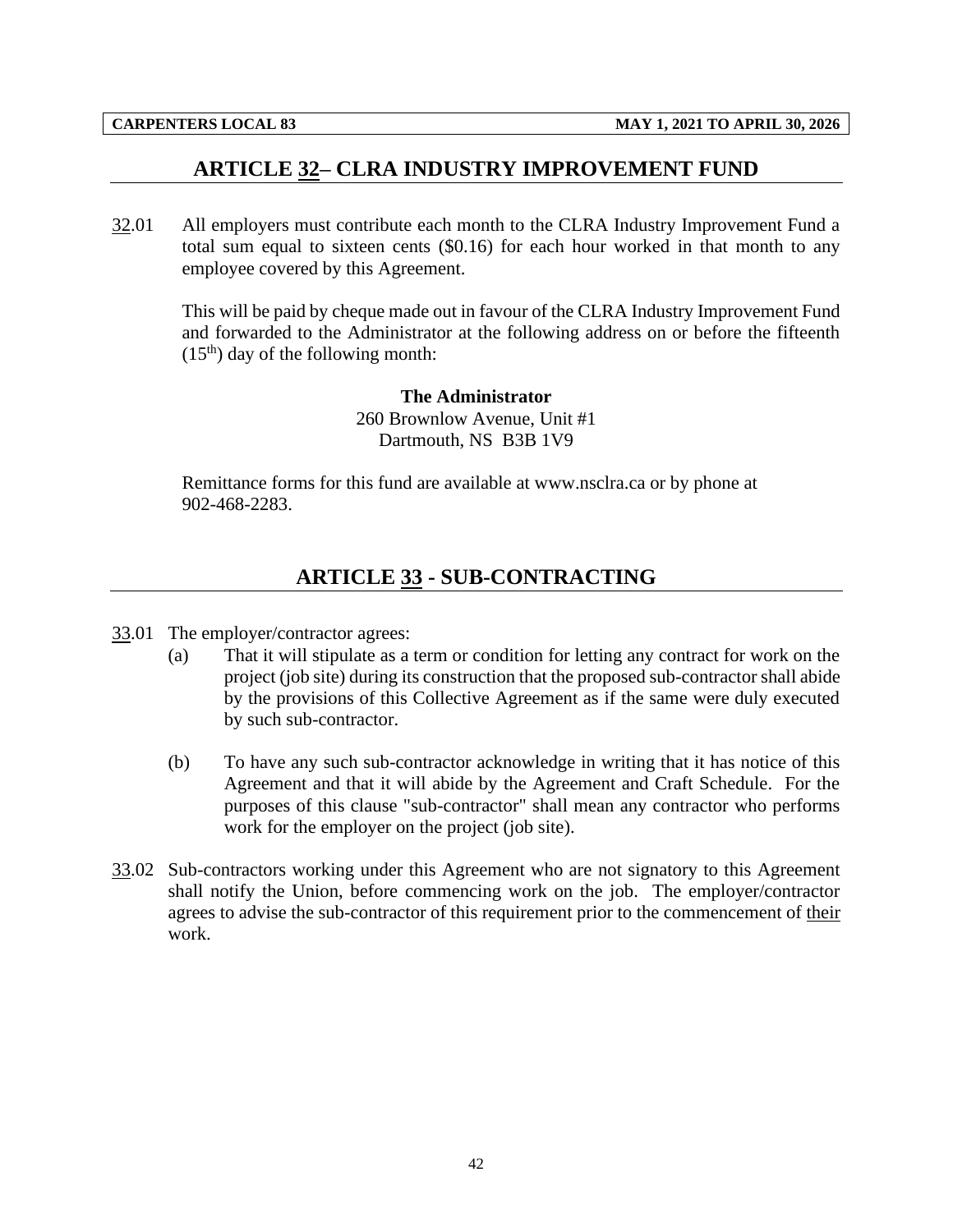# **ARTICLE 34 - PARTICIPATION AGREEMENT**

- 34.01 In consideration of the establishment and administration by the Trustees of a Welfare and Pension Plan providing benefits for employees in the carpentry industry in the Province of Nova Scotia and the extension of such Plan to cover employees of the employer, the employer covenants and agrees with the Trustees as follows:
	- (1) To make contributions to the said Plan in accordance with the provisions of the Collective Agreement in force from time to time between the Nova Scotia Construction Labour Relations Association Limited on behalf of its contracting members and other employers bound by this Collective Agreement and Local Union 83 United Brotherhood of Carpenters and Joiners of America.
	- (2) To file monthly reports as required by the Trustees whether or not contributions are due and payable by the employer.
	- (3) To produce complete employment records to permit the review of those records by a jointly appointed auditor by the Trustees to determine whether the employer has made the required contributions as provided herein, the auditor's costs being paid by the aggrieved party.
	- (4) To pay interest of ten percent (10%) per month on all overdue contributions provided the employer is given five (5) days after notice to correct such delinquency and, where required, to post a cash bond of up to two thousand five hundred dollars (\$2,500.00) on request of the Trustees after delinquency of more than thirty (30) days and such bond to be held until the delinquency has been corrected.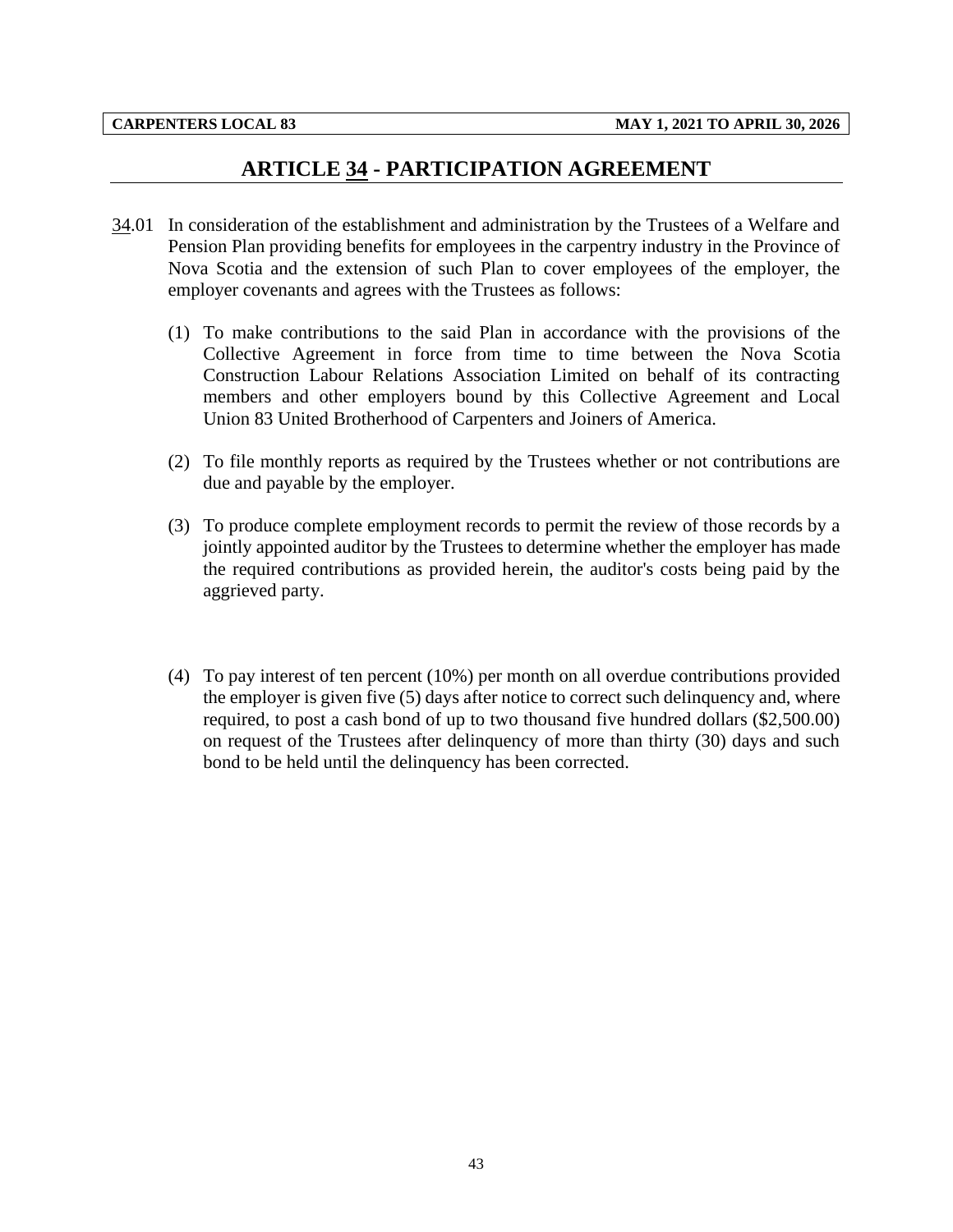# **ARTICLE 35 - BENEFIT BOND**

- 35.01 Before members of Local 83 are dispatched, to any employer who has not been a party to the Carpenters Collective Agreement for a minimum of twelve (12) months, such employer shall provide security for a period of one (1) year in the amount of five thousand dollars (\$5,000.00). This five thousand dollar (\$5,000.00) security shall be used by the Union in the event of a default of payment by the said employer of Welfare and/or Pension, Training, Safety and Industry Improvement Fund contributions as set forth in the aforesaid Collective Agreement. The five thousand dollar (\$5,000.00) security shall be returned by the Union to the employer after thirty (30) days from the expiry of the one (1) year period that the security was provided by the employer including accumulated interest where the employer has not defaulted in any payments required for the Welfare, Pension, Training, Safety and Industry Improvement Fund referred to herein, within the one (1) year period.
- 35.01A The J.C.C. has the discretion to require the satisfaction of the bond by a payment schedule of not less than five hundred dollars (\$500.00) per month payable in advance until the amount as determined by the J.C.C. (between a minimum of five thousand dollars (\$5,000.00) and a maximum of twenty thousand dollars (\$20,000.00) is received in full. When a payment schedule is instituted for a company, the monthly payment may be varied upwards as the Carpentry workforce increases, until the full sum required is lodged with the Union. The discretion to grant a payment schedule, and/or to vary such schedule, lies absolutely in the decision of the J.C.C. and is final and inarbitrable.
- 35.02 The minimum amount of the Benefit Bond of five thousand dollars (\$5,000.00) shall, in particular cases, be increased upon the recommendation of a majority of the members of the Joint Conference Committee under Article 37. The maximum amount of the Benefit Bond in any case decided by the Joint Conference Committee shall be twenty thousand dollars (\$20,000.00).
- 35.03 During the one (1) year term, when the employer is in default of any of the Welfare, Pension, Training, Safety and Industry Improvement Fund payments, the Union shall have the right to cash the security in default of such payments by employers as provided by this Collective Agreement.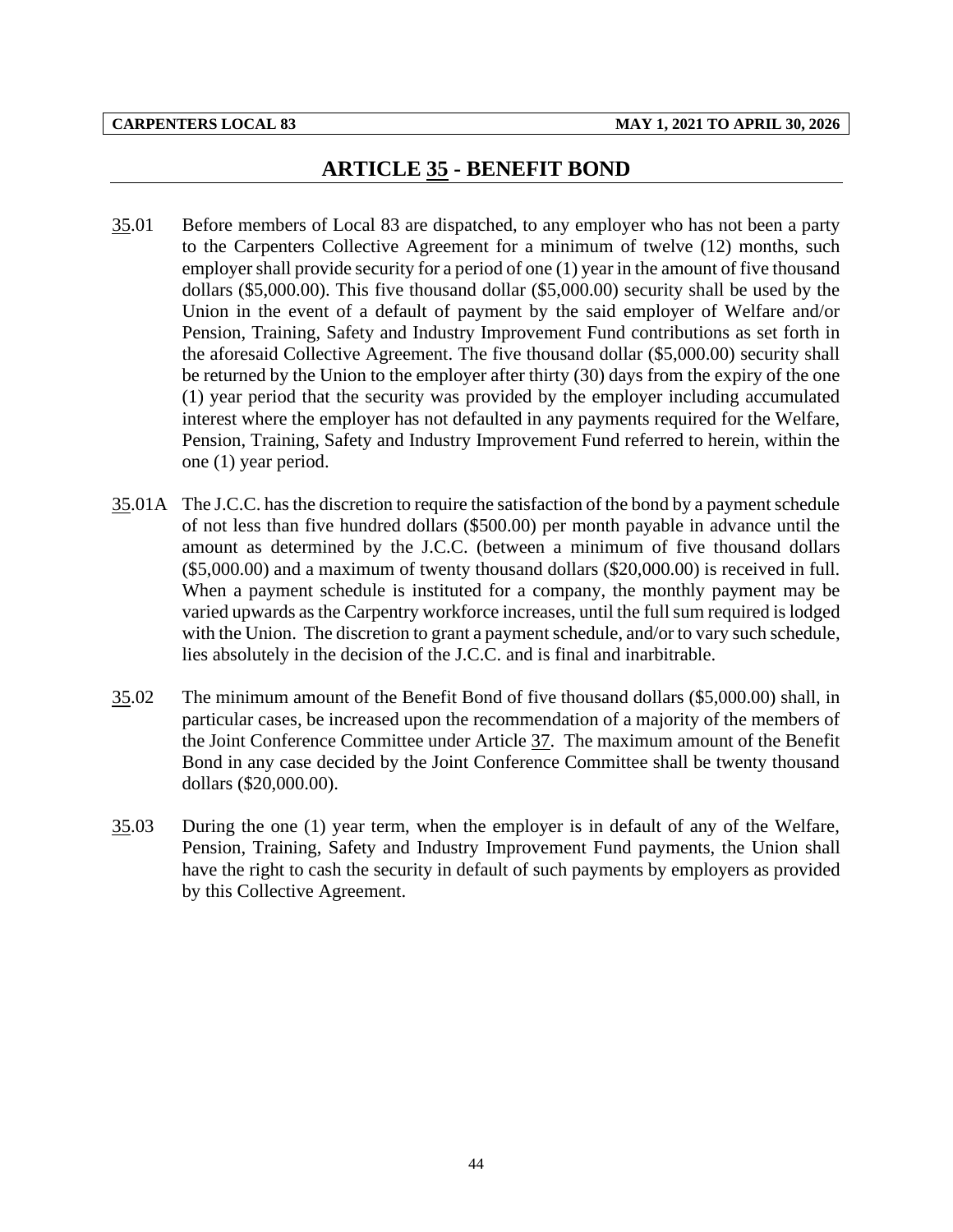# **ARTICLE 36 - PRODUCTIVITY CLAUSE**

- 36.01 It is agreed that one of the fundamental strengths of the unionized sector in the construction industry is the high level of productivity, competency and qualifications of the unionized tradesperson. In order to maintain and promote this productivity on the construction site, the following provisions shall apply:
	- (a) After hiring an employee from the Hall, an employer, without prejudice shall be entitled to terminate the employee's employment and refer them back to the Union. Prior to the employers' intention of termination and referral back to the Union of an employee, the employer agrees to discuss the matter with the employee and Job Steward. If satisfactory improvement is not shown, the employee shall be referred back to the Union. If after a reasonable period on site (normally two (2) to five (5) working days), the employer has determined that the employee's productivity is unsatisfactory. Where an employee is so referred back to the Union, the employee, and the Union and the CLRA shall be given written notification of the reason for the termination of employment.
	- (b) If an employee is referred back to the Union for unsatisfactory productivity by three (3) separate employers, then the Union will ensure that the employee is given the earliest opportunity to participate in appropriate retraining or upgrading.
- 36.02 In assessing whether an employee's productivity is satisfactory, the employer acknowledges that work procedures may vary from company to company and from job site to job site, and that an employee must be given a fair opportunity to adjust to the prevailing work procedures before any final determination can be made.
- 36.03 The purpose of this clause is to reinforce the concept of a productive, competent and qualified work force in Carpentry within the Construction Industry. This Article shall not be interpreted and applied so as to allow piecework in the Construction Industry.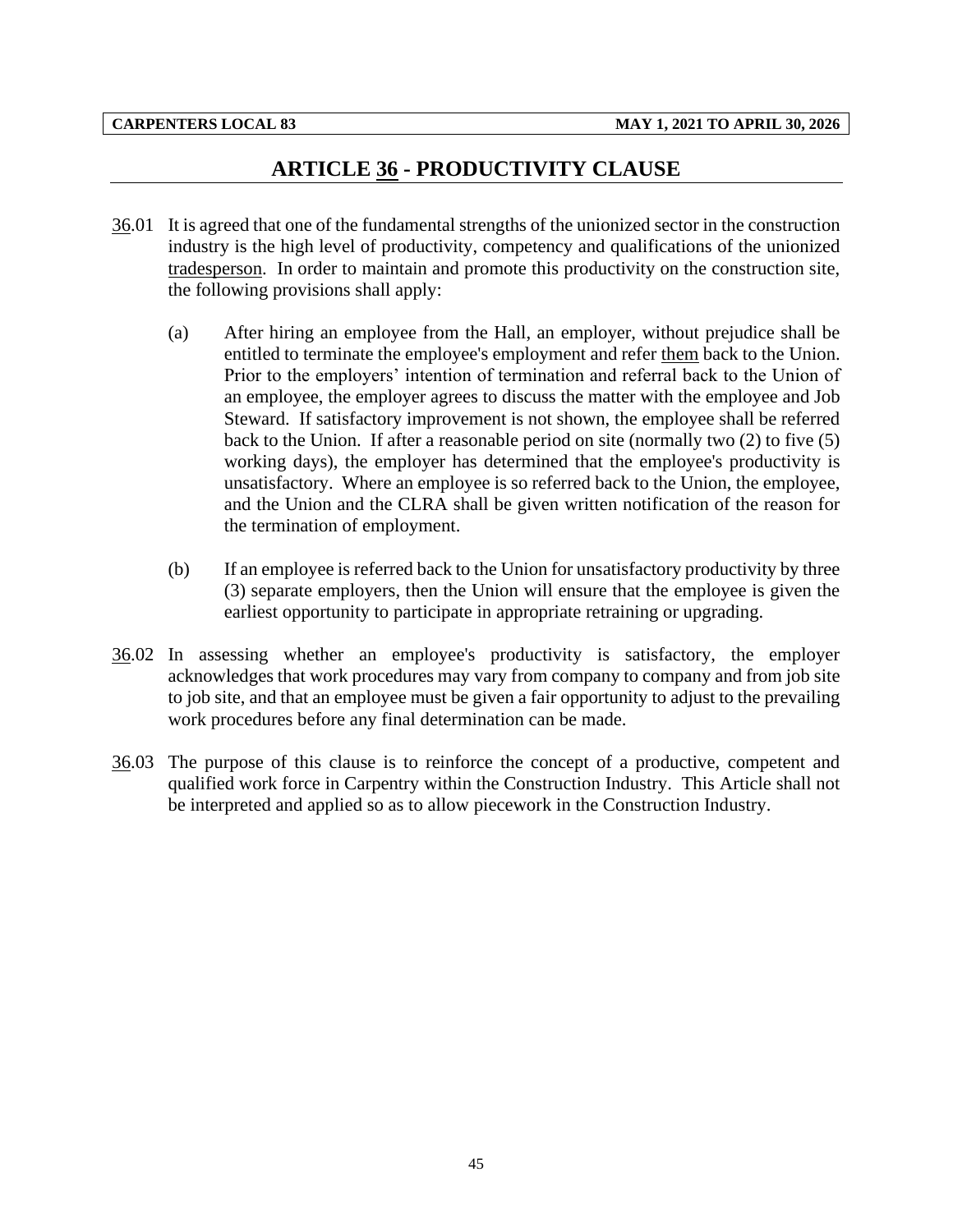# **ARTICLE 37 - JOINT CONFERENCE COMMITTEE**

- 37.01 A Joint Conference Committee (J.C.C.) shall be established by the Parties within thirty (30) days of signing this Agreement. The J.C.C. shall have equal representatives to a maximum of four (4) from each Party, employers and Union. For voting purposes a quorum shall consist of an equal number of representatives from each Party to the Agreement. The mandate of the J.C.C. will be to identify areas where the Mainland Carpenters Collective Agreement may be amended to improve the competitiveness of the unionized sector of the trade and to recommend appropriate amendments to the Mainland Carpenters Collective Agreement. In addition the J.C.C. shall, in particular cases, be authorized to increase the minimum amount of Benefit Bond under Article 35 of five thousand dollars (\$5,000.00) to an amount not exceeding twenty thousand dollars (\$20,000.00). Such recommendation shall be upon agreement of a majority of the members of the J.C.C.
- 37.02 The Union, through its representatives on the J.C.C. may agree to implement terms, conditions and work procedures that are a more competitive response to deal with the market conditions on either a job-by-job basis or specific type or types of construction.

All competitive improvements implemented under this clause shall be governed by the Job Targeting Rules and Procedures, which shall be devised and approved by the J.C.C., the Union and the CLRA and are attached herewith as Schedule "T" of this Agreement.

# **ARTICLE 38 - EMPLOYMENT OUTSIDE THE COLLECTIVE AGREEMENT**

38.01 All Union members must notify their respective Union representative within twenty-four (24) hours by fax, mail, telephone or in person when a Union member procures employment with a non-Union contractor or creates self-employment on their own accord. Failure to give notice as required by this Article may prohibit Union employers from employing such Union members unless the unionized employer is authorized by the Local Union.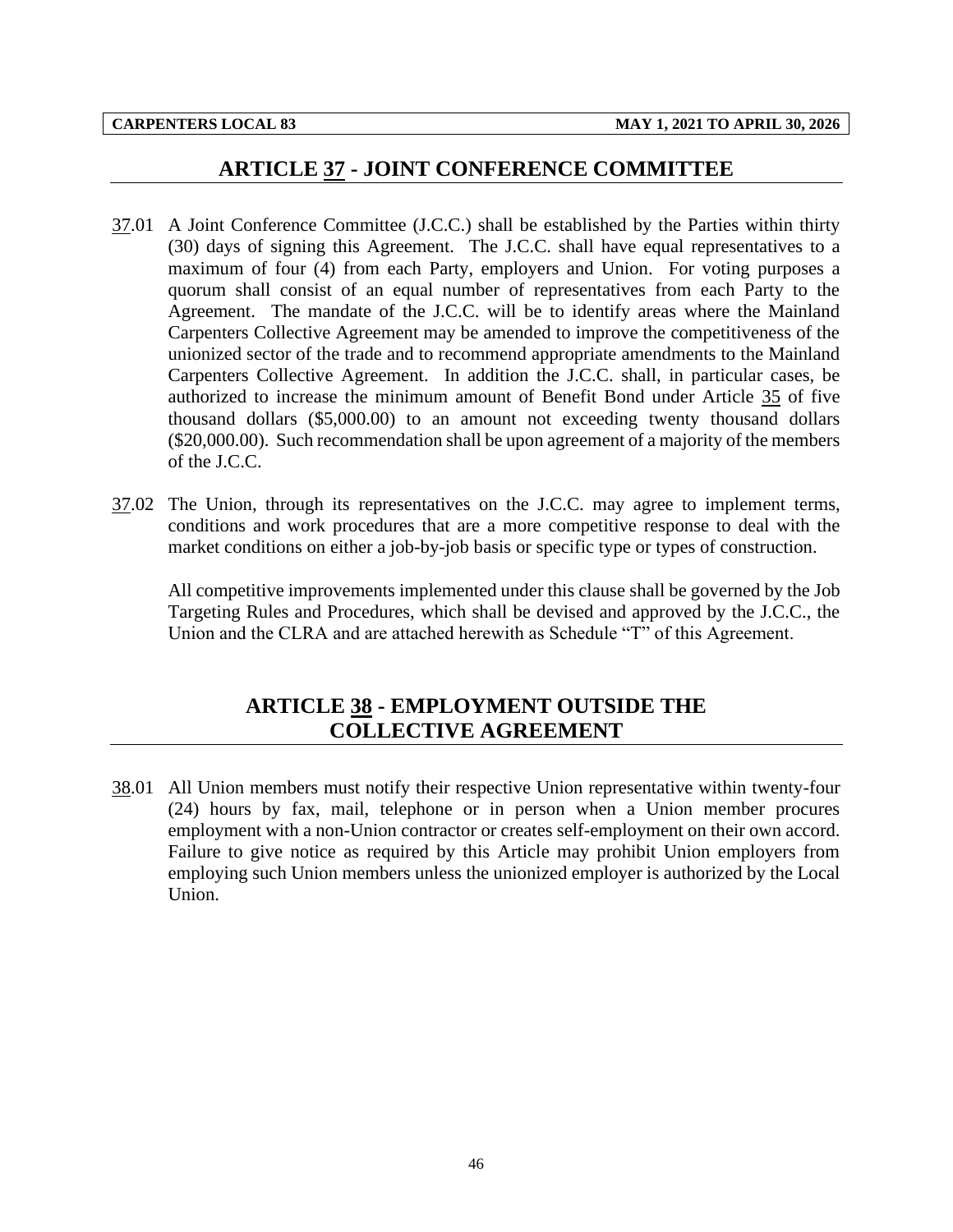# **ARTICLE 39 - TERM OF AGREEMENT**

- 39.01 The terms of agreement shall remain in force for Carpenters Local 83 from May 1, 2021, to April 30, 2026. Should either Party wish to change, add to or amend the above Agreement upon expiration, they shall give at least sixty (60) days notice in writing prior to the expiration of this Agreement with the proposed changes attached. Provided no such notice is given by either Party sixty (60) days prior to April 30th, 2026, this Agreement shall remain in force from year to year until such notice is given as provided herein. When such notice is given, the Parties shall meet within thirty (30) days for the purpose of negotiating a new Collective Agreement.
- 39.02 Any and all letters of intent signed by both Parties shall become part of this Agreement.

# **ARTICLE 40 - SIGNATORIES**

40.01 Signed on behalf of the Parties to this Agreement, this 18th day of May, 2021.

## **SIGNATORIES FOR THE: NOVA SCOTIA CONSTRUCTION LABOUR RELATIONS ASSOCIATION LIMITED**

**UNITED BROTHERHOOD OF CARPENTERS & JOINERS OF AMERICA LOCAL 83 OF THE ATLANTIC CANADIAN REGIONAL COUNCIL**

MATT SANCTON JEFF RICHARDSON

ROBERT SHEPHERD

ANGELA GALLANT **WITNESS**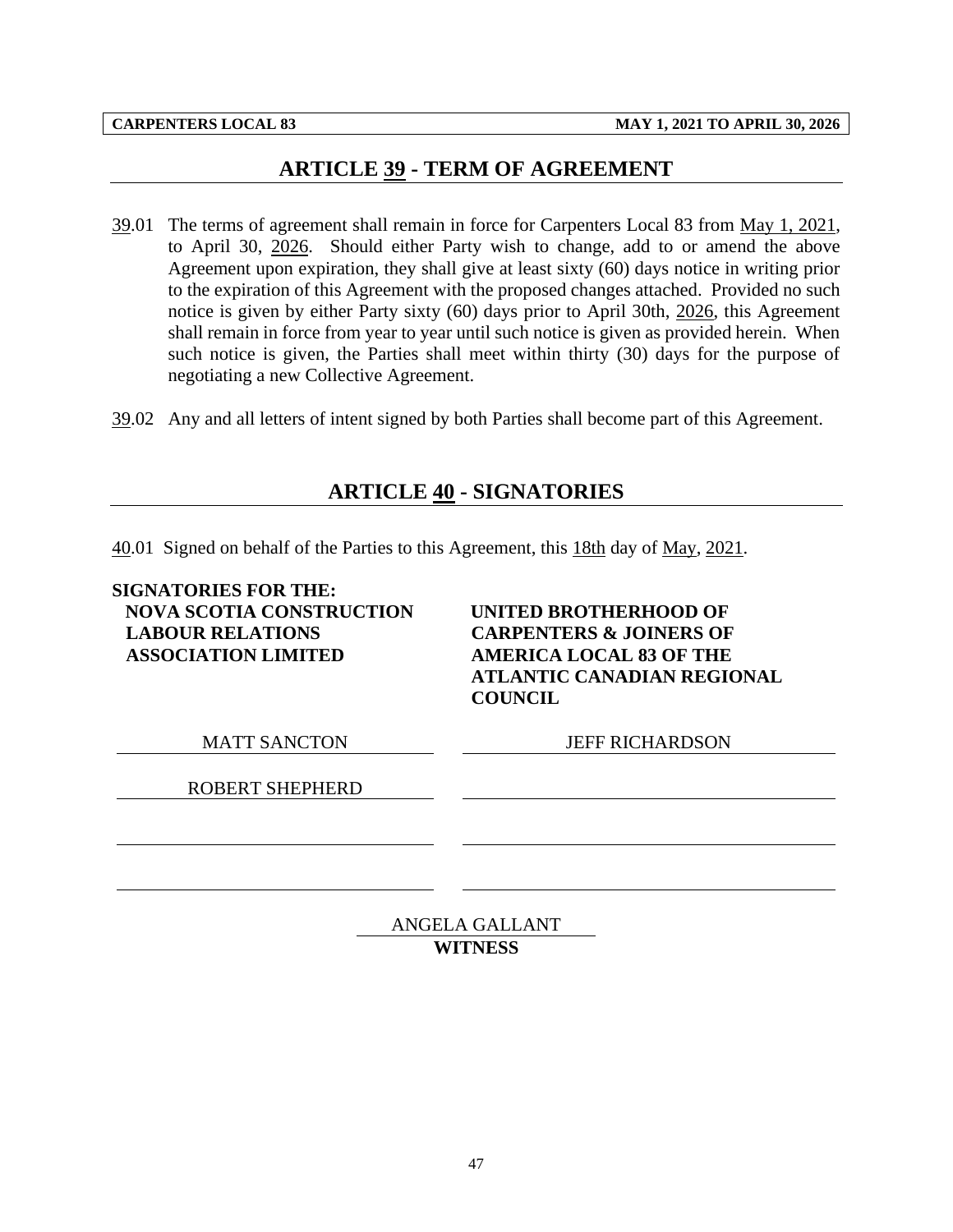# **CARPENTERS CRAFT SCHEDULE "A"**

# **WAGE RATES - All Counties-Within Carpenters 83**

Commercial – All Jobs That Do Not Fall Under Major Industrial Projects, Article 20

|                       | <b>COMMERCIAL CARPENTER 83 JOURNEYPERS ON</b> |               |                     |                                |          |               |         |                  |  |  |  |  |
|-----------------------|-----------------------------------------------|---------------|---------------------|--------------------------------|----------|---------------|---------|------------------|--|--|--|--|
| <b>Effective Date</b> | Hourly<br>Rate                                | V & H<br>(8%) | Health &<br>Welfare | <b>Pension</b><br>(Hours Paid) | Training | Promo<br>Fund | $\Pi$ F | <b>Total Pkg</b> |  |  |  |  |
| May 1, 2021           | \$35.00                                       | \$2.80        | \$2.25              | \$5.62                         | \$0.87   | \$0.10        | \$0.16  | \$46.80          |  |  |  |  |
| May 1, 2022           | \$35.56                                       | \$2.84        | \$2.25              | \$5.62                         | \$0.87   | \$0.10        | \$0.16  | \$47.40          |  |  |  |  |
| May 1, 2023           | \$36.34                                       | \$2.91        | \$2.25              | \$5.62                         | \$0.87   | \$0.10        | \$0.16  | \$48.25          |  |  |  |  |
| May 1, 2024           | \$37.13                                       | \$2.97        | \$2.25              | \$5.62                         | \$0.87   | \$0.10        | \$0.16  | \$49.10          |  |  |  |  |
| May 1, 2025           | \$37.92                                       | \$3.03        | \$2.25              | \$5.62                         | \$0.87   | \$0.10        | \$0.16  | \$49.95          |  |  |  |  |

|                                    |       |     |                    |               |                     | <b>COMMERCIAL CARPENTER 83 APPRENTICE</b> |                 |                             |        |                  |
|------------------------------------|-------|-----|--------------------|---------------|---------------------|-------------------------------------------|-----------------|-----------------------------|--------|------------------|
| <b>Hours</b>                       |       |     | <b>Hourly Rate</b> | V & H<br>(8%) | Health &<br>Welfare | <b>Pension</b><br>(Hours Paid)            | <b>Training</b> | <b>Promo</b><br><b>Fund</b> | IIF    | <b>Total Pkg</b> |
| <b>Effective Date:</b> May 1, 2021 |       |     |                    |               |                     |                                           |                 |                             |        |                  |
| $0 - 900$                          | (1/1) | 65% | \$21.12            | \$1.69        | \$2.25              | \$3.39                                    | \$0.87          | \$0.10                      | \$0.16 | \$29.58          |
| $901 - 1800$                       | (1/2) | 67% | \$21.94            | \$1.76        | \$2.25              | \$3.53                                    | \$0.87          | \$0.10                      | \$0.16 | \$30.61          |
| 1801 - 2700                        | (2/1) | 70% | \$23.19            | \$1.85        | \$2.25              | \$3.72                                    | \$0.87          | \$0.10                      | \$0.16 | \$32.14          |
| 2701 - 3600                        | (2/2) | 75% | \$25.16            | \$2.01        | \$2.25              | \$4.04                                    | \$0.87          | \$0.10                      | \$0.16 | \$34.59          |
| $3601 - 4500$                      | (3/1) | 80% | \$27.11            | \$2.17        | \$2.25              | \$4.36                                    | \$0.87          | \$0.10                      | \$0.16 | \$37.02          |
| 4501 - 5400                        | (3/2) | 85% | \$29.11            | \$2.33        | \$2.25              | \$4.68                                    | \$0.87          | \$0.10                      | \$0.16 | \$39.50          |
| 5401 - 6300                        | (4/1) | 90% | \$31.17            | \$2.49        | \$2.25              | \$5.02                                    | \$0.87          | \$0.10                      | \$0.16 | \$42.06          |
| 6301 - 7200                        | (4/2) | 95% | \$33.13            | \$2.65        | \$2.25              | \$5.32                                    | \$0.87          | \$0.10                      | \$0.16 | \$44.48          |
| <b>Effective Date:</b> May 1, 2022 |       |     |                    |               |                     |                                           |                 |                             |        |                  |
| $0 - 900$                          | (1/1) | 65% | \$21.48            | \$1.72        | \$2.25              | \$3.39                                    | \$0.87          | \$0.10                      | \$0.16 | \$29.97          |
| $901 - 1800$                       | (1/2) | 67% | \$22.31            | \$1.79        | \$2.25              | \$3.53                                    | \$0.87          | \$0.10                      | \$0.16 | \$31.01          |
| 1801 - 2700                        | (2/1) | 70% | \$23.57            | \$1.89        | \$2.25              | \$3.72                                    | \$0.87          | \$0.10                      | \$0.16 | \$32.56          |
| 2701 - 3600                        | (2/2) | 75% | \$25.57            | \$2.05        | \$2.25              | \$4.04                                    | \$0.87          | \$0.10                      | \$0.16 | \$35.04          |
| 3601 - 4500                        | (3/1) | 80% | \$27.56            | \$2.20        | \$2.25              | \$4.36                                    | \$0.87          | \$0.10                      | \$0.16 | \$37.50          |
| 4501 - 5400                        | (3/2) | 85% | \$29.58            | \$2.37        | \$2.25              | \$4.68                                    | \$0.87          | \$0.10                      | \$0.16 | \$40.01          |
| 5401 - 6300                        | (4/1) | 90% | \$31.67            | \$2.53        | \$2.25              | \$5.02                                    | \$0.87          | \$0.10                      | \$0.16 | \$42.60          |
| 6301 - 7200                        | (4/2) | 95% | \$33.66            | \$2.69        | \$2.25              | \$5.32                                    | \$0.87          | \$0.10                      | \$0.16 | \$45.05          |
| Effective Date: May 1, 2023        |       |     |                    |               |                     |                                           |                 |                             |        |                  |
| $0 - 900$                          | (1/1) | 65% | \$21.99            | \$1.76        | \$2.25              | \$3.39                                    | \$0.87          | \$0.10                      | \$0.16 | \$30.52          |
| $901 - 1800$                       | (1/2) | 67% | \$22.84            | \$1.83        | \$2.25              | \$3.53                                    | \$0.87          | \$0.10                      | \$0.16 | \$31.58          |
| 1801 - 2700                        | (2/1) | 70% | \$24.13            | \$1.93        | \$2.25              | \$3.72                                    | \$0.87          | \$0.10                      | \$0.16 | \$33.16          |
| $2701 - 3600$                      | (2/2) | 75% | \$26.17            | \$2.09        | \$2.25              | \$4.04                                    | \$0.87          | \$0.10                      | \$0.16 | \$35.68          |
| $3601 - 4500$                      | (3/1) | 80% | \$28.19            | \$2.25        | \$2.25              | \$4.36                                    | \$0.87          | \$0.10                      | \$0.16 | \$38.18          |
| 4501 - 5400                        | (3/2) | 85% | \$30.25            | \$2.42        | \$2.25              | \$4.68                                    | \$0.87          | \$0.10                      | \$0.16 | \$40.73          |
| 5401 - 6300                        | (4/1) | 90% | \$32.37            | \$2.59        | \$2.25              | \$5.02                                    | \$0.87          | \$0.10                      | \$0.16 | \$43.36          |
| 6301 - 7200                        | (4/2) | 95% | \$34.41            | \$2.75        | \$2.25              | \$5.32                                    | \$0.87          | \$0.10                      | \$0.16 | \$45.86          |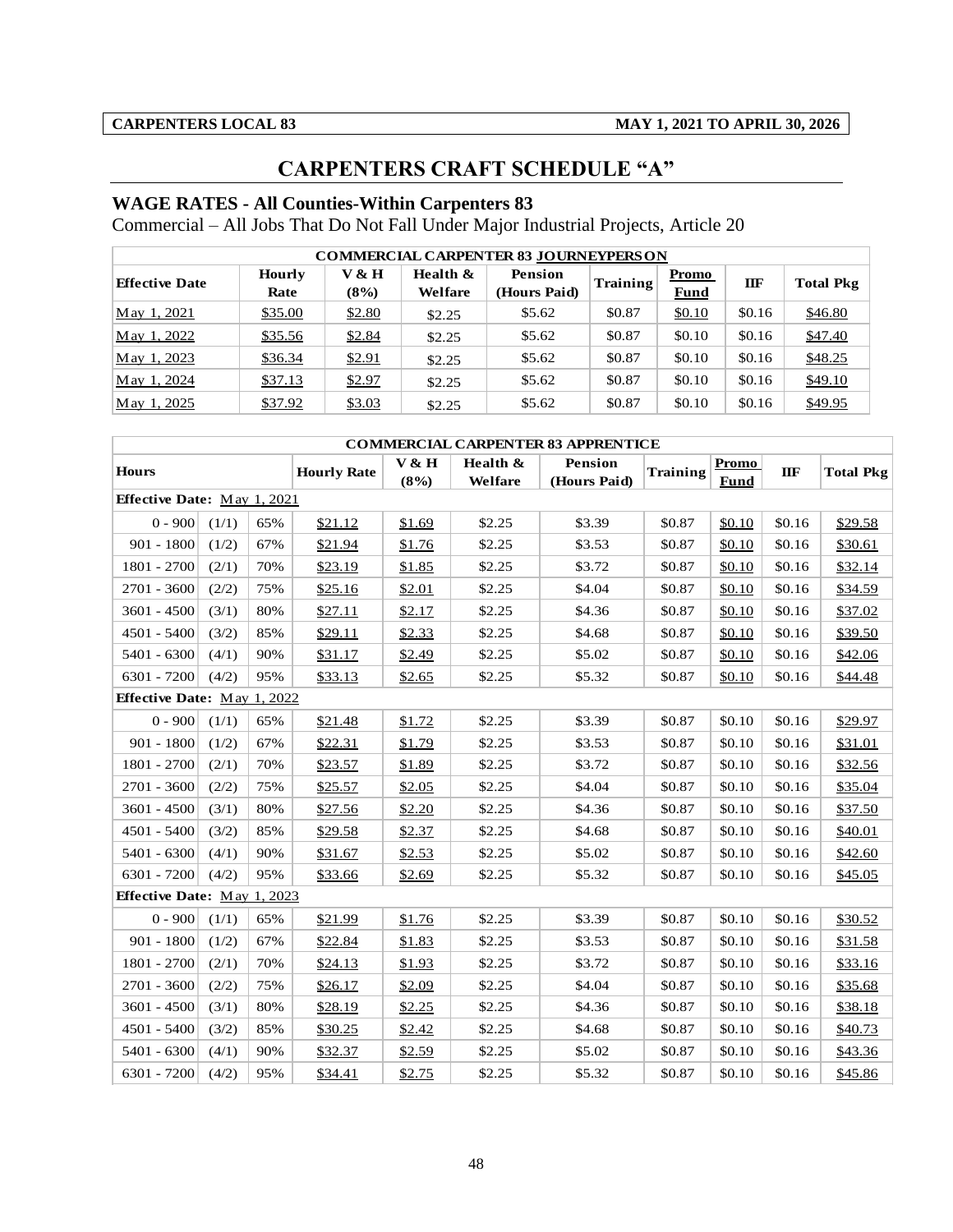# **CARPENTERS LOCAL 83 MAY 1, 2021 TO APRIL 30, 2026**

|                                    |       |     |                    |               |                     | <b>COMMERCIAL CARPENTER 83 APPRENTICE</b> |                 |                      |        |                  |
|------------------------------------|-------|-----|--------------------|---------------|---------------------|-------------------------------------------|-----------------|----------------------|--------|------------------|
| <b>Hours</b>                       |       |     | <b>Hourly Rate</b> | V & H<br>(8%) | Health &<br>Welfare | <b>Pension</b><br>(Hours Paid)            | <b>Training</b> | <b>Promo</b><br>Fund | IIF    | <b>Total Pkg</b> |
| <b>Effective Date:</b> May 1, 2024 |       |     |                    |               |                     |                                           |                 |                      |        |                  |
| $0 - 900$                          | (1/1) | 65% | \$22.50            | \$1.80        | \$2.25              | \$3.39                                    | \$0.87          | \$0.10               | \$0.16 | \$31.07          |
| $901 - 1800$                       | (1/2) | 67% | \$23.37            | \$1.87        | \$2.25              | \$3.53                                    | \$0.87          | \$0.10               | \$0.16 | \$32.15          |
| 1801 - 2700                        | (2/1) | 70% | \$24.68            | \$1.97        | \$2.25              | \$3.72                                    | \$0.87          | \$0.10               | \$0.16 | \$33.75          |
| 2701 - 3600                        | (2/2) | 75% | \$26.76            | \$2.14        | \$2.25              | \$4.04                                    | \$0.87          | \$0.10               | \$0.16 | \$36.32          |
| 3601 - 4500                        | (3/1) | 80% | \$28.81            | \$2.31        | \$2.25              | \$4.36                                    | \$0.87          | \$0.10               | \$0.16 | \$38.86          |
| 4501 - 5400                        | (3/2) | 85% | \$30.92            | \$2.47        | \$2.25              | \$4.68                                    | \$0.87          | \$0.10               | \$0.16 | \$41.45          |
| 5401 - 6300                        | (4/1) | 90% | \$33.08            | \$2.65        | \$2.25              | \$5.02                                    | \$0.87          | \$0.10               | \$0.16 | \$44.13          |
| 6301 - 7200                        | (4/2) | 95% | \$35.16            | \$2.81        | \$2.25              | \$5.32                                    | \$0.87          | \$0.10               | \$0.16 | \$46.67          |
| <b>Effective Date:</b> May 1, 2025 |       |     |                    |               |                     |                                           |                 |                      |        |                  |
| $0 - 900$                          | (1/1) | 65% | \$23.01            | \$1.84        | \$2.25              | \$3.39                                    | \$0.87          | \$0.10               | \$0.16 | \$31.62          |
| $901 - 1800$                       | (1/2) | 67% | \$23.90            | \$1.91        | \$2.25              | \$3.53                                    | \$0.87          | \$0.10               | \$0.16 | \$32.72          |
| 1801 - 2700                        | (2/1) | 70% | \$25.22            | \$2.02        | \$2.25              | \$3.72                                    | \$0.87          | \$0.10               | \$0.16 | \$34.34          |
| 2701 - 3600                        | (2/2) | 75% | \$27.35            | \$2.19        | \$2.25              | \$4.04                                    | \$0.87          | \$0.10               | \$0.16 | \$36.96          |
| 3601 - 4500                        | (3/1) | 80% | \$29.44            | \$2.36        | \$2.25              | \$4.36                                    | \$0.87          | \$0.10               | \$0.16 | \$39.54          |
| 4501 - 5400                        | (3/2) | 85% | \$31.58            | \$2.53        | \$2.25              | \$4.68                                    | \$0.87          | \$0.10               | \$0.16 | \$42.17          |
| 5401 - 6300                        | (4/1) | 90% | \$33.80            | \$2.70        | \$2.25              | \$5.02                                    | \$0.87          | \$0.10               | \$0.16 | \$44.90          |
| 6301 - 7200                        | (4/2) | 95% | \$35.91            | \$2.87        | \$2.25              | \$5.32                                    | \$0.87          | \$0.10               | \$0.16 | \$47.48          |

| <b>COMMERCIAL CARPENTER 83 PRE-APPRENTICE *</b> |                |               |                     |                                |          |                      |         |                  |  |  |  |
|-------------------------------------------------|----------------|---------------|---------------------|--------------------------------|----------|----------------------|---------|------------------|--|--|--|
| <b>Effective Date</b>                           | Hourly<br>Rate | V & H<br>(8%) | Health &<br>Welfare | <b>Pension</b><br>(Hours Paid) | Training | Promo<br><b>Fund</b> | $\Pi$ F | <b>Total Pkg</b> |  |  |  |
| May 1, 2021                                     | \$12.35        | \$0.99        | \$2.25              | \$2.00                         | \$0.87   | \$0.10               | \$0.16  | \$18.72          |  |  |  |
| May 1, 2022                                     | \$12.57        | \$1.01        | \$2.25              | \$2.00                         | \$0.87   | \$0.10               | \$0.16  | \$18.96          |  |  |  |
| May 1, 2023                                     | \$12.89        | \$1.03        | \$2.25              | \$2.00                         | \$0.87   | \$0.10               | \$0.16  | \$19.30          |  |  |  |
| May 1, 2024                                     | \$13.20        | \$1.06        | \$2.25              | \$2.00                         | \$0.87   | \$0.10               | \$0.16  | \$19.64          |  |  |  |
| May 1, 2025                                     | \$13.52        | \$1.08        | \$2.25              | \$2.00                         | \$0.87   | \$0.10               | \$0.16  | \$19.98          |  |  |  |

\* Wages based on 40% of Journeyperson total package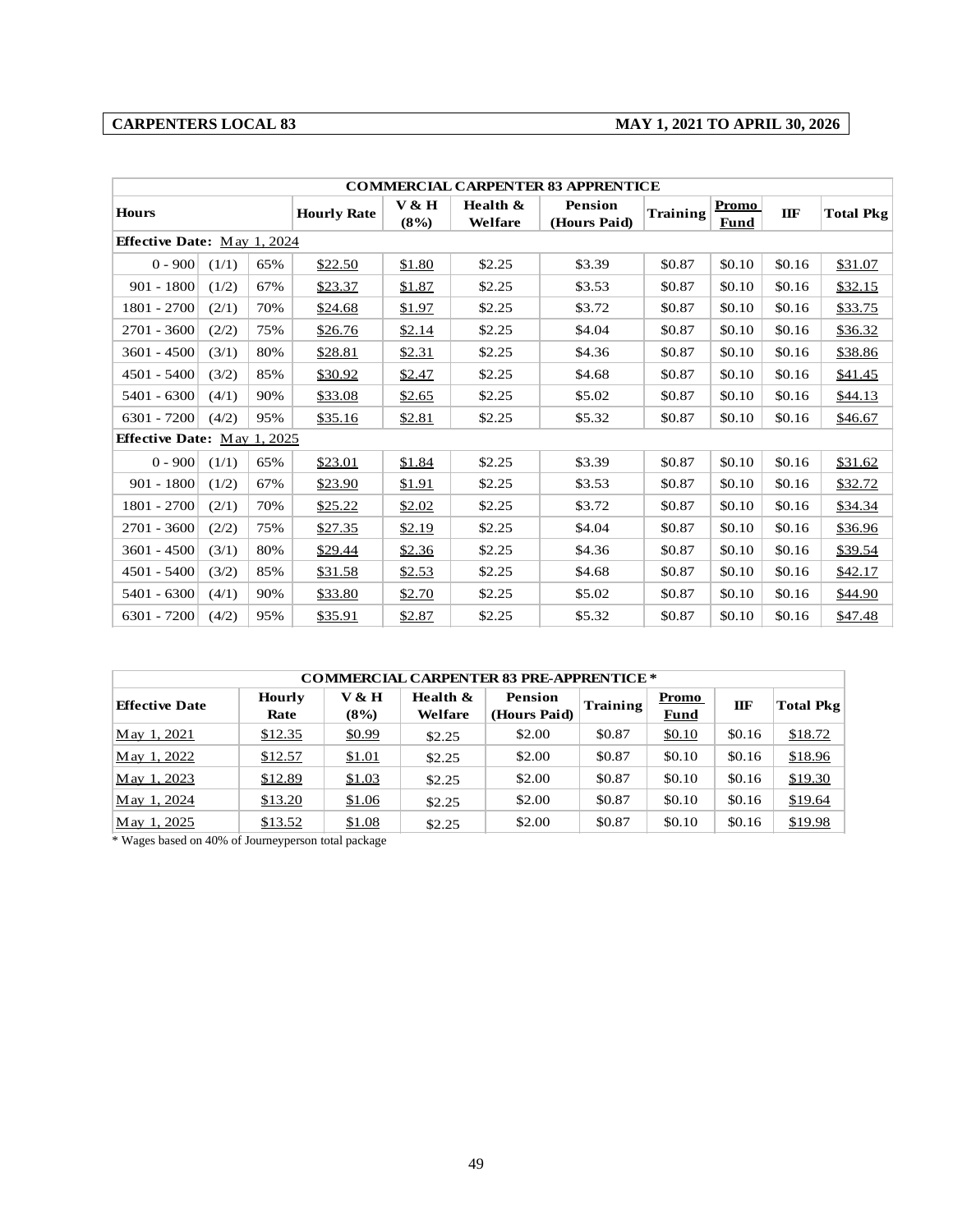The Employer may, at their option, require that working forepersons have taken, or will take, Better SuperVision (B.S.V.) and Leadership for Safety Excellence (L.S.E.) training. Employer will pay 50% of training costs and can access funding through WIPSI funding program. The JTC will pay the other 50% once approved by the Board of Trustees on a case-by-case scenario. Members must be in good standing with the union before being eligible to qualify.

| <b>WORKING</b>     | The employer shall appoint a working foreperson at their own   |
|--------------------|----------------------------------------------------------------|
| <b>FOREPERSON:</b> | discretion. Such working foreperson shall be a member of the   |
|                    | Union and shall be paid a minimum premium of three dollars and |
|                    | forty-five cents (\$3.45) per hour above the hourly rate.      |
|                    |                                                                |

| <b>Effective Date</b> | <b>Hourly</b> | V & H  | Health $\&$ | <b>Pension</b>                                    | Training | Promo       | IIF    | <b>Total</b> |
|-----------------------|---------------|--------|-------------|---------------------------------------------------|----------|-------------|--------|--------------|
|                       | Rate          | (8%)   | Welfare     | (Hours Paid)                                      |          | <b>Fund</b> |        | Package      |
|                       |               |        |             | <b>COMMERCIAL CARPENTER 83 WORKING FOREPERSON</b> |          |             |        |              |
| May 1, 2021           | \$38.45       | \$3.08 | \$2.25      | \$5.62                                            | \$0.87   | \$0.10      | \$0.16 | \$50.53      |
| May 1, 2022           | \$39.01       | \$3.12 | \$2.25      | \$5.62                                            | \$0.87   | \$0.10      | \$0.16 | \$51.13      |
| May 1, 2023           | \$39.79       | \$3.18 | \$2.25      | \$5.62                                            | \$0.87   | \$0.10      | \$0.16 | \$51.97      |
| May 1, 2024           | \$40.58       | \$3.25 | \$2.25      | \$5.62                                            | \$0.87   | \$0.10      | \$0.16 | \$52.83      |
| May 1, 2025           | \$41.37       | \$3.31 | \$2.25      | \$5.62                                            | \$0.87   | \$0.10      | \$0.16 | \$53.68      |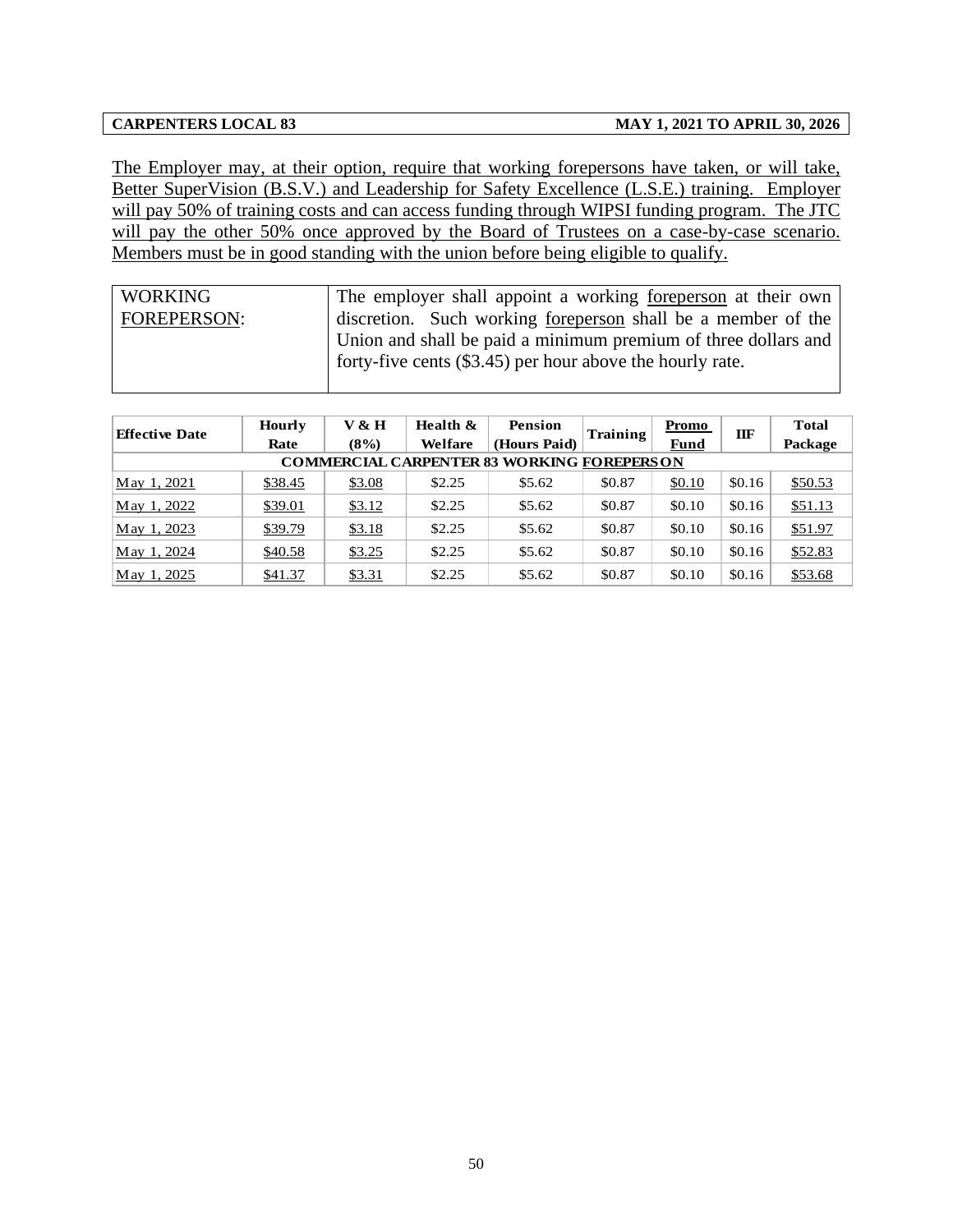| <b>DIVERS</b><br>(1) | Articles 1 through 40, including Craft Schedules "A", "B" and "T" and<br>Appendix "MIP" shall apply to all Divers.                                                                                                                                             |
|----------------------|----------------------------------------------------------------------------------------------------------------------------------------------------------------------------------------------------------------------------------------------------------------|
| (2)                  | When a Diver or Diver Tender is required to perform work within the<br>jurisdiction of the Union, said Diver is to be paid as set out below:<br>-Divers - Prevailing Journeyperson's Rate Plus two dollars (\$2.00)<br>-Diver Tender - Journeyperson Base Rate |
| (3)                  | The employer shall be responsible for providing air for the tanks and<br>other specialty equipment necessary for the work. The employees shall<br>provide their own standard scuba gear and tanks.                                                             |
| (4)                  | For a period of the regular working day, Divers shall receive the Divers<br>rate for time spent in a decompression chamber based on U.S. Navy<br>Decompression Tables.                                                                                         |
| (5)                  | Divers are required to take reasonable precautions to protect their<br>equipment, but if unusual job conditions prevail, reasonable<br>compensation shall be paid to the Diver for damage beyond normal<br>wear and tear.                                      |
| (6)                  | All diving shall be carried out according to the latest accepted edition<br>of the Canadian Standards Association Occupation Safety Code for<br>Diving Operations - C.S.A. Standard Z275.2.                                                                    |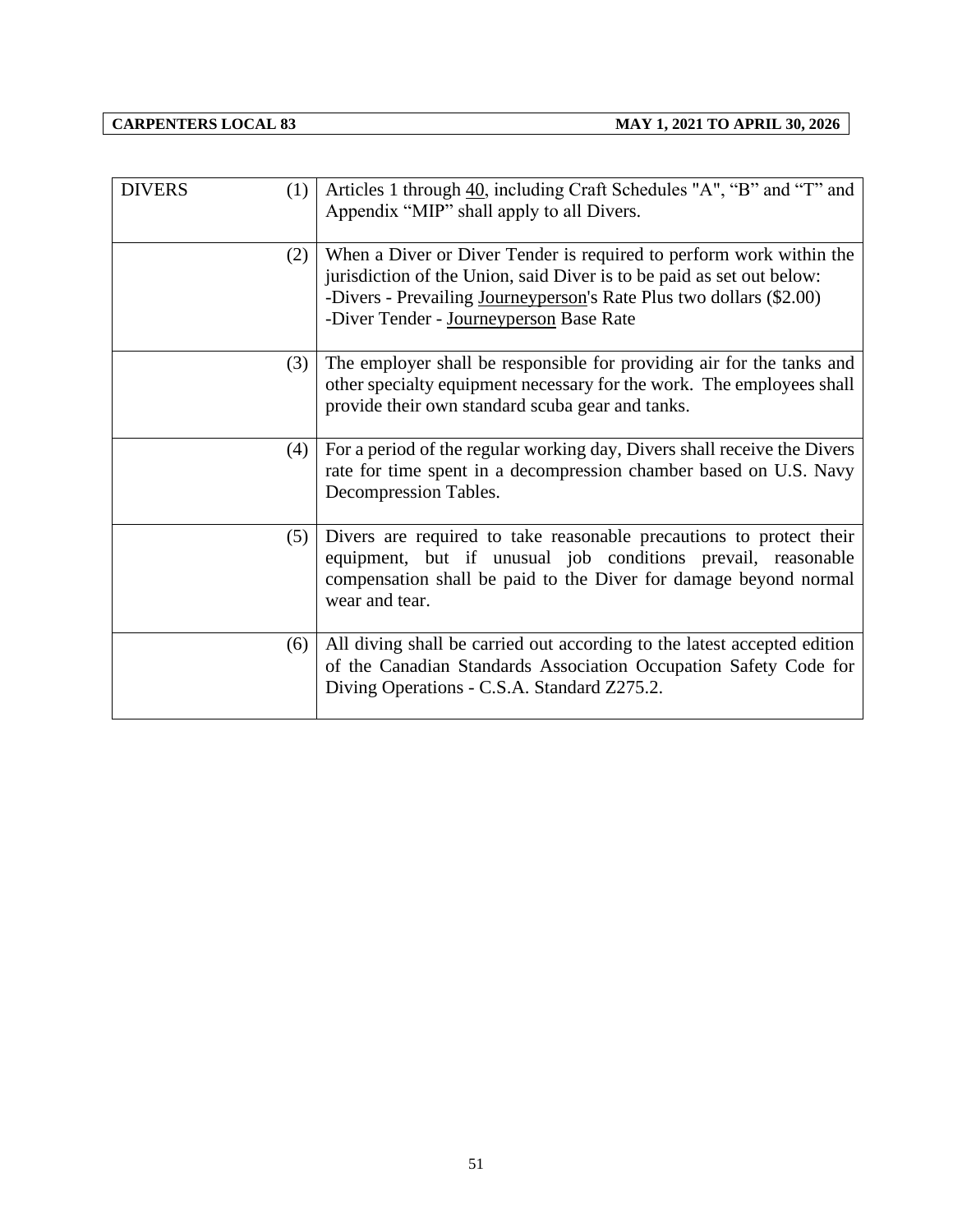# **CRAFT SCHEDULE "B" – LATHER, INTERIOR SYSTEMS MECHANICS (ISM)**

### **ARTICLE 1 - FORM OF AGREEMENT**

The Collective Agreement between the Unions and the CLRA 2021 – 2026 dated the 1st day of May, 2021, with Articles 1 through Article 40 including Craft Schedule "A", "B" and "T' and Appendices "MIP" and "P" shall be considered the Master Agreement and be applicable to all relevant employers except as otherwise provided herein.

### **ARTICLE 2 - SUB-CONTRACTING**

No drywall and acoustical employer or a general contractor carrying out drywall and acoustical work on a project shall sub-contract the work of the Union except to an employer bound by the provisions of this Agreement. This Article shall be subject to any Agreement reached by the Joint Conference Committee (J.C.C.) - Article 37.

### **ARTICLE 3 – LATHER, INTERIOR SYSTEMS MECHANICS & ACOUSTICAL**

- 3.01 When hiring, the employer agrees to hire and maintain drywall and acoustical apprentices. In no event shall the employer maintain a company wide ratio of less than one (1) apprentice to five (5) journeypersons.
- 3.02 The minimum rate of wages for drywall and acoustical apprentices shall be a percentage of the minimum hourly rate for journeypersons as indicated below: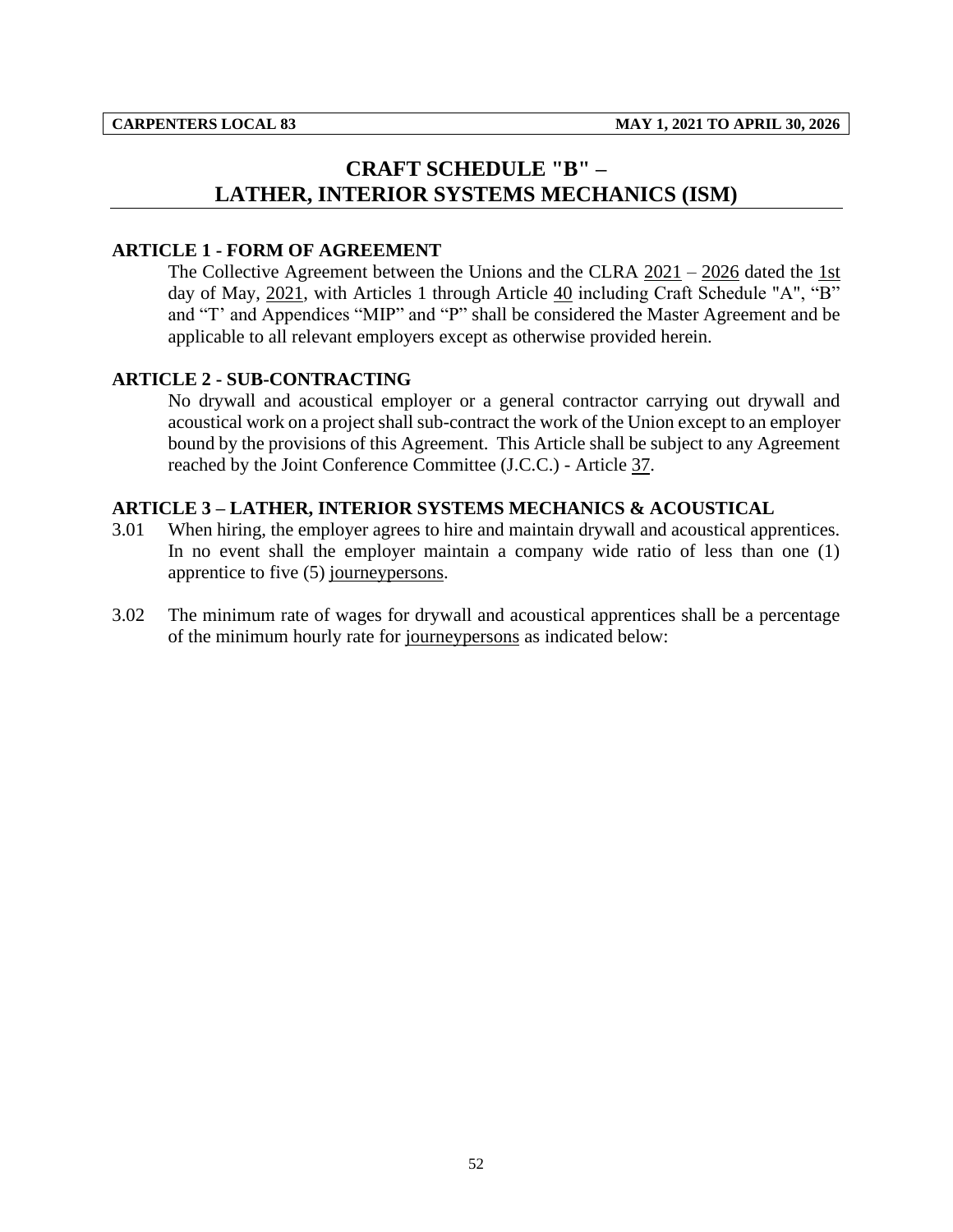# **WAGE RATES - All Counties-Within Carpenters 83**

Commercial – All Jobs That Do Not Fall Under Major Industrial Projects, Article 20

| ISM COMMERCIAL CARPENTER 83 JOURNEYPERSON |                       |               |                     |                         |                 |                      |         |                  |  |  |  |
|-------------------------------------------|-----------------------|---------------|---------------------|-------------------------|-----------------|----------------------|---------|------------------|--|--|--|
| <b>Effective Date</b>                     | <b>Hourly</b><br>Rate | V & H<br>(8%) | Health &<br>Welfare | Pension<br>(Hours Paid) | <b>Training</b> | Promo<br><b>Fund</b> | $\Pi$ F | <b>Total Pkg</b> |  |  |  |
| May 1, 2021                               | \$35.00               | \$2.80        | \$2.25              | \$5.62                  | \$0.87          | \$0.10               | \$0.16  | \$46.80          |  |  |  |
| May 1, 2022                               | \$35.56               | \$2.84        | \$2.25              | \$5.62                  | \$0.87          | \$0.10               | \$0.16  | \$47.40          |  |  |  |
| May 1, 2023                               | \$36.34               | \$2.91        | \$2.25              | \$5.62                  | \$0.87          | \$0.10               | \$0.16  | \$48.25          |  |  |  |
| May 1, 2024                               | \$37.13               | \$2.97        | \$2.25              | \$5.62                  | \$0.87          | \$0.10               | \$0.16  | \$49.10          |  |  |  |
| May 1, 2025                               | \$37.92               | \$3.03        | \$2.25              | \$5.62                  | \$0.87          | \$0.10               | \$0.16  | \$49.95          |  |  |  |

|                                    | <b>ISM COMMERCIAL CARPENTER 83 APPRENTICE</b> |     |                       |               |                        |                                |                 |                             |        |                  |  |  |  |
|------------------------------------|-----------------------------------------------|-----|-----------------------|---------------|------------------------|--------------------------------|-----------------|-----------------------------|--------|------------------|--|--|--|
| <b>Hours</b>                       |                                               |     | <b>Hourly</b><br>Rate | V & H<br>(8%) | Health $\&$<br>Welfare | <b>Pension</b><br>(Hours Paid) | <b>Training</b> | <b>Promo</b><br><b>Fund</b> | IIF    | <b>Total Pkg</b> |  |  |  |
| <b>Effective Date:</b> May 1, 2021 |                                               |     |                       |               |                        |                                |                 |                             |        |                  |  |  |  |
| $0 - 900$                          | (1/1)                                         | 50% | \$15.76               | \$1.26        | \$2.25                 | \$2.54                         | \$0.87          | \$0.10                      | \$0.16 | \$22.94          |  |  |  |
| $901 - 1800$                       | (1/2)                                         | 55% | \$17.56               | \$1.40        | \$2.25                 | \$2.82                         | \$0.87          | \$0.10                      | \$0.16 | \$25.16          |  |  |  |
| 1801 - 2700                        | (2/1)                                         | 60% | \$19.33               | \$1.55        | \$2.25                 | \$3.11                         | \$0.87          | \$0.10                      | \$0.16 | \$27.37          |  |  |  |
| $2701 - 3600$                      | (2/2)                                         | 65% | \$21.12               | \$1.69        | \$2.25                 | \$3.39                         | \$0.87          | \$0.10                      | \$0.16 | \$29.58          |  |  |  |
| $3601 - 4500$                      | (3/1)                                         | 70% | \$23.19               | \$1.85        | \$2.25                 | \$3.72                         | \$0.87          | \$0.10                      | \$0.16 | \$32.14          |  |  |  |
| $4501 - 5400$                      | (3/2)                                         | 80% | \$27.11               | \$2.17        | \$2.25                 | \$4.36                         | \$0.87          | \$0.10                      | \$0.16 | \$37.02          |  |  |  |
| 5401 - 6300                        | (4/1)                                         | 90% | \$31.17               | \$2.49        | \$2.25                 | \$5.02                         | \$0.87          | \$0.10                      | \$0.16 | \$42.06          |  |  |  |
| 6301 - 7200                        | (4/2)                                         | 95% | \$33.13               | \$2.65        | \$2.25                 | \$5.32                         | \$0.87          | \$0.10                      | \$0.16 | \$44.48          |  |  |  |
| <b>Effective Date:</b> May 1, 2022 |                                               |     |                       |               |                        |                                |                 |                             |        |                  |  |  |  |
| $0 - 900$                          | (1/1)                                         | 50% | \$16.04               | \$1.28        | \$2.25                 | \$2.54                         | \$0.87          | \$0.10                      | \$0.16 | \$23.24          |  |  |  |
| $901 - 1800$                       | (1/2)                                         | 55% | \$17.86               | \$1.43        | \$2.25                 | \$2.82                         | \$0.87          | \$0.10                      | \$0.16 | \$25.49          |  |  |  |
| 1801 - 2700                        | (2/1)                                         | 60% | \$19.67               | \$1.57        | \$2.25                 | \$3.11                         | \$0.87          | \$0.10                      | \$0.16 | \$27.73          |  |  |  |
| 2701 - 3600                        | (2/2)                                         | 65% | \$21.48               | \$1.72        | \$2.25                 | \$3.39                         | \$0.87          | \$0.10                      | \$0.16 | \$29.97          |  |  |  |
| $3601 - 4500$                      | (3/1)                                         | 70% | \$23.57               | \$1.89        | \$2.25                 | \$3.72                         | \$0.87          | \$0.10                      | \$0.16 | \$32.56          |  |  |  |
| $4501 - 5400$                      | (3/2)                                         | 80% | \$27.56               | \$2.20        | \$2.25                 | \$4.36                         | \$0.87          | \$0.10                      | \$0.16 | \$37.50          |  |  |  |
| 5401 - 6300                        | (4/1)                                         | 90% | \$31.67               | \$2.53        | \$2.25                 | \$5.02                         | \$0.87          | \$0.10                      | \$0.16 | \$42.60          |  |  |  |
| 6301 - 7200                        | (4/2)                                         | 95% | \$33.66               | \$2.69        | \$2.25                 | \$5.32                         | \$0.87          | \$0.10                      | \$0.16 | \$45.05          |  |  |  |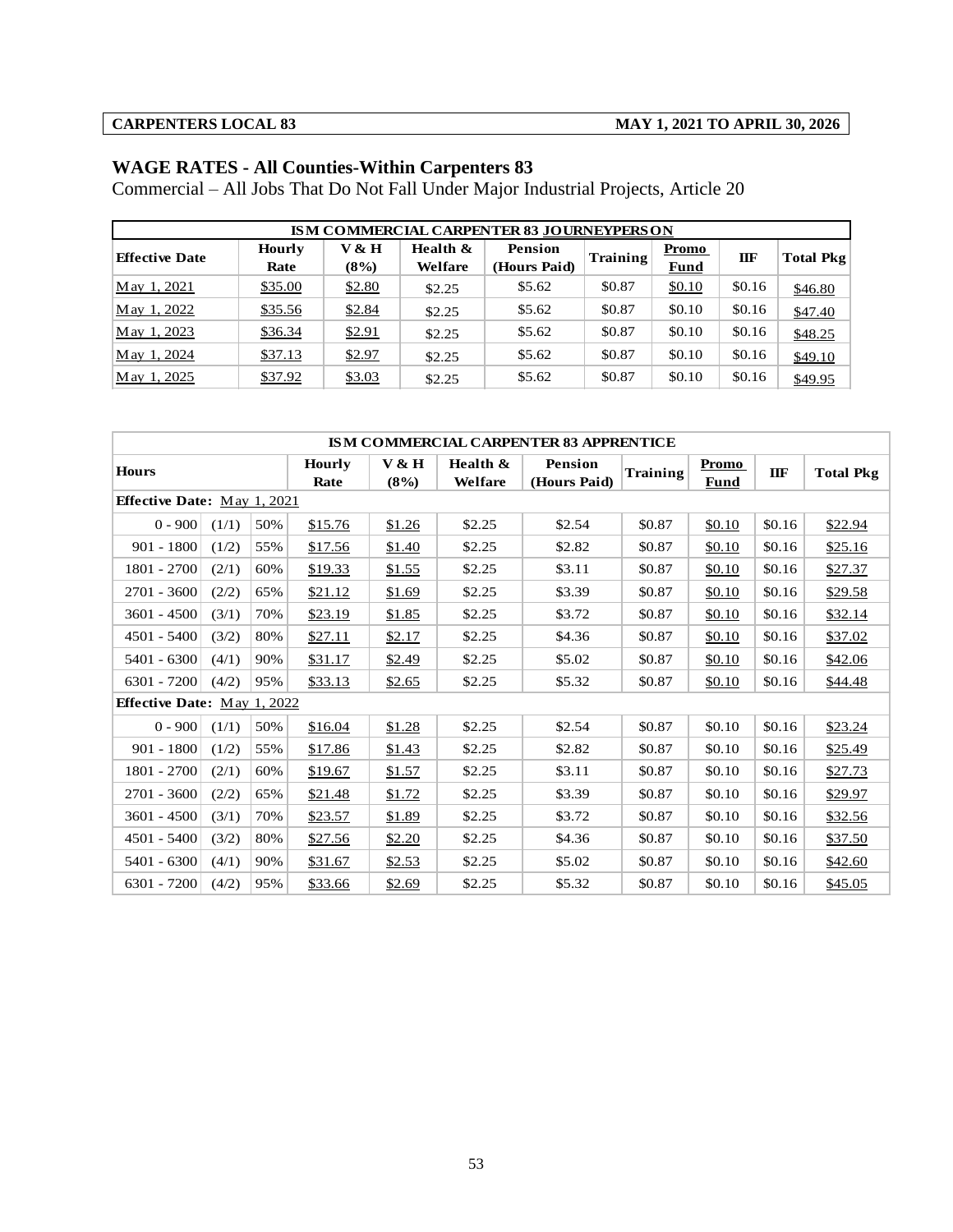# **CARPENTERS LOCAL 83 MAY 1, 2021 TO APRIL 30, 2026**

|                                    | ISM COMMERCIAL CARPENTER 83 APPRENTICE |     |                       |               |                     |                                |                 |                             |        |                  |  |  |  |
|------------------------------------|----------------------------------------|-----|-----------------------|---------------|---------------------|--------------------------------|-----------------|-----------------------------|--------|------------------|--|--|--|
| <b>Hours</b>                       |                                        |     | <b>Hourly</b><br>Rate | V & H<br>(8%) | Health &<br>Welfare | <b>Pension</b><br>(Hours Paid) | <b>Training</b> | <b>Promo</b><br><b>Fund</b> | IIF    | <b>Total Pkg</b> |  |  |  |
| <b>Effective Date:</b> May 1, 2023 |                                        |     |                       |               |                     |                                |                 |                             |        |                  |  |  |  |
| $0 - 900$                          | (1/1)                                  | 50% | \$16.43               | \$1.31        | \$2.25              | \$2.54                         | \$0.87          | \$0.10                      | \$0.16 | \$23.66          |  |  |  |
| $901 - 1800$                       | (1/2)                                  | 55% | \$18.30               | \$1.46        | \$2.25              | \$2.82                         | \$0.87          | \$0.10                      | \$0.16 | \$25.96          |  |  |  |
| 1801 - 2700                        | (2/1)                                  | 60% | \$20.14               | \$1.61        | \$2.25              | \$3.11                         | \$0.87          | \$0.10                      | \$0.16 | \$28.24          |  |  |  |
| 2701 - 3600                        | (2/2)                                  | 65% | \$21.99               | \$1.76        | \$2.25              | \$3.39                         | \$0.87          | \$0.10                      | \$0.16 | \$30.52          |  |  |  |
| $3601 - 4500$                      | (3/1)                                  | 70% | \$24.13               | \$1.93        | \$2.25              | \$3.72                         | \$0.87          | \$0.10                      | \$0.16 | \$33.16          |  |  |  |
| $4501 - 5400$                      | (3/2)                                  | 80% | \$28.19               | \$2.25        | \$2.25              | \$4.36                         | \$0.87          | \$0.10                      | \$0.16 | \$38.18          |  |  |  |
| $5401 - 6300$                      | (4/1)                                  | 90% | \$32.37               | \$2.59        | \$2.25              | \$5.02                         | \$0.87          | \$0.10                      | \$0.16 | \$43.36          |  |  |  |
| 6301 - 7200                        | (4/2)                                  | 95% | \$34.41               | \$2.75        | \$2.25              | \$5.32                         | \$0.87          | \$0.10                      | \$0.16 | \$45.86          |  |  |  |
| Effective Date: May 1, 2024        |                                        |     |                       |               |                     |                                |                 |                             |        |                  |  |  |  |
| $0 - 900$                          | (1/1)                                  | 50% | \$16.82               | \$1.35        | \$2.25              | \$2.54                         | \$0.87          | \$0.10                      | \$0.16 | \$24.09          |  |  |  |
| $901 - 1800$                       | (1/2)                                  | 55% | \$18.73               | \$1.50        | \$2.25              | \$2.82                         | \$0.87          | \$0.10                      | \$0.16 | \$26.43          |  |  |  |
| 1801 - 2700                        | (2/1)                                  | 60% | \$20.61               | \$1.65        | \$2.25              | \$3.11                         | \$0.87          | \$0.10                      | \$0.16 | \$28.75          |  |  |  |
| $2701 - 3600$                      | (2/2)                                  | 65% | \$22.50               | \$1.80        | \$2.25              | \$3.39                         | \$0.87          | \$0.10                      | \$0.16 | \$31.07          |  |  |  |
| $3601 - 4500$                      | (3/1)                                  | 70% | \$24.68               | \$1.97        | \$2.25              | \$3.72                         | \$0.87          | \$0.10                      | \$0.16 | \$33.75          |  |  |  |
| $4501 - 5400$                      | (3/2)                                  | 80% | \$28.81               | \$0.31        | \$2.25              | \$4.36                         | \$0.87          | \$0.10                      | \$0.16 | \$38.86          |  |  |  |
| $5401 - 6300$                      | (4/1)                                  | 90% | \$33.08               | \$2.65        | \$2.25              | \$5.02                         | \$0.87          | \$0.10                      | \$0.16 | \$44.13          |  |  |  |
| 6301 - 7200                        | (4/2)                                  | 95% | \$35.16               | \$2.81        | \$2.25              | \$5.32                         | \$0.87          | \$0.10                      | \$0.16 | \$46.67          |  |  |  |
| Effective Date: May 1, 2025        |                                        |     |                       |               |                     |                                |                 |                             |        |                  |  |  |  |
| $0 - 900$                          | (1/1)                                  | 50% | \$17.22               | \$1.38        | \$2.25              | \$2.54                         | \$0.87          | \$0.10                      | \$0.16 | \$24.52          |  |  |  |
| $901 - 1800$                       | (1/2)                                  | 55% | \$19.17               | \$1.53        | \$2.25              | \$2.82                         | \$0.87          | \$0.10                      | \$0.16 | \$26.90          |  |  |  |
| 1801 - 2700                        | (2/1)                                  | 60% | \$21.08               | \$1.69        | \$2.25              | \$3.11                         | \$0.87          | \$0.10                      | \$0.16 | \$29.26          |  |  |  |
| 2701 - 3600                        | (2/2)                                  | 65% | \$23.01               | \$1.84        | \$2.25              | \$3.39                         | \$0.87          | \$0.10                      | \$0.16 | \$31.62          |  |  |  |
| $3601 - 4500$                      | (3/1)                                  | 70% | \$25.22               | \$2.02        | \$2.25              | \$3.72                         | \$0.87          | \$0.10                      | \$0.16 | \$34.34          |  |  |  |
| $4501 - 5400$                      | (3/2)                                  | 80% | \$29.44               | \$2.36        | \$2.25              | \$4.36                         | \$0.87          | \$0.10                      | \$0.16 | \$39.54          |  |  |  |
| 5401 - 6300                        | (4/1)                                  | 90% | \$33.80               | \$2.70        | \$2.25              | \$5.02                         | \$0.87          | \$0.10                      | \$0.16 | \$44.90          |  |  |  |
| 6301 - 7200                        | (4/2)                                  | 95% | \$35.91               | \$2.87        | \$2.25              | \$5.32                         | \$0.87          | \$0.10                      | \$0.16 | \$47.48          |  |  |  |

| <b>ISM COMMERCIAL CARPENTER 83 PRE-APPRENTICE *</b> |                    |               |                        |                                |          |                             |        |                  |  |  |  |
|-----------------------------------------------------|--------------------|---------------|------------------------|--------------------------------|----------|-----------------------------|--------|------------------|--|--|--|
| <b>Effective Date</b>                               | <b>Hourly Rate</b> | V & H<br>(8%) | Health $\&$<br>Welfare | <b>Pension</b><br>(Hours Paid) | Training | <b>Promo</b><br><b>Fund</b> | ПF     | <b>Total Pkg</b> |  |  |  |
| May 1, 2021                                         | \$12.35            | \$0.99        | \$2.25                 | \$2.00                         | \$0.87   | \$0.10                      | \$0.16 | \$18.72          |  |  |  |
| May 1, 2022                                         | \$12.57            | \$1.01        | \$2.25                 | \$2.00                         | \$0.87   | \$0.10                      | \$0.16 | \$18.96          |  |  |  |
| May 1, 2023                                         | \$12.89            | \$1.03        | \$2.25                 | \$2.00                         | \$0.87   | \$0.10                      | \$0.16 | \$19.30          |  |  |  |
| May 1, 2024                                         | \$13.20            | \$1.06        | \$2.25                 | \$2.00                         | \$0.87   | \$0.10                      | \$0.16 | \$19.64          |  |  |  |
| May 1, 2025                                         | \$13.52            | \$1.08        | \$2.25                 | \$2.00                         | \$0.87   | \$0.10                      | \$0.16 | \$19.98          |  |  |  |

\* Wages based on 40% of Journeyperson total package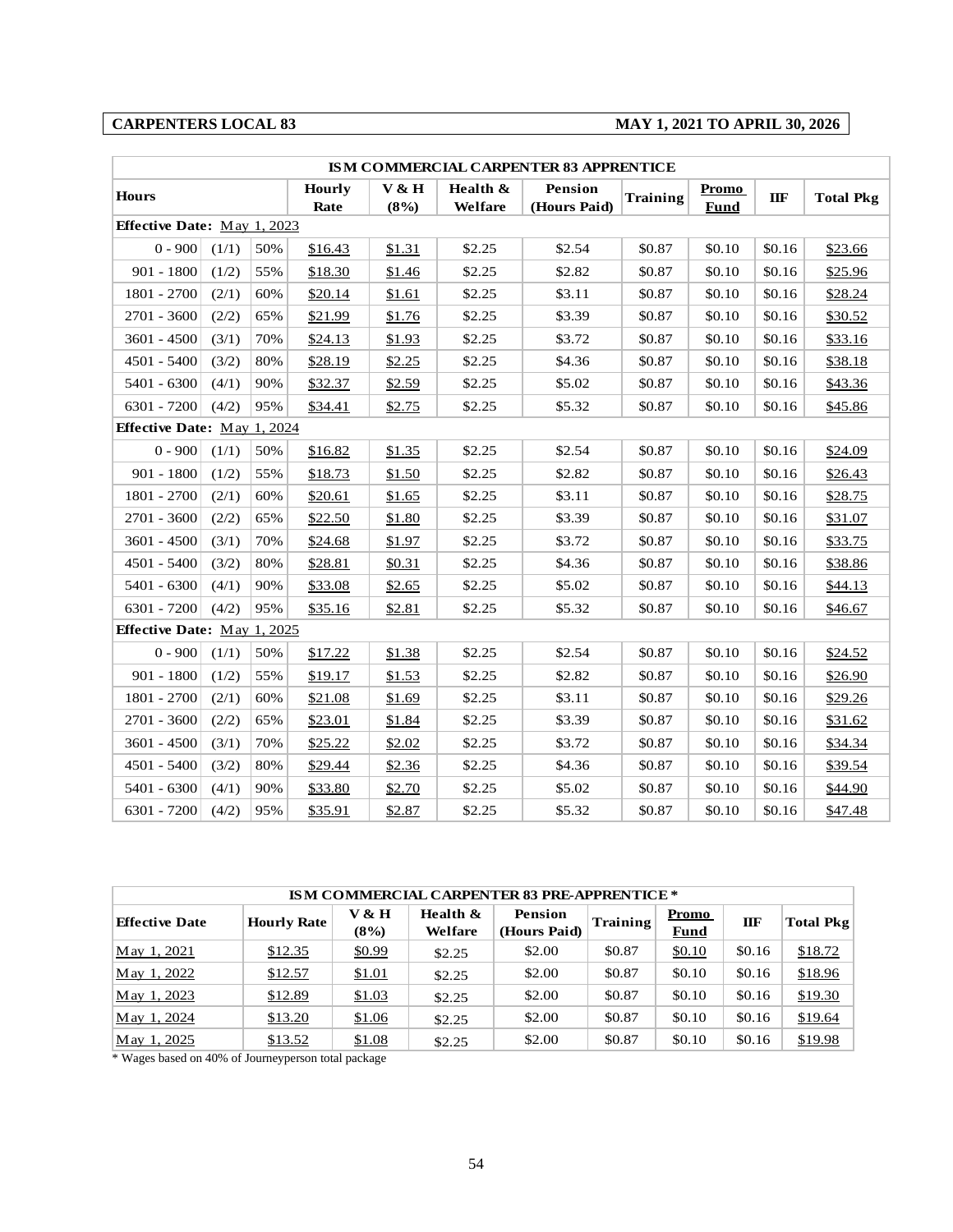The Employer may, at their option, require that working forepersons have taken, or will take, Better SuperVision (B.S.V.) and Leadership for Safety Excellence (L.S.E.) training. Employer will pay 50% of training costs and can access funding through WIPSI funding program. The JTC will pay the other 50% once approved by the Board of Trustees on a case-by-case scenario. Members must be in good standing with the union before being eligible to qualify.

| <b>WORKING</b>     | The employer shall appoint a working foreperson at their own   |
|--------------------|----------------------------------------------------------------|
| <b>FOREPERSON:</b> | discretion. Such working foreperson shall be a member of the   |
|                    | Union and shall be paid a minimum premium of three dollars and |
|                    | forty-five cents (\$3.45) per hour above the hourly rate.      |
|                    |                                                                |

| <b>Effective Date</b> | <b>Hourly</b> | V & H  | Health & | <b>Pension</b>                                        | Training | Promo  | IIF    | <b>Total</b> |
|-----------------------|---------------|--------|----------|-------------------------------------------------------|----------|--------|--------|--------------|
|                       | Rate          | (8%)   | Welfare  | (Hours Paid)                                          |          | Fund   |        | Package      |
|                       |               |        |          | <b>ISM COMMERCIAL CARPENTER 83 WORKING FOREPERSON</b> |          |        |        |              |
| May 1, 2021           | \$38.45       | \$3.08 | \$2.25   | \$5.62                                                | \$0.87   | \$0.10 | \$0.16 | \$50.53      |
| May 1, 2022           | \$39.01       | \$3.12 | \$2.25   | \$5.62                                                | \$0.87   | \$0.10 | \$0.16 | \$51.13      |
| May 1, 2023           | \$39.79       | \$3.18 | \$2.25   | \$5.62                                                | \$0.87   | \$0.10 | \$0.16 | \$51.97      |
| May 1, 2024           | \$40.58       | \$3.25 | \$2.25   | \$5.62                                                | \$0.87   | \$0.10 | \$0.16 | \$52.83      |
| May 1, 2025           | \$41.37       | \$3.31 | \$2.25   | \$5.62                                                | \$0.87   | \$0.10 | \$0.16 | \$53.68      |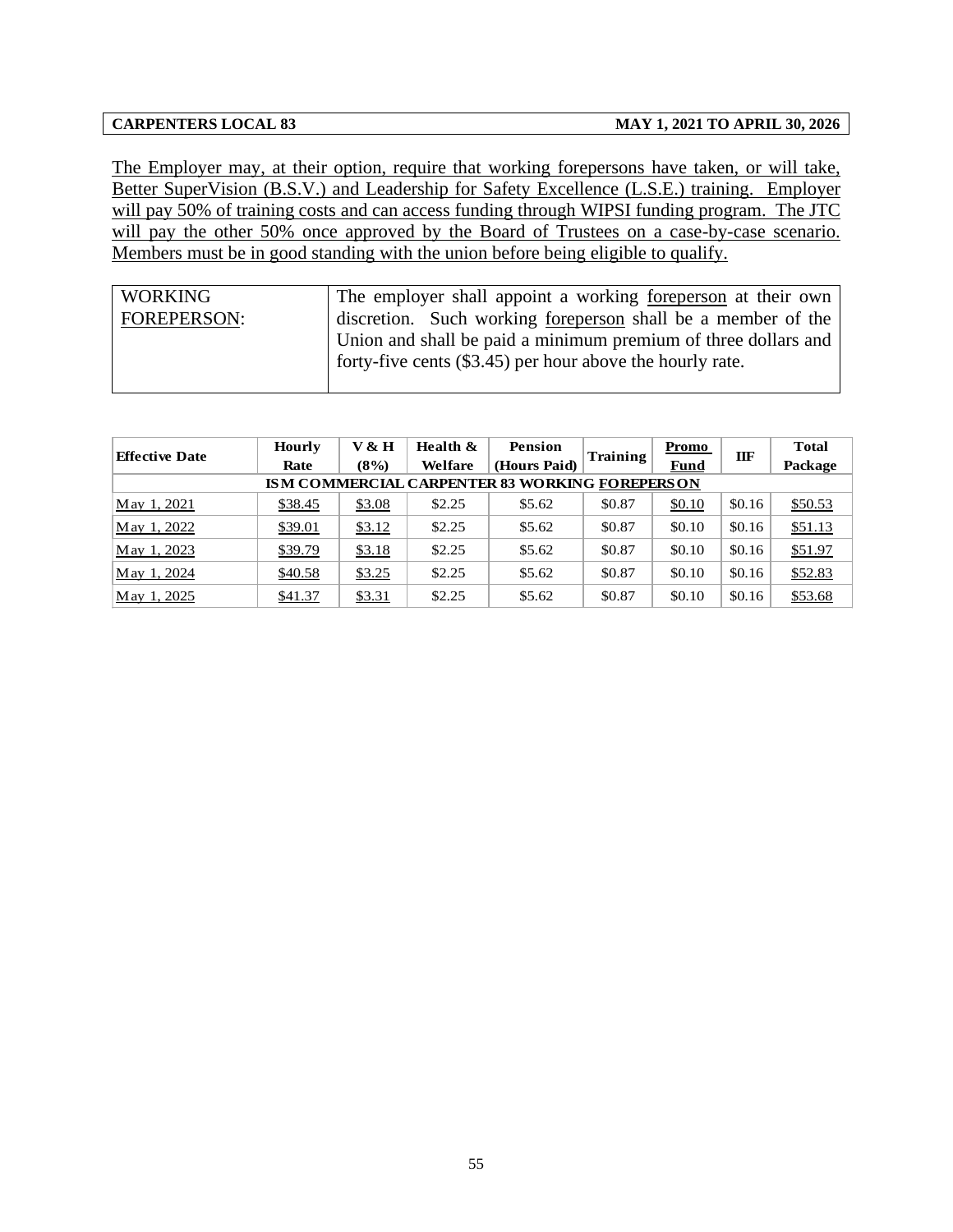### **ARTICLE 4 - WORK JURISDICTION**

The employer recognizes the craft jurisdiction of the Union and agrees to assign all work of the acoustical and drywall trade to the Carpenters Union Local 83.

### **ARTICLE 5 - HOURLY WAGE RATES**

5.01 As per Carpenters Craft Schedule "A" (above).

### **ARTICLE 6 - MINIMUM TOOL LIST**

| 6.01 | <b>Drywall Tools:</b>                    |                                      |
|------|------------------------------------------|--------------------------------------|
|      | - 2' Carpenter's Level                   | - Hack-saw blades                    |
|      | Key-hole saw<br>$\sim$                   | Hand saw<br>$\overline{\phantom{0}}$ |
|      | - Utility knife & blades                 | - 25' measuring tape                 |
|      | - Chalk line and chalk                   | Dry line<br>$\blacksquare$           |
|      | - Plumb-bob                              | Screw puller<br>$\sim 100$           |
|      | Nail bag<br>$\overline{\phantom{a}}$     | Hammer<br>$\overline{\phantom{0}}$   |
|      | Pencils<br>$\overline{\phantom{a}}$      | Square<br>-                          |
|      | Drywall hatchet<br>$\blacksquare$        | - 6" wire nippers                    |
|      | Snippers<br>$\qquad \qquad \blacksquare$ | Hand screwdriver                     |
|      |                                          |                                      |

Board workers and steel stud workers shall supply a screw gun with a 100' electrical cord attached. Board workers shall supply appropriate board workers tools.

- 6.02 All other tools and equipment are to be supplied by the employer. In case of breakdown of the employee's screw gun, the employer shall make available a temporary replacement for one (1) week only. The employer will supply a screw gun when the employee is required to work on heavy gauge steel or plywood.
- 6.03 Apprentices will be required to supply their own screw gun after one (1) year of apprenticeship.

### **ARTICLE 7 - SMALL JOBS**

7.01 The Parties agree to establish a Joint Committee (made up of equal numbers of employer representatives and Union representatives) to explore means of making the unionized sector more competitive in the small job market. The Joint Committee shall meet quarterly and shall be charged with making recommendations for changes in this Appendix designed to achieve a greater market share of the small job market for the unionized sector.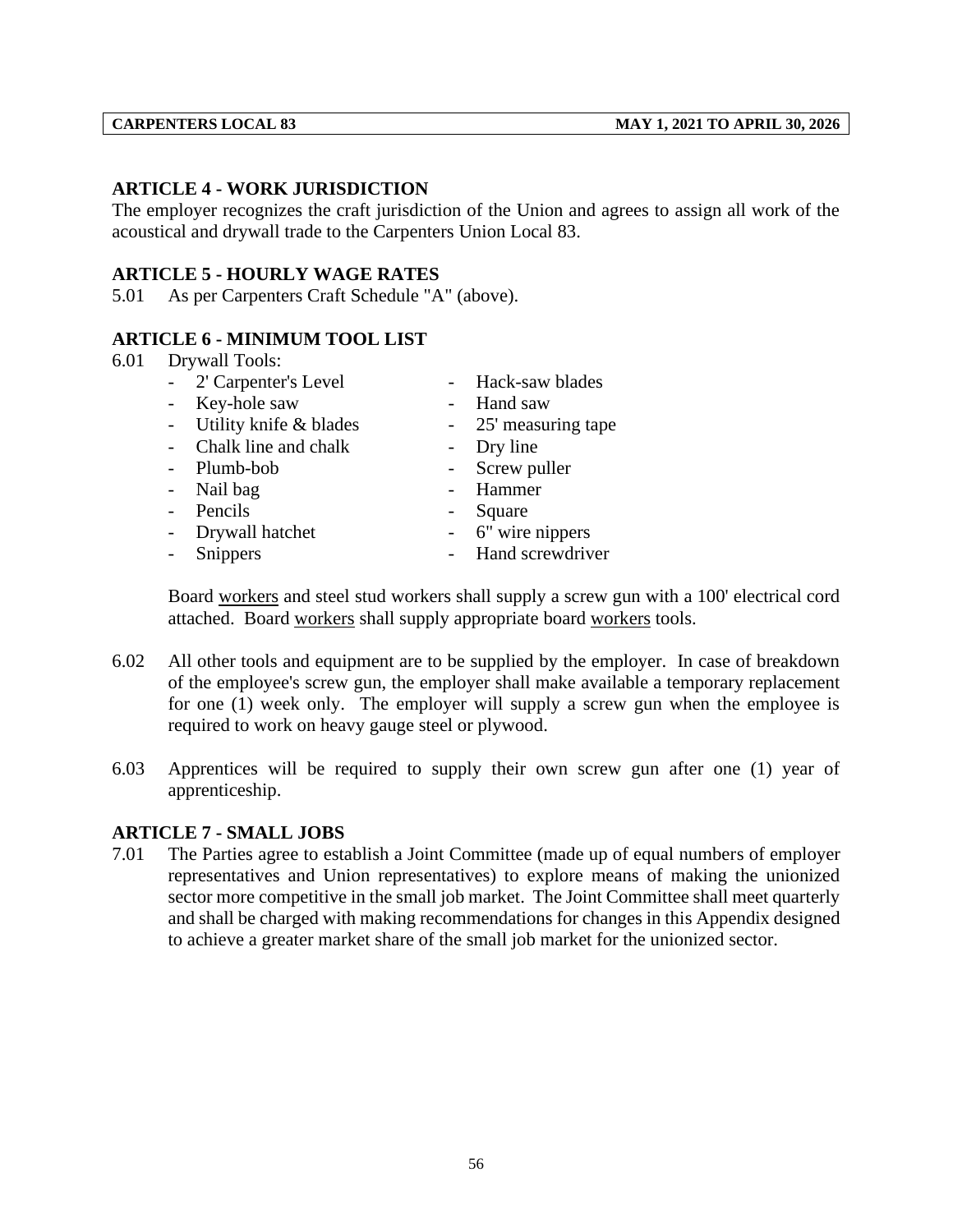#### **ARTICLE 8 - HIRING HALL**

8.01 The Union agrees to maintain a separate list of Acoustical and Drywall workers. Said list shall be such to identify board workers. When workers as described in Article 2 are required, the employer shall request the Local Union to furnish competent and qualified workers in good standing and the Local Union(s) shall supply when available, competent and qualified workers in good standing as requested, however, the employer may request members by name from the out-of-work list provided that the member is in good standing with the Local Union(s). The employer shall not hire Union members directly.

All Union members who report to work must furnish a Union referral slip prior to starting work. The Union, when requested, may fax referral slips directly to the employer's offices. Any employer hiring a member without a referral slip shall be in violation of this Agreement.

Commencement of work by a Union member without a referral slip shall result in the termination of the Union member from the job site. Furthermore, said Union member will be denied access to the provisions of Article 5 for the remainder of the employer's work on the particular job site at the discretion of the Union.

- 8.02 The employer shall request competent and qualified board workers from the Union, and upon such request the Union shall make every reasonable effort to supply competent and qualified board workers within forty-eight (48) hours, excluding Saturday, Sunday and Holidays.
- 8.03 When the Union has exhausted its supply of board workers, the employer shall be free to recruit board workers on the open market, provided said board workers join the Union, in accordance with Article 5 of the Master Agreement.

### **ARTICLE 9 – PRE-APPRENTICE CARPENTER**

- 9.01 All new entrants into the Union with minimal or no Carpentry experience shall be considered Pre-Apprentice Carpenters. The Employer must ensure that the Pre-Apprentice Carpenter is supervised while performing work. The duration of a Pre-Apprentice Carpenter's term is for a maximum of one thousand (1000) hours worked.
- 9.02 The rate for a Pre-Apprentice Carpenter shall be per the Pre-Apprentice Carpenter wage table found in Craft Schedule "A".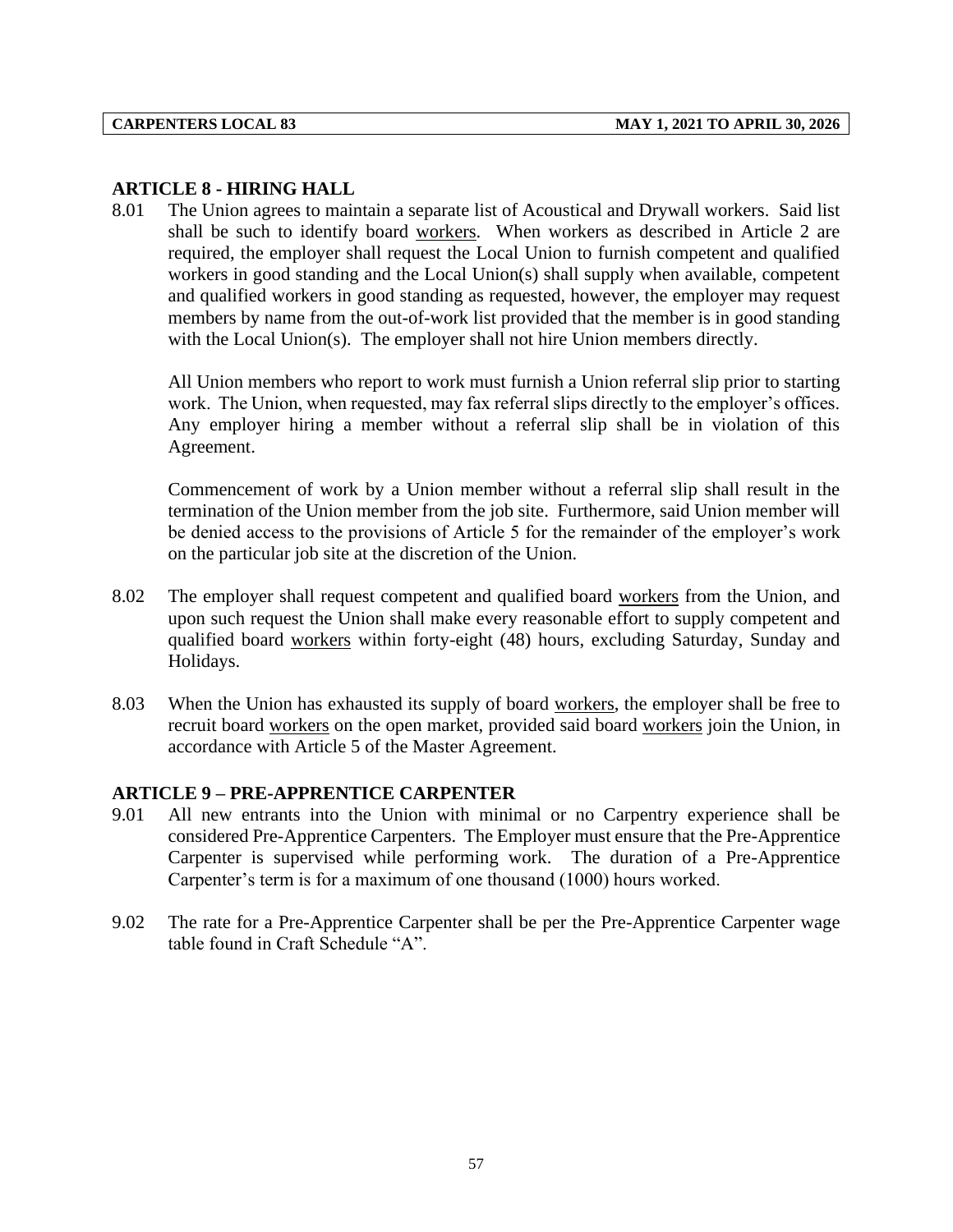# **APPENDIX "MIP" MAJOR INDUSTRIAL PROJECTS**

#### **WAGE RATES ALL COUNTIES -- INDUSTRIAL – ARTICLE 20**

| <b>MAJOR INDUSTRIAL CARPENTER 83 JOURNEYPERSON</b> |                       |                  |                        |                                |                 |                             |        |                  |  |
|----------------------------------------------------|-----------------------|------------------|------------------------|--------------------------------|-----------------|-----------------------------|--------|------------------|--|
| <b>Effective Date</b>                              | <b>Hourly</b><br>Rate | V & H<br>$(8\%)$ | Health $\&$<br>Welfare | <b>Pension</b><br>(Hours Paid) | <b>Training</b> | <b>Promo</b><br><b>Fund</b> | IIF    | <b>Total Pkg</b> |  |
| May 1, 2021                                        | \$37.33               | \$2.99           | \$2.25                 | \$6.00                         | \$0.87          | \$0.10                      | \$0.16 | \$49.70          |  |
| May 1, 2022                                        | \$37.89               | \$3.03           | \$2.25                 | \$6.00                         | \$0.87          | \$0.10                      | \$0.16 | \$50.30          |  |
| May 1, 2023                                        | \$38.68               | \$3.09           | \$2.25                 | \$6.00                         | \$0.87          | \$0.10                      | \$0.16 | \$51.15          |  |
| May 1, 2024                                        | \$39.46               | \$3.16           | \$2.25                 | \$6.00                         | \$0.87          | \$0.10                      | \$0.16 | \$52.00          |  |
| May 1, 2025                                        | \$40.25               | \$3.22           | \$2.25                 | \$6.00                         | \$0.87          | \$0.10                      | \$0.16 | \$52.85          |  |

|                       | <b>MAJOR INDUSTRIAL CARPENTER 83 WORKING FOREPERSON</b> |                  |                     |                                |                 |                      |        |                  |  |  |
|-----------------------|---------------------------------------------------------|------------------|---------------------|--------------------------------|-----------------|----------------------|--------|------------------|--|--|
| <b>Effective Date</b> | <b>Hourly</b><br>Rate                                   | V & H<br>$(8\%)$ | Health &<br>Welfare | <b>Pension</b><br>(Hours Paid) | <b>Training</b> | Promo<br><b>Fund</b> | ШF     | <b>Total Pkg</b> |  |  |
| May 1, 2021           | \$40.78                                                 | \$3.26           | \$2.25              | \$6.00                         | \$0.87          | \$0.10               | \$0.16 | \$53.42          |  |  |
| May 1, 2022           | \$41.34                                                 | \$3.31           | \$2.25              | \$6.00                         | \$0.87          | \$0.10               | \$0.16 | \$54.03          |  |  |
| May 1, 2023           | \$42.13                                                 | \$3.37           | \$2.25              | \$6.00                         | \$0.87          | \$0.10               | \$0.16 | \$54.88          |  |  |
| May 1, 2024           | \$42.91                                                 | \$3.43           | \$2.25              | \$6.00                         | \$0.87          | \$0.10               | \$0.16 | \$55.72          |  |  |
| May 1, 2025           | \$43.70                                                 | \$3.50           | \$2.25              | \$6.00                         | \$0.87          | \$0.10               | \$0.16 | \$56.58          |  |  |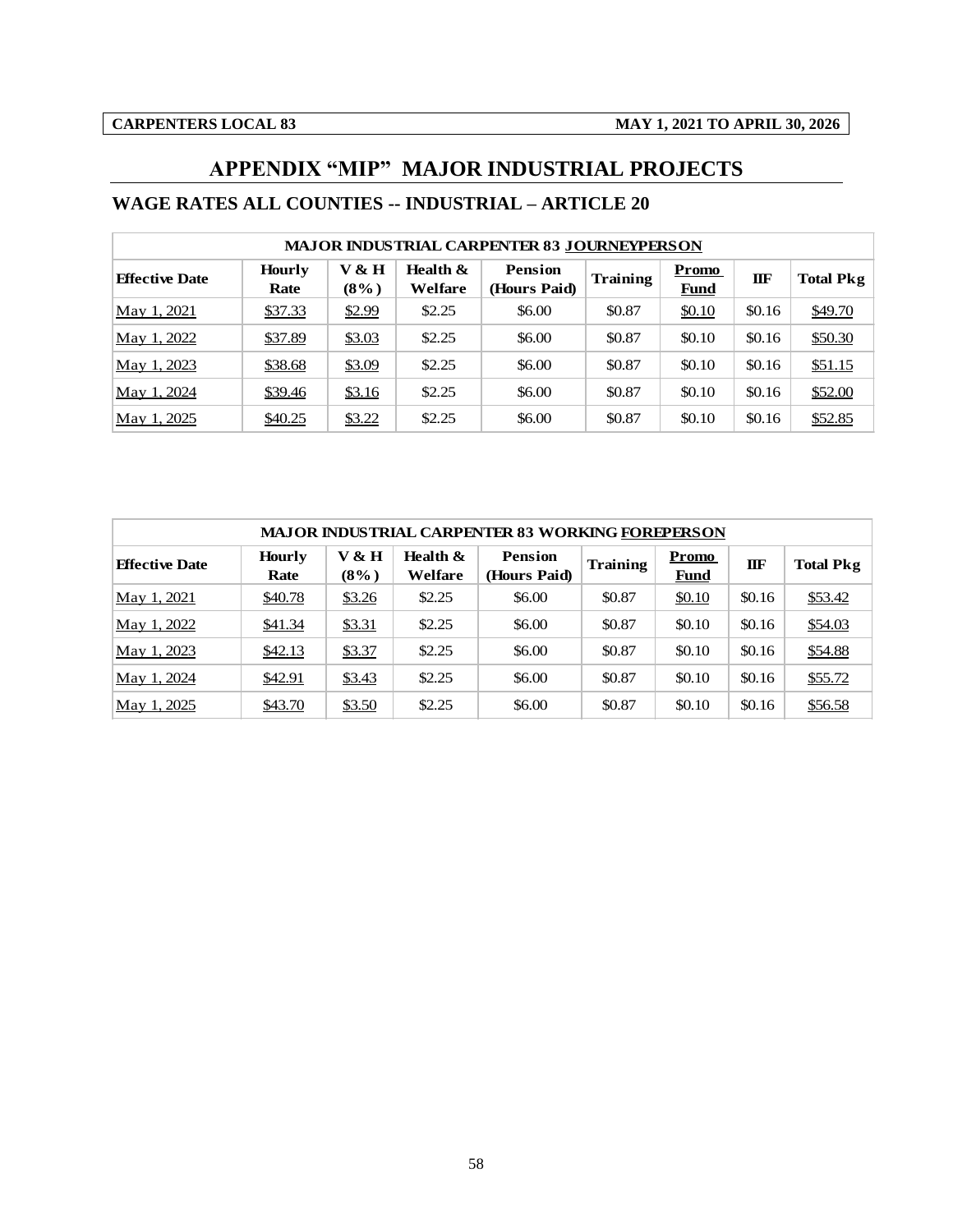# **CARPENTERS LOCAL 83 MAY 1, 2021 TO APRIL 30, 2026**

|                             | <b>MAJOR INDUS TRIAL CARPENTER 83 APPRENTICE</b> |     |                       |               |                        |                                |                 |                      |                                  |                  |
|-----------------------------|--------------------------------------------------|-----|-----------------------|---------------|------------------------|--------------------------------|-----------------|----------------------|----------------------------------|------------------|
| <b>Hours</b>                |                                                  |     | <b>Hourly</b><br>Rate | V & H<br>(8%) | Health $\&$<br>Welfare | <b>Pension</b><br>(Hours Paid) | <b>Training</b> | Promo<br><b>Fund</b> | $\mathbf{I}\mathbf{I}\mathbf{F}$ | <b>Total Pkg</b> |
| Effective Date: May 1, 2021 |                                                  |     |                       |               |                        |                                |                 |                      |                                  |                  |
| $0 - 900$                   | (1/1)                                            | 65% | \$22.86               | \$1.83        | \$2.25                 | \$3.68                         | \$0.87          | \$0.10               | \$0.16                           | \$31.75          |
| $901 - 1800$                | (1/2)                                            | 67% | \$23.70               | \$1.90        | \$2.25                 | \$3.82                         | \$0.87          | \$0.10               | \$0.16                           | \$32.80          |
| 1801 - 2700                 | (2/1)                                            | 70% | \$25.02               | \$2.00        | \$2.25                 | \$4.02                         | \$0.87          | \$0.10               | \$0.16                           | \$34.42          |
| 2701 - 3600                 | (2/2)                                            | 75% | \$27.16               | \$2.17        | \$2.25                 | \$4.37                         | \$0.87          | \$0.10               | \$0.16                           | \$37.08          |
| 3601 - 4500                 | (3/1)                                            | 80% | \$29.19               | \$2.34        | \$2.25                 | \$4.70                         | \$0.87          | \$0.10               | \$0.16                           | \$39.61          |
| $4501 - 5400$               | (3/2)                                            | 85% | \$30.90               | \$2.47        | \$2.25                 | \$4.98                         | \$0.87          | \$0.10               | \$0.16                           | \$41.73          |
| 5401 - 6300                 | (4/1)                                            | 90% | \$33.51               | \$2.68        | \$2.25                 | \$5.39                         | \$0.87          | \$0.10               | \$0.16                           | \$44.96          |
| 6301 - 7200                 | (4/2)                                            | 95% | \$35.44               | \$2.83        | \$2.25                 | \$5.70                         | \$0.87          | \$0.10               | \$0.16                           | \$47.35          |
| Effective Date: May 1, 2022 |                                                  |     |                       |               |                        |                                |                 |                      |                                  |                  |
| $0 - 900$                   | (1/1)                                            | 65% | \$23.22               | \$1.86        | \$2.25                 | \$3.68                         | \$0.87          | \$0.10               | \$0.16                           | \$32.14          |
| $901 - 1800$                | (1/2)                                            | 67% | \$24.07               | \$1.93        | \$2.25                 | \$3.82                         | \$0.87          | \$0.10               | \$0.16                           | \$33.20          |
| 1801 - 2700                 | (2/1)                                            | 70% | \$25.41               | \$2.03        | \$2.25                 | \$4.02                         | \$0.87          | \$0.10               | \$0.16                           | \$34.84          |
| 2701 - 3600                 | (2/2)                                            | 75% | \$27.57               | \$2.21        | \$2.25                 | \$4.37                         | \$0.87          | \$0.10               | \$0.16                           | \$37.53          |
| 3601 - 4500                 | (3/1)                                            | 80% | \$29.64               | \$2.37        | \$2.25                 | \$4.70                         | \$0.87          | \$0.10               | \$0.16                           | \$40.09          |
| $4501 - 5400$               | (3/2)                                            | 85% | \$31.37               | \$2.51        | \$2.25                 | \$4.98                         | \$0.87          | \$0.10               | \$0.16                           | \$42.24          |
| 5401 - 6300                 | (4/1)                                            | 90% | \$34.01               | \$2.72        | \$2.25                 | \$5.39                         | \$0.87          | \$0.10               | \$0.16                           | \$45.50          |
| 6301 - 7200                 | (4/2)                                            | 95% | \$35.96               | \$2.88        | \$2.25                 | \$5.70                         | \$0.87          | \$0.10               | \$0.16                           | \$47.92          |
| Effective Date: May 1, 2023 |                                                  |     |                       |               |                        |                                |                 |                      |                                  |                  |
| $0 - 900$                   | (1/1)                                            | 65% | \$23.73               | \$1.90        | \$2.25                 | \$3.68                         | \$0.87          | \$0.10               | \$0.16                           | \$32.69          |
| $901 - 1800$                | (1/2)                                            | 67% | \$24.60               | \$1.97        | \$2.25                 | \$3.82                         | \$0.87          | \$0.10               | \$0.16                           | \$33.77          |
| 1801 - 2700                 | (2/1)                                            | 70% | \$25.96               | \$2.08        | \$2.25                 | \$4.02                         | \$0.87          | \$0.10               | \$0.16                           | \$35.44          |
| 2701 - 3600                 | (2/2)                                            | 75% | \$28.17               | \$2.25        | \$2.25                 | \$4.37                         | \$0.87          | \$0.10               | \$0.16                           | \$38.17          |
| 3601 - 4500                 | (3/1)                                            | 80% | \$30.27               | \$2.42        | \$2.25                 | \$4.70                         | \$0.87          | \$0.10               | \$0.16                           | \$40.77          |
| $4501 - 5400$               | (3/2)                                            | 85% | \$32.04               | \$2.56        | \$2.25                 | \$4.98                         | \$0.87          | \$0.10               | \$0.16                           | \$42.96          |
| 5401 - 6300                 | (4/1)                                            | 90% | \$34.71               | \$2.78        | \$2.25                 | \$5.39                         | \$0.87          | \$0.10               | \$0.16                           | \$46.26          |
| 6301 - 7200                 | (4/2)                                            | 95% | \$36.71               | \$2.94        | \$2.25                 | \$5.70                         | \$0.87          | \$0.10               | \$0.16                           | \$48.73          |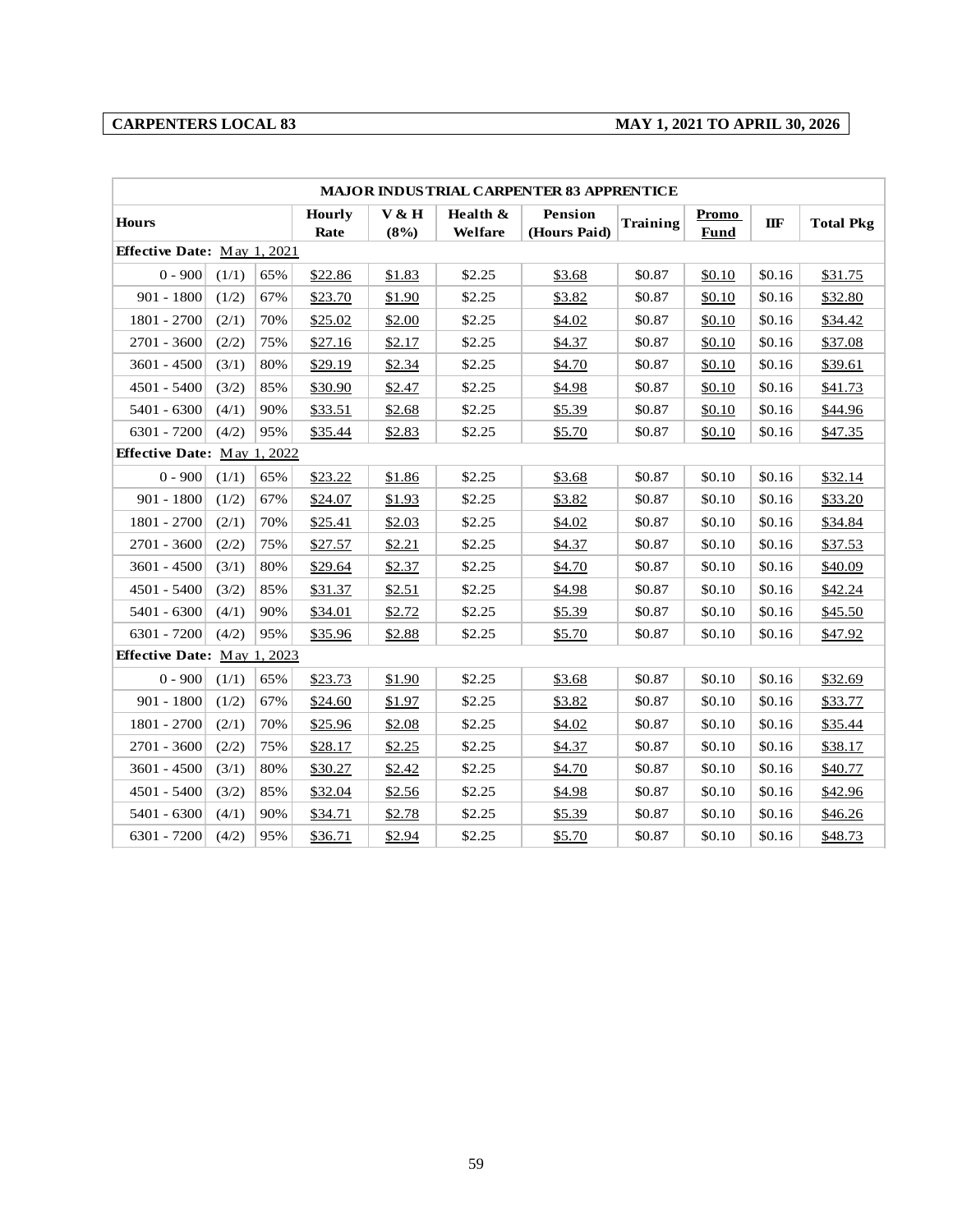### **CARPENTERS LOCAL 83 MAY 1, 2021 TO APRIL 30, 2026**

|                                    | <b>MAJOR INDUS TRIAL CARPENTER 83 APPRENTICE</b> |     |                |               |                        |                                |          |                             |            |                  |  |
|------------------------------------|--------------------------------------------------|-----|----------------|---------------|------------------------|--------------------------------|----------|-----------------------------|------------|------------------|--|
| <b>Hours</b>                       |                                                  |     | Hourly<br>Rate | V & H<br>(8%) | Health $\&$<br>Welfare | <b>Pension</b><br>(Hours Paid) | Training | <b>Promo</b><br><b>Fund</b> | <b>IIF</b> | <b>Total Pkg</b> |  |
| <b>Effective Date:</b> May 1, 2024 |                                                  |     |                |               |                        |                                |          |                             |            |                  |  |
| $0 - 900$                          | (1/1)                                            | 65% | \$24.24        | \$1.94        | \$2.25                 | \$3.68                         | \$0.87   | \$0.10                      | \$0.16     | \$33.24          |  |
| $901 - 1800$                       | (1/2)                                            | 67% | \$25.13        | \$2.01        | \$2.25                 | \$3.82                         | \$0.87   | \$0.10                      | \$0.16     | \$34.34          |  |
| 1801 - 2700                        | (2/1)                                            | 70% | \$26.51        | \$2.12        | \$2.25                 | \$4.02                         | \$0.87   | \$0.10                      | \$0.16     | \$36.03          |  |
| 2701 - 3600                        | (2/2)                                            | 75% | \$28.76        | \$2.30        | \$2.25                 | \$4.37                         | \$0.87   | \$0.10                      | \$0.16     | \$38.81          |  |
| $3601 - 4500$                      | (3/1)                                            | 80% | \$30.90        | \$2.47        | \$2.25                 | \$4.70                         | \$0.87   | \$0.10                      | \$0.16     | \$41.45          |  |
| 4501 - 5400                        | (3/2)                                            | 85% | \$32.70        | \$2.62        | \$2.25                 | \$4.98                         | \$0.87   | \$0.10                      | \$0.16     | \$43.68          |  |
| 5401 - 6300                        | (4/1)                                            | 90% | \$35.43        | \$2.83        | \$2.25                 | \$5.39                         | \$0.87   | \$0.10                      | \$0.16     | \$47.03          |  |
| 6301 - 7200                        | (4/2)                                            | 95% | \$37.46        | \$3.00        | \$2.25                 | \$5.70                         | \$0.87   | \$0.10                      | \$0.16     | \$49.54          |  |
| <b>Effective Date:</b> May 1, 2025 |                                                  |     |                |               |                        |                                |          |                             |            |                  |  |
| $0 - 900$                          | (1/1)                                            | 65% | \$24.75        | \$1.98        | \$2.25                 | \$3.68                         | \$0.87   | \$0.10                      | \$0.16     | \$33.79          |  |
| $901 - 1800$                       | (1/2)                                            | 67% | \$25.66        | \$2.05        | \$2.25                 | \$3.82                         | \$0.87   | \$0.10                      | \$0.16     | \$34.91          |  |
| 1801 - 2700                        | (2/1)                                            | 70% | \$27.06        | \$2.16        | \$2.25                 | \$4.02                         | \$0.87   | \$0.10                      | \$0.16     | \$36.62          |  |
| 2701 - 3600                        | (2/2)                                            | 75% | \$29.35        | \$2.35        | \$2.25                 | \$4.37                         | \$0.87   | \$0.10                      | \$0.16     | \$39.45          |  |
| $3601 - 4500$                      | (3/1)                                            | 80% | \$31.53        | \$2.52        | \$2.25                 | \$4.70                         | \$0.87   | \$0.10                      | \$0.16     | \$42.13          |  |
| $4501 - 5400$                      | (3/2)                                            | 85% | \$33.37        | \$2.67        | \$2.25                 | \$4.98                         | \$0.87   | \$0.10                      | \$0.16     | \$44.40          |  |
| 5401 - 6300                        | (4/1)                                            | 90% | \$36.14        | \$2.89        | \$2.25                 | \$5.39                         | \$0.87   | \$0.10                      | \$0.16     | \$47.80          |  |
| $6301 - 7200$                      | (4/2)                                            | 95% | \$38.21        | \$3.06        | \$2.25                 | \$5.70                         | \$0.87   | \$0.10                      | \$0.16     | \$50.35          |  |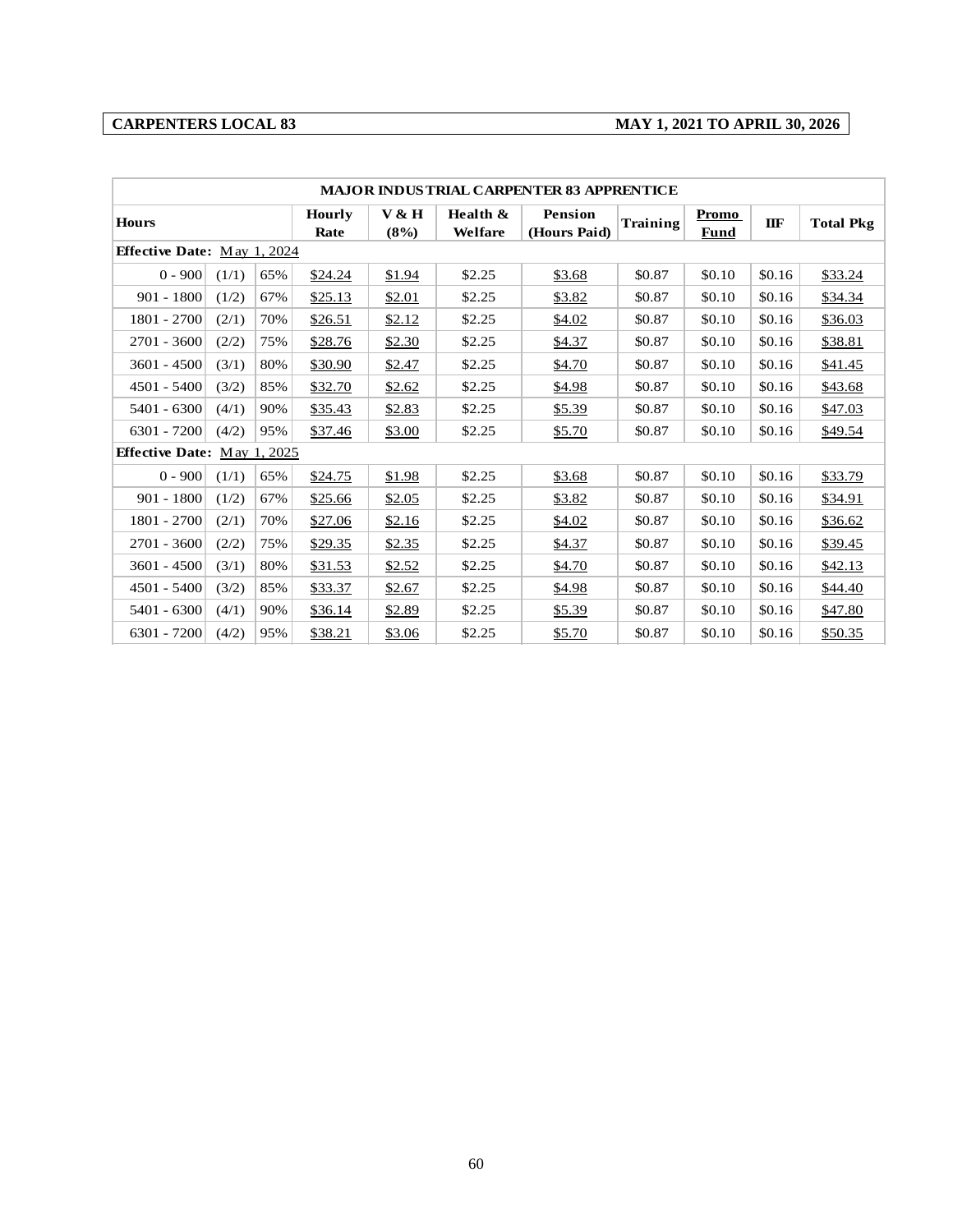### **APPENDIX "MIP" (CONT'D) MAJOR INDUSTRIAL PROJECTS**

|                                    | <b>MAJOR INDUS TRIAL CARPENTER 83 APPRENTICE</b> |     |                       |               |                        |                                |                 |                      |        |                  |
|------------------------------------|--------------------------------------------------|-----|-----------------------|---------------|------------------------|--------------------------------|-----------------|----------------------|--------|------------------|
|                                    | <b>LATHER, INTERIOR SYSTEMS</b>                  |     |                       |               |                        |                                |                 |                      |        |                  |
| <b>Hours</b>                       |                                                  |     | <b>Hourly</b><br>Rate | V & H<br>(8%) | Health $\&$<br>Welfare | <b>Pension</b><br>(Hours Paid) | <b>Training</b> | Promo<br><b>Fund</b> | IIF    | <b>Total Pkg</b> |
| <b>Effective Date:</b> May 1, 2021 |                                                  |     |                       |               |                        |                                |                 |                      |        |                  |
| $0 - 900$                          | (1/1)                                            | 50% | \$17.32               | \$1.39        | \$2.25                 | \$2.79                         | \$0.87          | \$0.10               | \$0.16 | \$24.88          |
| $901 - 1800$                       | (1/2)                                            | 55% | \$19.31               | \$1.55        | \$2.25                 | \$3.11                         | \$0.87          | \$0.10               | \$0.16 | \$27.35          |
| 1801 - 2700                        | (2/1)                                            | 60% | \$21.31               | \$1.70        | \$2.25                 | \$3.43                         | \$0.87          | \$0.10               | \$0.16 | \$29.82          |
| 2701 - 3600                        | (2/2)                                            | 65% | \$23.31               | \$1.86        | \$2.25                 | \$3.76                         | \$0.87          | \$0.10               | \$0.16 | \$32.31          |
| $3601 - 4500$                      | (3/1)                                            | 70% | \$25.31               | \$2.03        | \$2.25                 | \$4.08                         | \$0.87          | \$0.10               | \$0.16 | \$34.80          |
| $4501 - 5400$                      | (3/2)                                            | 80% | \$29.31               | \$2.35        | \$2.25                 | \$4.72                         | \$0.87          | \$0.10               | \$0.16 | \$39.76          |
| 5401 - 6300                        | (4/1)                                            | 90% | \$33.33               | \$2.67        | \$2.25                 | \$5.36                         | \$0.87          | \$0.10               | \$0.16 | \$44.74          |
| $6301 - 7200$                      | (4/2)                                            | 95% | \$35.33               | \$2.83        | \$2.25                 | \$5.68                         | \$0.87          | \$0.10               | \$0.16 | \$47.22          |
| <b>Effective Date:</b> May 1, 2022 |                                                  |     |                       |               |                        |                                |                 |                      |        |                  |
| $0 - 900$                          | (1/1)                                            | 50% | \$17.60               | \$1.41        | \$2.25                 | \$2.79                         | \$0.87          | \$0.10               | \$0.16 | \$25.18          |
| $901 - 1800$                       | (1/2)                                            | 55% | \$19.62               | \$1.57        | \$2.25                 | \$3.11                         | \$0.87          | \$0.10               | \$0.16 | \$27.68          |
| 1801 - 2700                        | (2/1)                                            | 60% | \$21.64               | \$1.73        | \$2.25                 | \$3.43                         | \$0.87          | \$0.10               | \$0.16 | \$30.18          |
| 2701 - 3600                        | (2/2)                                            | 65% | \$23.67               | \$1.89        | \$2.25                 | \$3.76                         | \$0.87          | \$0.10               | \$0.16 | \$32.70          |
| $3601 - 4500$                      | (3/1)                                            | 70% | \$25.70               | \$2.06        | \$2.25                 | \$4.08                         | \$0.87          | \$0.10               | \$0.16 | \$35.22          |
| $4501 - 5400$                      | (3/2)                                            | 80% | \$29.76               | \$2.38        | \$2.25                 | \$4.72                         | \$0.87          | \$0.10               | \$0.16 | \$40.24          |
| 5401 - 6300                        | (4/1)                                            | 90% | \$33.83               | \$2.71        | \$2.25                 | \$5.36                         | \$0.87          | \$0.10               | \$0.16 | \$45.28          |
| $6301 - 7200$                      | (4/2)                                            | 95% | \$35.86               | \$2.87        | \$2.25                 | \$5.68                         | \$0.87          | \$0.10               | \$0.16 | \$47.79          |
| <b>Effective Date:</b> May 1, 2023 |                                                  |     |                       |               |                        |                                |                 |                      |        |                  |
| $0 - 900$                          | (1/1)                                            | 50% | \$17.99               | \$1.44        | \$2.25                 | \$2.79                         | \$0.87          | \$0.10               | \$0.16 | \$25.60          |
| $901 - 1800$                       | (1/2)                                            | 55% | \$20.06               | \$1.60        | \$2.25                 | \$3.11                         | \$0.87          | \$0.10               | \$0.16 | \$28.15          |
| 1801 - 2700                        | (2/1)                                            | 60% | \$22.11               | \$1.77        | \$2.25                 | \$3.43                         | \$0.87          | \$0.10               | \$0.16 | \$30.69          |
| 2701 - 3600                        | (2/2)                                            | 65% | \$24.18               | \$1.93        | \$2.25                 | \$3.76                         | \$0.87          | \$0.10               | \$0.16 | \$33.25          |
| $3601 - 4500$                      | (3/1)                                            | 70% | \$26.26               | \$2.10        | \$2.25                 | \$4.08                         | \$0.87          | \$0.10               | \$0.16 | \$35.82          |
| $4501 - 5400$                      | (3/2)                                            | 80% | \$30.39               | \$2.43        | \$2.25                 | \$4.72                         | \$0.87          | \$0.10               | \$0.16 | \$40.92          |
| 5401 - 6300                        | (4/1)                                            | 90% | \$34.54               | \$2.76        | \$2.25                 | \$5.36                         | \$0.87          | \$0.10               | \$0.16 | \$46.04          |
| 6301 - 7200                        | (4/2)                                            | 95% | \$36.61               | \$2.93        | \$2.25                 | \$5.68                         | \$0.87          | \$0.10               | \$0.16 | \$48.60          |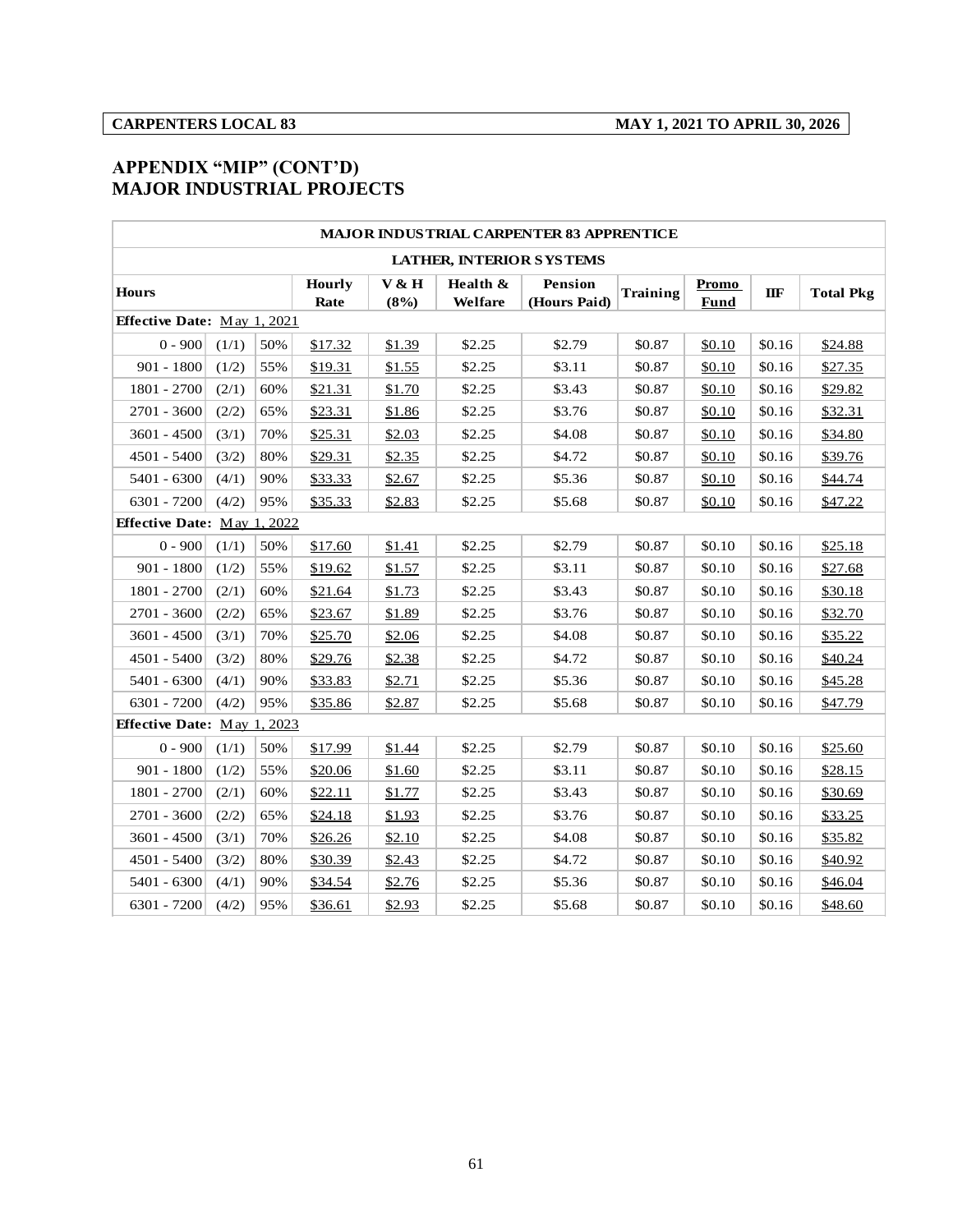### **CARPENTERS LOCAL 83 MAY 1, 2021 TO APRIL 30, 2026**

|                             | <b>MAJOR INDUS TRIAL CARPENTER 83 APPRENTICE</b> |     |                |               |                     |                                 |          |                      |            |                  |
|-----------------------------|--------------------------------------------------|-----|----------------|---------------|---------------------|---------------------------------|----------|----------------------|------------|------------------|
|                             |                                                  |     |                |               |                     | <b>LATHER, INTERIOR SYSTEMS</b> |          |                      |            |                  |
| <b>Hours</b>                |                                                  |     | Hourly<br>Rate | V & H<br>(8%) | Health &<br>Welfare | <b>Pension</b><br>(Hours Paid)  | Training | Promo<br><b>Fund</b> | <b>IIF</b> | <b>Total Pkg</b> |
| Effective Date: May 1, 2024 |                                                  |     |                |               |                     |                                 |          |                      |            |                  |
| $0 - 900$                   | (1/1)                                            | 50% | \$18.39        | \$1.47        | \$2.25              | \$2.79                          | \$0.87   | \$0.10               | \$0.16     | \$26.03          |
| $901 - 1800$                | (1/2)                                            | 55% | \$20.49        | \$1.64        | \$2.25              | \$3.11                          | \$0.87   | \$0.10               | \$0.16     | \$28.62          |
| 1801 - 2700                 | (2/1)                                            | 60% | \$22.58        | \$1.81        | \$2.25              | \$3.43                          | \$0.87   | \$0.10               | \$0.16     | \$31.20          |
| 2701 - 3600                 | (2/2)                                            | 65% | \$24.69        | \$1.97        | \$2.25              | \$3.76                          | \$0.87   | \$0.10               | \$0.16     | \$33.80          |
| $3601 - 4500$               | (3/1)                                            | 70% | \$26.81        | \$2.14        | \$2.25              | \$4.08                          | \$0.87   | \$0.10               | \$0.16     | \$36.41          |
| $4501 - 5400$               | (3/2)                                            | 80% | \$31.02        | \$2.48        | \$2.25              | \$4.72                          | \$0.87   | \$0.10               | \$0.16     | \$41.60          |
| 5401 - 6300                 | (4/1)                                            | 90% | \$35.25        | \$2.82        | \$2.25              | \$5.36                          | \$0.87   | \$0.10               | \$0.16     | \$46.81          |
| 6301 - 7200                 | (4/2)                                            | 95% | \$37.36        | \$2.99        | \$2.25              | \$5.68                          | \$0.87   | \$0.10               | \$0.16     | \$49.41          |
| Effective Date: May 1, 2025 |                                                  |     |                |               |                     |                                 |          |                      |            |                  |
| $0 - 900$                   | (1/1)                                            | 50% | \$18.79        | \$1.50        | \$2.25              | \$2.79                          | \$0.87   | \$0.10               | \$0.16     | \$26.46          |
| $901 - 1800$                | (1/2)                                            | 55% | \$20.93        | \$1.67        | \$2.25              | \$3.11                          | \$0.87   | \$0.10               | \$0.16     | \$29.09          |
| 1801 - 2700                 | (2/1)                                            | 60% | \$23.06        | \$1.84        | \$2.25              | \$3.43                          | \$0.87   | \$0.10               | \$0.16     | \$31.71          |
| 2701 - 3600                 | (2/2)                                            | 65% | \$25.19        | \$2.02        | \$2.25              | \$3.76                          | \$0.87   | \$0.10               | \$0.16     | \$34.35          |
| $3601 - 4500$               | (3/1)                                            | 70% | \$27.35        | \$2.19        | \$2.25              | \$4.08                          | \$0.87   | \$0.10               | \$0.16     | \$37.00          |
| $4501 - 5400$               | (3/2)                                            | 80% | \$31.65        | \$2.53        | \$2.25              | \$4.72                          | \$0.87   | \$0.10               | \$0.16     | \$42.28          |
| 5401 - 6300                 | (4/1)                                            | 90% | \$35.96        | \$2.88        | \$2.25              | \$5.36                          | \$0.87   | \$0.10               | \$0.16     | \$47.58          |
| $6301 - 7200$               | (4/2)                                            | 95% | \$38.11        | \$3.05        | \$2.25              | \$5.68                          | \$0.87   | \$0.10               | \$0.16     | \$50.22          |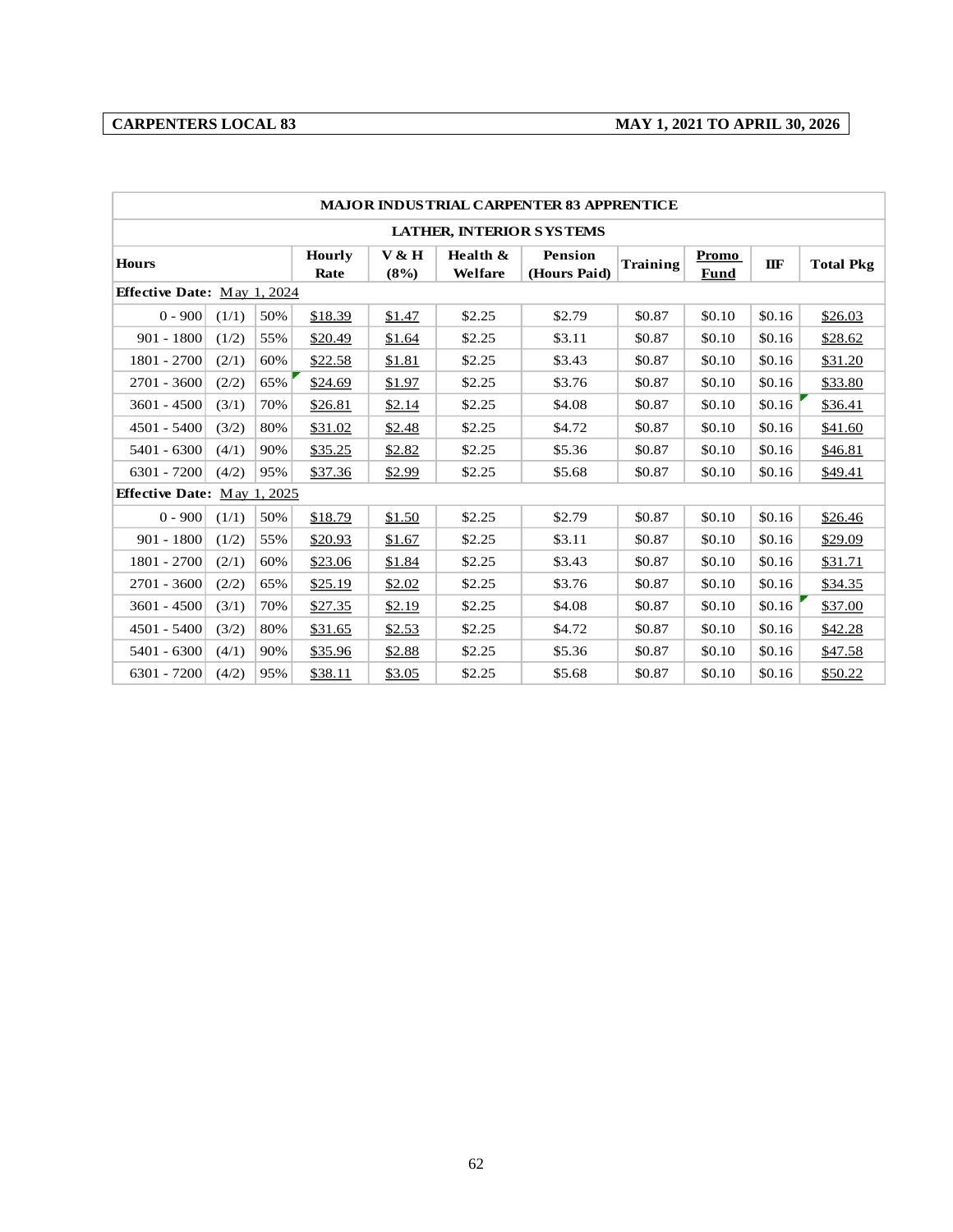# **CRAFT SCHEDULE "T" – CARPENTERS LOCAL 83 JOB TARGETING RULES & PROCEDURES**

The application and interpretation of these Job Targeting Rules and Procedures shall be at the sole discretion of the Joint Conference Committee (J.C.C.). The Carpenters Local 83 is the "Union" under these rules and procedures. All time limits under these rules and procedures are excluding Saturdays, Sundays, and Holidays.

- 1. Contractors or sub-contractors who wish to request targeted rates and conditions on a specific project shall make direct application in writing under these job targeting rules and procedures a minimum of forty-eight (48) hours prior to the tender closing to the Nova Scotia Construction Labour Relations Association (CLRA) on the attached application form, and such request shall be forwarded to the Union. If no target requests have been submitted before this deadline the Union may, in its sole discretion, waive the above time limit of forty-eight (48) hours.
- 2. The Union shall consider all target requests, and twenty-four (24) hours prior to the tender closing shall send to the CLRA by **email (target@nsclra.ca)** a single response listing all targeted rates and conditions applicable for each and any aspect of Union work on the specific project. The CLRA shall then forward this response to every contractor who submitted a target request.
- 3. A contractor must submit a target request a minimum of forty-eight (48) hours prior to the tender closing to be eligible to apply the granted target response (or, in the case where no target requests have been received before that deadline, a minimum of twenty-four (24) hours prior to the tender closing). However, any contractor may receive a copy of the granted target response for a specific project on demand.
- 4. Upon the request of the Union the contractors who are bidding jobs under this program shall supply the bid price of their bid and other information on the targeted jobs to the Union after the job has been awarded.
- 5. The applicant contractor shall provide a record of projected employee work hours worked on all targeted jobs to the Union as a means of gathering data regarding the success or failure of this program in maintaining and increasing the unionized sector's share of work.

**Amendment #1 – June 13, 2022**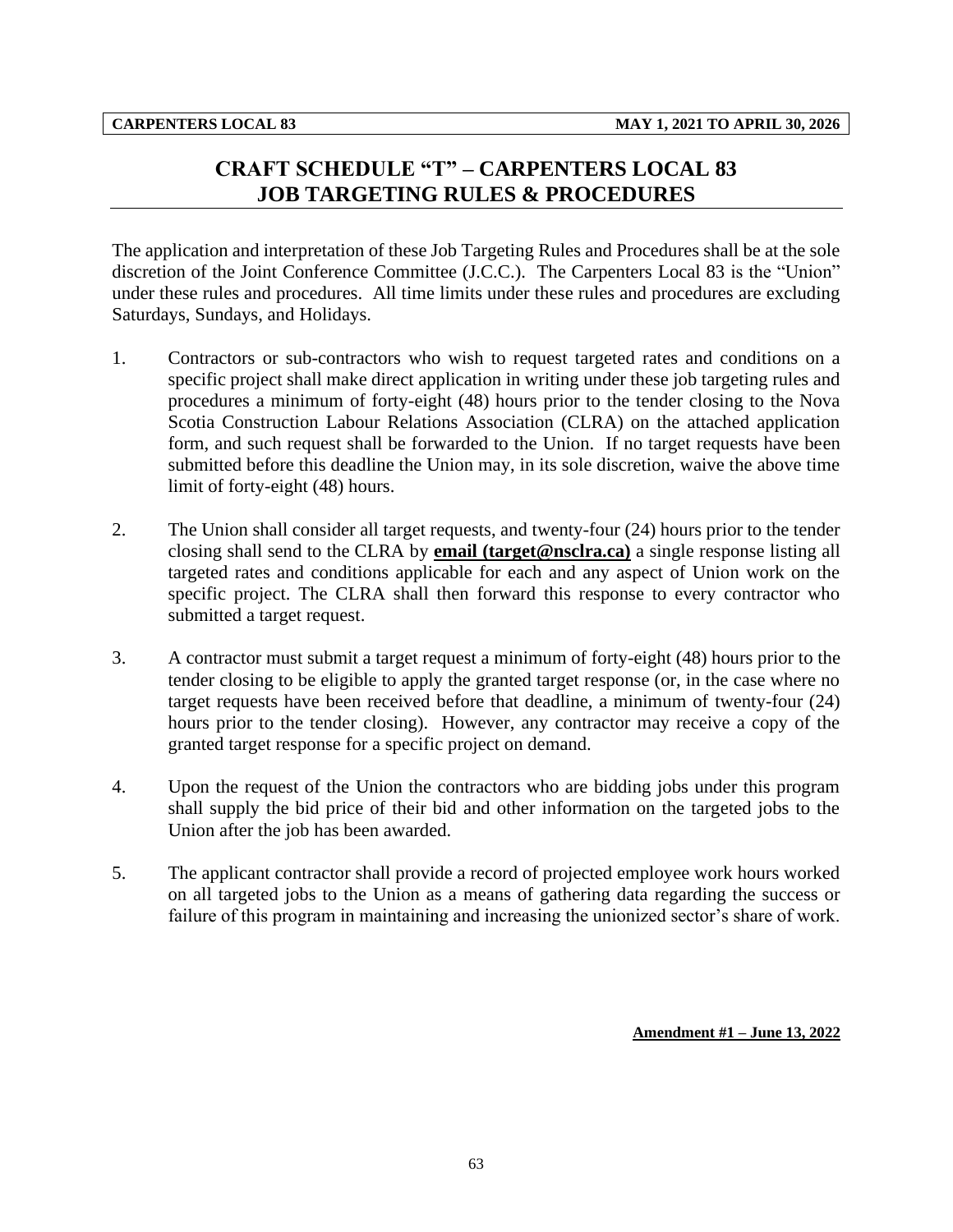**CARPENTERS LOCAL 83 MAY 1, 2021 TO APRIL 30, 2026**

# **CARPENTERS LOCAL 83 JOB TARGETING APPLICATION FORM**

| DATE:<br>TO:<br>Carpenter Local 83                                                                                                                                                                                                                                                                                            | PHONE:         | 902-454-5100 | <b>EMAIL:</b> | jrichardson@acrc.ca       |
|-------------------------------------------------------------------------------------------------------------------------------------------------------------------------------------------------------------------------------------------------------------------------------------------------------------------------------|----------------|--------------|---------------|---------------------------|
| NS Construction Labour Relations Association                                                                                                                                                                                                                                                                                  | PHONE:         | 902-468-2283 | <b>EMAIL:</b> | target@nsclra.ca          |
| FROM:                                                                                                                                                                                                                                                                                                                         |                |              |               |                           |
| PHONE:                                                                                                                                                                                                                                                                                                                        | <b>EMAIL:</b>  |              |               |                           |
| Please accept this as a request to bid the Project outlined herein, under the terms of the Joint Conference Committee<br>provisions (Article 37) of the Carpenters Mainland Nova Scotia Local 83 Agreement currently in force.                                                                                                |                |              |               |                           |
| PROJECT:                                                                                                                                                                                                                                                                                                                      |                |              |               |                           |
| OWNER:<br>and the control of the control of the control of the control of the control of the control of the control of the                                                                                                                                                                                                    |                |              |               |                           |
| LOCATION:                                                                                                                                                                                                                                                                                                                     |                |              |               |                           |
| VALUE:                                                                                                                                                                                                                                                                                                                        |                | BID TO:      |               |                           |
| TENDER CLOSING DATE:                                                                                                                                                                                                                                                                                                          |                |              |               | CARP 83 LABOUR HOURS:     |
| START DATE:                                                                                                                                                                                                                                                                                                                   |                |              |               |                           |
| <b>UNION</b>                                                                                                                                                                                                                                                                                                                  | KNOWN BIDDERS: |              | NON-UNION     |                           |
|                                                                                                                                                                                                                                                                                                                               |                |              |               |                           |
|                                                                                                                                                                                                                                                                                                                               |                |              |               |                           |
|                                                                                                                                                                                                                                                                                                                               |                |              |               |                           |
| In order to be competitive, I, as the Contractor bidding, request the following subsidies and conditions:                                                                                                                                                                                                                     |                |              |               |                           |
| plus the following benefits<br>1.<br>Hourly Wage Rate                                                                                                                                                                                                                                                                         |                |              |               |                           |
| Overtime conditions                                                                                                                                                                                                                                                                                                           |                |              |               |                           |
|                                                                                                                                                                                                                                                                                                                               |                |              |               |                           |
| Board & Travel<br>2.                                                                                                                                                                                                                                                                                                          |                |              |               |                           |
|                                                                                                                                                                                                                                                                                                                               |                |              |               |                           |
| Other Relief<br>3.                                                                                                                                                                                                                                                                                                            |                |              |               |                           |
| I understand and agree that ALL OTHER TERMS AND CONDITIONS INCLUDING A PAYMENT OF VACATION, HEALTH & WELFARE,<br>PENSION, TRAINING, HEALTH & SAFETY, PROMOTION FUND & INDUSTRY IMPROVEMENT FUND, AS WELL AS OTHER TERMS AND<br>CONDITIONS SHALL BE PAID AS PER THE CURRENT COLLECTIVE AGREEMENT, UNLESS OTHERWISE STIPULATED. |                |              |               |                           |
| <b>COMPANY</b>                                                                                                                                                                                                                                                                                                                |                |              |               | CONTRACTOR REPRESENTATIVE |

**Amendment #1 – June 13, 2022**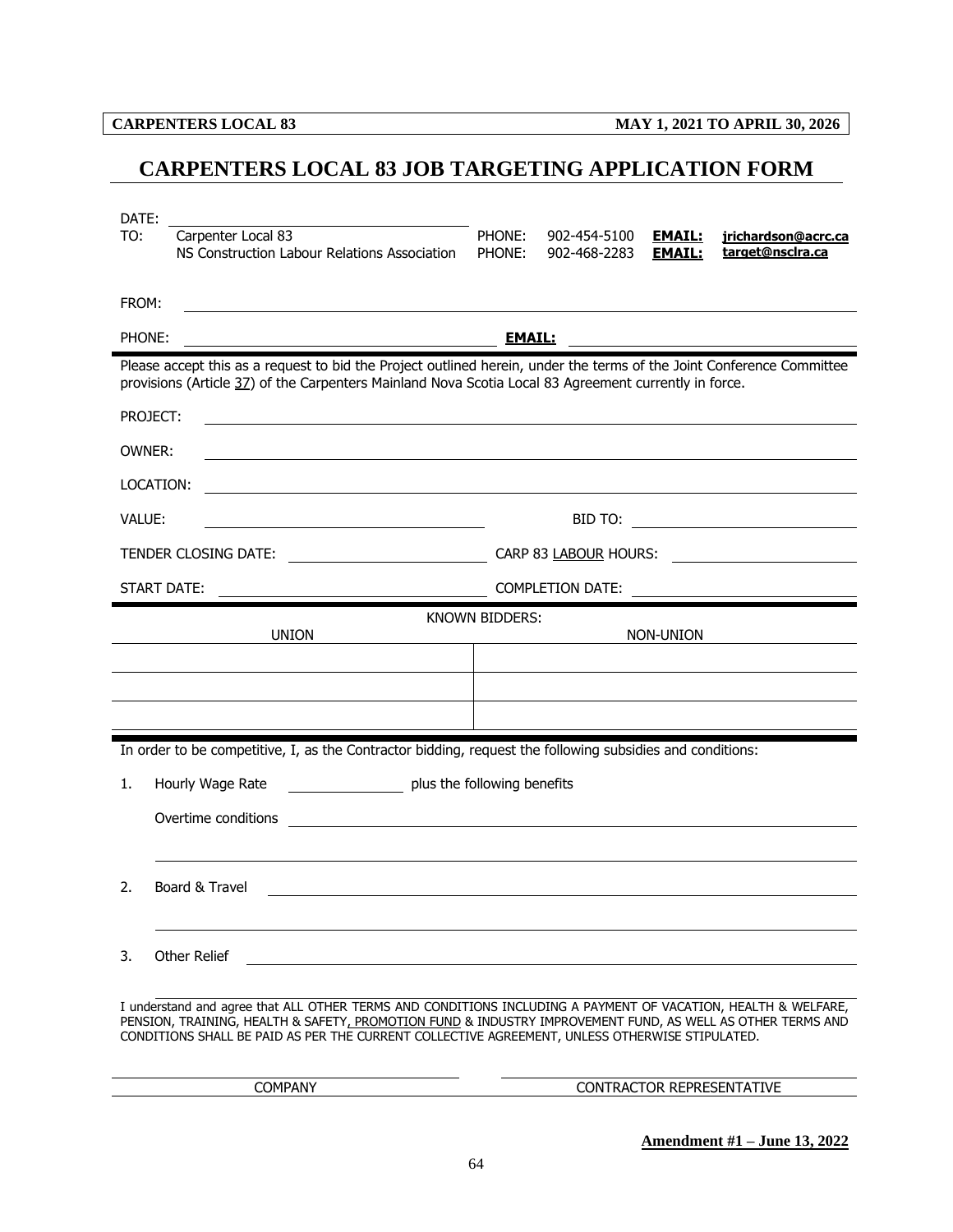# **CRAFT SCHEDULE "T" – CARPENTER 83 – JOB TARGETING RESPONSE FORM**

#### **(UNION LETTERHEAD)**

## **EMAIL FORM – RESPONSE TO JOB TARGETING APPLICATION CRAFT SCHEDULE "T" CARPENTERS LOCAL 83**

Date Application Received: Date of Reply: To: Nova Scotia Construction Labour Relations Association **Email: target@nsclra.ca**

From: Carpenters Local 83

Project Type & Location:

#### **Job Targeting & Enabling Rates & Conditions:**

| <b>Hourly</b><br>Rate | V & H<br>(8%) | H & W | <b>Pension</b> | <b>Training</b> | <b>Promo</b> | ШF | <b>Total Pkg</b> |
|-----------------------|---------------|-------|----------------|-----------------|--------------|----|------------------|
|                       |               |       |                |                 | τD           | ◡  | ◡                |

#### **Hours of Work & Other Provisions:**

Unless specifically indicated below, all other terms and conditions will be as per the current Carpenters Local 83 Collective Agreement. The above noted target rate is granted under Article 37 for all applicant contractors.

Carpenters Local 83 Representative

Date: Job Target Not Granted:

**Amendment #1 – June 13, 2022**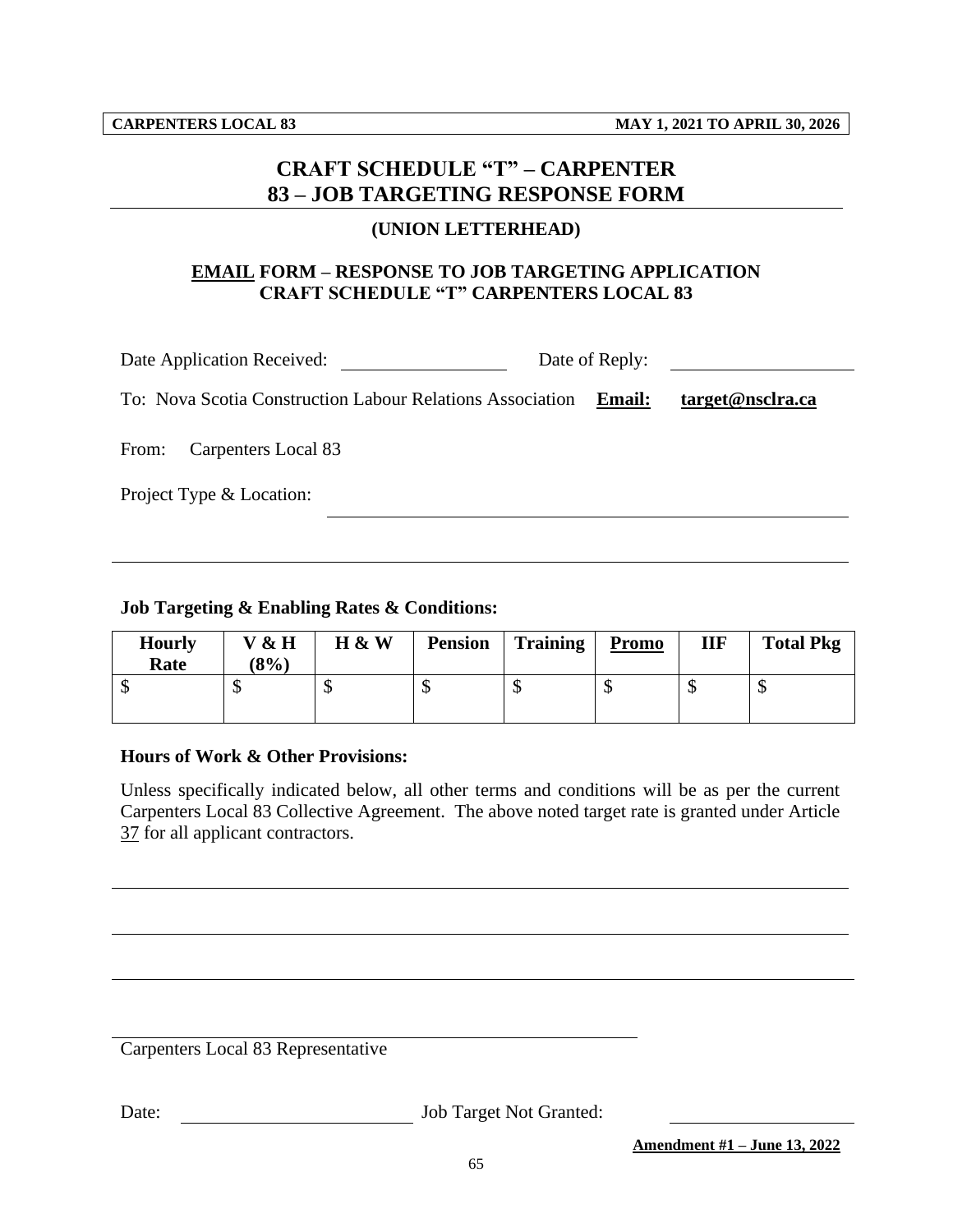# **CRAFT SCHEDULE "P" – ISM PIECEWORK AGREEMENT**

#### **ARTICLE 1 – FORM OF AGREEMENT**

1.01 The Collective Agreement(s) between the Union(s) and the CLRA, 2021-2026 with Articles 1 through 40, including Craft Schedules "A", "B", "MIP", "T" and "W" shall be considered the Master Agreement and shall be applicable except where as otherwise provided herein.

#### **ARTICLE 2 – PURPOSE**

2.01 Our goal is to create more work for our Union signatory contractors in the ISM industry, allowing them to compete successfully to obtain more work for our Union membership in the residential high rise market.

### **ARTICLE 3 – SCOPE OF AGREEMENT**

- 3.01 Types of Projects:
	- (a) Definition of Residential High-Rise: Multi storied building exceeding 3 storeys that provides individual housing units, living accommodations, and/or lodging.
	- (b) Drywall Application Interior (Within Residential Units).
- 3.02 This Agreement applies to all Residential High Rise construction from the definition herein.

### **ARTICLE 4 – COMPOSITION OF CREW**

4.01 The employer will reserve the right to select from industry additional piecework drywallers who have expertise in the industry. Additional drywallers must join the Union.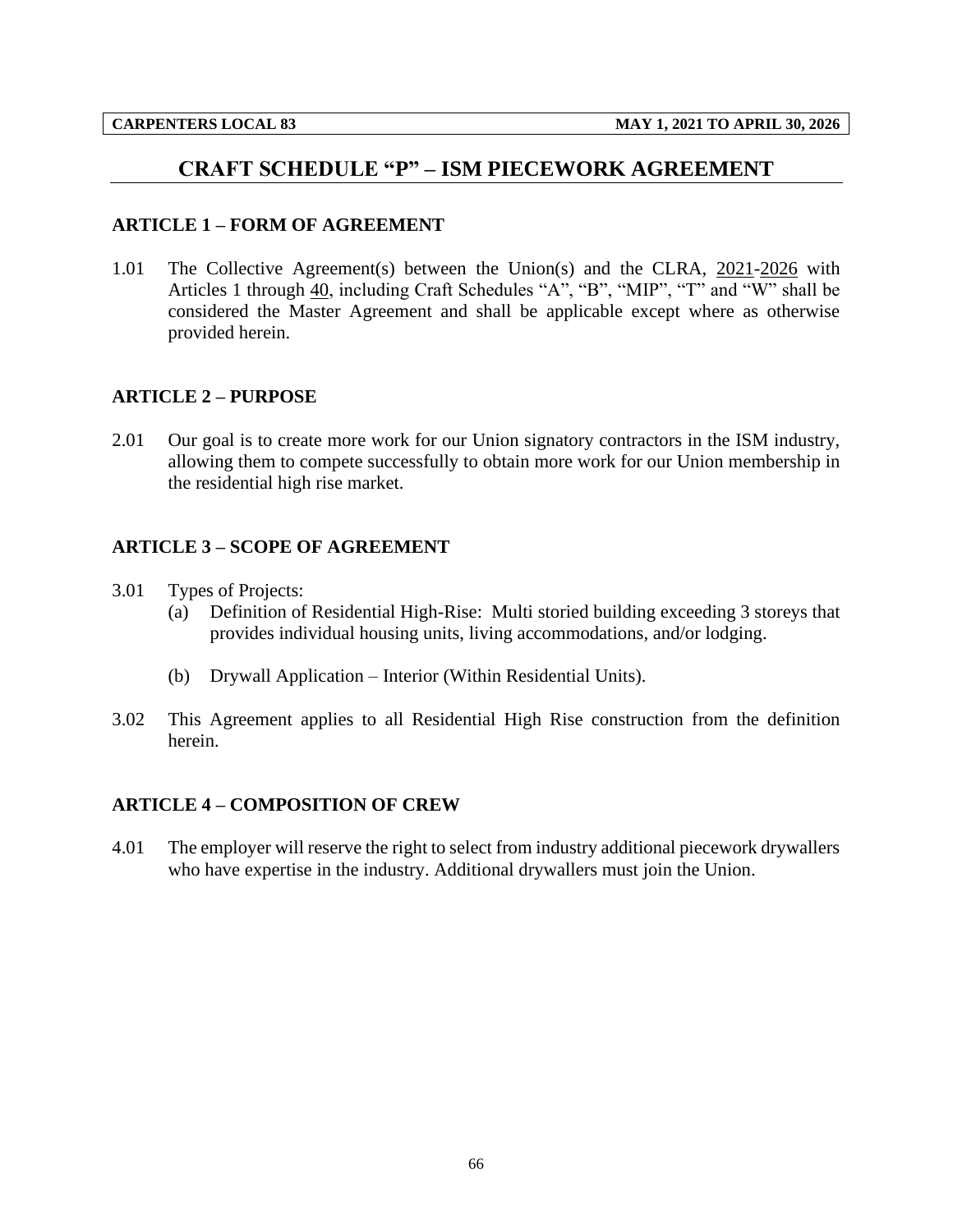### **ARTICLE 5 – NORMAL HOURS OF WORK & OVERTIME**

- 5.01 The normal work day is defined as the twenty-four (24) hour period beginning at 12:00 Midnight.
- 5.02 The normal hours of work shall consists of up to ten (10) hours per normal work day, Monday through Saturday, between 6:00 a.m. and 6:00 p.m.
- 5.03 The lunch period shall be one-half hour in duration midway through the shift.
- 5.04 The employer shall allow one rest period of ten minutes in the morning and one in the afternoon.
- 5.05 Should expediency require, the normal starting and quitting times and/or lunch period may be changed by mutual agreement between the employer and the employees on the jobsite. A written copy of the change in the normal starting and quitting times and/or lunch period will be sent by the employer to the Union's office if such normal starting and quitting times extends beyond three (3) working days' duration.
- 5.06 Union members must complete the regular work day regardless of the amount of work completed. This will ensure continuous productivity under this agreement.

### **ARTICLE 6 – MOBILITY**

6.01 There will be no mileage or room and board allowance paid under this Craft Schedule "P". This will encourage local carpenters to be used from the geographical location of the jobsite.

### **ARTICLE 7 – OTHER PROJECTS**

7.01 When the employer is not busy in the residential high-rise industry, the Craft Schedule "P" crew members may work on Commercial projects under the terms of Craft Schedule "B" – Lather, Interior Systems Mechanics (ISM).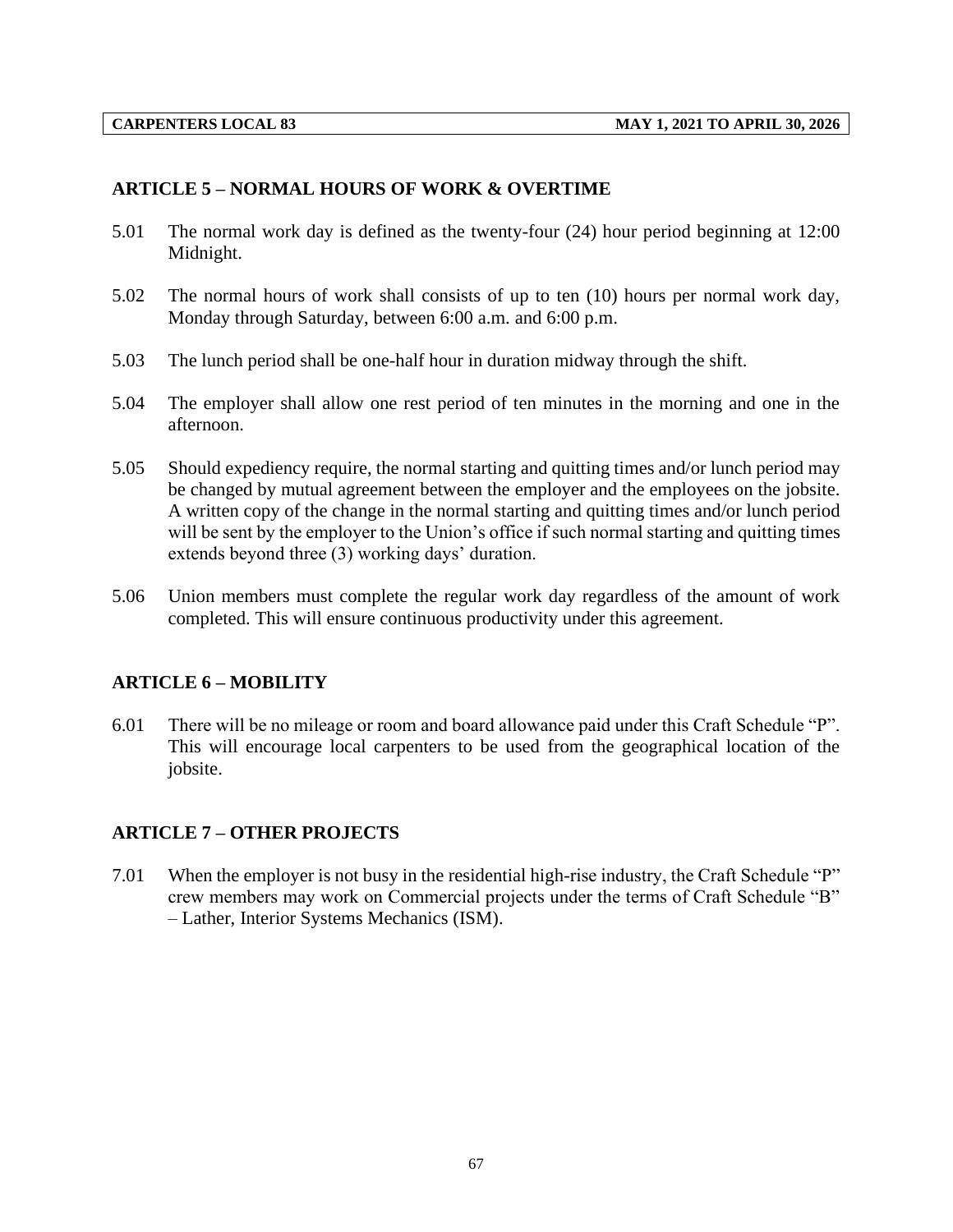### **ARTICLE 8 – SUPPLY**

- 8.01 If the Union cannot supply sufficient piecework labour, the Employer will have the ability to hire non-Union piecework labour until the Union is able to find adequate workforce.
- 8.02 The Employer must provide at least five (5) calendar days' notice regarding workforce requirements, to enable the Union the ability to find workforce.

### **ARTICLE 9 - EXPIRY**

9.01 This Agreement shall expire on April  $30<sup>th</sup>$ ,  $2026$ . All projects started before this date must be completed under the terms of this agreement.

### **ARTICLE 10 – EXCLUSIONS**

10.01 Drywall strips for dropped ceiling installation, including any drywall required to be hung during the time of framing is not included under this agreement. This includes but not limited to window returns, corner beads or fire caulking within residential units.

The CLRA and the Union agree to meet from time to time to discuss market rates, but in no case shall piecework rates paid be less that the following minimums:

| <b>Building Classification</b> | <b>Piecework Rate</b> | <b>Ceiling Heights Within Units</b> |
|--------------------------------|-----------------------|-------------------------------------|
| Class 1                        | .27 per board foot    | Up to and including $8'$            |
| Class 2                        | .28 per board foot    | Over 8' up to and including 9'      |
| Class 3                        | .29 per board foot    | Over 9' up to and including $10'$   |
| Class 4                        | .30 per board foot    | Over $10^{\circ}$                   |

#### **Residential High-Rise Piecework Boarding Rates**

Note: The Employer must complete the Carpenters Local 83 Job Targeting Application Form, and send through the Nova Scotia Construction Labour Relations Association. The Carpenters Union, Local 83 will respond recommending building classification.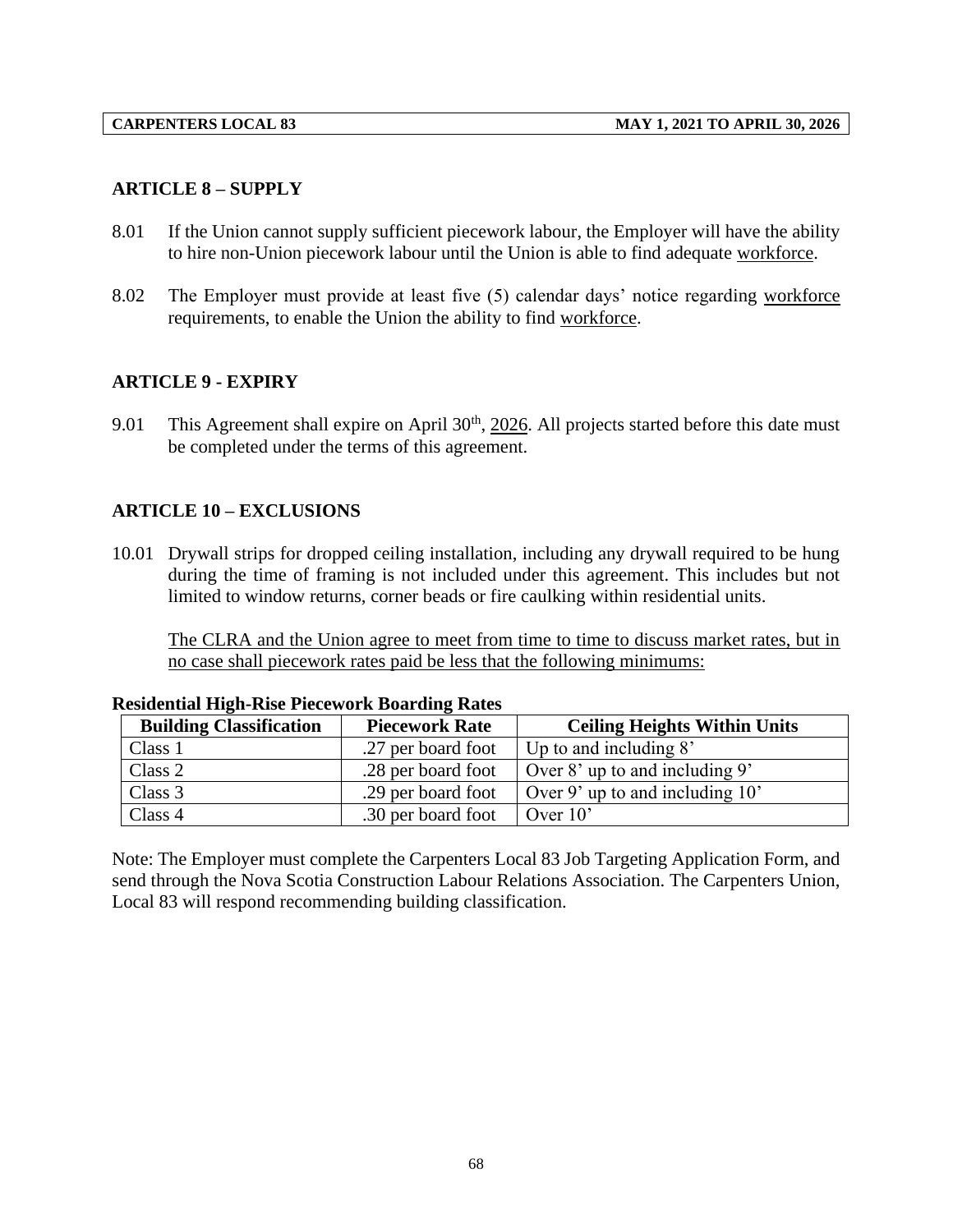#### **Classifications**

Membership working under the piecework boarding agreement are to be classified depending on their drywall boarding experience.

| <b>Hours</b> | <b>Classification</b> |
|--------------|-----------------------|
| $0 - 1800$   | Apprentice Year 1     |
| 1801-3600    | Apprentice Year 2     |
| 3601-5400    | Apprentice Year 3     |
| 5401-7200    | Apprentice Year 4     |
| $7201+$      | Journeyperson         |

Note: The ISM signatory contractor will whenever possible, ensure that one (1) Journeyperson drywaller is working with any Apprentice drywaller while working under the piecework drywall agreement.

## **ARTICLE 11 – COMPOSITION**

When a Journeyperson drywaller works alongside an Apprentice drywaller under this Craft Schedule, they shall divide the piecework rate between them with a 5% advantage per Apprenticeship year given to the Journeyperson pieceworker.

Example:

Journeyperson working with a Year One Apprentice:.....Journeyperson 60.0%, Apprentice 40.0% Journeyperson working with a Year Two Apprentice:....Journeyperson 57.5%, Apprentice 42.5% Journeyperson working with a Year Three Apprentice:..Journeyperson 55.0%, Apprentice 45.5% Journeyperson working with a Year Four Apprentice:....Journeyperson 52.5%, Apprentice 47.5%

## **ARTICLE 12 – REMITTANCES**

Thirteen percent (13%) of gross wages paid under this Craft Schedule "P" shall be deducted for remittances as per Article 27 – Employer Contributions.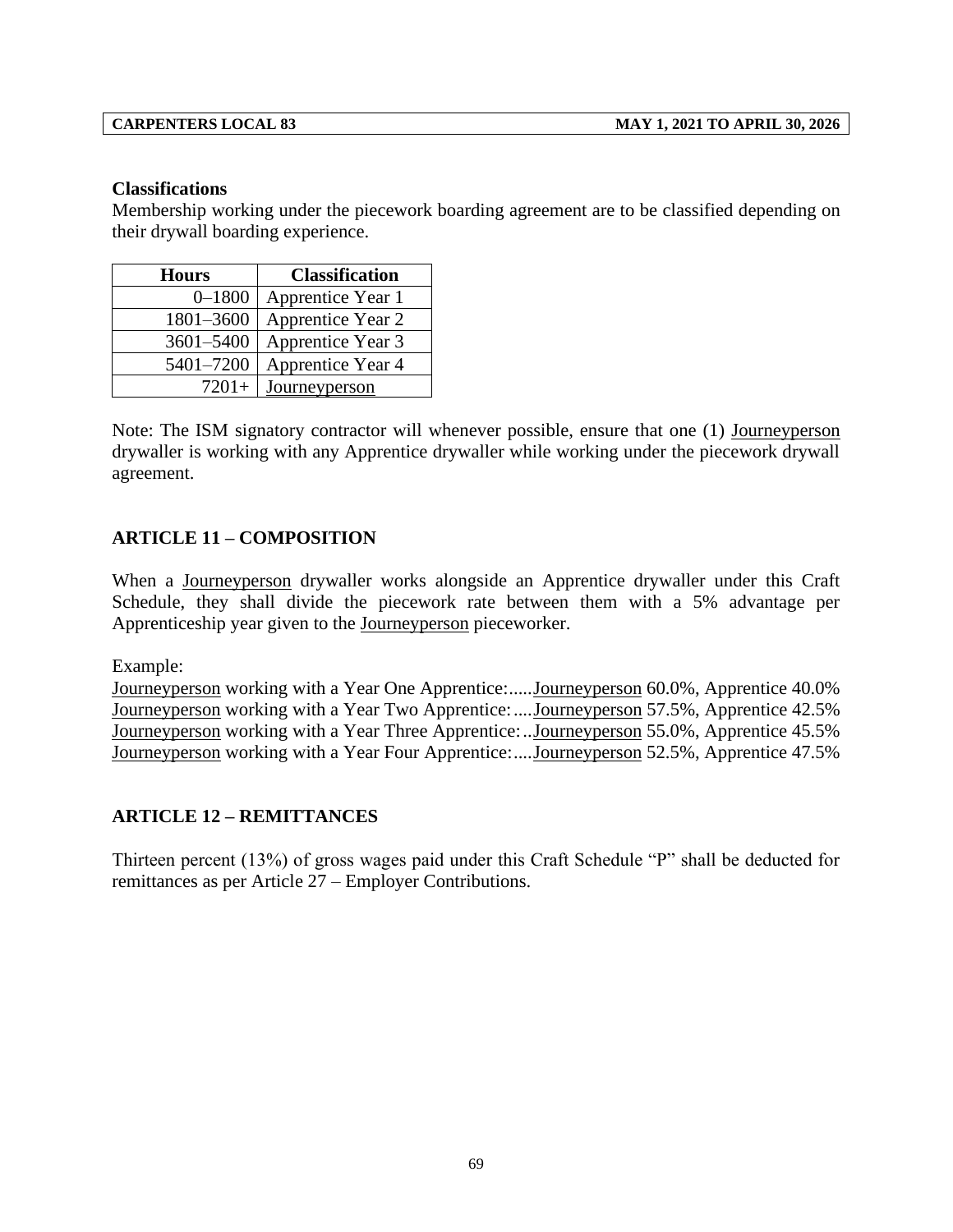# **CRAFT SCHEDULE "S" – SCAFFOLDER**

#### **ARTICLE 1 – FORM OF AGREEMENT**

1.01 The Collective Agreement(s) between the Union and the CLRA, 2021 - 2026, with Articles 1 through 40, including Craft Schedule "A", "B", "MIP", "P", "W" and "T" shall be considered the Master Agreement and shall be applicable except where as otherwise provided herein.

#### **ARTICLE 2 – PURPOSE**

2.01 The purpose of this Schedule is to address the unique nature of scaffolding work in the ICI sectors of the industry.

## **ARTICLE 3 – QUALIFICATIONS**

3.01 All Scaffolding training under the Atlantic Canada Regional Council has been changed to an eleven (11) week program which consists of:

- (a) After the successful completion of the eleven (11) week program, the member will be recognized as an Apprentice 2 Level.
- (b) A United Brotherhood of Carpenters (UBC) member with proven previous experience, after the successful completion of the 11-week program and based on the recommendation of the course instructor, may be recognized as an Apprentice 3 Level. The Instructor will provide notice of their intent, with rationale, to the "Scaffolder Training Committee" in week 9 of the course. The committee will have five (5) business days to veto the rating. If not vetoed, the rating will apply on graduation.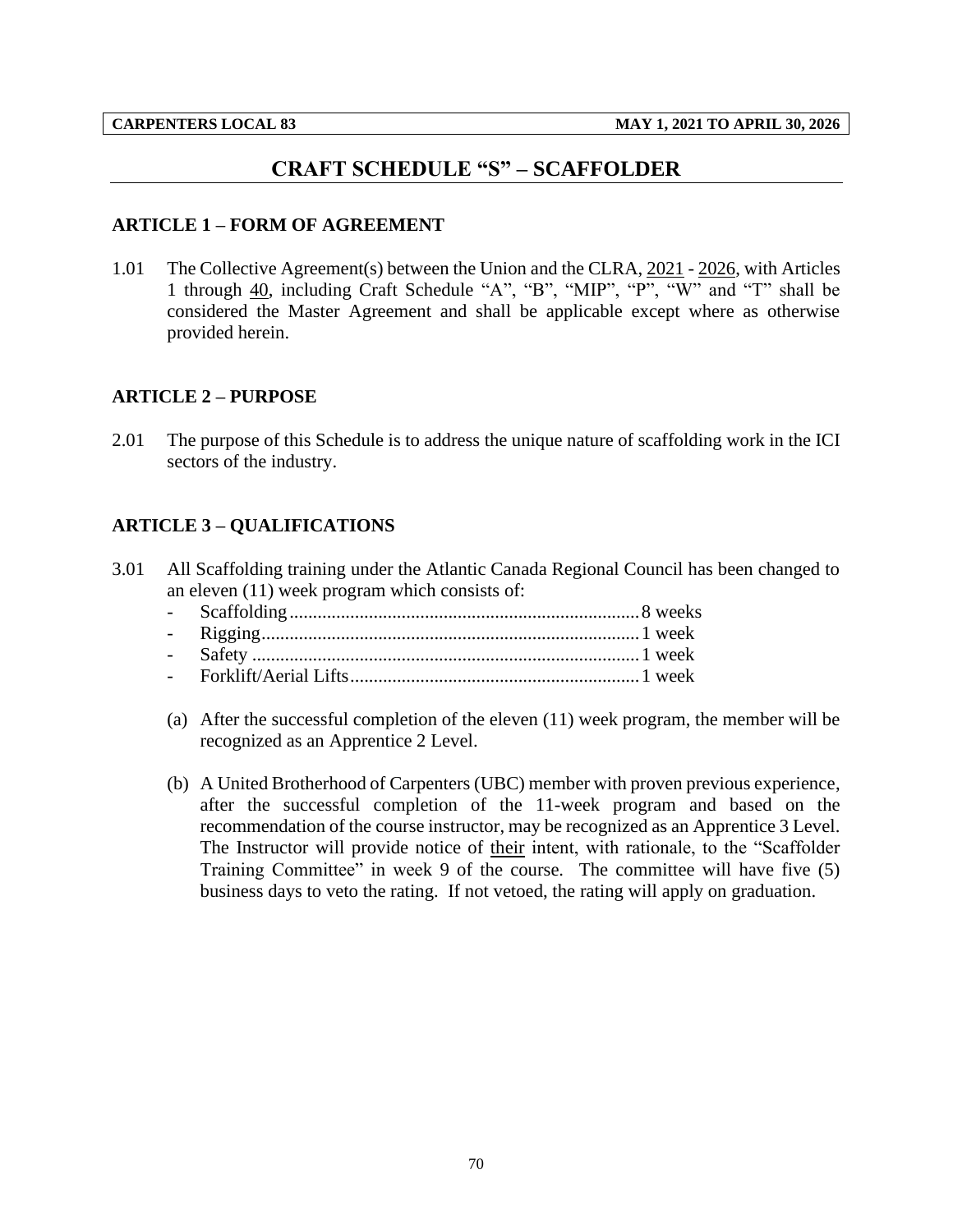- 3.02 To receive an upgrade in apprenticeship level, the member must provide Local 83 with their Scaffolding hours.
	- (a) This documentation must be written on a unionized company's letterhead and signed by authorized personnel.
	- (b) Only UBC hours are accepted.
- 3.03 A total of four thousand (4000) "hands on" Scaffolding hours with a UBC contractor are required to be eligible to challenge the Journeyperson Certification.

| <b>LEVEL</b> | <b>REQUIREMENT FOR UPGRADE</b> | <b>PROGRESS TO</b>          |
|--------------|--------------------------------|-----------------------------|
| Apprentice 2 | 2000 hours                     | Apprentice 3                |
| Apprentice 3 | 2000 hours                     | Journeyperson (Eligibility) |

- 3.04 Members who are currently classified as a Scaffolder Journeyperson within Local 83 will retain their status.
	- (a) These members may be required to challenge the Scaffolder Journeyperson Certification at the discretion of the Scaffolder Training Committee.
	- (b) These members may apply for a Scaffolder Journeyperson card.
		- A letter of recommendation from a UBC employer, stating the applicant is competent as a journeyperson, may apply.
		- An administration fee may apply.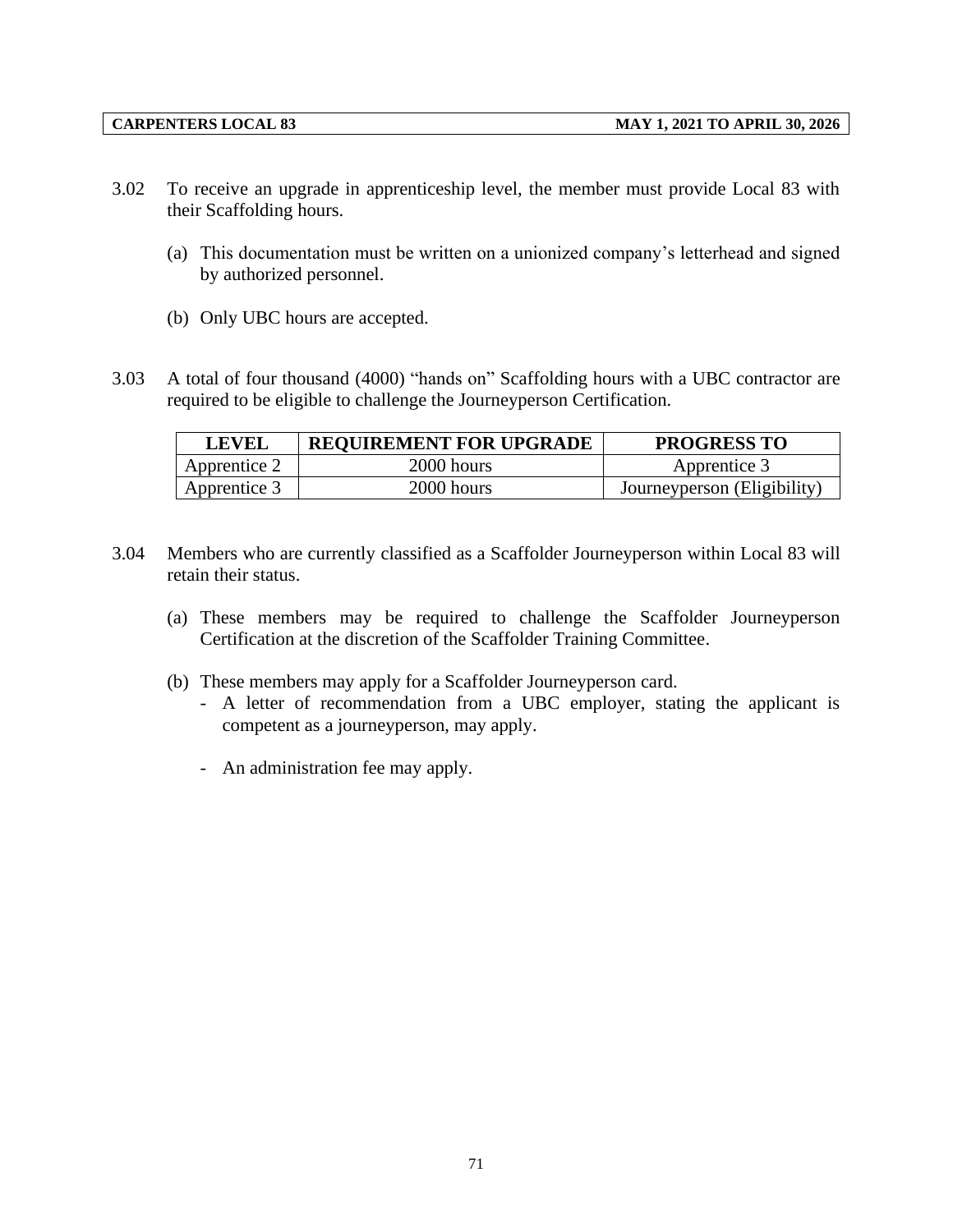## **ARTICLE 4 – SCAFFOLDER TRAINING COMMITTEE**

4.01 This committee will be made up of two (2) members from the union and two (2) members from the employers group.

Within thirty (30) days of the appointment of this committee, they will meet to develop the "Terms of Reference" which will include, among other things, the creation of a log book for new entrants, reference to the committee auditing examinations and the contractor's right to refer suspect qualifications to the committee for determination.

## **ARTICLE 5 – MINIMUM TOOL LIST**

- 5.01 TOOLS FOR CARPENTERS PERFORMING SCAFFOLDING:
	- Claw Hammer
	- Side Pouch
	- Adjustable Wrench  $-10$ " or larger
	- Magnetic Torpedo Level
	- Wedge/Punch
	- 25' or 8m Tape
	- Handsaw
	- Self-Retracting Utility Knife

Employee has option to buy their own fall arrest equipment, unless Employer decides to provide fall arrest equipment to all employees.

The Employer has the responsibility to inspect the harness, shock absorber and lanyard as per the Occupational Health & Safety Act.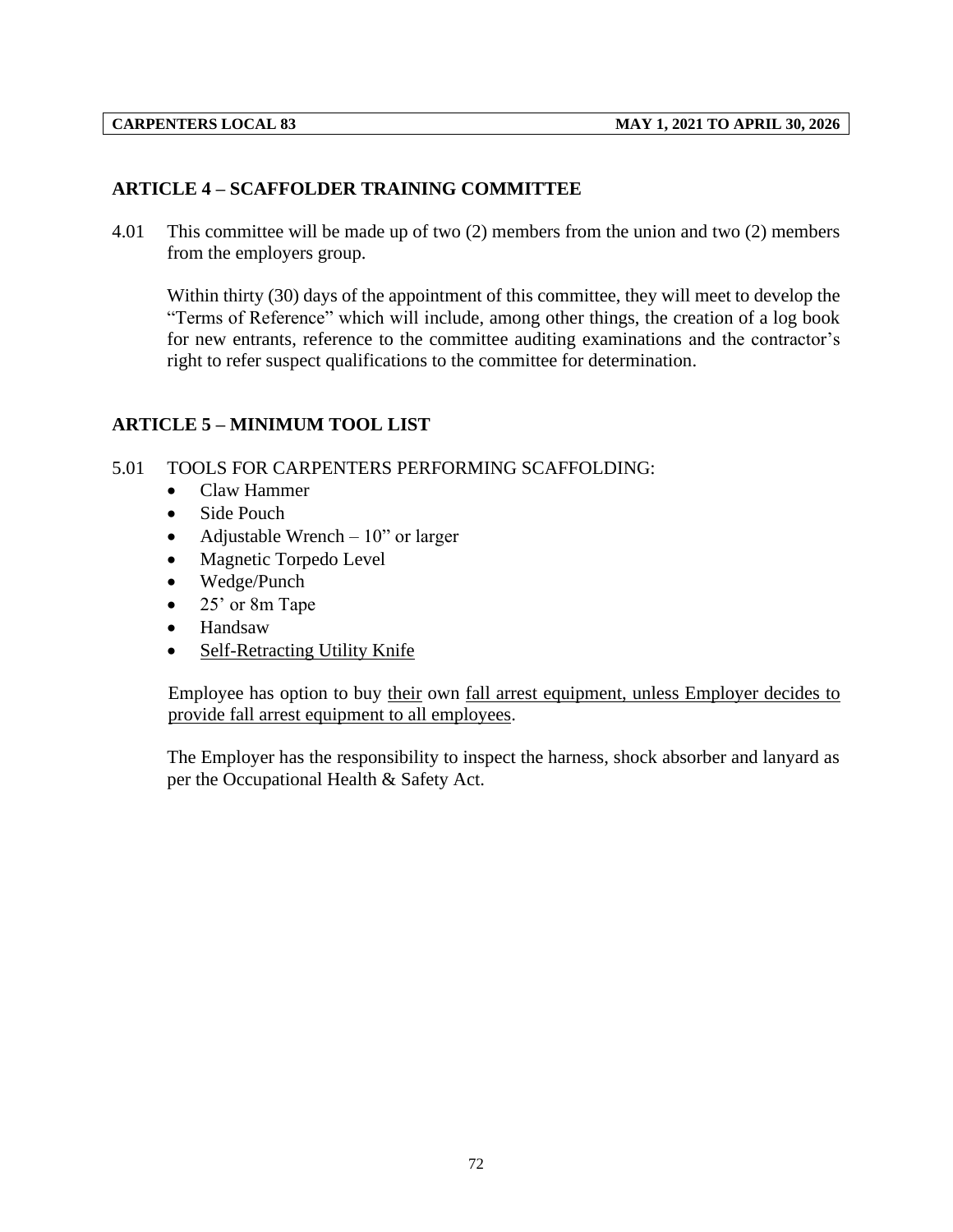# **ARTICLE 6 – WAGES**

|                       | <b>COMMERCIAL CARPENTER 83 S CAFFOLDER JOURNEYPERS ON</b> |               |                     |                                                      |                 |                             |              |                  |  |  |  |  |  |
|-----------------------|-----------------------------------------------------------|---------------|---------------------|------------------------------------------------------|-----------------|-----------------------------|--------------|------------------|--|--|--|--|--|
| <b>Effective Date</b> | <b>Hourly Rate</b>                                        | V & H<br>(8%) | Health &<br>Welfare | Pension<br>(Hours Paid)                              | <b>Training</b> | <b>Promo</b><br><b>Fund</b> | $\mathbf{I}$ | <b>Total Pkg</b> |  |  |  |  |  |
| May 1, 2021           | \$35.00                                                   | \$2.80        | \$2.25              | \$5.62                                               | \$0.87          | \$0.10                      | \$0.16       | \$46.80          |  |  |  |  |  |
| May 1, 2022           | \$35.56                                                   | \$2.84        | \$2.25              | \$5.62                                               | \$0.87          | \$0.10                      | \$0.16       | \$47.40          |  |  |  |  |  |
| May 1, 2023           | \$36.34                                                   | \$2.91        | \$2.25              | \$5.62                                               | \$0.87          | \$0.10                      | \$0.16       | \$48.25          |  |  |  |  |  |
| May 1, 2024           | \$37.13                                                   | \$2.97        | \$2.25              | \$5.62                                               | \$0.87          | \$0.10                      | \$0.16       | \$49.10          |  |  |  |  |  |
| May 1, 2025           | \$37.92                                                   | \$3.03        | \$2.25              | \$5.62                                               | \$0.87          | \$0.10                      | \$0.16       | \$49.95          |  |  |  |  |  |
|                       |                                                           |               |                     |                                                      |                 |                             |              |                  |  |  |  |  |  |
|                       |                                                           |               |                     | <b>COMMERCIAL CARPENTER 83 SCAFFOLDER APPRENTICE</b> |                 |                             |              |                  |  |  |  |  |  |
|                       |                                                           |               |                     |                                                      | <b>D</b> ongian |                             |              |                  |  |  |  |  |  |

| <b>COMMERCIAL CARPENTER 83 SCAFFOLDER APPRENTICE</b> |     |                |         |                                        |                            |          |                      |            |                  |  |
|------------------------------------------------------|-----|----------------|---------|----------------------------------------|----------------------------|----------|----------------------|------------|------------------|--|
| Hours                                                |     | Hourly<br>Rate | $(8\%)$ | $\sqrt{V \& H}$ Health $\&$<br>Welfare | Pension<br>(Hours<br>Paid) | Training | Promo<br><b>Fund</b> | <b>IIF</b> | <b>Total Pkg</b> |  |
| Effective Date: May 1, 2021                          |     |                |         |                                        |                            |          |                      |            |                  |  |
| Scaffolder Helper <sup>*</sup>                       | 65% | \$21.12        | \$1.69  | \$2.25                                 | \$3.39                     | \$0.87   | \$0.10               | \$0.16     | \$29.58          |  |
| 0 - 1000 Apprentice Level 2 Year 1                   | 75% | \$25.16        | \$2.01  | \$2.25                                 | \$4.04                     | \$0.87   | \$0.10               | \$0.16     | \$34.59          |  |
| 1001 - 2000 Apprentice Level 2 Year $2 \mid$         | 80% | \$27.11        | \$2.17  | \$2.25                                 | \$4.36                     | \$0.87   | \$0.10               | \$0.16     | \$37.02          |  |
| 2001 - 3000 Apprentice Level 3 Year $1 \mid 85\%$    |     | \$29.11        | \$2.33  | \$2.25                                 | \$4.68                     | \$0.87   | \$0.10               | \$0.16     | \$39.50          |  |
| 3001 - 4000 Apprentice Level 3 Year 2 90%            |     | \$31.17        | \$2.49  | \$2.25                                 | \$5.02                     | \$0.87   | \$0.10               | \$0.16     | \$42.06          |  |
| Effective Date: May 1, 2022                          |     |                |         |                                        |                            |          |                      |            |                  |  |
| Scaffolder Helper *                                  | 65% | \$21.48        | \$1.72  | \$2.25                                 | \$3.39                     | \$0.87   | \$0.10               | \$0.16     | \$29.97          |  |
| 0 - 1000 Apprentice Level 2 Year 1                   | 75% | \$25.57        | \$2.05  | \$2.25                                 | \$4.04                     | \$0.87   | \$0.10               | \$0.16     | \$35.04          |  |
| 1001 - 2000 Apprentice Level 2 Year $2 \mid 80\%$    |     | \$27.56        | \$2.20  | \$2.25                                 | \$4.36                     | \$0.87   | \$0.10               | \$0.16     | \$37.50          |  |
| 2001 - 3000 Apprentice Level 3 Year $1 \mid 85\%$    |     | \$29.58        | \$2.37  | \$2.25                                 | \$4.68                     | \$0.87   | \$0.10               | \$0.16     | \$40.01          |  |
| 3001 - 4000 Apprentice Level 3 Year $2 \mid$         | 90% | \$31.67        | \$2.53  | \$2.25                                 | \$5.02                     | \$0.87   | \$0.10               | \$0.16     | \$42.60          |  |
| Effective Date: May 1, 2023                          |     |                |         |                                        |                            |          |                      |            |                  |  |
| Scaffolder Helper <sup>*</sup>                       | 65% | \$21.99        | \$1.76  | \$2.25                                 | \$3.39                     | \$0.87   | \$0.10               | \$0.16     | \$30.52          |  |
| 0 - 1000 Apprentice Level 2 Year $1 75\%$            |     | \$26.17        | \$2.09  | \$2.25                                 | \$4.04                     | \$0.87   | \$0.10               | \$0.16     | \$35.68          |  |
| 1001 - 2000 Apprentice Level 2 Year $2 \mid$         | 80% | \$28.19        | \$2.25  | \$2.25                                 | \$4.36                     | \$0.87   | \$0.10               | \$0.16     | \$38.18          |  |
| 2001 - 3000 Apprentice Level 3 Year $1 \mid 85\%$    |     | \$30.25        | \$2.42  | \$2.25                                 | \$4.68                     | \$0.87   | \$0.10               | \$0.16     | \$40.73          |  |
| 3001 - 4000 Apprentice Level 3 Year $2 90\%$         |     | \$32.37        | \$2.59  | \$2.25                                 | \$5.02                     | \$0.87   | \$0.10               | \$0.16     | \$43.36          |  |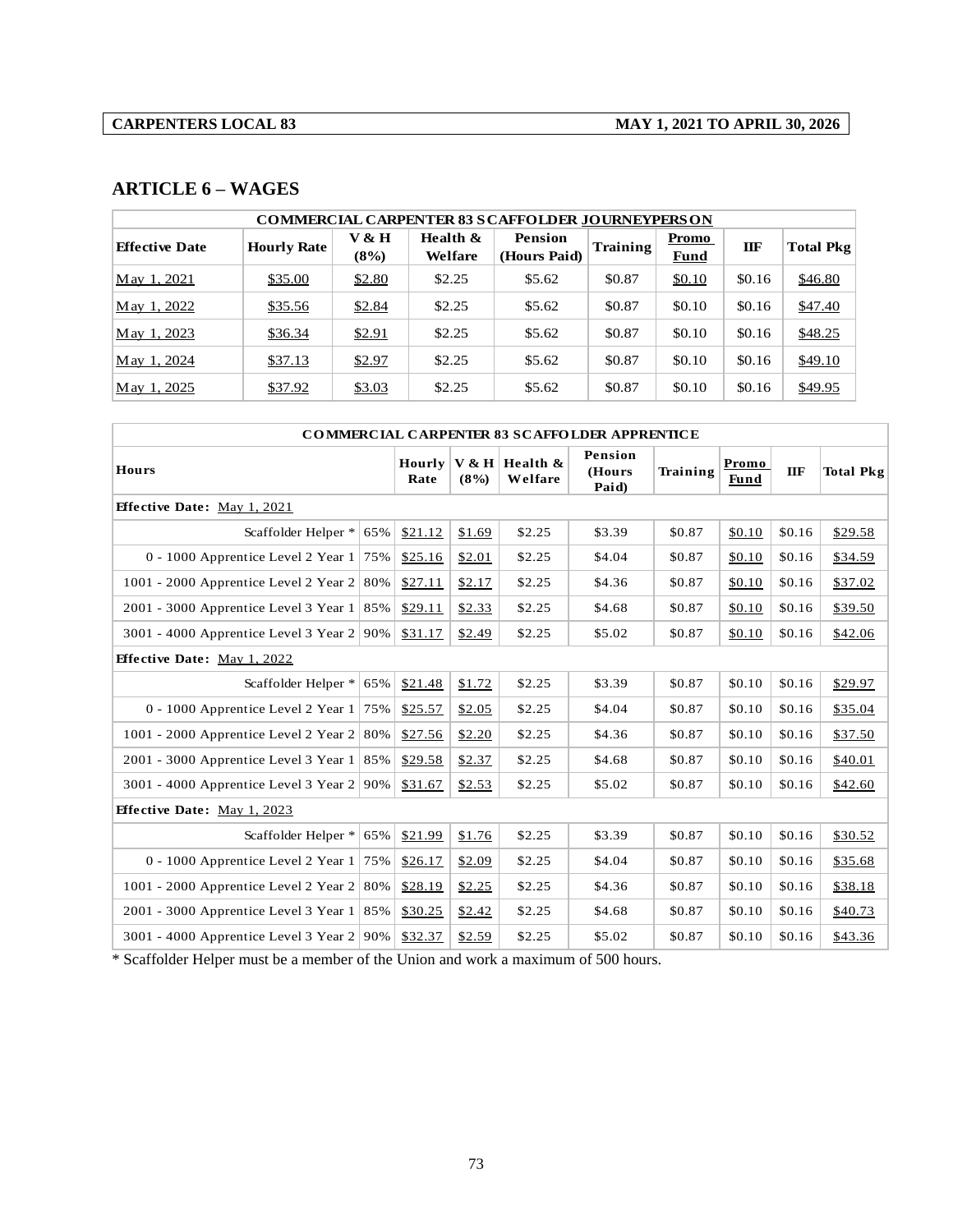## **CARPENTERS LOCAL 83 MAY 1, 2021 TO APRIL 30, 2026**

| <b>CARPENTERS LOCAL 83</b>                           |     |                |         |                                                           |        | <b>MAY 1, 2021 TO APRIL 30, 2026</b> |                             |        |                  |  |  |
|------------------------------------------------------|-----|----------------|---------|-----------------------------------------------------------|--------|--------------------------------------|-----------------------------|--------|------------------|--|--|
| <b>COMMERCIAL CARPENTER 83 SCAFFOLDER APPRENTICE</b> |     |                |         |                                                           |        |                                      |                             |        |                  |  |  |
| <b>Hours</b>                                         |     | Hourly<br>Rate | $(8\%)$ | Pension<br>V & H   Health &<br>(Hours<br>Welfare<br>Paid) |        | Training                             | <b>Promo</b><br><b>Fund</b> | IIF    | <b>Total Pkg</b> |  |  |
| <b>Effective Date:</b> May 1, 2024                   |     |                |         |                                                           |        |                                      |                             |        |                  |  |  |
| Scaffolder Helper *                                  | 65% | \$22.50        | \$1.80  | \$2.25                                                    | \$3.39 | \$0.87                               | \$0.10                      | \$0.16 | \$31.07          |  |  |
| 0 - 1000 Apprentice Level 2 Year $1 75\%$            |     | \$26.76        | \$2.14  | \$2.25                                                    | \$4.04 | \$0.87                               | \$0.10                      | \$0.16 | \$36.32          |  |  |
| 1001 - 2000 Apprentice Level 2 Year 2                | 80% | \$28.81        | \$2.31  | \$2.25                                                    | \$4.36 | \$0.87                               | \$0.10                      | \$0.16 | \$38.86          |  |  |
| 2001 - 3000 Apprentice Level 3 Year $1 \vert$        | 85% | \$30.92        | \$2.47  | \$2.25                                                    | \$4.68 | \$0.87                               | \$0.10                      | \$0.16 | \$41.45          |  |  |
| 3001 - 4000 Apprentice Level 3 Year $2 90\%$         |     | \$33.08        | \$2.65  | \$2.25                                                    | \$5.02 | \$0.87                               | \$0.10                      | \$0.16 | \$44.13          |  |  |
| Effective Date: May 1, 2025                          |     |                |         |                                                           |        |                                      |                             |        |                  |  |  |
| Scaffolder Helper *                                  | 65% | \$23.01        | \$1.84  | \$2.25                                                    | \$3.39 | \$0.87                               | \$0.10                      | \$0.16 | \$31.62          |  |  |
| 0 - 1000 Apprentice Level 2 Year $1 75\%$            |     | \$27.35        | \$2.19  | \$2.25                                                    | \$4.04 | \$0.87                               | \$0.10                      | \$0.16 | \$36.96          |  |  |
| 1001 - 2000 Apprentice Level 2 Year 2                | 80% | \$29.44        | \$2.36  | \$2.25                                                    | \$4.36 | \$0.87                               | \$0.10                      | \$0.16 | \$39.54          |  |  |
| 2001 - 3000 Apprentice Level 3 Year $1 \mid 85\%$    |     | \$31.58        | \$2.53  | \$2.25                                                    | \$4.68 | \$0.87                               | \$0.10                      | \$0.16 | \$42.17          |  |  |
| 3001 - 4000 Apprentice Level 3 Year 2 90%            |     | \$33.80        | \$2.70  | \$2.25                                                    | \$5.02 | \$0.87                               | \$0.10                      | \$0.16 | \$44.90          |  |  |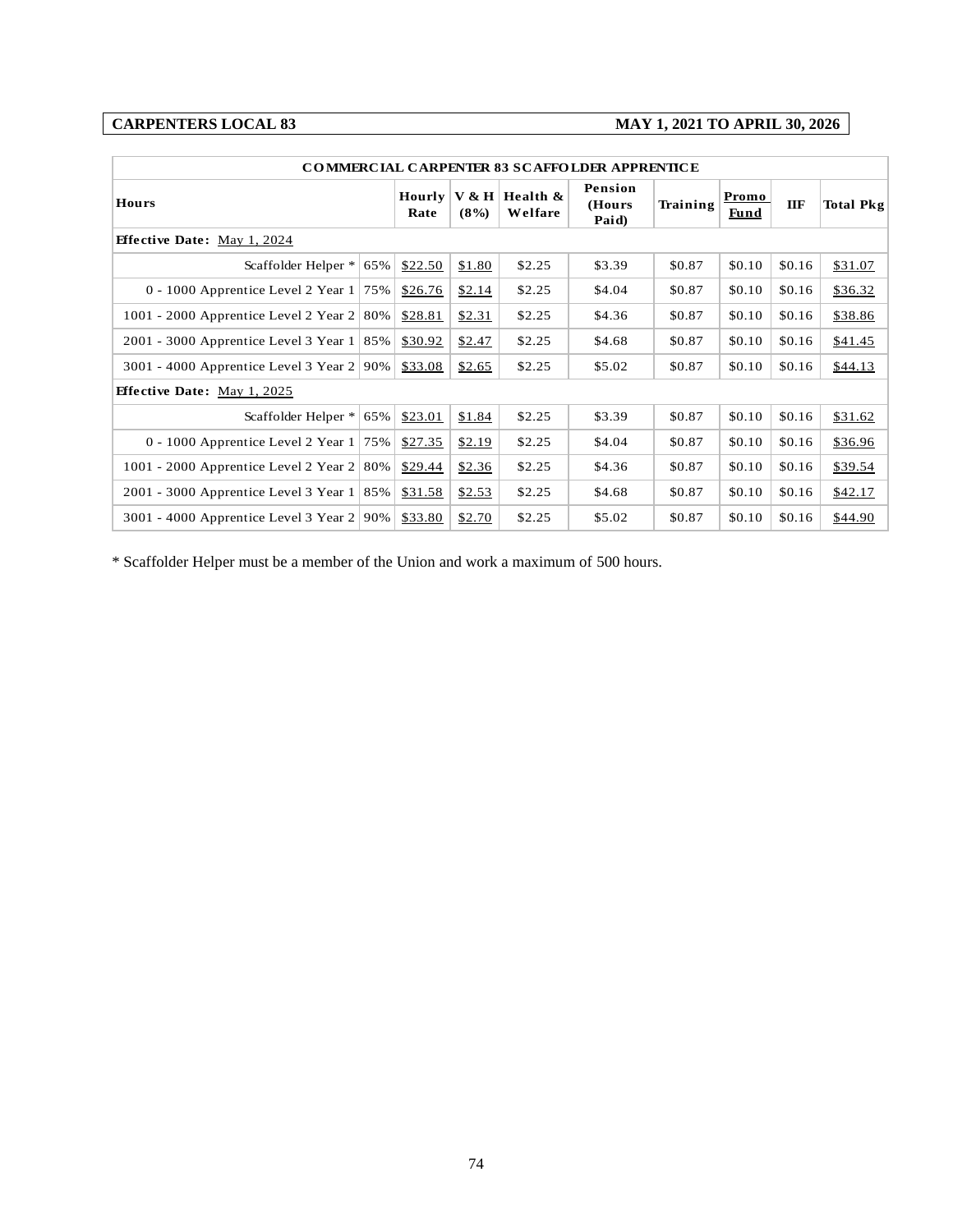# **CARPENTERS LOCAL 83 MAY 1, 2021 TO APRIL 30, 2026**

| <b>MAJOR INDUSTRIAL CARPENTER 83 SCAFFOLDER JOURNEYPERSON</b> |                       |                  |                        |                                |                 |                      |        |                  |  |  |  |  |
|---------------------------------------------------------------|-----------------------|------------------|------------------------|--------------------------------|-----------------|----------------------|--------|------------------|--|--|--|--|
| <b>Effective Date</b>                                         | <b>Hourly</b><br>Rate | V & H<br>$(8\%)$ | Health $\&$<br>Welfare | <b>Pension</b><br>(Hours Paid) | <b>Training</b> | Promo<br><b>Fund</b> | IIF    | <b>Total Pkg</b> |  |  |  |  |
| May 1, 2021                                                   | \$37.33               | \$2.99           | \$2.25                 | \$6.00                         | \$0.87          | \$0.10               | \$0.16 | \$49.70          |  |  |  |  |
| May 1, 2022                                                   | \$37.89               | \$3.03           | \$2.25                 | \$6.00                         | \$0.87          | \$0.10               | \$0.16 | \$50.30          |  |  |  |  |
| May 1, 2023                                                   | \$38.68               | \$3.09           | \$2.25                 | \$6.00                         | \$0.87          | \$0.10               | \$0.16 | \$51.15          |  |  |  |  |
| May 1, 2024                                                   | \$39.46               | \$3.16           | \$2.25                 | \$6.00                         | \$0.87          | \$0.10               | \$0.16 | \$52.00          |  |  |  |  |
| May 1, 2025                                                   | \$40.25               | \$3.22           | \$2.25                 | \$6.00                         | \$0.87          | \$0.10               | \$0.16 | \$52.85          |  |  |  |  |

| May 1, 2025                                                | \$40.25                        | \$3.22 |                                              | \$2.25 | \$6.00  |  | \$0.87                            | \$0.10   |               | \$0.16 | \$52.85          |
|------------------------------------------------------------|--------------------------------|--------|----------------------------------------------|--------|---------|--|-----------------------------------|----------|---------------|--------|------------------|
|                                                            |                                |        |                                              |        |         |  |                                   |          |               |        |                  |
| <b>MAJOR INDUSTRIAL CARPENTER 83 SCAFFOLDER APPRENTICE</b> |                                |        |                                              |        |         |  |                                   |          |               |        |                  |
| <b>Hours</b>                                               |                                |        | Hourly $ V & H $ Health &<br>$(8\%)$<br>Rate |        | Welfare |  | <b>Pension</b><br>(Hours<br>Paid) | Training | Promo<br>Fund | IIF    | <b>Total Pkg</b> |
| <b>Effective Date:</b> May 1, 2021                         |                                |        |                                              |        |         |  |                                   |          |               |        |                  |
|                                                            | Scaffolder Helper <sup>*</sup> | 65%    | \$22.86                                      | \$1.83 | \$2.25  |  | \$3.68                            | \$0.87   | \$0.10        | \$0.16 | \$31.75          |
| 0 - 1000 Apprentice Level 2 Year 1 $ 75\% $                |                                |        | \$27.16                                      | \$2.17 | \$2.25  |  | \$4.37                            | \$0.87   | \$0.10        | \$0.16 | \$37.08          |
| 1001 - 2000 Apprentice Level 2 Year $2 \mid 80\%$          |                                |        | \$29.19                                      | \$2.34 | \$2.25  |  | \$4.70                            | \$0.87   | \$0.10        | \$0.16 | \$39.61          |
| 2001 - 3000 Apprentice Level 3 Year $1 \mid 85\%$          |                                |        | \$30.90                                      | \$2.47 | \$2.25  |  | \$4.98                            | \$0.87   | \$0.10        | \$0.16 | \$41.73          |
| 3001 - 4000 Apprentice Level 3 Year $2 90\%$               |                                |        | \$33.51                                      | \$2.68 | \$2.25  |  | \$5.39                            | \$0.87   | \$0.10        | \$0.16 | \$44.96          |
| Effective Date: May 1, 2022                                |                                |        |                                              |        |         |  |                                   |          |               |        |                  |
|                                                            | Scaffolder Helper <sup>*</sup> | 65%    | \$23.22                                      | \$1.86 | \$2.25  |  | \$3.68                            | \$0.87   | \$0.10        | \$0.16 | \$32.14          |
| 0 - 1000 Apprentice Level 2 Year 1                         |                                | 75%    | \$27.57                                      | \$2.21 | \$2.25  |  | \$4.37                            | \$0.87   | \$0.10        | \$0.16 | \$37.53          |
| 1001 - 2000 Apprentice Level 2 Year 2                      |                                | 80%    | \$29.64                                      | \$2.37 | \$2.25  |  | \$4.70                            | \$0.87   | \$0.10        | \$0.16 | \$40.09          |
| 2001 - 3000 Apprentice Level 3 Year $1 \mid 85\%$          |                                |        | \$31.37                                      | \$2.51 | \$2.25  |  | \$4.98                            | \$0.87   | \$0.10        | \$0.16 | \$42.24          |
| 3001 - 4000 Apprentice Level 3 Year $2 90\%$               |                                |        | \$34.01                                      | \$2.72 | \$2.25  |  | \$5.39                            | \$0.87   | \$0.10        | \$0.16 | \$45.50          |
| <b>Effective Date:</b> May 1, 2023                         |                                |        |                                              |        |         |  |                                   |          |               |        |                  |
|                                                            | Scaffolder Helper <sup>*</sup> | 65%    | \$23.73                                      | \$1.90 | \$2.25  |  | \$3.68                            | \$0.87   | \$0.10        | \$0.16 | \$32.69          |
| 0 - 1000 Apprentice Level 2 Year 1 $ 75\% $                |                                |        | \$28.17                                      | \$2.25 | \$2.25  |  | \$4.37                            | \$0.87   | \$0.10        | \$0.16 | \$38.17          |
| 1001 - 2000 Apprentice Level 2 Year 2                      |                                | 80%    | \$30.27                                      | \$2.42 | \$2.25  |  | \$4.70                            | \$0.87   | \$0.10        | \$0.16 | \$40.77          |
| 2001 - 3000 Apprentice Level 3 Year $1 \mid 85\%$          |                                |        | \$32.04                                      | \$2.56 | \$2.25  |  | \$4.98                            | \$0.87   | \$0.10        | \$0.16 | \$42.96          |
| 3001 - 4000 Apprentice Level 3 Year $2 90\%$               |                                |        | \$34.71                                      | \$2.78 | \$2.25  |  | \$5.39                            | \$0.87   | \$0.10        | \$0.16 | \$46.26          |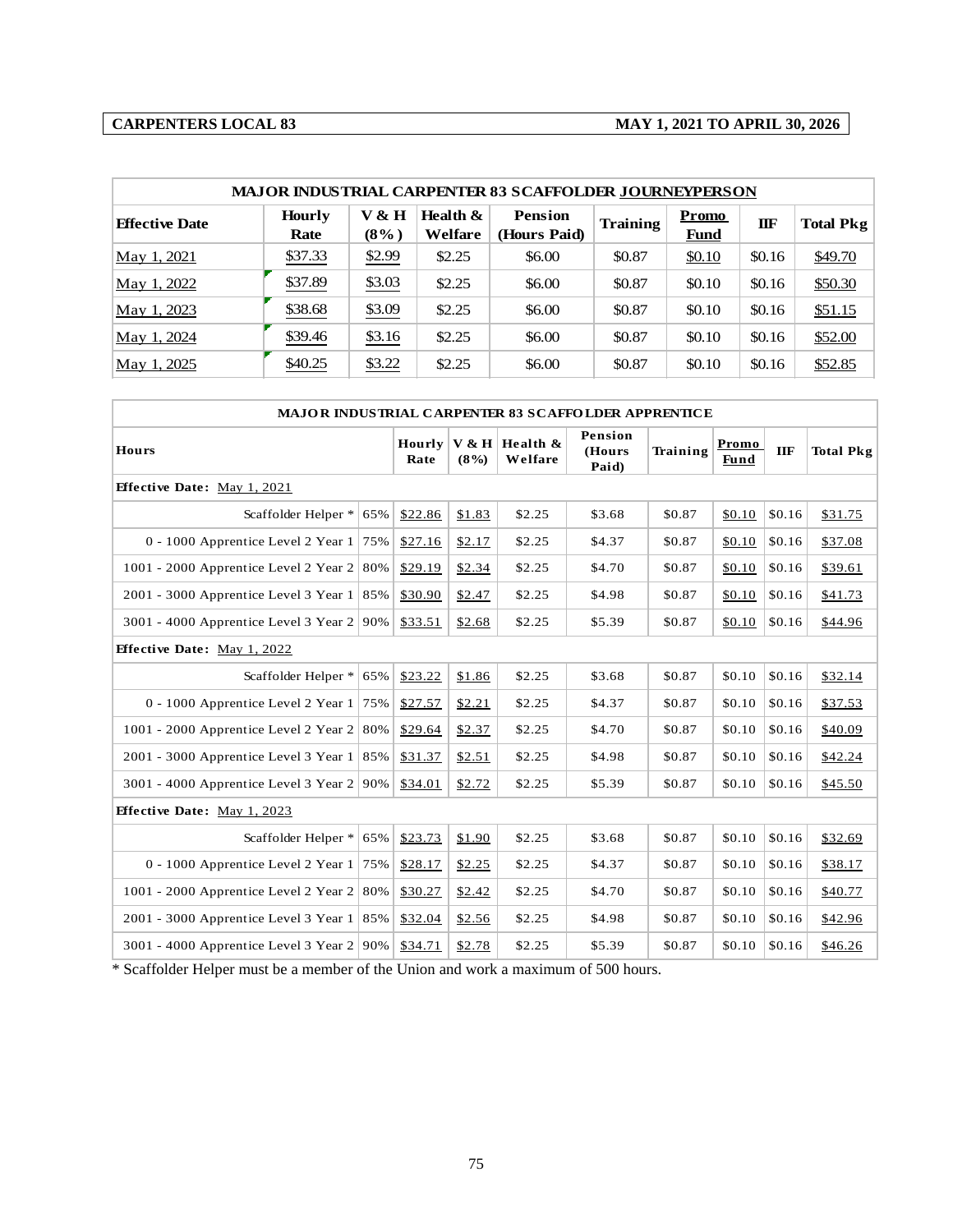## **CARPENTERS LOCAL 83 MAY 1, 2021 TO APRIL 30, 2026**

| <b>MAJOR INDUSTRIAL CARPENTER 83 SCAFFOLDER APPRENTICE</b><br><b>Hours</b> |                | $(8\%)$<br>Rate | Hourly $V & H$ Health &<br>Welfare | Pension<br>(Hours<br>Paid) | Training | Promo<br><b>Fund</b> | IIF    | <b>Total Pkg</b> |  |  |
|----------------------------------------------------------------------------|----------------|-----------------|------------------------------------|----------------------------|----------|----------------------|--------|------------------|--|--|
| Effective Date: May 1, 2024                                                |                |                 |                                    |                            |          |                      |        |                  |  |  |
| Scaffolder Helper *                                                        | 65%<br>\$24.24 | \$1.94          | \$2.25                             | \$3.68                     | \$0.87   | \$0.10               | \$0.16 | \$33.24          |  |  |
| 0 - 1000 Apprentice Level 2 Year 1                                         | 75%<br>\$28.76 | \$2.30          | \$2.25                             | \$4.37                     | \$0.87   | \$0.10               | \$0.16 | \$38.81          |  |  |
| 1001 - 2000 Apprentice Level 2 Year 2                                      | \$30.90<br>80% | \$2.47          | \$2.25                             | \$4.70                     | \$0.87   | \$0.10               | \$0.16 | \$41.45          |  |  |
| 2001 - 3000 Apprentice Level 3 Year $1 \mid 85\%$                          | \$32.70        | \$2.62          | \$2.25                             | \$4.98                     | \$0.87   | \$0.10               | \$0.16 | \$43.68          |  |  |
| 3001 - 4000 Apprentice Level 3 Year $2 90\%$                               | \$35.43        | \$2.83          | \$2.25                             | \$5.39                     | \$0.87   | \$0.10               | \$0.16 | \$47.03          |  |  |
| Effective Date: May 1, 2025                                                |                |                 |                                    |                            |          |                      |        |                  |  |  |
| Scaffolder Helper *                                                        | 65%<br>\$24.75 | \$1.98          | \$2.25                             | \$3.68                     | \$0.87   | \$0.10               | \$0.16 | \$33.79          |  |  |
| 0 - 1000 Apprentice Level 2 Year 1                                         | 75%<br>\$29.35 | \$2.35          | \$2.25                             | \$4.37                     | \$0.87   | \$0.10               | \$0.16 | \$39.45          |  |  |
| 1001 - 2000 Apprentice Level 2 Year 2                                      | \$31.53<br>80% | \$2.52          | \$2.25                             | \$4.70                     | \$0.87   | \$0.10               | \$0.16 | \$42.13          |  |  |
| 2001 - 3000 Apprentice Level 3 Year $1 \mid 85\%$                          | \$33.37        | \$2.67          | \$2.25                             | \$4.98                     | \$0.87   | \$0.10               | \$0.16 | \$44.40          |  |  |
| 3001 - 4000 Apprentice Level 3 Year $2 90\%$                               | \$36.14        | \$2.89          | \$2.25                             | \$5.39                     | \$0.87   | \$0.10               | \$0.16 | \$47.80          |  |  |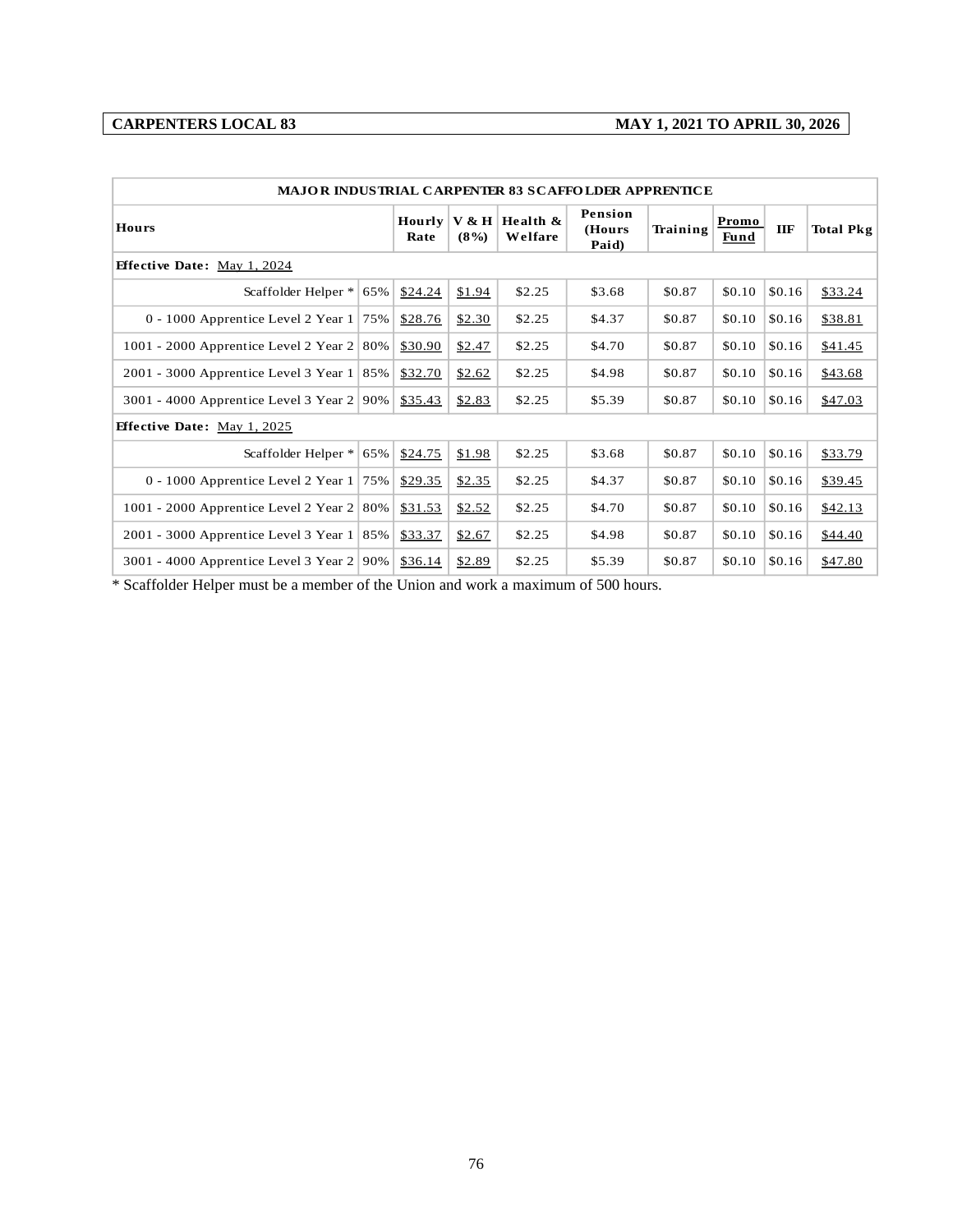# **CRAFT SCHEDULE "W" – WOOD FRAMING AGREEMENT**

### **ARTICLE 1 – FORM OF AGREEMENT**

1.01 The Collective Agreement(s) between the Union and the CLRA, 2021-2026, with Articles 1 through 40, including Craft Schedule "A", "B", "MIP", "P" and "T" shall be considered the Master Agreement and shall be applicable except where as otherwise provided herein.

## **ARTICLE 2 – PURPOSE**

2.01 Our goal is to capture more work for the employer, while at the same time providing additional employment for union carpenters, on projects we collectively would not have pursued prior to this arrangement. The spirit of cooperation will be important for this to work successfully.

## **ARTICLE 3 – SCOPE OF AGREEMENT**

- 3.01 Types of projects:
	- (a) Wood frame buildings comprised of interior and exterior wood frame walls, floors and roof systems, asphalt shingle roofs, vinyl windows and wood, vinyl or cement board siding.
	- (b) ICF frame buildings comprised of exterior ICF walls, interior wood frame walls, floors and roof systems, asphalt shingle roofs, vinyl windows and wood, vinyl or cement board siding.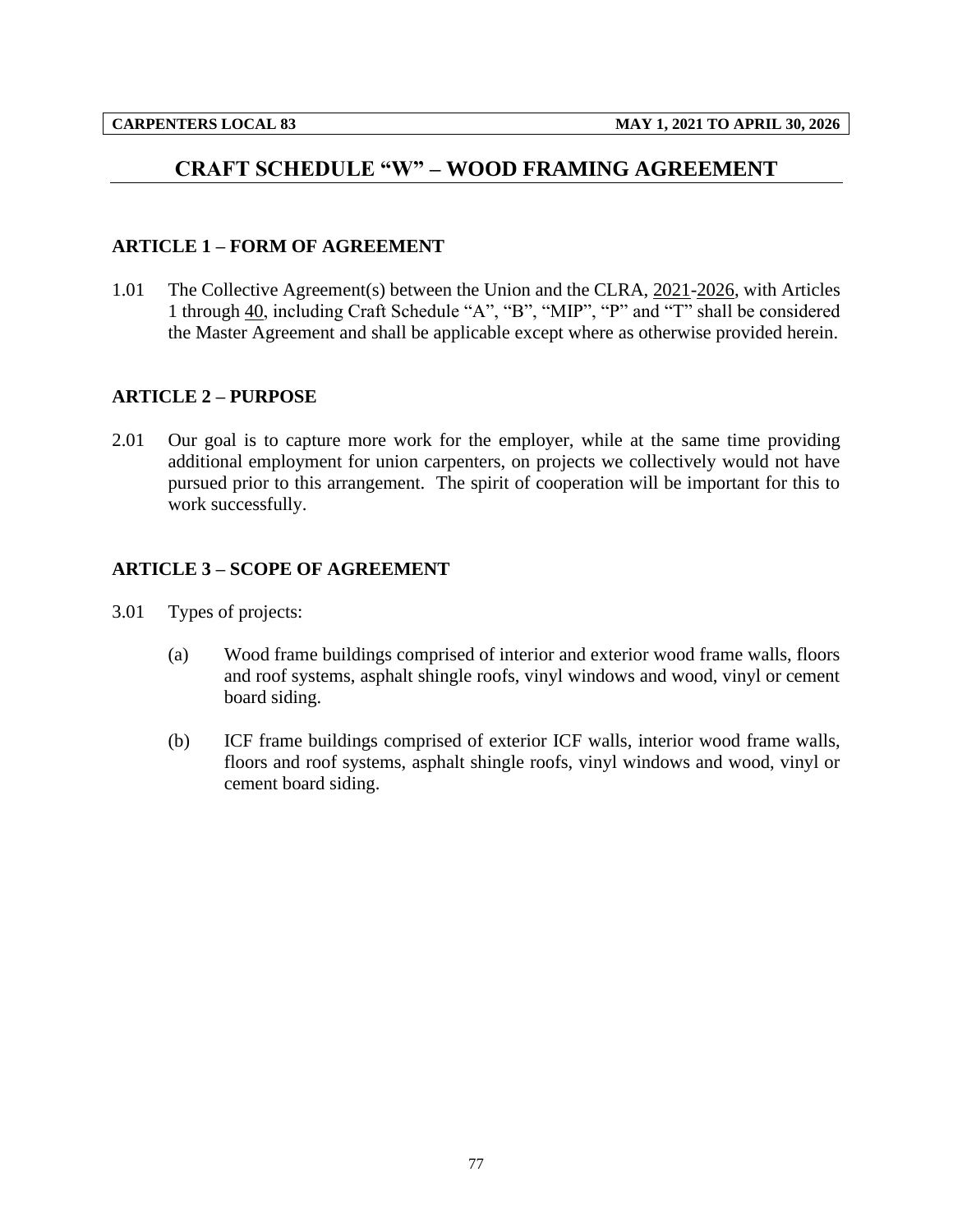### **ARTICLE 4 – COMPOSITION OF CREW**

- 4.01 The employer will select from industry and hire one working foreperson who must join the union if using tools. Such working foreperson shall be paid a minimum premium of two dollars (\$2.00) per hour above the hourly rate.
- 4.02 The employer will select from industry and hire two carpenters who will join the union at a rate not to exceed that of a third year, first half apprentice.
- 4.03 Fourth through sixth carpenters will be apprentices referred by the union, rates not to exceed third year, first half apprentice. The intent is to refer first year, first half apprentices wherever possible. Apprentices may be hired at a minimum ratio of one to one.
- 4.04 Additional carpenters will be referred by the union, rates not to exceed third year, first half apprentice. The employer will reserve the right to select from industry, additional carpenters (who will join the union) on ratio of one to one.
- 4.05 If, upon reaching the third year, first half apprentice, carpenters wish to gain other experience and advance their rate, the employer, although not obligated to do so, will try to accommodate them by placing them in other crews in the company. If the employer is unable to place the carpenter in another crew, the carpenter may look for work elsewhere.

#### **ARTICLE 5 – NORMAL HOURS OF WORK & OVERTIME**

- 5.01 The normal work day is defined as the twenty-four (24) hour period beginning at 12:00 Midnight.
- 5.02 The normal hours of work shall consist of ten (10) hours per normal work day, Monday through Friday, between the hours of 6:30 a.m. and 6:30 p.m. at straight time.
- 5.03 The lunch period shall be one-half (1/2) hour duration midway through the shift.
- 5.04 Should expediency require, the normal starting and quitting times and/or lunch period may be changed by mutual agreement between the employer and the employees on the job site and a written copy of the change in normal starting and quitting times and/or lunch period will be sent by the employer to the union's office if such normal and quitting time extends beyond three (3) days duration.
- 5.05 The employer shall allow a rest period of ten (10) minutes once in the midway point of the morning and once in the midway point of the afternoon.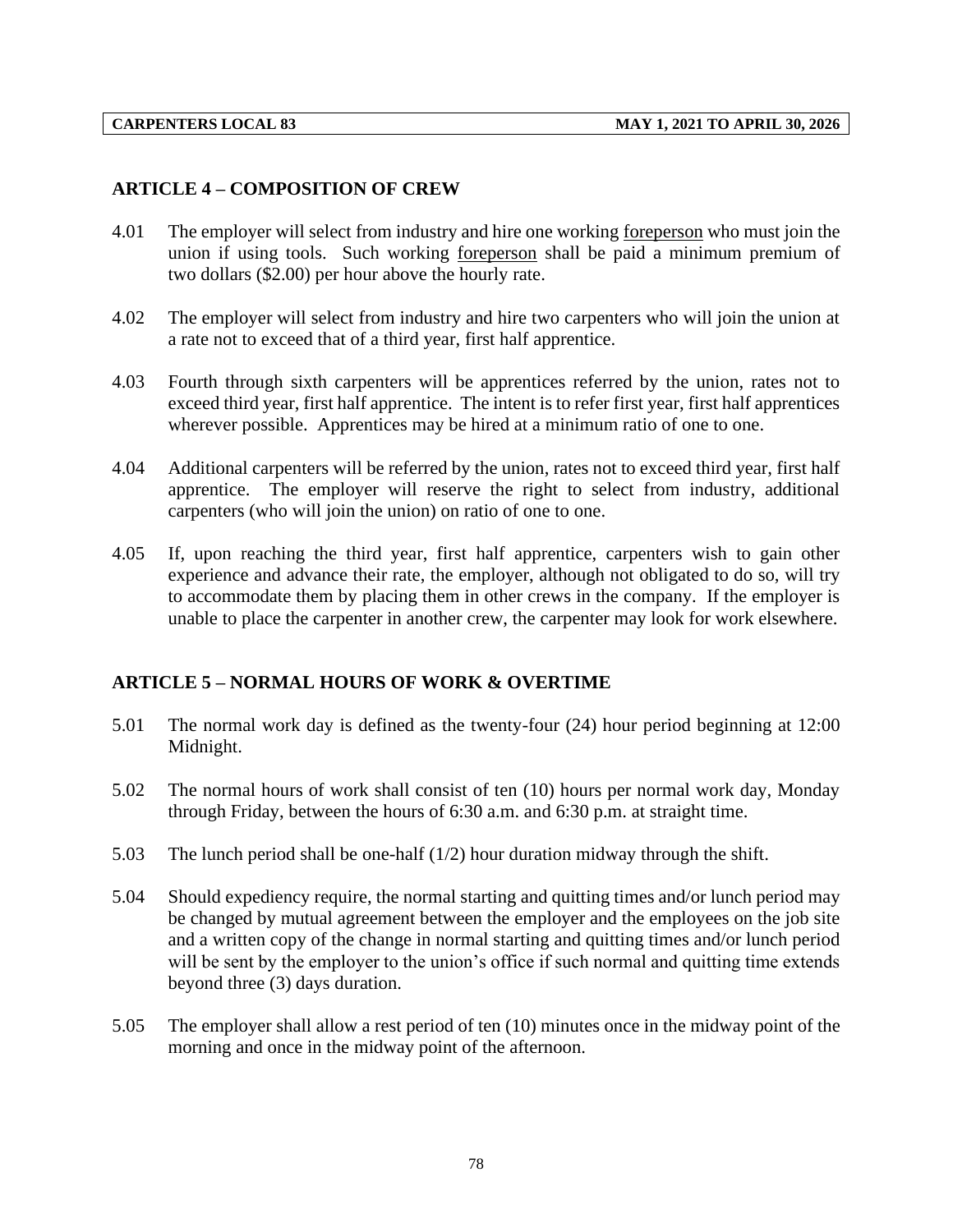- 5.06 Premium rates of one and one-half  $(1-1/2x)$  the regular rate shall be paid for all hours worked in excess of ten (10) hours per day and hours in excess of fifty (50) hours per week.
- 5.07 When employees have missed time during the normal work week, the employer may, at their option, schedule up to two (2) hours extra work per day, Monday through Saturday, not to exceed 10 hours per day, up to a maximum of fifty (50) hours per week.

## **ARTICLE 6 – MOBILITY**

6.01 The core crew will be entitled to work throughout Mainland Nova Scotia. There will be no mileage or room and board allowance paid under this Craft Schedule.

## **ARTICLE 7 –**

- 7.01 If and when there is not enough wood frame work to keep the crew busy, the employer, although not obligated to do so, will disperse the crew members throughout the other employer's crews. The normal ratios for journeyperson and apprentices will be respected.
- 7.02 On wood frame projects, tasks not noted above that would normally be done by carpenters (setting steel door frames, drywall, interior finish work, millwork, etc.), the employer will utilize carpenters as per the current carpenters' Collective Agreement.

## **ARTICLE 8 –**

8.01 Regular working employees will not be required to take a reduction in rate. This is for carpenters who are not working and are prepared to work for this rate, and for new entrants into the unionized sector.